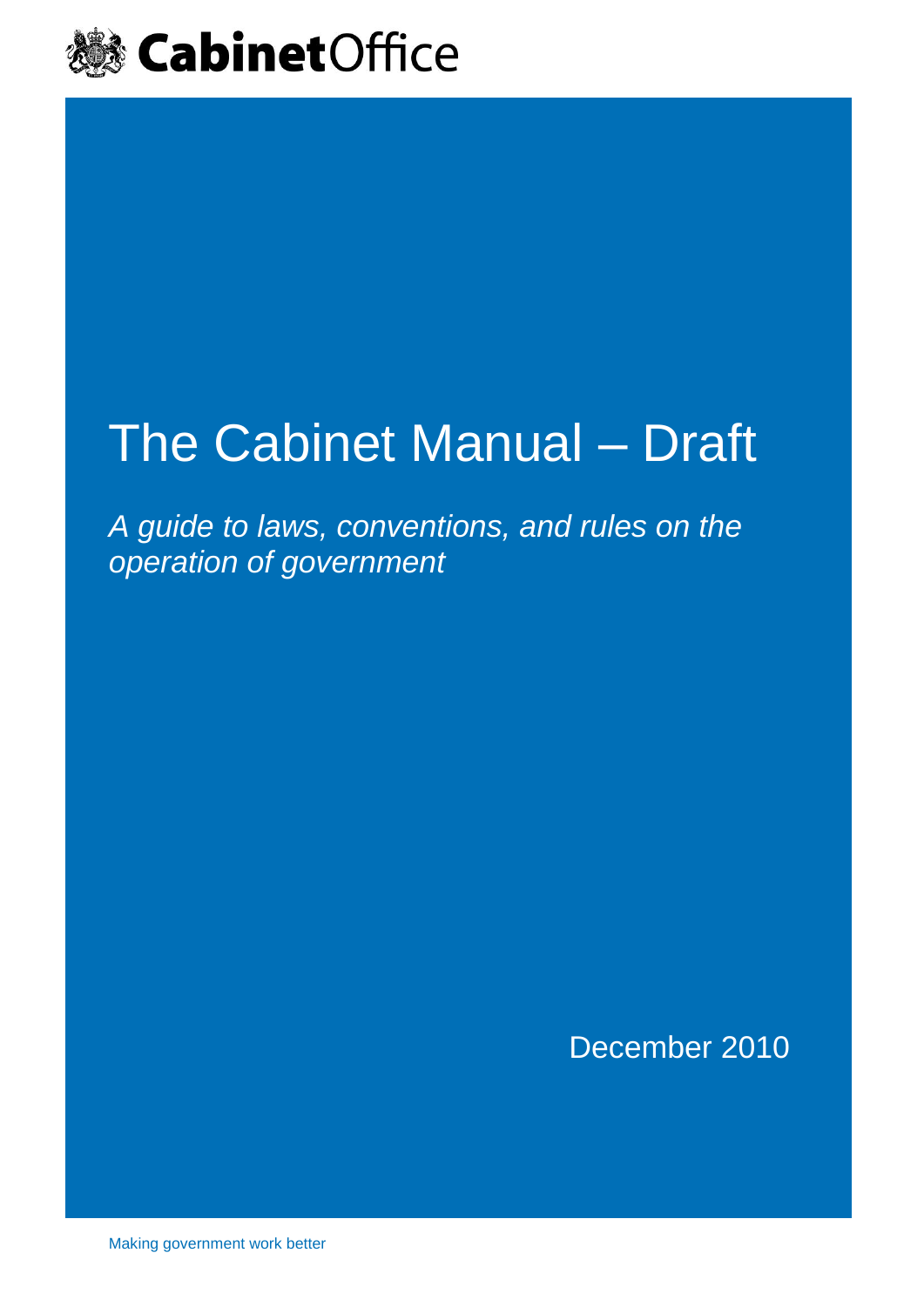# Foreword

The way in which government operates is a vital part of the United Kingdom"s (UK) democracy, but it can be complex for those involved in, and for those outside of, government. The Cabinet Manual is intended to be of use to both audiences: it is primarily written to provide a guide for members of Cabinet, other ministers and Civil Servants, but it will also serve to bring greater transparency about the mechanisms of government, and to inform the public whom the Government serves.

Before the last election, the previous Prime Minister, the Rt Hon Gordon Brown MP, asked that I lead work to produce a Cabinet Manual. I published a draft chapter on elections and government formation when I gave evidence to the Justice Select Committee in February 2010, and that draft chapter helped as a guide through the process of supporting the formation of a new government after the General Election.

The Prime Minister, the Rt Hon David Cameron MP, and Deputy Prime Minister, the Rt Hon Nick Clegg MP, have endorsed the idea of the Cabinet Manual and agreed that this draft should now be published for comment. The three-month period allowed for comments will also provide an opportunity for Parliament to scrutinise the draft.

Following consideration of any comments, I expect to invite Cabinet to endorse a revised version of the Cabinet Manual in the spring of 2011.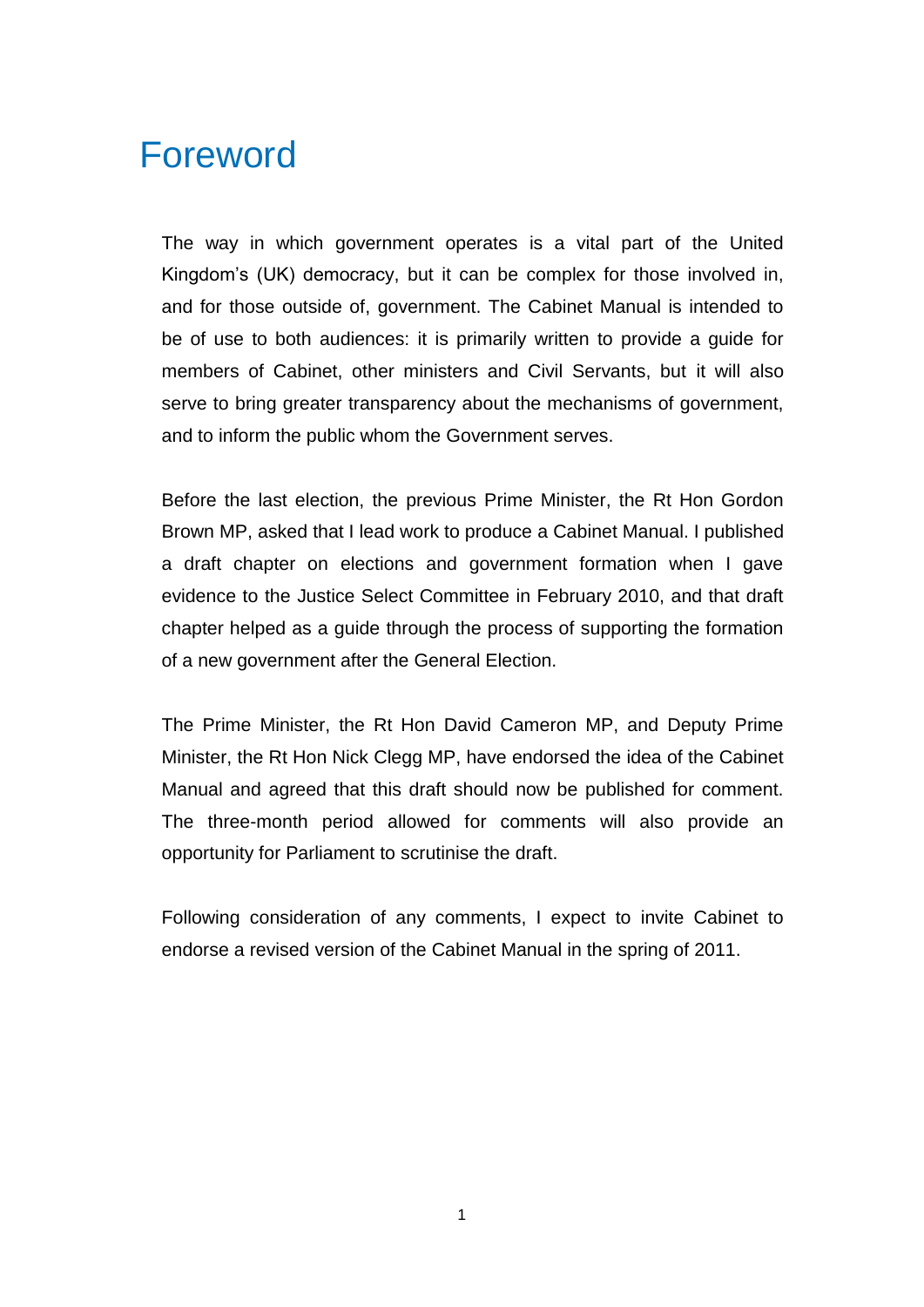### **Background**

While some parts of the way in which the Government operates are governed by statute law – for example limits on the number of ministerial salaries – many other aspects, such as the existence of Cabinet itself, are matters of convention or precedent. These conventions have evolved over time and in some cases have been the subject of uncertainty.

In recent years, more and more information has been made available on how government operates. For example, *Questions of Procedure for Ministers* was first made public in 1992, and its successor, the *Ministerial Code*, was first published in 1997 (with the most recent version published following the 2010 General Election). Information on other issues, such as the operation of Cabinet and its committees, is already available on the Cabinet Office website.

However, there has never been a single source of information on how the Government works and interacts with the Sovereign, Parliament, the judiciary, international organisations, the Devolved Administrations and local government.

Other countries with a "Westminster-style" system similar to the UK have faced the same issue and consolidated their guidance. In particular, over the past 20 years, New Zealand has gradually developed its own Cabinet Manual, which, as the New Zealand Prime Minister said in the foreword to the latest edition, is now seen as "an authoritative guide to central government decision making for Minsters, their offices, and those working within government".<sup>1</sup>

<sup>1</sup> <http://cabinetmanual.cabinetoffice.govt.nz/foreword>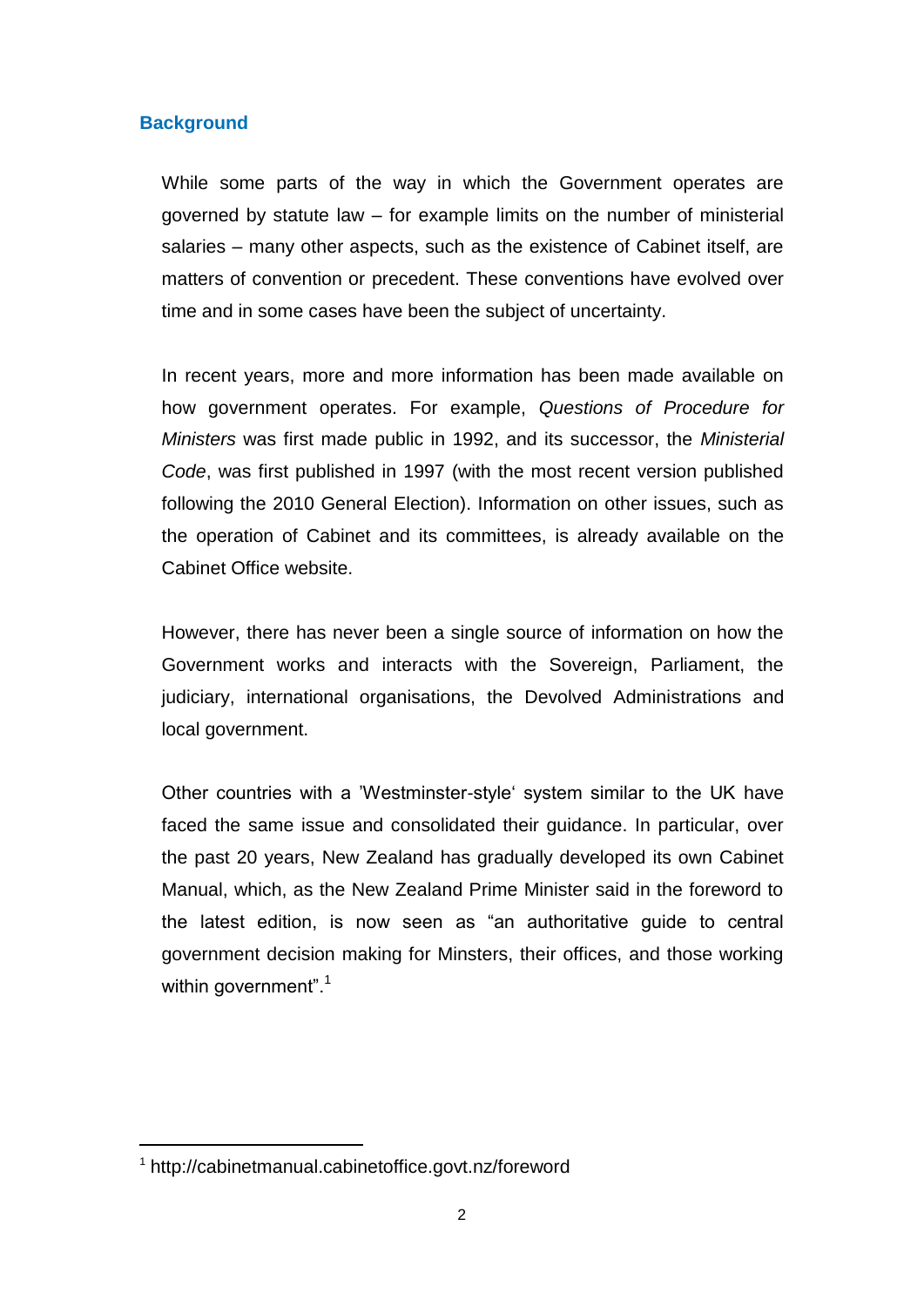#### **The role and content of the Cabinet Manual**

The Cabinet Manual is intended to be a source of information on the UK"s laws, conventions and rules, including those of a constitutional nature, that affect the operation and procedures of government. It is written from the perspective of the Executive branch of government. It is not intended to have any legal effect or set issues in stone. It is intended to guide, not to direct.

The Cabinet Manual is a statement of the arrangements as they are on the date of publication. Some areas of the Manual continue to be subject to public debate. The Manual, however, does not seek to resolve or move forward those debates, but is instead a factual description of the situation today. In other words, it will be a record of incremental changes rather than a driver of change.

#### **Current issues**

Some matters covered in the Manual are entirely a matter for the Government – above all the operation of Cabinet and its committees – and the Manual therefore incorporates changes made by the present administration as well as referring to longer-established practices and precedents.

Other matters are not simply for government; for example, the reforms proposed in the programme for government and agreed by the Coalition Government in May 2010. These include setting a fixed- term Parliament, changing the number of MPs, a referendum on the voting system, House of Lords reform, proposals relating to any future transfer of power or competence from the UK to the European Union (EU), the financing of devolution and a public reading stage for bills. It would be inappropriate to anticipate the final will of Parliament on these matters, although evidently if Parliament agrees changes to these or other relevant matters that require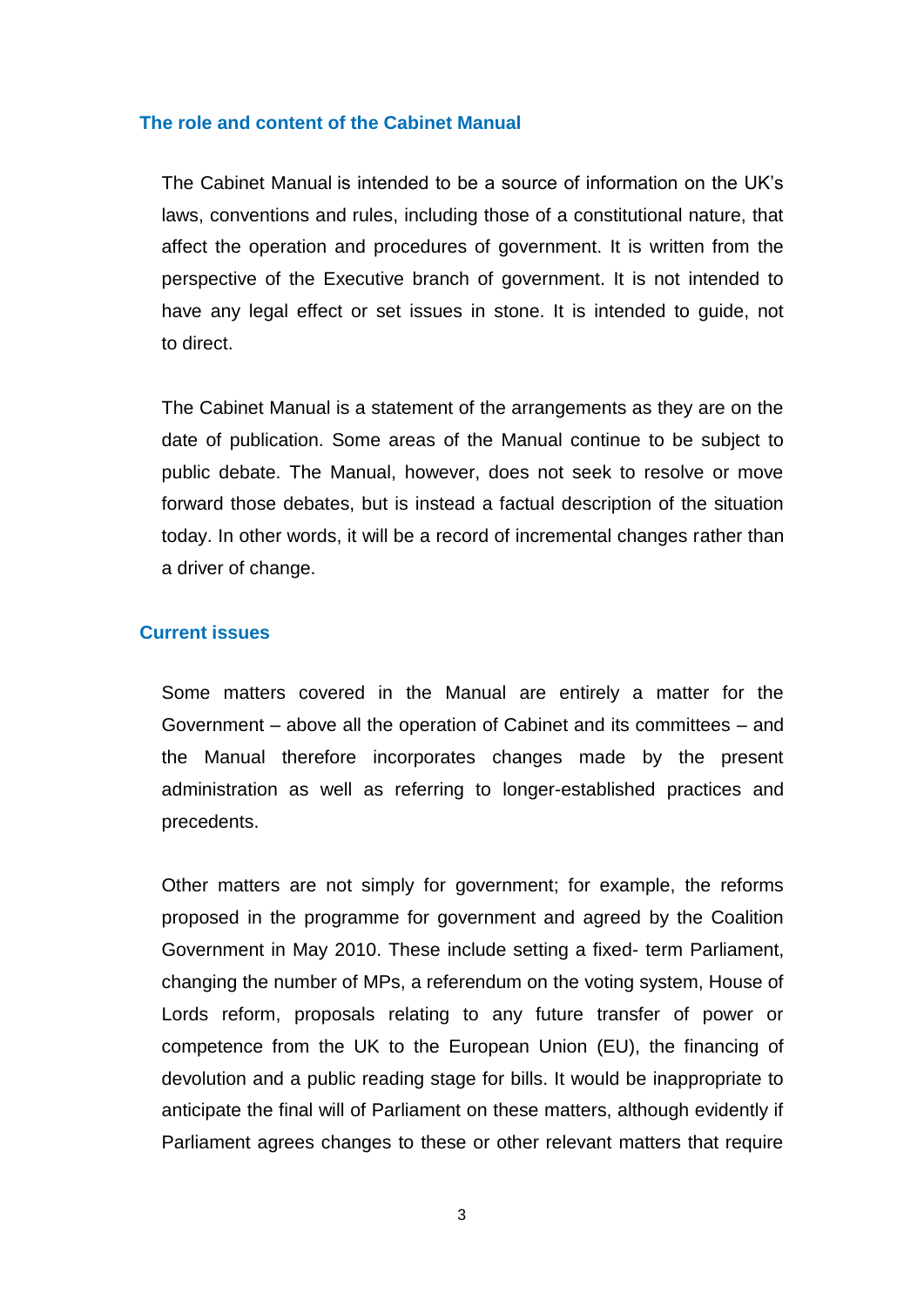the consent of Parliament, parts of the Cabinet Manual will be revised accordingly.

Legislation relevant to the draft Cabinet Manual is now before Parliament in the form of the Fixed-term Parliaments Bill (introduced in to the House of Commons on 22 July 2010), the EU Bill (introduced in to the House of Commons on 11 November 2010), and the Scotland Bill (introduced on 30 November 2010). As these bills are currently being considered by Parliament, it makes sense to indicate in general terms the changes that will need to be made to the draft Cabinet Manual if the bills are enacted in their current form. Parliament has also approved through secondary legislation the holding of a referendum under the Government of Wales Act 2006.

The principal effect of the Fixed-term Parliaments Bill would be to set out fixed dates for general elections and remove from the Prime Minister the right to request a dissolution of Parliament at a time of his or her choosing. A Parliamentary term would last five years unless the House of Commons voted (by a majority of two-thirds) to dissolve Parliament, or unless a government lost the confidence of the House and it proved impossible for an alternative government to be formed within 14 days.

If enacted in its present form, the Bill would require substantial changes to those parts of Chapter 2 dealing with the dissolution of Parliament and confidence motions. Consideration would also be needed on the date from which pre-election contact with opposition parties is allowed, and whether there should be any changes to the rules on restrictions on government activity before and after elections.

The provisions in the EU Bill, if enacted, would mean that if in the future there is a proposed change to the Treaty on European Union or the Treaty on the Functioning of the EU that would move a power or an area of policy from the UK to the EU, then the Government will need the prior approval of the British people in a national referendum: a "referendum lock". The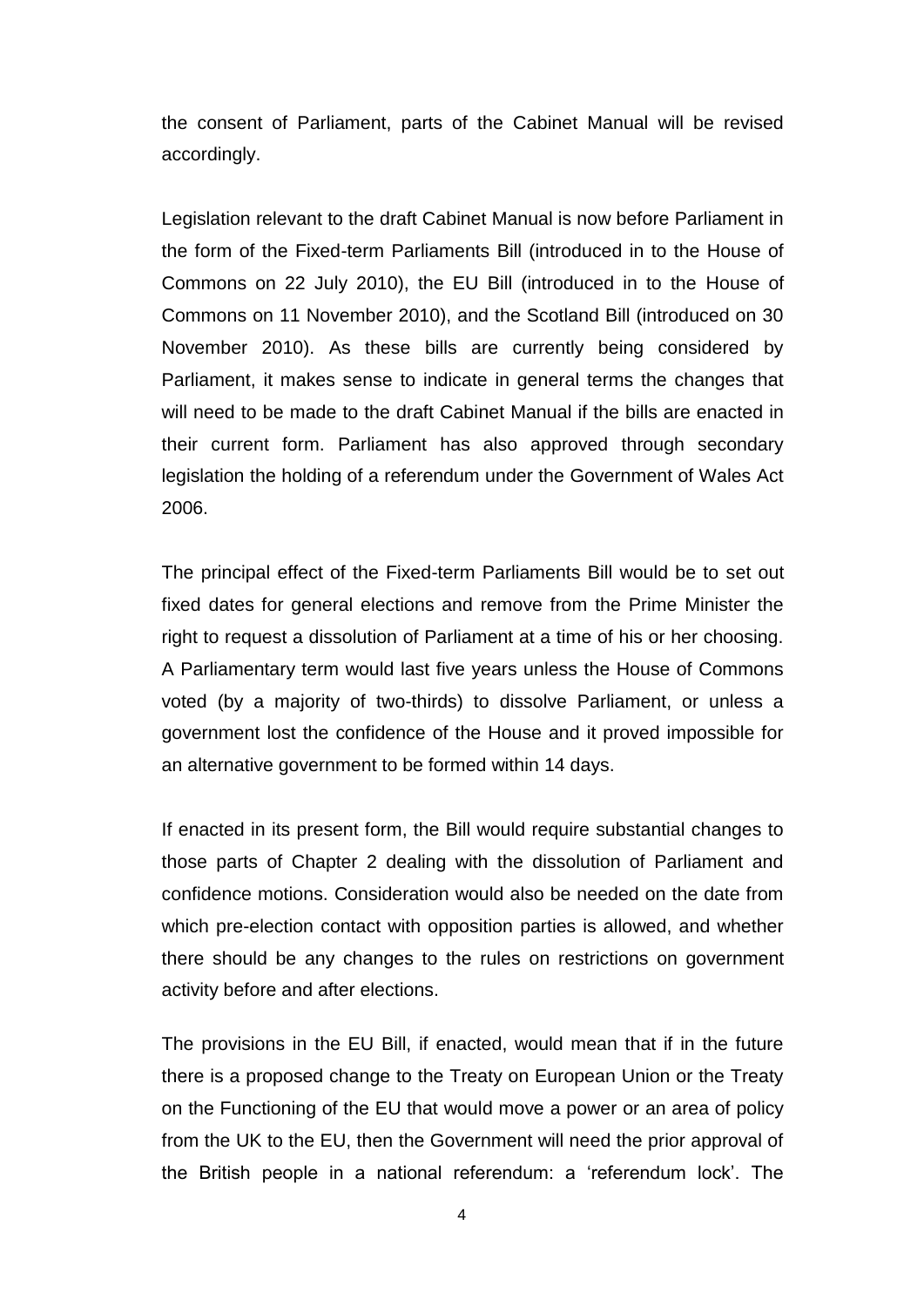referendum lock would also apply to the use of any "ratchet clause" in the existing EU treaties that amounted to the transfer of an area of power or competence from the UK to the EU. Furthermore, the Bill proposes that the use of ratchet clauses would require prior approval by Parliament through an Act of Parliament. A further provision of the EU Bill seeks to underline in statute that what a sovereign Parliament can do, a sovereign Parliament can always undo. Sections of the Cabinet Manual that relate to the EU may need to be revised to reflect the changes proposed in the EU Bill should it be enacted.

The Scotland Bill, if enacted, will provide for greater fiscal devolution to Scotland, make some amendments to the boundaries between devolved and reserved areas, reform the operation of the Scottish Parliament and make some technical changes to the operation of the existing Scotland Act 1998. This would require changes to the chapters dealing with devolution and finance.

In November 2010, the House of Commons and the House of Lords approved three statutory instruments that will enable the holding of a referendum on 3 March 2011 on the powers of the National Assembly for Wales. Those instruments will be put before the Privy Council in December 2010. The referendum will ask the people of Wales whether they want the National Assembly for Wales to take on the full range of powers set out in Schedule 7 to the Government of Wales Act 2006, or whether they wish the current system to continue – whereby the Assembly assumes new powers incrementally, on a case-by-case basis.

#### **Development of the draft Cabinet Manual**

With the agreement of the previous Prime Minister, I published a draft chapter on elections and government formation when I gave evidence to the House of Commons" Justice Committee in February 2010. The Justice Committee welcomed publication of the draft and made a number of recommendations.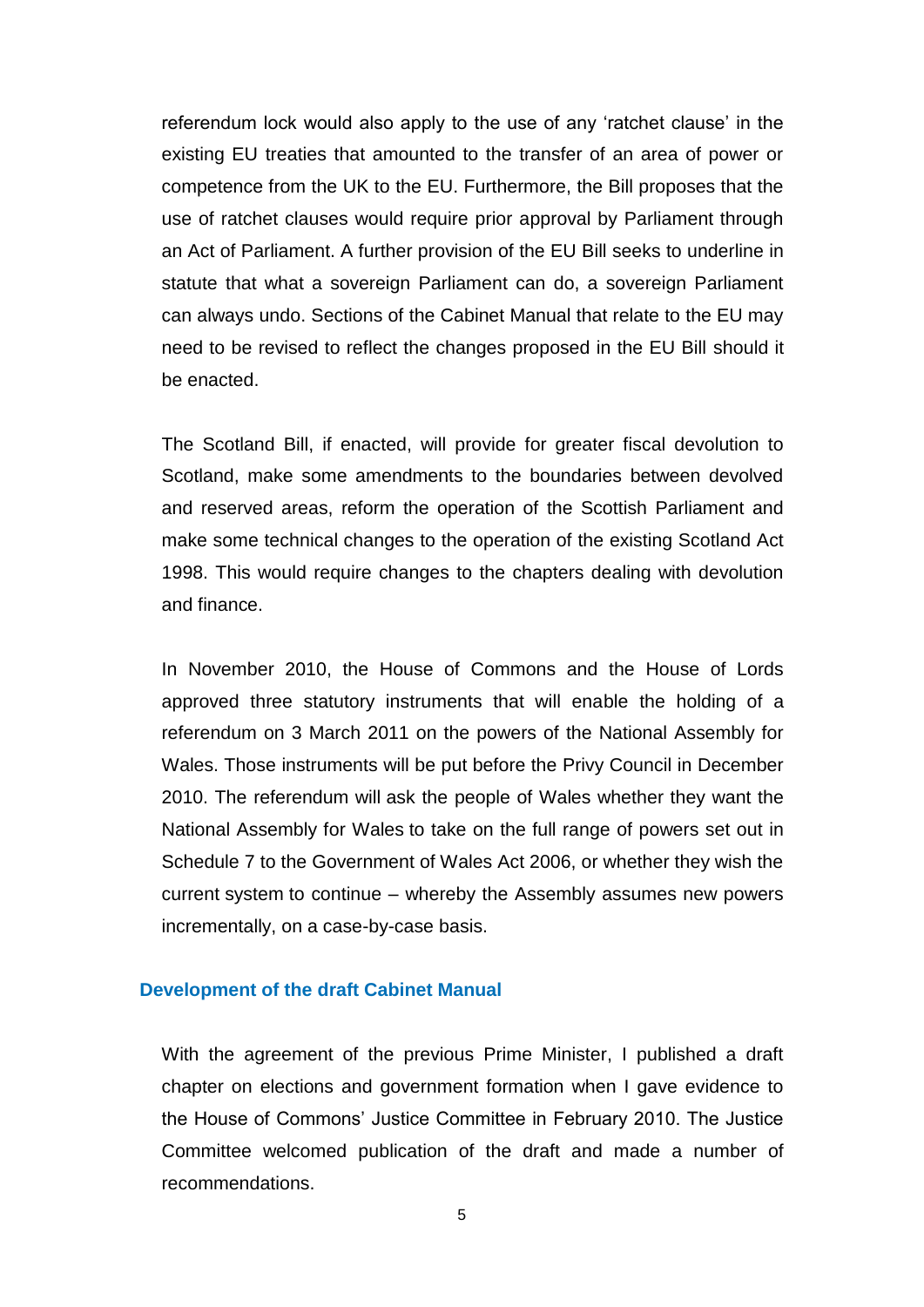Since the election, the Cabinet Office has updated that chapter (Chapter 2), particularly in light of the experience gained in May 2010. The Cabinet Office, working with other departments, has also drafted chapters covering the other key aspects of how the Government works.

I also gave evidence to the Political and Constitutional Reform Committee on 4 November 2010 as part of their inquiry into government formation, which considered the draft chapter on elections and government formation.

In developing the draft, we have received invaluable contributions from constitutional experts and others. While we have incorporated many helpful comments, the Cabinet Office is responsible for the text of the draft published today.

I would welcome further comments, in particular from political parties represented in Parliament, the relevant committees of Parliament, academics and other commentators, and members of the public.

#### **How to contribute**

Publishing the Cabinet Manual in draft has two main aims:

- first, to ensure that as far as possible the Cabinet Manual reflects an agreed position on important constitutional conventions. Where there is doubt or disagreement, we hope consultation will help clarify the position and achieve a common understanding
- second, to check that the draft covers the issues which need to be covered (that there is nothing missing which should be included and that nothing is included which does not need to be included in a Cabinet Manual), and that it does so in a way which is easy for the intended audience to follow.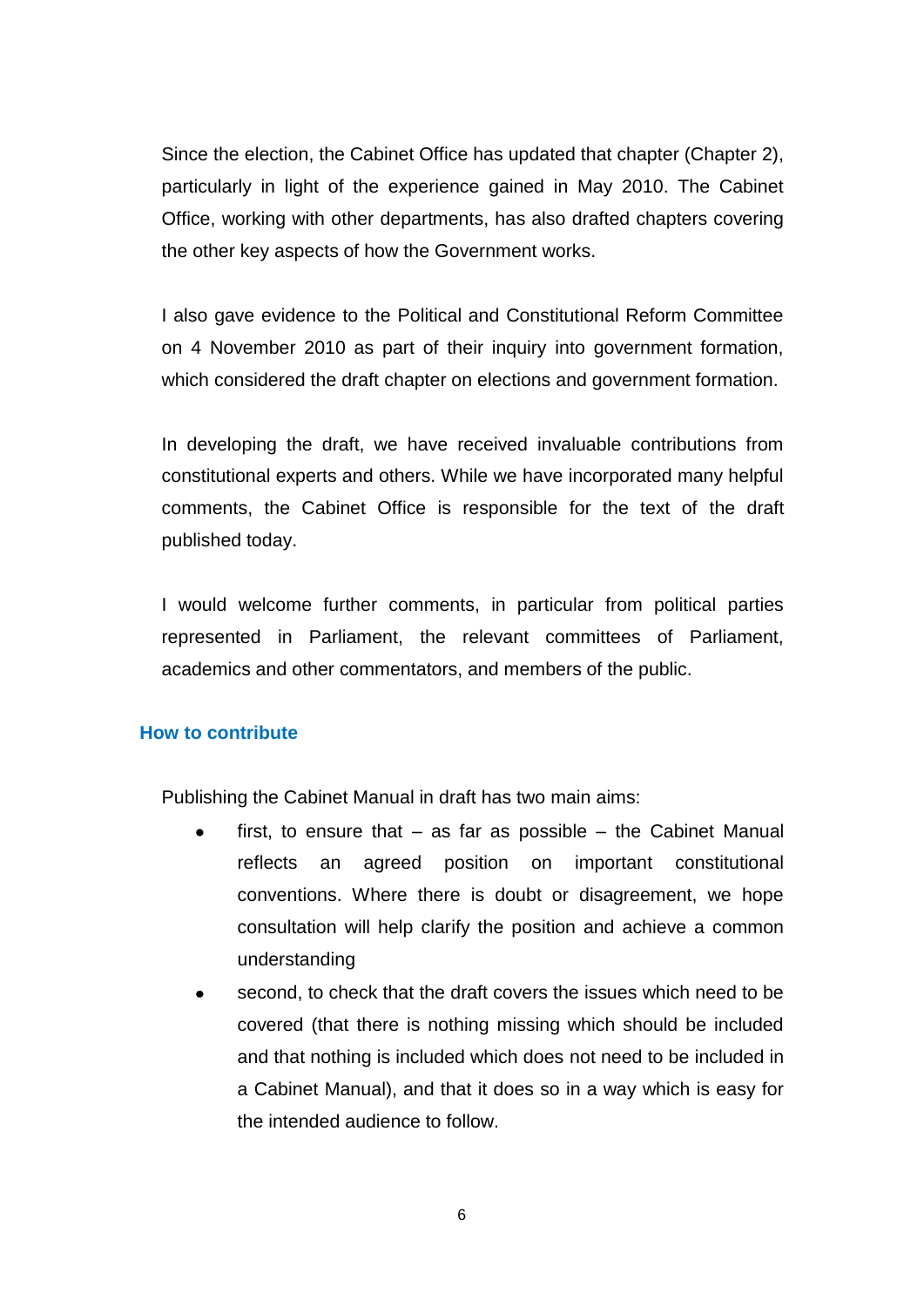It is important to remember that the Cabinet Manual is intended to record the current position on the operation of central government. We are not seeking comments on laws, rules or conventions that people may wish to see changed in the future.

Equally, readers of the draft are requested to bear in mind that it is a draft Cabinet Manual. The focus is on matters that are relevant to Cabinet, and to civil servants and others advising Cabinet and other ministers. It would be inappropriate to include other matters, however important.

In accordance with best practice, we will allow 12 weeks for comments. Responses should be sent to: cabinetmanual@cabinet-office.x.gsi.gov.uk by Tuesday 8 March 2011.

We will not respond to individual comments, but will publish a summary of the issues raised alongside the final version of the Cabinet Manual, which we expect to publish in the New Year. Should you wish for your comments to remain confidential, please make this clear when you submit your response.

After the final version of the Cabinet Manual has been published, it will be regularly reviewed to reflect the continuing evolution of the way in which Parliament and government operate. We envisage that an updated version will be available on the Cabinet Office website, with an updated hard copy publication at the start of each new Parliament.

Gus O'Donnell

**Sir Gus O'Donnell**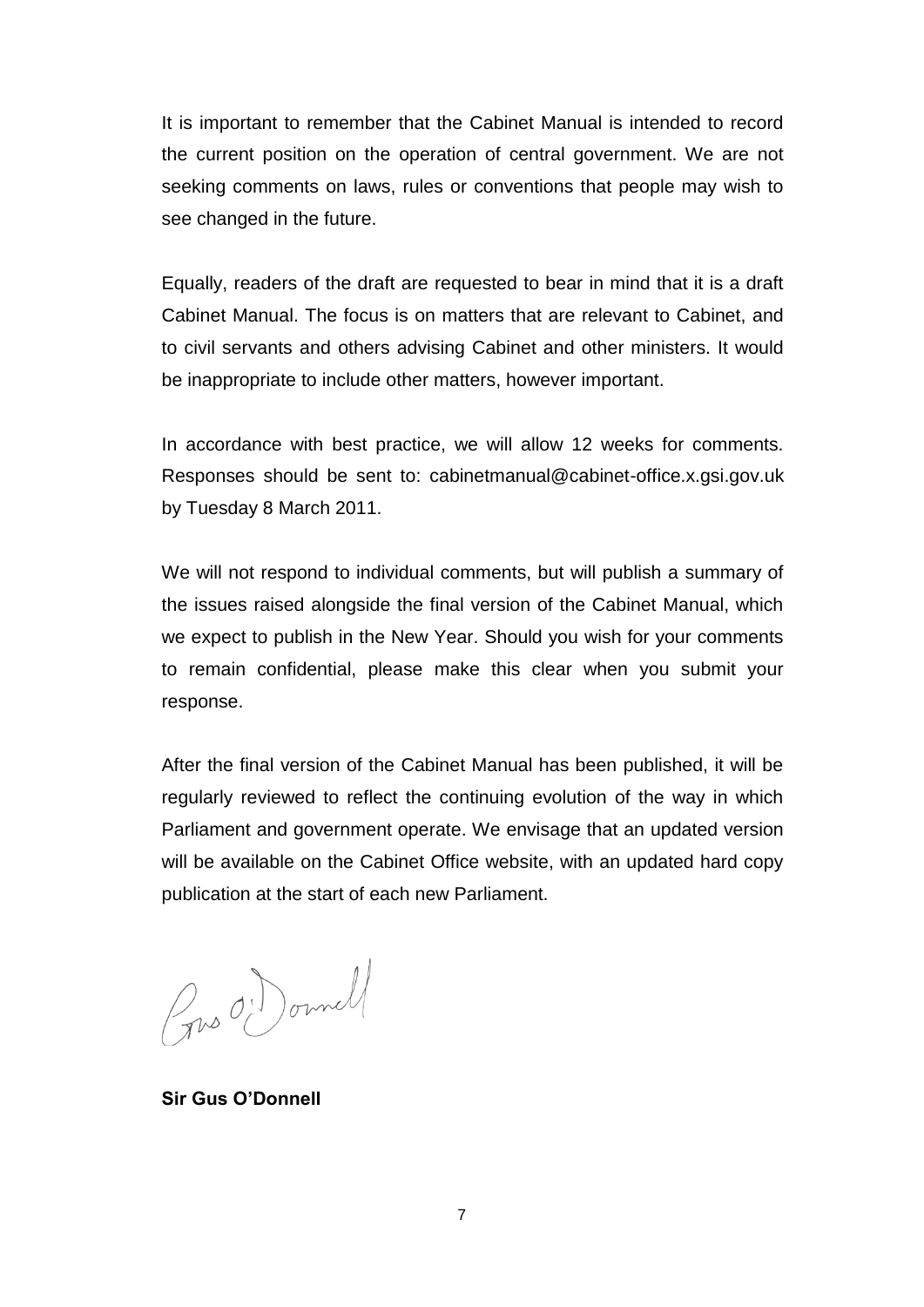# **Contents**

| Introduction         |                                                                                  | 9   |
|----------------------|----------------------------------------------------------------------------------|-----|
| Chapter 1            | The Sovereign                                                                    | 14  |
| Chapter 2            | Elections and government formation                                               | 22  |
| Chapter 3            | The Executive – the Prime Minister, ministers<br>and the structure of government | 35  |
| Chapter 4            | <b>Collective Cabinet decision-making</b>                                        | 53  |
| Chapter 5            | <b>Ministers and Parliament</b>                                                  | 68  |
| Chapter <sub>6</sub> | Ministers and the law                                                            | 79  |
| Chapter 7            | <b>Ministers and the Civil Service</b>                                           | 92  |
| Chapter 8            | <b>Relations with the Devolved Administrations</b><br>and local government       | 99  |
| Chapter 9            | Relations with the European Union and<br>other international institutions        | 107 |
| Chapter 10           | Government finance and expenditure                                               | 123 |
| Chapter 11           | <b>Official information</b>                                                      | 133 |
| Annex A              | <b>Election timetable</b>                                                        | 142 |
| Annex B              | Statutory limits on ministerial salaries                                         | 144 |
| Annex C              | Detail on devolution settlements                                                 | 146 |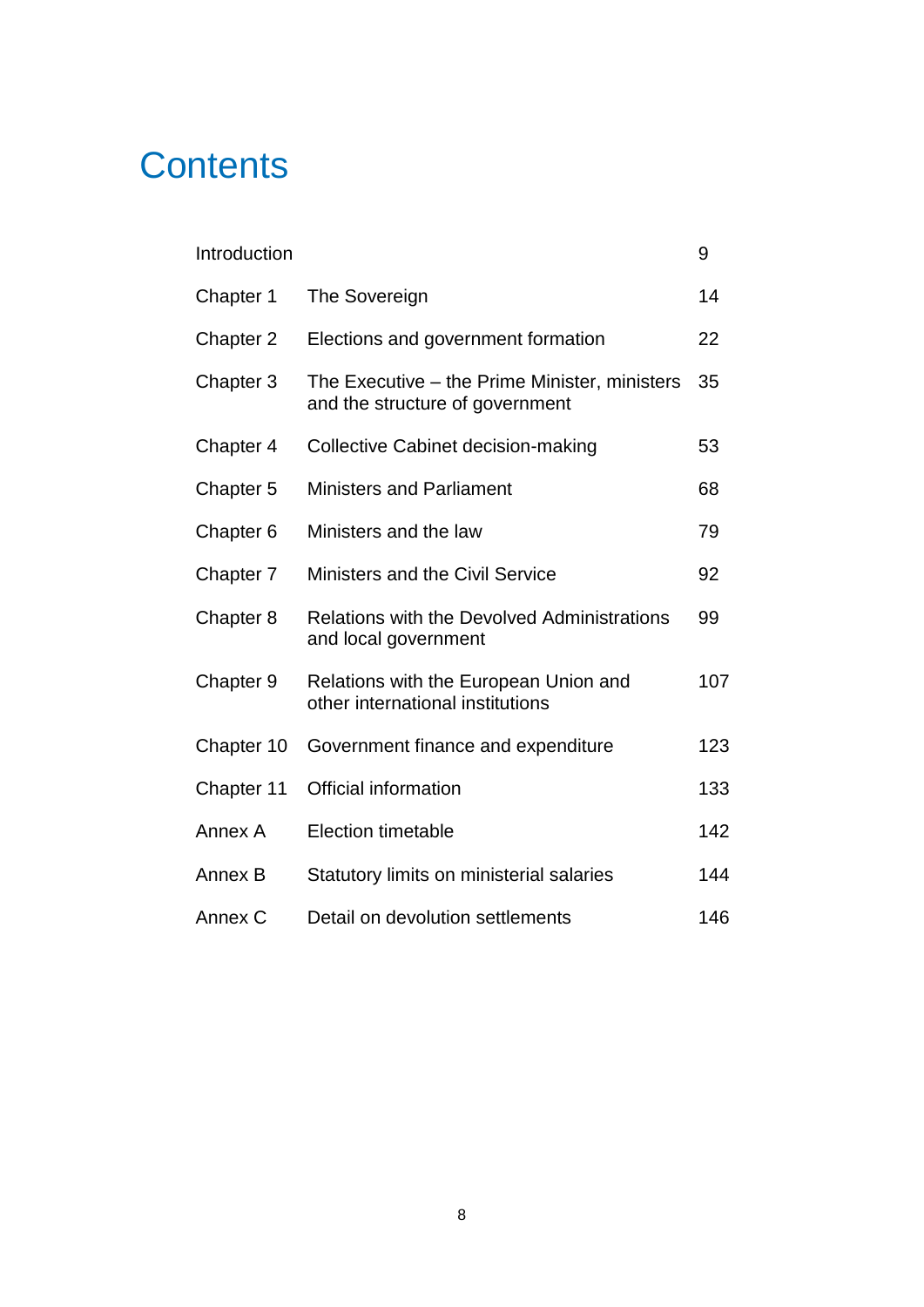# Introduction

# **Parliamentary democracy**

- 1. The UK is a parliamentary democracy which has a constitutional sovereign as Head of State; a sovereign Parliament, which is supreme to all other government institutions, consisting of the Sovereign, the House of Commons and the House of Lords, an Executive drawn from and accountable to Parliament, and an independent judiciary.
- 2. Constitutional convention is that executive power is exercised by the Sovereign's Government, which has a democratic mandate to govern. Members of the Government are normally members of the House of Commons or the House of Lords and the Government is directly accountable to Parliament. The government of the day holds office by virtue of its ability to command the confidence of the House of Commons. Elections are held at least every five years to ensure broad and continued accountability to the people. Election candidates usually represent political parties, and party numbers in the House of Commons determine the composition of the Government.
- 3. Parliament is sovereign and it has provided by Acts of Parliament which, by their nature, may be repealed – for certain issues to be considered and determined at different levels: within the EU; by the Devolved Administrations; and by local government.

# **The UK constitution**

4. The UK does not have a codified constitution. There is no single document that describes, establishes or regulates the structures of the state and the way in which these relate to the people. Instead, the constitutional order has evolved over time and continues to do so. It consists of various institutions, statutes, judicial decisions, principles and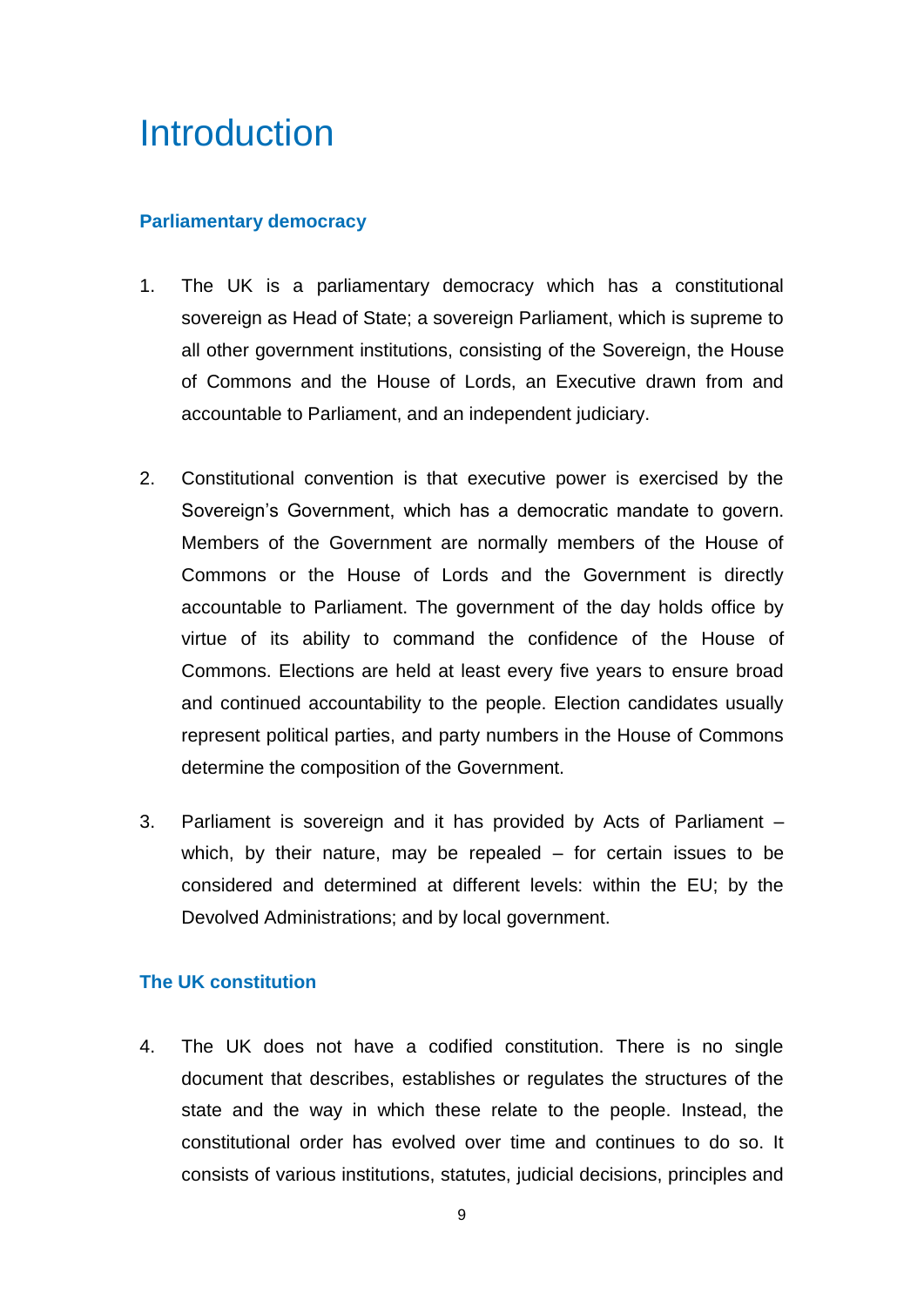practices that are commonly understood as "constitutional". The UK does not have a constitutional court to rule on the implications of a codified constitution, and the sovereignty of Parliament is therefore unrestrained by such a court.

- 5. Constitutional matters and practices may include:
	- **statutes**, such as the Magna Carta in 1215; the Bill of Rights and Scottish Claim of Right Act in 1689; the Acts of Union; the various Acts extending the voting franchise; the Parliament Acts in 1911 and 1949 limiting the powers of the House of Lords; the European Communities Act 1972; the Northern Ireland Act 1998, the Scotland Act 1998; and the Government of Wales Acts of 1998 and 2006
	- **the Royal Prerogative**, which is the residual power inherent in the Sovereign, and now exercised mostly on the advice of the Prime Minister and Ministers of the Crown
	- **judicial decisions**, made by the Supreme Court (formerly the  $\bullet$ House of Lords), the Court of Appeal and the High Court (in England, Wales and Northern Ireland) and the Court of Session in Scotland
	- **conventions**, rules of constitutional practice that are regarded as binding in operation but not in law
	- **European and international law**, both of which inform and influence the UK"s constitution.

# **The Sovereign**

6. The Sovereign is the Head of State of the UK, providing stability, continuity and a national focus. By convention, the Sovereign does not become publicly involved in the party politics of government, although he or she is entitled to be informed and consulted, and to advise, encourage and warn ministers. For this reason, there is a convention of confidentiality surrounding the Sovereign's communications with his or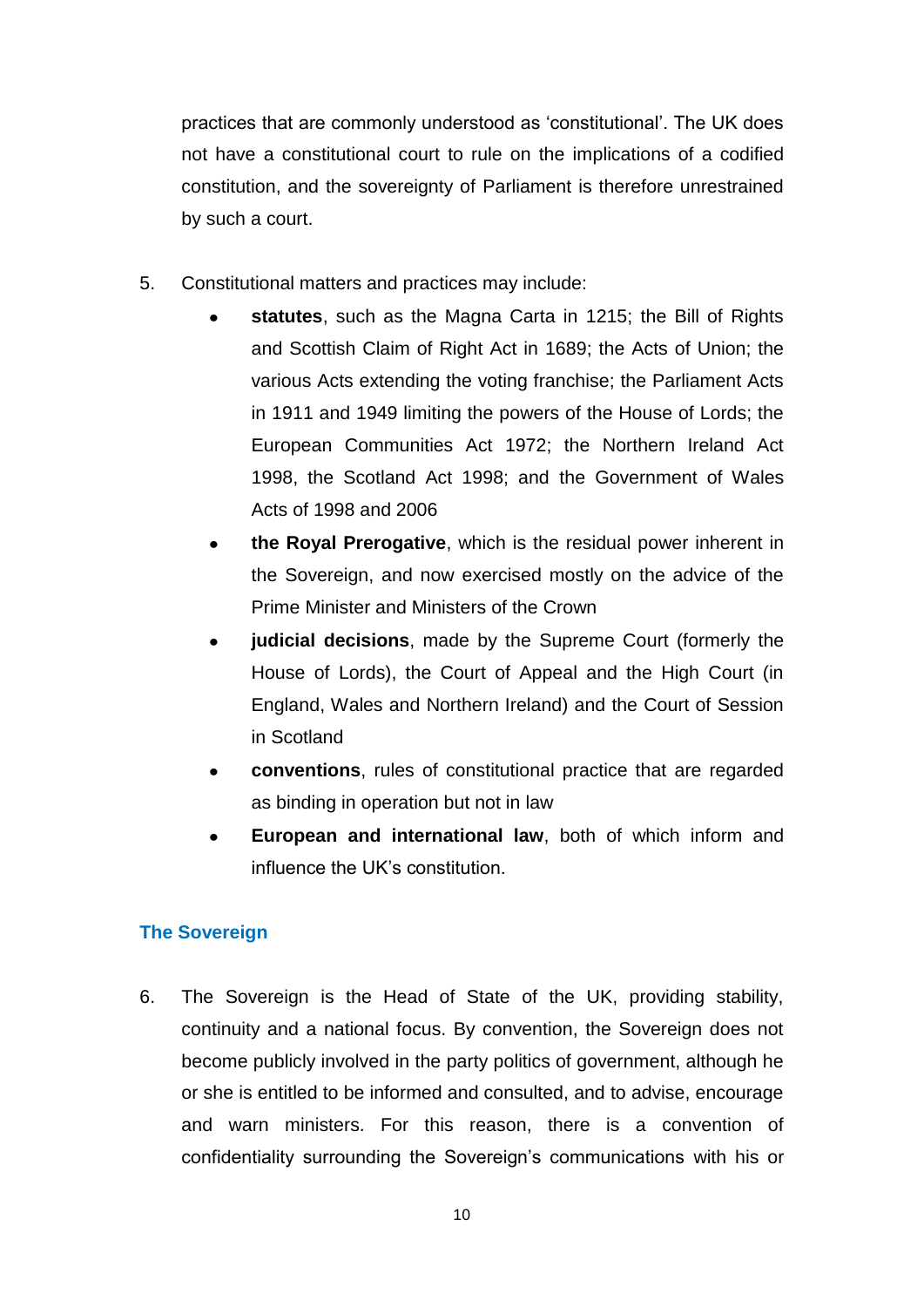her ministers. The Sovereign retains prerogative powers but, by constitutional convention, the majority of these powers are exercised by, or on the advice of, his or her responsible ministers, save in a few exceptional instances, (the 'reserve powers'). Paragraphs 58 and 59 of Chapter 2 are examples of the Sovereign"s reserve powers.

#### **Parliament**

- 7. Parliament has a number of functions, which include controlling national expenditure and taxation; making law; scrutinising executive action; being the source from which the Government is drawn; and debating the issues of the day. All areas of the UK are represented in Parliament and it provides a forum for Members of Parliament (MPs) to speak and correspond on behalf of their constituents, where they can seek redress if necessary.
- 8. Parliament comprises the Sovereign in Parliament and two Houses: the House of Commons, which is wholly elected, and the House of Lords, which comprises the Lords Spiritual and Temporal. Parliament has overall control of the public purse; the Government may not levy taxes, raise loans or spend public money unless and until it has authorisation from Parliament.
- 9. In the exercise of its legislative powers, Parliament is sovereign. In practice, however, Parliament has chosen to be constrained in various ways – for example by its commitment to the rule of law, through its Acts, and elements of European and other international law.
- 10. Parliament also scrutinises executive action. Indeed, the government of the day is primarily responsible to Parliament for its day-to-day actions. This function is exercised through a variety of mechanisms, such as the select committee system, parliamentary questions, oral and written statements and debates in both Houses.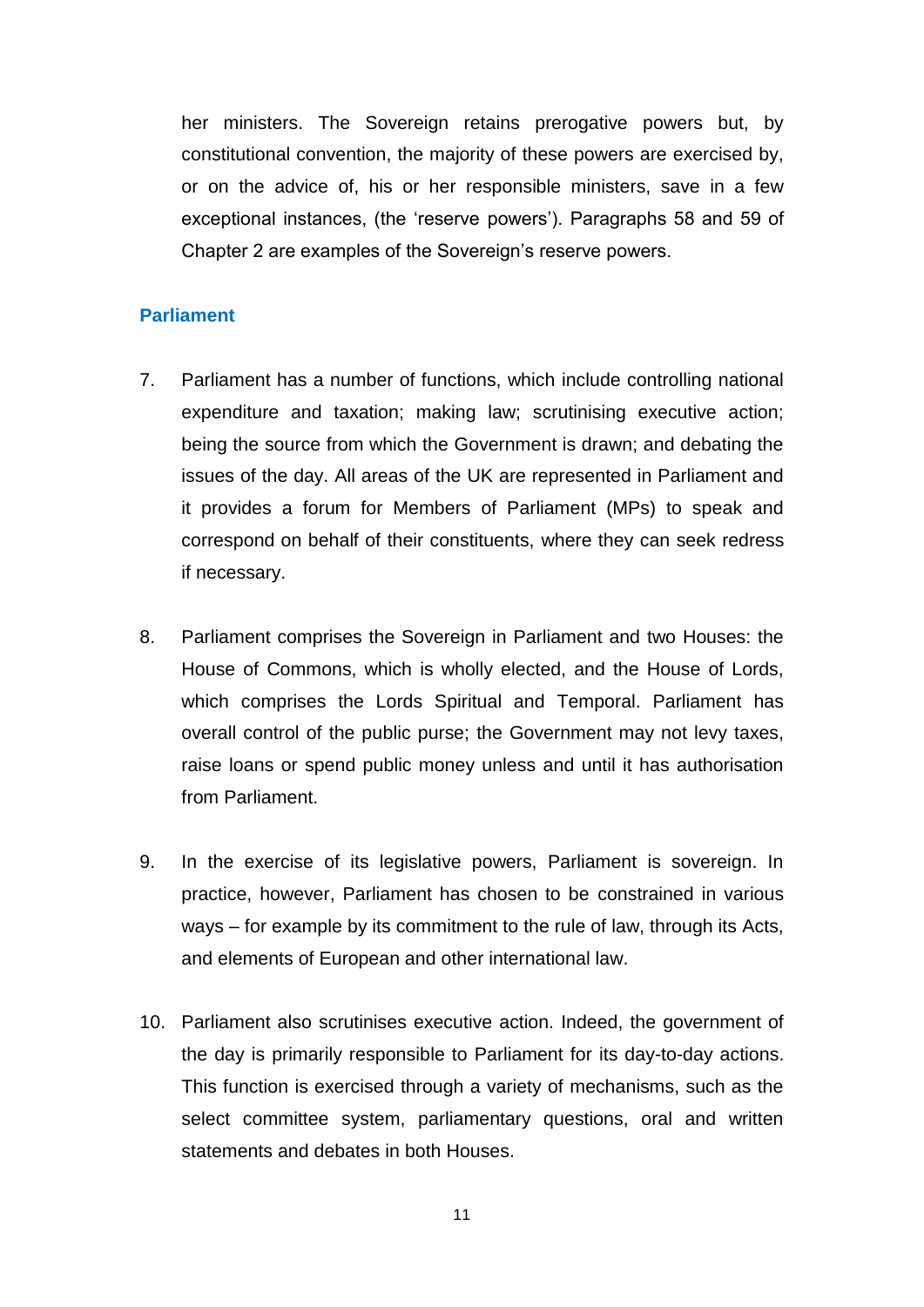11. By the Scotland Act 1998, the Government of Wales Acts 1998 and 2006, and the Northern Ireland Act 1998, Parliament devolved powers over areas of domestic policy such as housing, health and education to directly elected legislatures in Scotland, Wales and Northern Ireland. Parliament retains the legal power to continue to legislate on these matters, but it does not normally do so without the consent of these devolved legislatures.

#### **The Prime Minister and ministers**

- 12. Ministers act pursuant to statutory powers conferred on them by Parliament, to the Royal Prerogative and to inherent or 'common law' powers. They are required to act in accordance with the law. The courts and other bodies have a role in ensuring that ministerial action is carried out lawfully.
- 13. The role of the Prime Minister and Cabinet are governed largely by convention. The Prime Minister is the Sovereign"s chief adviser, chairs Cabinet and has overall responsibility for the organisation of government. Cabinet is the ultimate arbiter of all government policy; decisions made at Cabinet and Cabinet committee level are binding on all members of the Government, save where collective agreement is expressly set aside, and any minister who cannot accept them is expected to resign.
- 14. Ministers are individually responsible to Parliament for departmental matters and for their own conduct in office. They are collectively responsible to Parliament for the policies of the government to which they belong.
- 15. Ministers hold office as long as they have the confidence of the Prime Minister. They are supported by civil servants, non-partisan servants of the Crown. Civil servants are required to act with honesty, objectivity, impartiality and integrity. In return, ministers are expected to ensure that they do not bring the impartiality of the Civil Service into question, or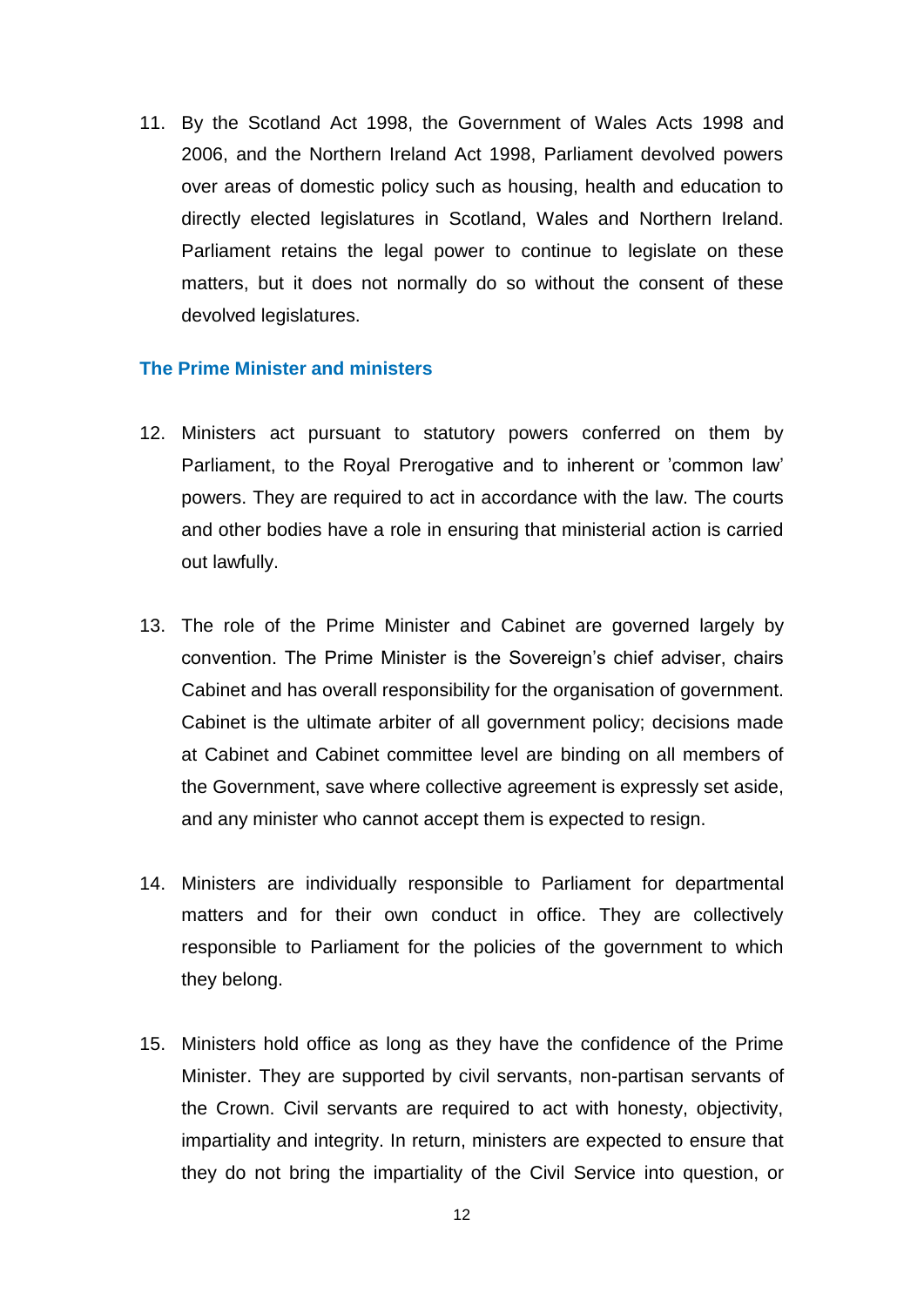draw the Civil Service into conflict with the *Civil Service Code* or the requirements of the Constitutional Reform and Governance Act 2010.

# **The judiciary**

16. The judiciary interprets and applies the law in its decisions. It is a longestablished constitutional principle that the judiciary is independent of both the government of the day and Parliament so as to ensure the even-handed administration of justice. Civil servants, ministers, and in particular the Lord Chancellor, are under a duty to uphold the continued independence of the judiciary, and must not seek to influence particular judicial decisions. The Lord Chief Justice is the head of the judiciary in England and Wales. The Lord President of the Court of Session and the Lord Chief Justice of Northern Ireland are the heads of the judiciary in Scotland and Northern Ireland respectively. The Supreme Court is the final court of appeal for all civil cases in the UK and for all criminal cases in England, Wales and Northern Ireland.

# **European Union and other international law**

- 17. Parliament has provided for the incorporation of the EU into the UK"s domestic law through the European Communities Act 1972 and by Acts of Parliament.
- 18. The UK has also ratified a wide range of other treaties that form part of the constitutional framework – for example the Charter of the United Nations, the North Atlantic Treaty and the various agreements of the World Trade Organization.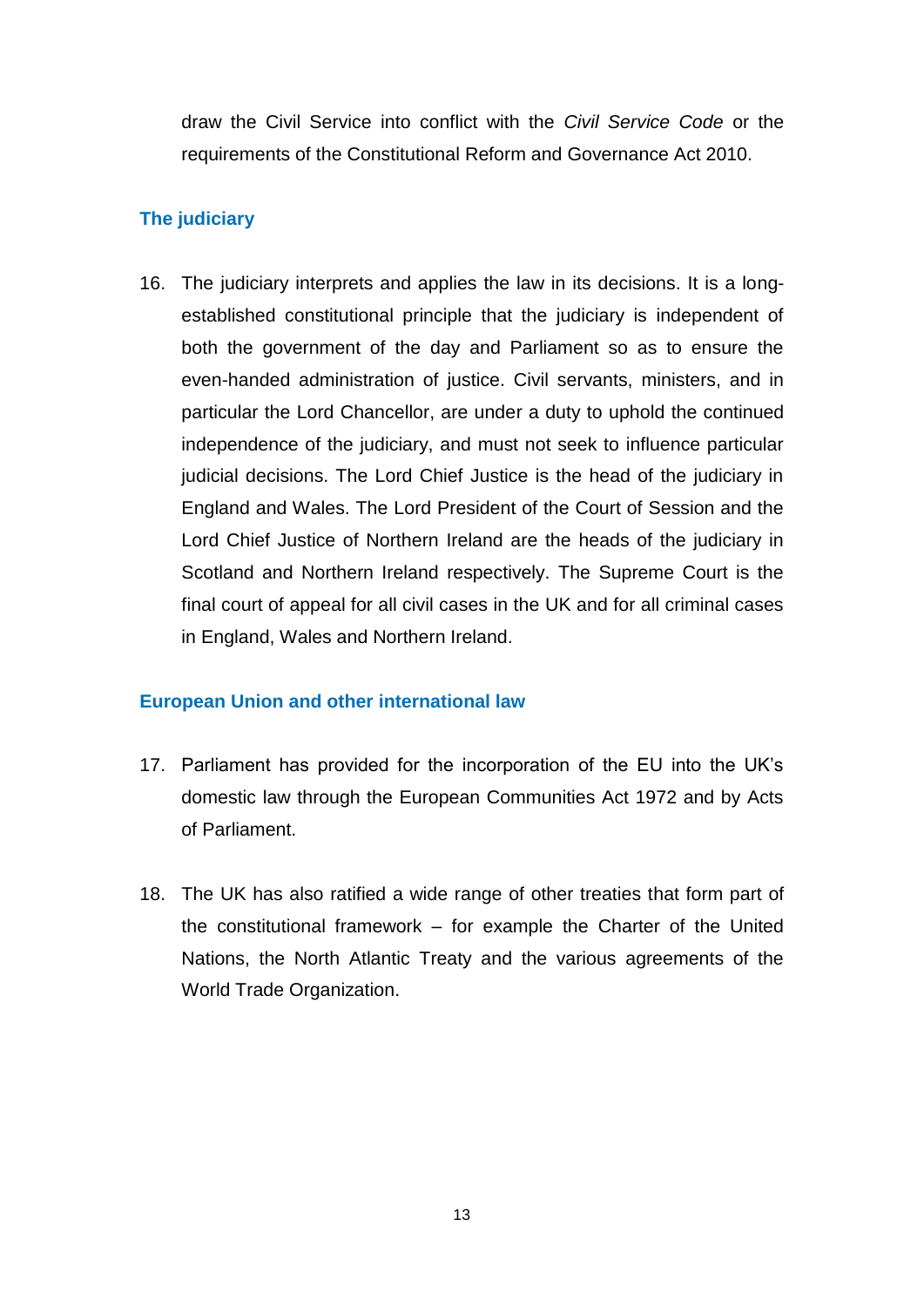# Chapter 1: The Sovereign

**This chapter covers the ceremonial and constitutional duties of the Sovereign in relation to government. The UK is a constitutional monarchy. The Sovereign is the Head of State, the Head of the Armed Forces, the Supreme Governor of the Church of England and the fount of honour. The Sovereign appoints the Prime Minister and other ministers, and many of the Government's powers derive from those of the Sovereign. The Government is thus 'the Sovereign's Government' as well as having a democratic mandate. This chapter also sets out the functions of the Privy Council and the position of the Established Church.**

- 19. The Sovereign appoints the Prime Minister and, on his or her advice, other ministers (see Chapter 3). He or she fulfils a number of ceremonial and constitutional duties relevant to the Government. The Sovereign opens each new session of Parliament, and brings the session to an end, proroguing Parliament if necessary by Order in Council. Before a General Election, the Sovereign dissolves Parliament by proclamation (see Chapter 2). Where a bill has completed all of its Parliamentary stages, it cannot become law until the Sovereign has formally approved it, which is known as Royal Assent. He or she also appoints the First Minister of Scotland and the First Minister of Wales, and has a role in relation to the devolved administrations.
- 20. The Sovereign is Head of the Armed Forces. The Army and Air Force Acts require that members of the Army, Royal Air Force and Royal Marines take an oath of allegiance to the Sovereign.<sup>2</sup> All titles of honour (for example knighthoods) are conferred by the Sovereign, mostly on the

**<sup>2</sup>** Members of the Royal Navy do not take an oath as they are maintained under the Royal Prerogative rather than statute.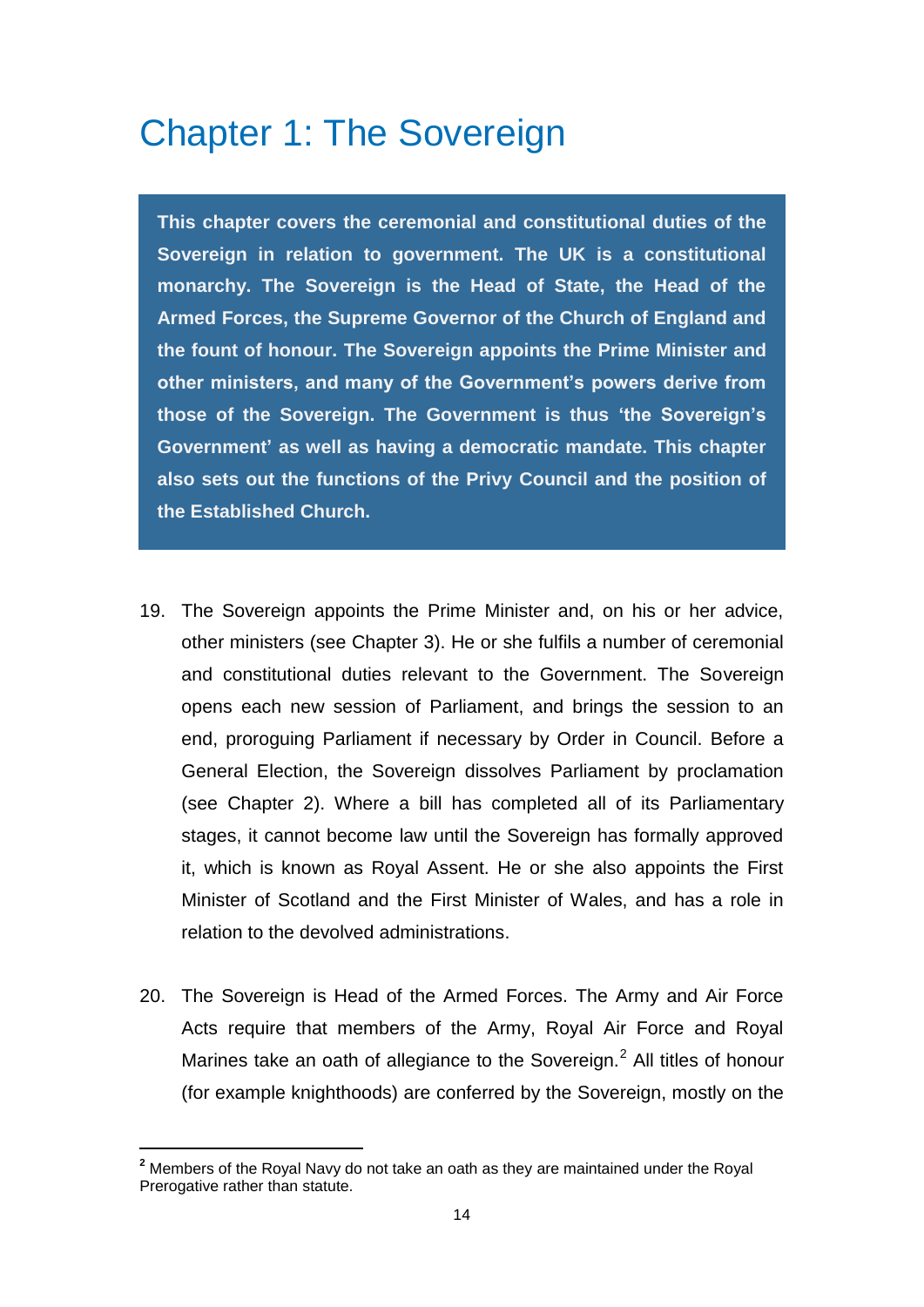advice of the government of the day, although there are some honours that the Sovereign confers at his or her own discretion. British honours are usually conferred by the Sovereign on the advice of the Cabinet Office, while the Foreign and Commonwealth Office (FCO) advises the Sovereign where honorary decorations and awards are granted to people from other countries.

- 21. As Head of State, the Sovereign undertakes and hosts a number of State visits, helping to build relations with other nations. In addition to the UK, the Sovereign is Head of State of a number of other Commonwealth realms.<sup>3</sup> Her Majesty the Queen is also Head of the Commonwealth, a voluntary association of 54 countries (see Chapter 9, paragraphs 329 and 330 for more information on the Commonwealth).
- 22. The Sovereign has a role in relation to the Crown dependencies, the Channel Islands and the Isle of Man, which are not part of the UK but are dependent territories of the English Crown. The UK is responsible for their defence and representation internationally. The Sovereign is the ultimate authority in the Isle of Man and is responsible for the good governance of the Channel Islands. The Privy Counsellor with responsibility for the Crown dependencies is currently the Lord Chancellor. There are also 14 overseas territories<sup>4</sup> for which the UK is responsible. They are not constitutionally part of the UK, but the Sovereign has responsibility for appointing a governor or commissioner to represent him or her in the overseas territory.

 **3** Antigua and Barbuda, Australia, the Bahamas, Barbados, Belize, Canada, Grenada, Jamaica, New Zealand, Papua New Guinea, Solomon Islands, St Christopher and Nevis, St Lucia, St Vincent and the Grenadines, and Tuvalu.

**<sup>4</sup>** They are Anguilla, Bermuda, British Antarctic Territory, the British Indian Ocean Territory (Chagos Islands), the British Virgin Islands, the Cayman Islands, the Falkland Islands, Gibraltar, Montserrat, the Pitcairn Group of Islands, St Helena and its dependencies (Ascension and Tristan da Cunha), South Georgia and the South Sandwich Islands, the Sovereign Base Areas of Akrotiri and Dhekelia on Cyprus, and Turks and Caicos Islands.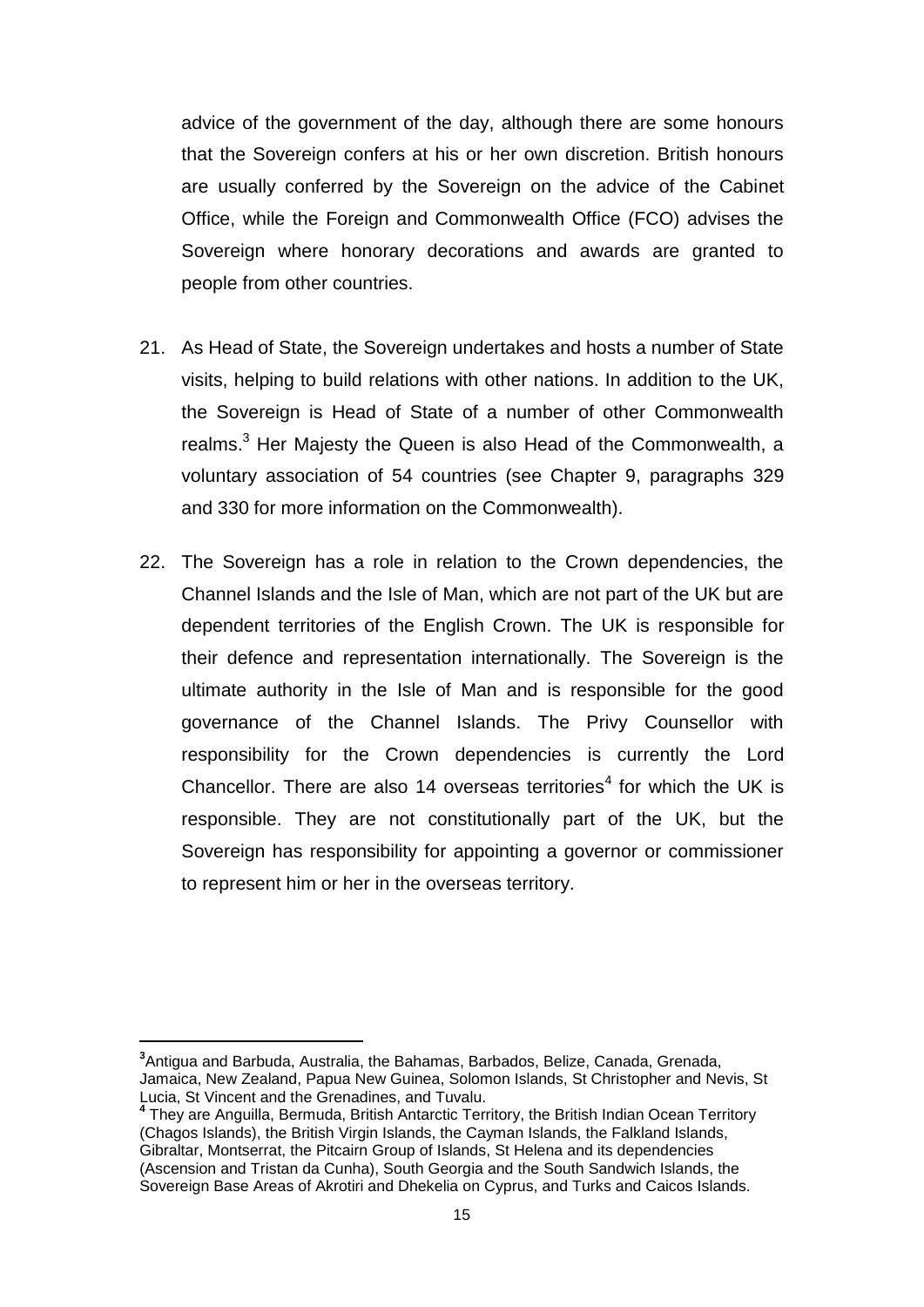# **The Royal Prerogative**

23. The scope of the Royal Prerogative power, which is the residual power inherent in the Sovereign, has evolved over time. Originally the Royal Prerogative would only have been exercised by the reigning Sovereign. However, ministers now exercise the bulk of the prerogative powers, either in their own right or through the advice that they provide to the Sovereign, which she is constitutionally bound to follow. The Sovereign is, however, entitled to be informed and consulted, and to advise, encourage and warn Ministers. More detail on the exercise of the Royal Prerogative by ministers can be found in Chapter 3.

# **Succession and coronation**

24. The succession to the Crown is automatic; on the death of the previous Sovereign the heir succeeds without any further ceremony and, as in the case of Edward VIII, can reign without ever being formally crowned.<sup>5</sup> The coronation ceremony usually takes place some months later. Under the Coronation Oath, the Sovereign swears by oath to govern the people of the UK and the Commonwealth realms according to statutes passed in Parliament and their agreed laws and customs; to cause law and justice, in mercy, to be executed in all judgements; to the utmost of his or her power maintain the laws of God, the true profession of the Gospel and the Protestant Reformed Religion established by law; and to preserve to the bishops and clergy of England and to the churches committed to their charge all the rights and privileges which the law accords (see paragraphs 36 and 37 on the Established Church).

**<sup>5</sup>** For more information see:

[www.royal.gov.uk/MonarchUK/HowtheMonarchyworks/TheActofSettlement.aspx](file://Client/Local%20Settings/Temp/AppData/Local/Local%20Settings/Temporary%20Internet%20Files/Content.Outlook/O5CBGTBL/www.royal.gov.uk/MonarchUK/HowtheMonarchyworks/TheActofSettlement.aspx)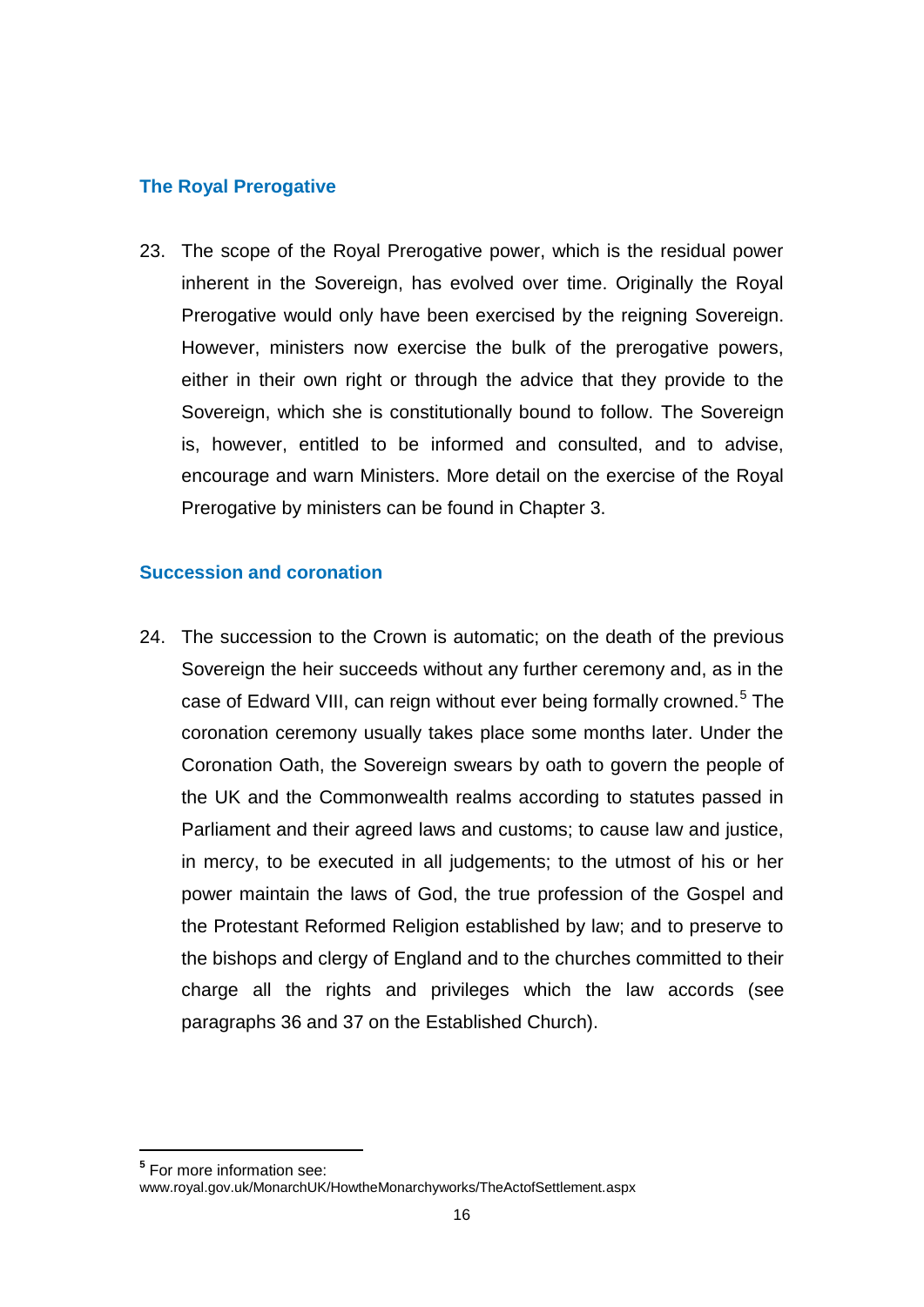#### **Absence and incapacity of the Sovereign**

- 25. When the Sovereign is absent from the country for a short period, or temporarily incapacitated or for some definite cause not available, his or her functions are delegated to Counsellors of State, as set out in the Regency Acts 1937 to 1953. These are currently the Sovereign"s spouse and the four nearest in line to the Throne. Two or more Counsellors of State may exercise any of the functions of the Sovereign except the powers to dissolve Parliament (otherwise than on the express instructions of the Sovereign), to grant any rank, title or dignity of the peerage, or to signify Royal Assent to any amendment to the Act of Settlement or Royal Style and Titles.
- 26. When the Sovereign is incapacitated for a longer period, or is under the age of eighteen, the Regency Act provides for the appointment of a Regent. With regards to incapacity of the Sovereign, a Regency can only be declared if three or more of the wife or husband of the Sovereign, the Lord Chancellor, the Speaker of the House of Commons, the Lord Chief Justice of England and Wales, and the Master of the Rolls determine that it is necessary because of the bodily or mental infirmity of the Sovereign. A Regent must take the oaths of the Sovereign, except the Coronation Oath, and may exercise any of the powers of the Sovereign except, as before, to assent to any bill for changing the order of succession to the Crown as defined by the Act of Settlement or for repealing or altering the Act preserving the Presbyterian system of Church government in Scotland.

#### **The Privy Council**

27. The Privy Council advises the Sovereign on the exercise of the prerogative powers and certain functions assigned to the Sovereign and the Council by Act of Parliament. It is the mechanism through which interdepartmental agreement is reached on those items of government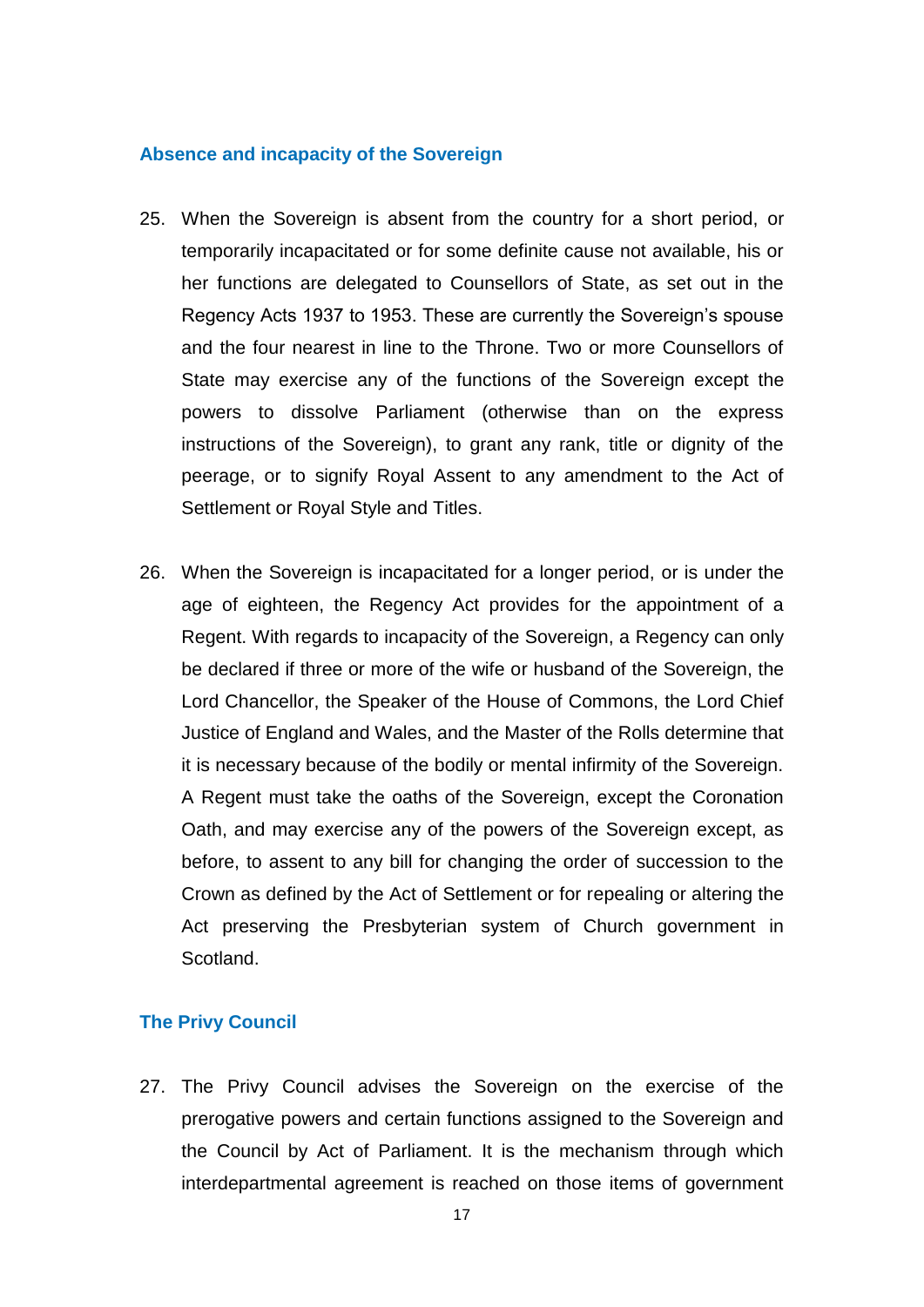business which, for historical or other reasons, fall to ministers as Privy Counsellors rather than as departmental ministers.

- 28. Those appointed to the Privy Council mostly comprise ministers, other parliamentarians and members of the judiciary. The appointment of Privy Counsellors is made by the Sovereign on the recommendation of the Prime Minister. Appointment to the Privy Council is for life and therefore the majority of Counsellors play no part in the Privy Council"s day-to-day business, which is largely conducted by ministers of the government of the day.
- 29. The Lord President of the Council (fourth of the Great Officers of State) is responsible for presiding over meetings of the Privy Council, which are held by the Sovereign, and also forms part of the quorum on matters approved "by the Lords of the Privy Council". The post is generally a Cabinet post and is often held by the Leader of either the House of Commons or the House of Lords. The post of Lord President is currently held by the Deputy Prime Minister.

#### *Committees of the Privy Council*

30. Cabinet is the executive committee of the Privy Council (for more information on Cabinet see paragraphs 137 to 140 of Chapter 4). There are also a number of standing committees of the Privy Council (for example the Judicial Committee, which among other things is the court of final appeal for the UK overseas territories and Crown dependencies, and for some Commonwealth countries).

# *Privy Council meetings*

31. Council meetings are occasions on which the Sovereign conveys formal approval to Orders in Council. The quorum is three, and summonses go only to Government ministers and are issued on a rota basis. Once a minister has accepted a summons to a meeting of the Privy Council, this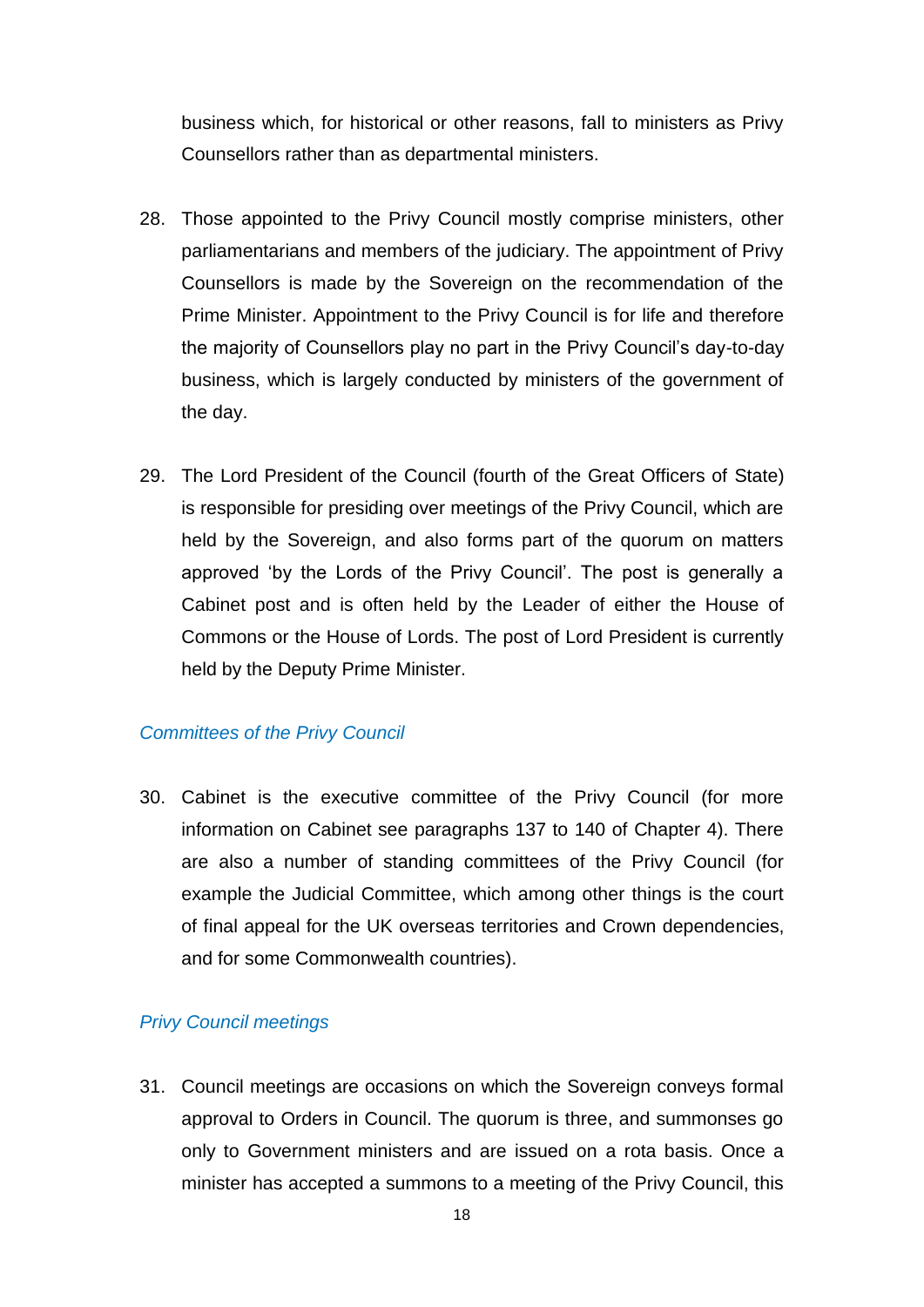takes precedence over all other engagements. Decisions of the Council are recorded in Orders.

- 32. **Orders in Council**, which are made by Her Majesty in Council, are a form of primary or secondary legislation.
	- An Order in Council made under the Royal Prerogative is regarded as a form of primary legislation. Examples of this are Orders for the Prorogation of Parliament, approving or rejecting petitions or legislation of the Crown dependencies and Orders dealing with certain matters concerning the British Overseas Territories.
	- An Order in Council made under statute is a form of secondary legislation and will usually be subject to a parliamentary procedure. Examples of this are Orders giving effect to UN Measures, or sanctions and Orders extending various Acts to the Crown dependencies.
- 33. **Orders of Council** are Orders that do not require personal approval by the Sovereign, but which can be made by "The Lords of the Privy Council" (that is, ministers). Again, these can be statutory or made under the Royal Prerogative. Whether statutory Orders are also Statutory Instruments depends on the wording of the particular Act under which they are made.
	- Examples of statutory Orders of Council include approval of regulations made by the General Medical Council and other regulatory bodies.
	- Examples of prerogative Orders of Council include approval of  $\bullet$ amendments to the by-laws of Chartered bodies (institutions such as the Royal Institution of Chartered Surveyors and the Royal British Legion).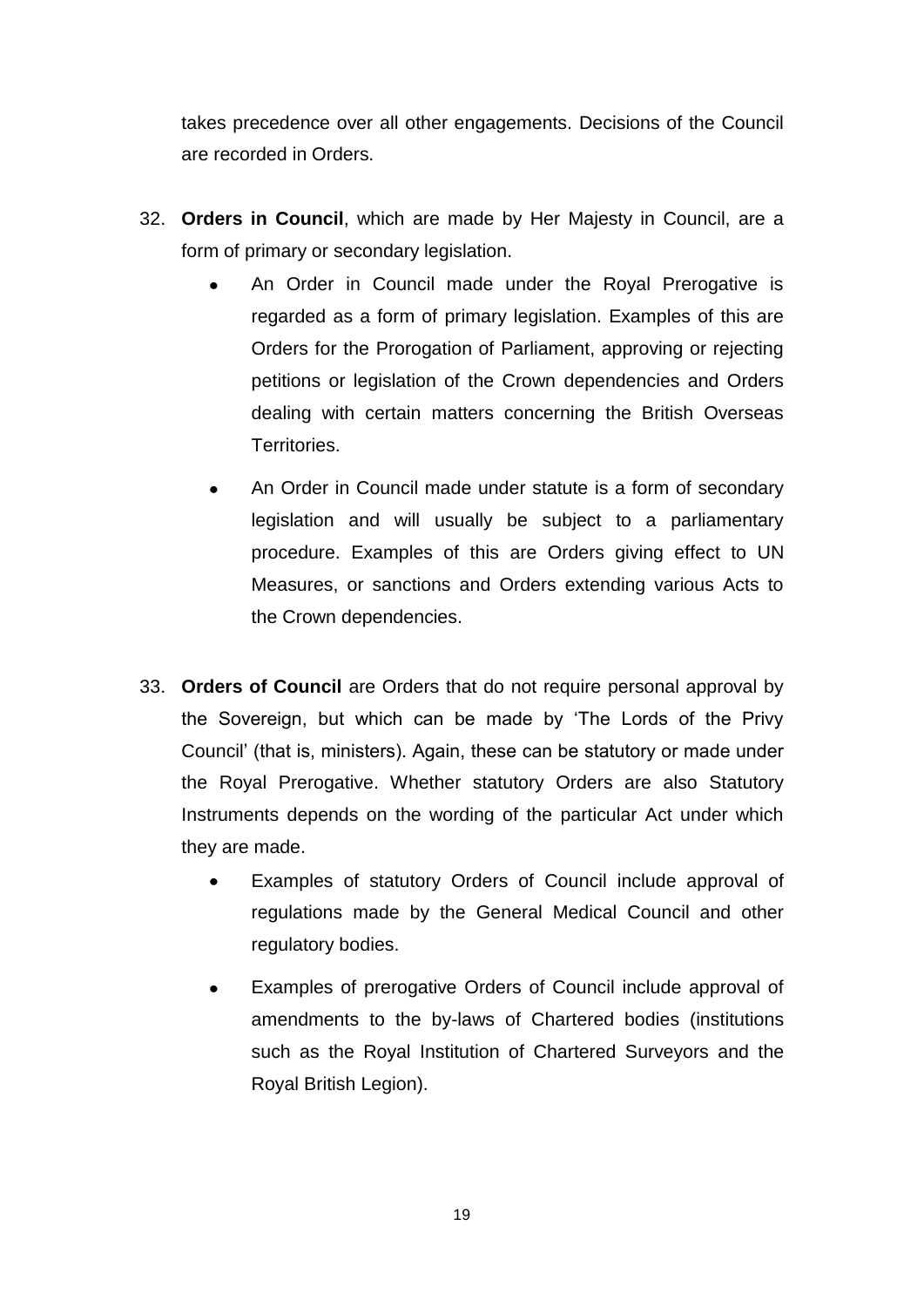34. Her Majesty in Council also gives approval to statutory Proclamations for new coinage and for certain bank holidays. Prerogative Proclamations dissolving Parliament are also approved in Council.

#### *Committees of Privy Counsellors*

35. In addition to the permanent standing committees of the Privy Council, committees of Privy Counsellors are occasionally formed on an ad hoc basis to undertake a particular task, and are then dissolved. These are wholly independent of the Privy Council Office and do not report to the Lord President. The Chair, membership and terms of reference of each committee are determined by ministers and vary according to the issue which the committee is considering. Examples include the Newton Committee (anti-terrorism legislation) and the Butler Committee (operation of the intelligence services in the run-up to the military intervention in Iraq).

#### **The Established Church**

- 36. The Sovereign is the Supreme Governor of the Church of England and must, under the provisions of the Act of Settlement, enter into communion with it. The Church"s legislation forms part of the public law of England and is subject to parliamentary approval. While the responsibility for most Church legislation rests with the Church itself, where there are significant changes to Church governance the measure requires approval by both Houses of Parliament and, if agreed, will go forward for Royal Assent. The Archbishops of Canterbury and York, the Bishops of London, Winchester and Durham and 21 further bishops are entitled ex officio to sit in the House of Lords.
- 37. The Church was disestablished in the whole of Ireland in 1869 and in Wales in 1919. The Church of Scotland, a Presbyterian system of church government, is the national church in Scotland. The Church of Scotland Act 1921 guaranteed its spiritual independence. Immediately on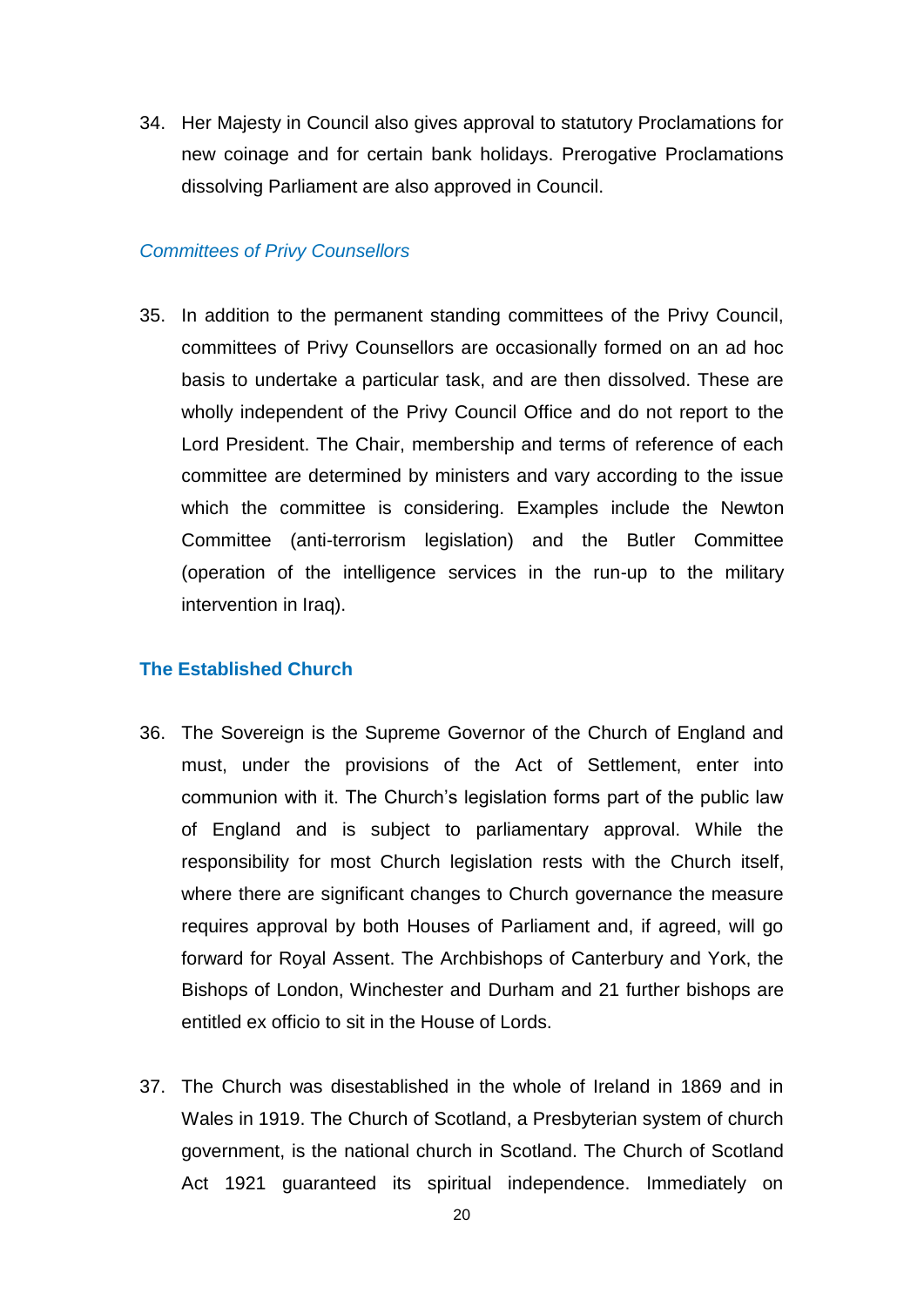succeeding to the Throne, the Sovereign is required to swear an oath to uphold the Presbyterian system of church government in Scotland.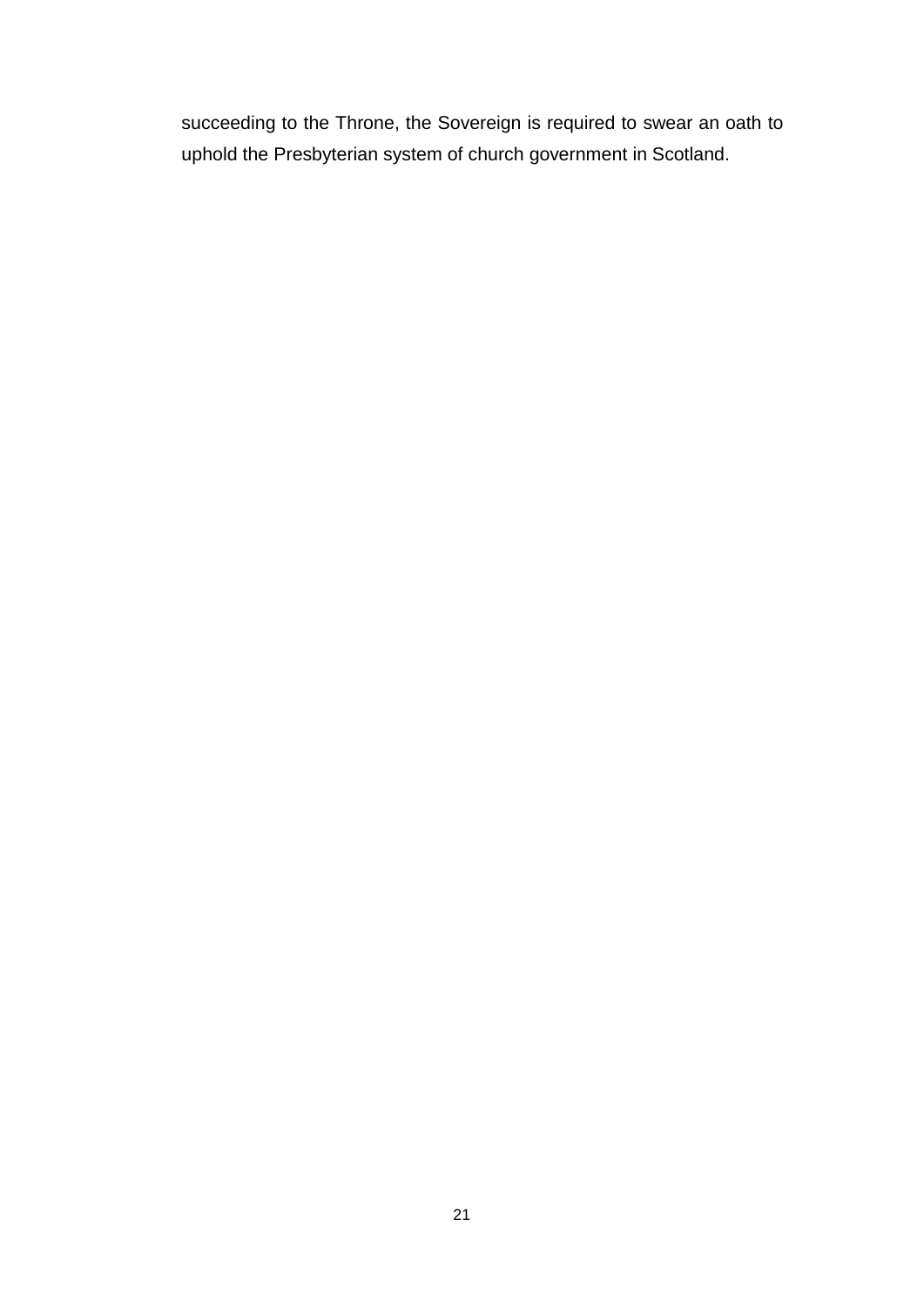# Chapter 2: Elections and government formation

**The Government holds office by virtue of its ability to command the confidence of the House of Commons, chosen by the electorate in a general election.** 

**This chapter describes general elections, the concept of confidence, the principles and practice of government formation and the dissolution of a Parliament leading to the next general election. It is a combination of constitutional convention, statute and practice.**

*Certain significant elements of this chapter will be updated if Parliament agrees the proposals in the Fixed-term Parliaments Bill introduced on 22 July 2010, which will provide for five-year fixed-term Parliaments.*

# **General elections**

38. General elections allow voters on the electoral roll to cast their ballot for a Member of Parliament to represent them in the House of Commons. Elections follow the dissolution of one Parliament and the issue by Her Majesty in Council of a proclamation summoning a new Parliament. The proclamation names the date on which the new Parliament is to meet. That date may be postponed by a subsequent proclamation under the Prorogation Act 1867. At the same time as the proclamation, an Order in Council is made requiring the issue of writs for the election of a new House of Commons (a writ is a formal written order). Writs are issued under the Representation of the People Act 1983 by the Clerk of the Crown in Chancery, who is also Permanent Secretary to the Ministry of Justice, to Returning Officers, and require them to cause elections to be held and to return the writ with the election result for their constituency.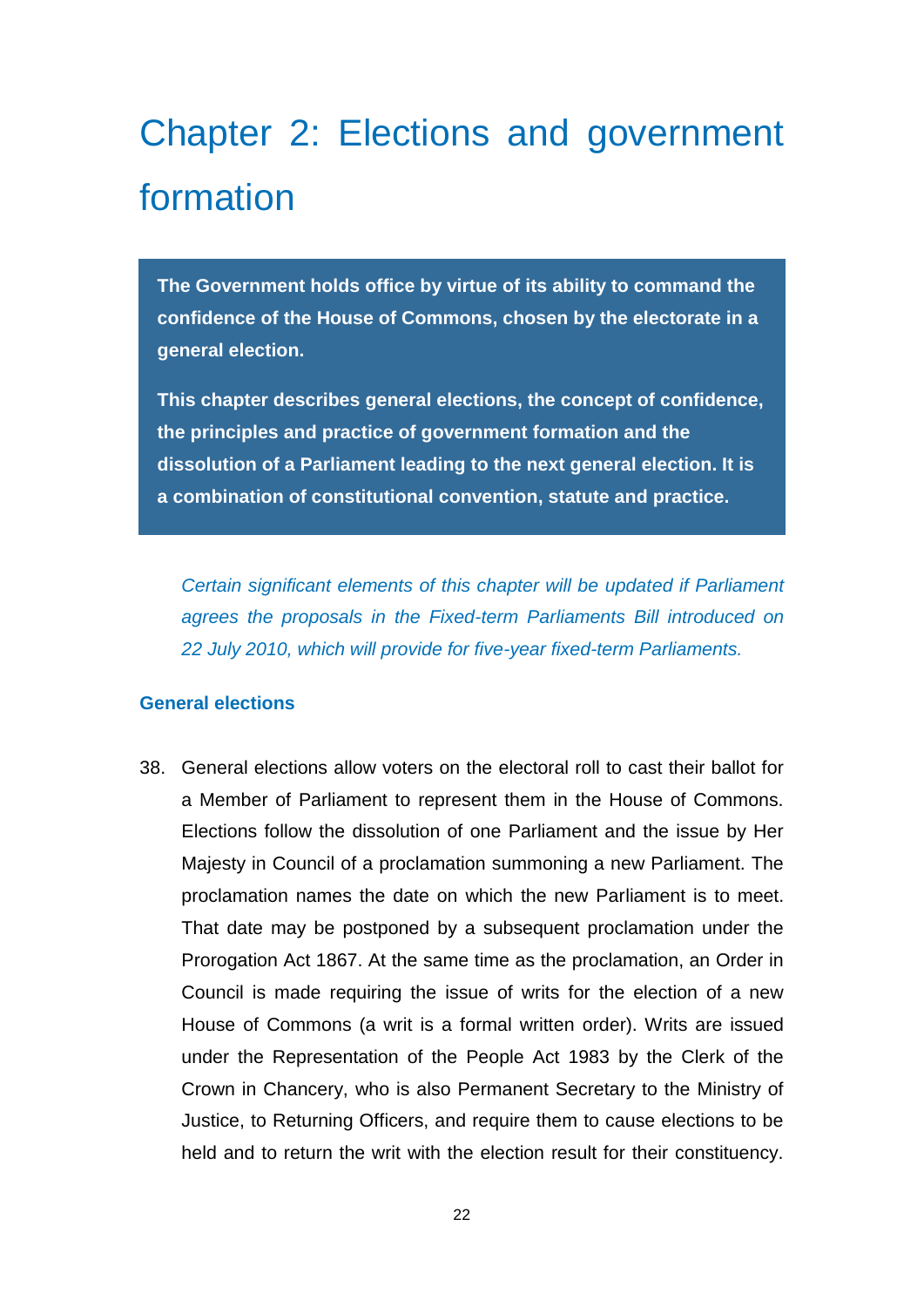The election is held 17 working days after the proclamation and issuing of writs. Traditionally, parliamentary general elections are held on Thursdays. Writs of summons are also issued to all members of the House of Lords to summon them to a new Parliament.

39. The election process and a more detailed election timetable (derived from the 1983 Act) is set out at Annex A. Candidates must submit nomination papers not later than the sixth working day after the date of the proclamation. Polling day is the 11th working day after the last day for delivery of nomination papers.

# **Meeting of the new Parliament**

- 40. Recent practice had been for Parliament to meet on the Wednesday following the election. In 2007, the Select Committee on the Modernisation of the House of Commons<sup>6</sup> recommended a reversion to the previous practice of 12 days between polling day and the first meeting of Parliament. This was adopted in 2010, when there was an interval of 12 days.
- 41. The first business of the House of Commons when it meets is to elect or re-elect a Speaker and for Members to take the oath. The first business of the House of Lords is for its Members also to take the oath. Normally the Queen"s Speech outlining the Government"s legislative programme will take place in the second week of Parliament's sitting and is followed by four or five days of debate. This is when the business of the new Parliament properly begins.
- 42. The election of the Lord Speaker is not dependent on a general election: it takes place no more than five years after the previous election of the Lord Speaker, the last having taken place on 28 June 2006. Where a dissolution of Parliament has been announced and coincides with the

 **<sup>6</sup>** *Revitalising the Chamber: the role of the back bench Member*, HC 337, 2006–07: [www.publications.parliament.uk/pa/cm200607/cmselect/cmmodern/337/337.pdf](file://Client/Local%20Settings/Temp/AppData/Local/Local%20Settings/Temporary%20Internet%20Files/Content.Outlook/O5CBGTBL/www.publications.parliament.uk/pa/cm200607/cmselect/cmmodern/337/337.pdf)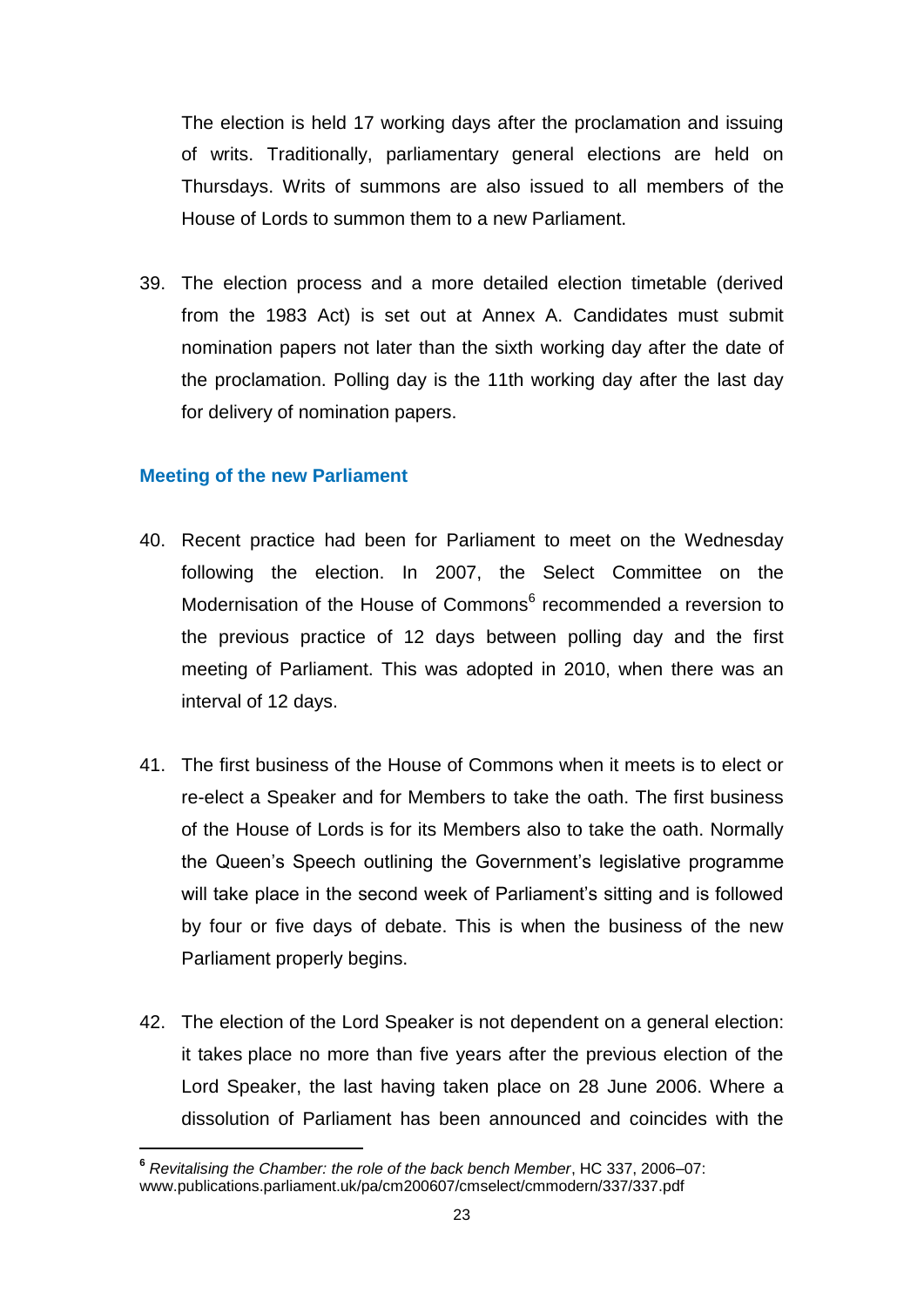date set for the election of a new Lord Speaker, the deadline will be extended to one month after the opening of the next Parliament.

# **Confidence**

- 43. The ability of a government to command the confidence of the elected House of Commons is central to its authority to govern. It is tested by votes on motions of confidence, or no confidence. Confidence votes can take three broad forms:
	- **a vote on a motion** "that this House has no confidence in Her Majesty"s Government", tabled by the Opposition, or "that this House has confidence in Her Majesty"s Government", tabled by the Government. By convention, the Government will make parliamentary time available for a debate on a no-confidence motion tabled by the Opposition at an early opportunity. A Government defeat on a confidence motion which it has tabled would be treated the same as the passing of a no-confidence motion tabled by the Opposition
	- **a vote on a matter which the Government has publicly declared that it regards as a matter of confidence**. This may be any proposal which allows the House to reach a clear decision, such as the second reading of a specified bill, a substantive motion expressing a view on the Government's policies, or a motion for the adjournment of the House
	- **a vote on any matter which is so fundamental to the Government's position that its rejection by the House (or, in the case of a non-Government proposal, its acceptance) constitutes a fatal objection to the Government's continuation in office***.*
- 44. Votes on the Address in reply to the Queen"s Speech have traditionally been regarded as votes of confidence (other than votes on minor amendments). Following an election, once the Government has secured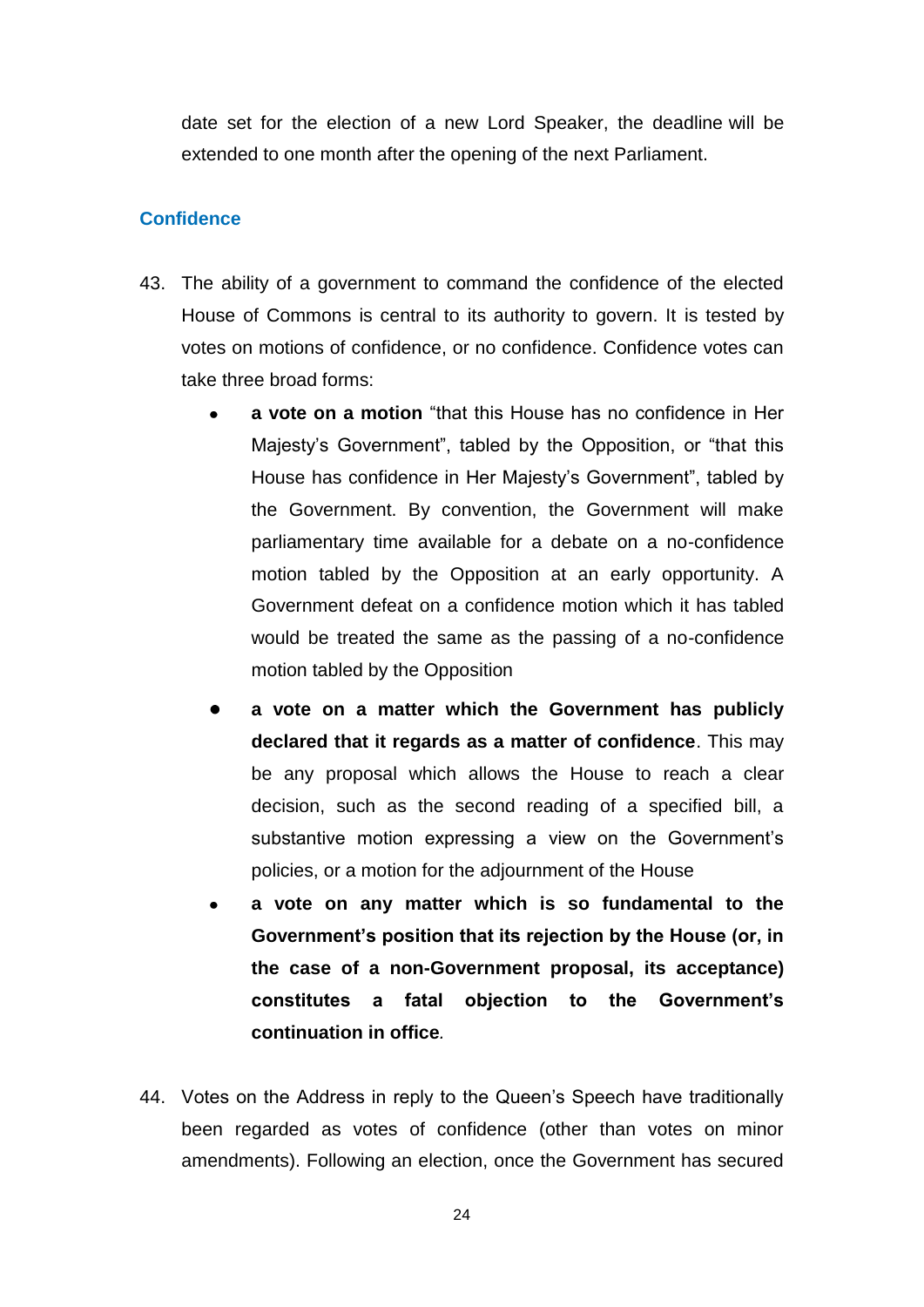the support of the Commons for the Queen"s Speech programme it is considered to have the confidence of the Commons unless and until it loses a confidence vote.

45. Commanding the confidence of the House of Commons is not the same as having a majority or winning every vote. Minority government is possible; and governments with a majority have lost votes on particular issues.

# **The principles of government formation**

46. Governments hold office unless and until they resign. If the Prime Minister resigns, the Sovereign will invite the person who it appears is most likely to be able to command the confidence of the House to serve as Prime Minister and to form a government.<sup>7</sup> It is the responsibility of those involved in the political process, and in particular the parties represented in Parliament, to seek to determine and communicate clearly who that person should be. At the time of his or her resignation, the incumbent Prime Minister may also be asked by the Sovereign for a recommendation on who can best command the confidence of the House of Commons in his or her place.

# **Parliaments with an overall majority in the House of Commons**

47. After an election, if an incumbent government retains an overall majority in the new Parliament, it will normally continue in office and resume normal business. There is no need for the Sovereign to ask the Prime Minister to continue. If the election results in an overall majority for a different party, the incumbent Prime Minister and government will immediately resign and the Sovereign will invite the leader of the party that has won the election to form a government. Details on

  $<sup>7</sup>$  Rarely, a Prime Minister may resign and then be asked to form a new administration. For</sup> example, Sir Winston Churchill was asked to form a new Conservative administration following the break-up of the wartime coalition in 1945.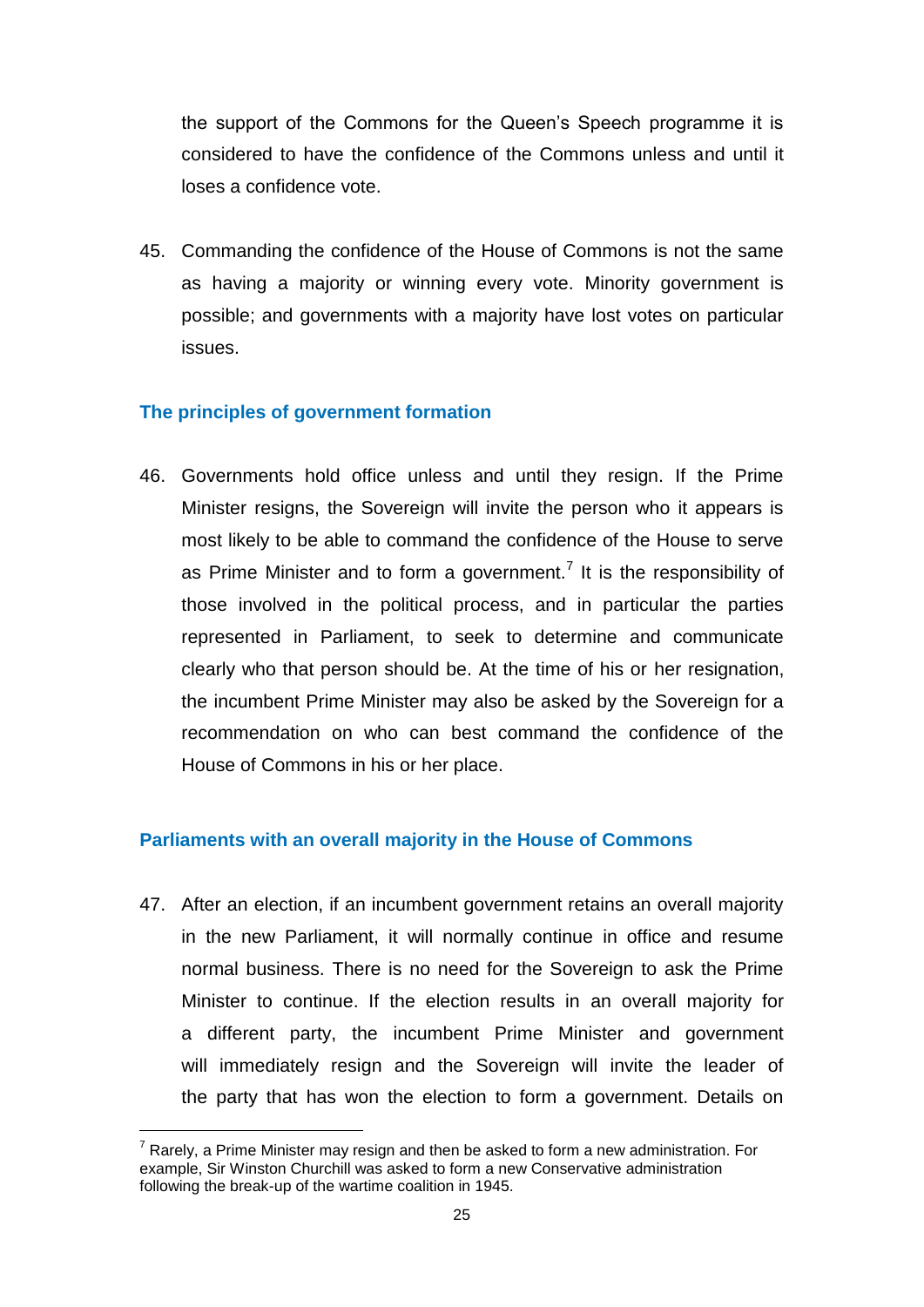the appointment of the Prime Minister and Ministers can be found in Chapter 3.

# **Parliaments with no overall majority in the House of Commons**

- 48. Where an election does not result in an overall majority for a single party, the incumbent government remains in office unless and until the Prime Minister tenders his or her resignation and the Government's resignation to the Sovereign. An incumbent government is entitled to wait until the new Parliament has met to see if it can command the confidence of the House of Commons, but is expected to resign if it becomes clear that it is unlikely to be able to command that confidence and there is a clear alternative.
- 49. Where a range of different administrations could potentially be formed, discussions will take place between political parties on who should form the next government.<sup>8</sup> The Sovereign would not expect to become involved in such negotiations, although the political parties and the Cabinet Secretary would have responsibilities in ensuring that the Palace is provided with information on the progress of discussions and their conclusion. The Principal Private Secretary to the Prime Minister may also have a role.
- 50. The incumbent Prime Minister is not expected to resign until it is clear that there is someone else who should be asked to form a government because they are better placed to command the confidence of the House of Commons and that information has been communicated to the Sovereign.
- 51. Any negotiations between political parties over the formation of a stable government need to be as well informed as possible, and the leaders of

 **8** In 2010, the Leader of the Liberal Democrat Party expressed a view that "whichever party has won the most votes and the most seats, if not an absolute majority, has the first right to seek to govern, either on its own or by reaching out to other parties".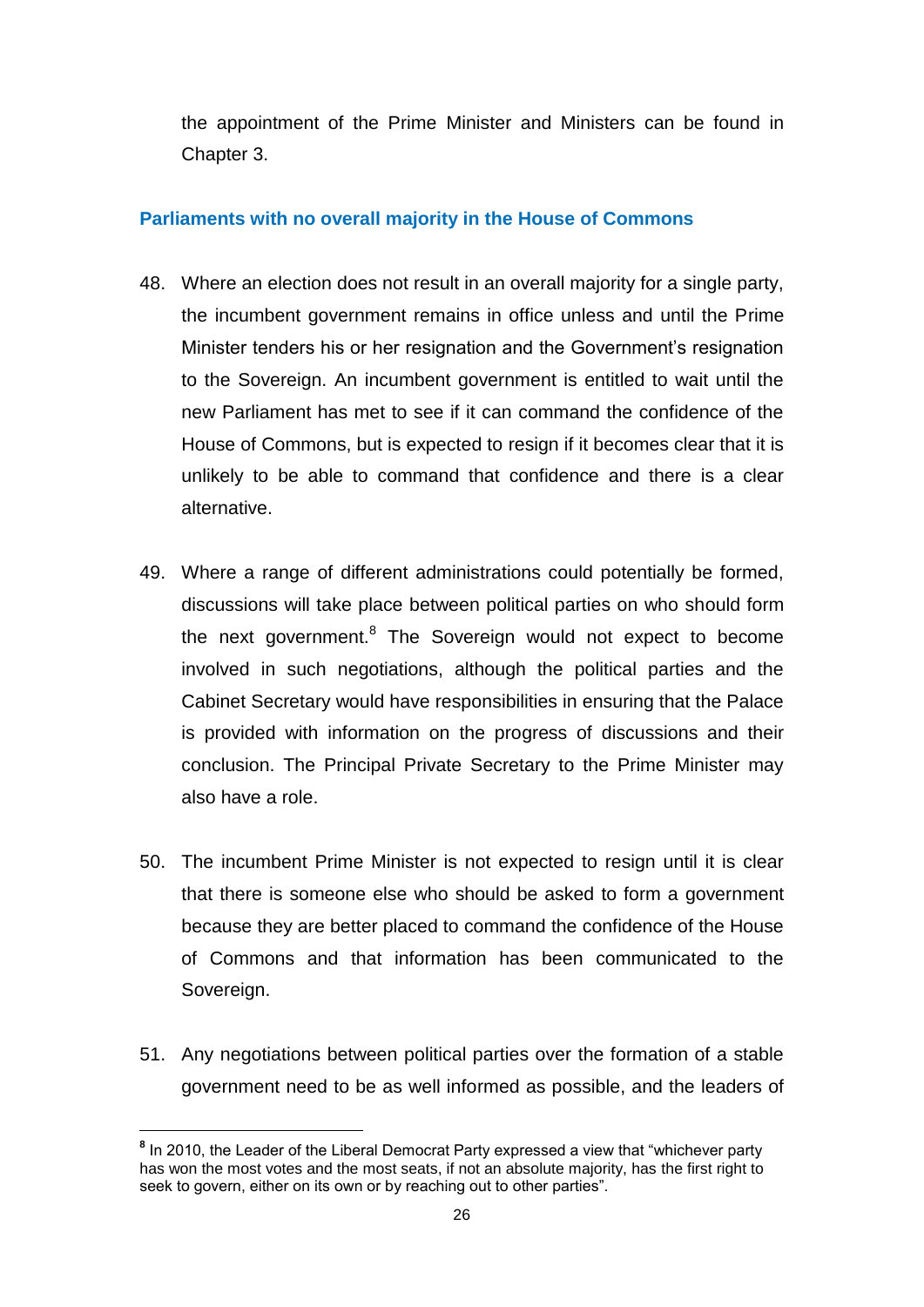the political parties involved may therefore seek the support of the Civil Service. Such support may be organised by the Cabinet Secretary, with the authorisation of the Prime Minister.

- 52. Civil Service support may be provided for negotiations between the Government and opposition parties and/or between opposition parties themselves, and would normally be made available to parties with a realistic prospect of forming, joining or formally supporting the Government. Support would be focused and provided on an equal basis to all the parties involved, including the party that was currently in government. The incumbent government would also continue to be supported by the Civil Service in the usual way.
- 53. The support provided by the Civil Service to the parties could include: advice on the constitutional processes of government formation; provisions of factual information in relation to specific policy proposals; and facilitation of discussions and negotiations (including the provision of facilities, such as meeting rooms). Support would only commence following the election and support for opposition parties would normally cease once a stable government had been formed, although it could continue, with the authorisation of the Prime Minister, for any party formally supporting the Government. Following the election in May 2010, where there was no overall majority, the Civil Service provided support to negotiations between political parties. Further information on the nature of that support can be found at:

[www.cabinetoffice.gov.uk/resource-library/civil-service-support-coalition](http://www.cabinetoffice.gov.uk/resource-library/civil-service-support-coalition-)negotiations

54. As long as there is significant doubt following an election over the Government"s ability to command the confidence of the House of Commons, certain restrictions on government activity apply; see paragraphs 67 to 73.

27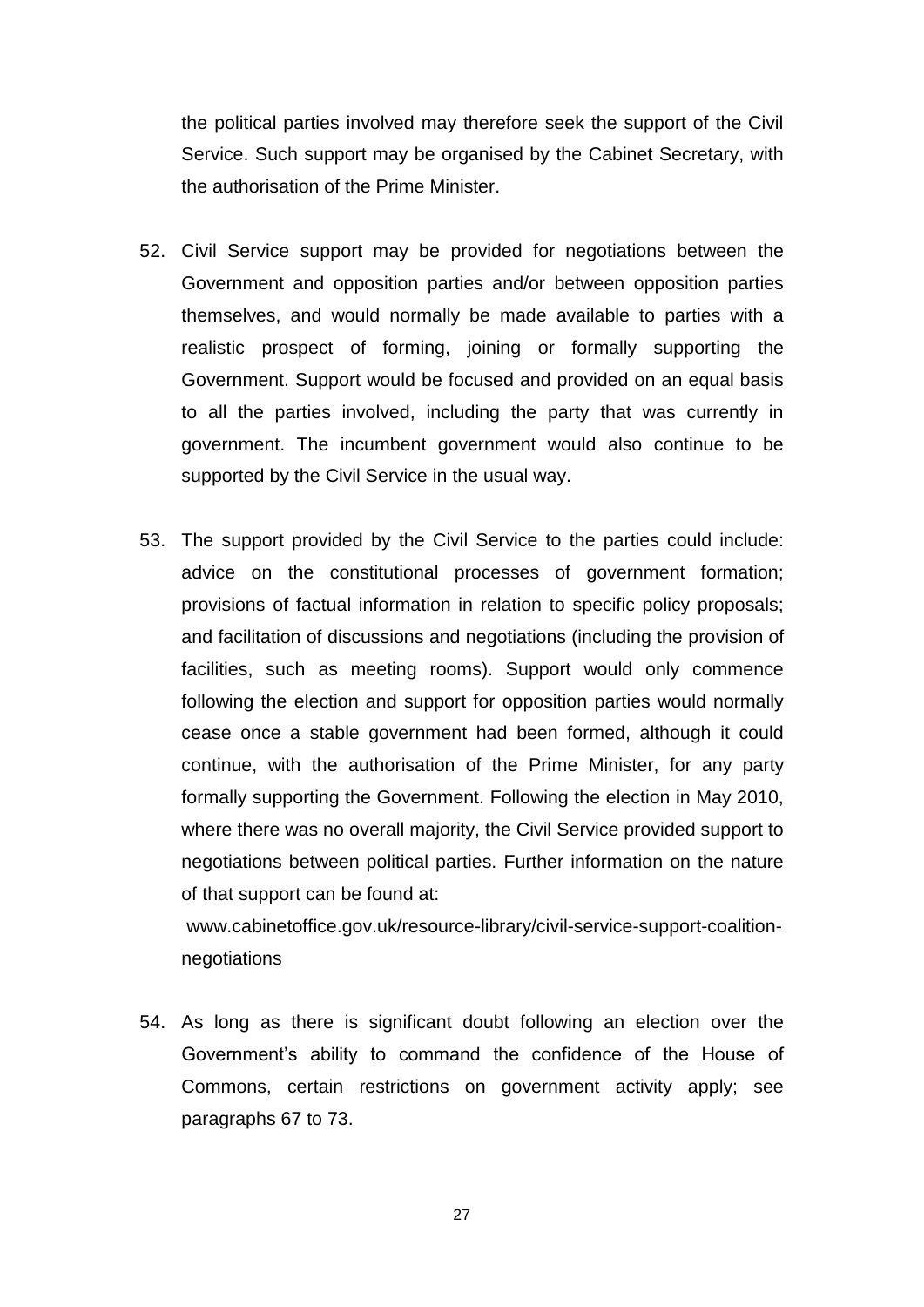- 55. The nature of the government formed will be dependent on discussions between political parties and any resulting agreement. Where there is no overall majority, there are essentially three broad types of government that could be formed:
	- single-party, minority government, where the party may (although not necessarily) be supported by a series of ad hoc agreements based on common interests
	- formal inter-party agreement, for example the Liberal–Labour pact from 1977 to 1978, or
	- formal coalition government, which generally consists of  $\bullet$ ministers from more than one political party, and typically commands a majority in the House of Commons.<sup>9</sup>

# **Change of Prime Minister or government during the life of a Parliament**

- 56. If a government is defeated on a motion of confidence in the House of Commons, the Prime Minister is expected to tender the Government"s resignation, unless circumstances allow him or her to opt instead to request dissolution. If it is clear who should form an alternative administration, such a resignation should take effect immediately.
- 57. Where a range of different administrations could potentially be formed, discussions will take place between political parties on who should form the next government. In these circumstances the processes and considerations described in paragraphs 48 to 55 would apply.
- 58. At present, the Prime Minister may request that the Sovereign dissolves Parliament so that an early election takes place. The Sovereign is not bound to accept such a request, although in practice it would only be in

 $9$  The Conservative Party and the Liberal Democrat Party coalition, formed in May 2010, is the most recent example of a UK coalition government. Further detail of how the coalition operates in practice and the procedures that apply are set out in the Government"s *Coalition Agreement for Stability and Reform*, which includes detail on the composition of the Government and the application of collective responsibility and the coalition *Programme for Government* can be found at: www.cabinetoffice.gov.uk/news/coalition-documents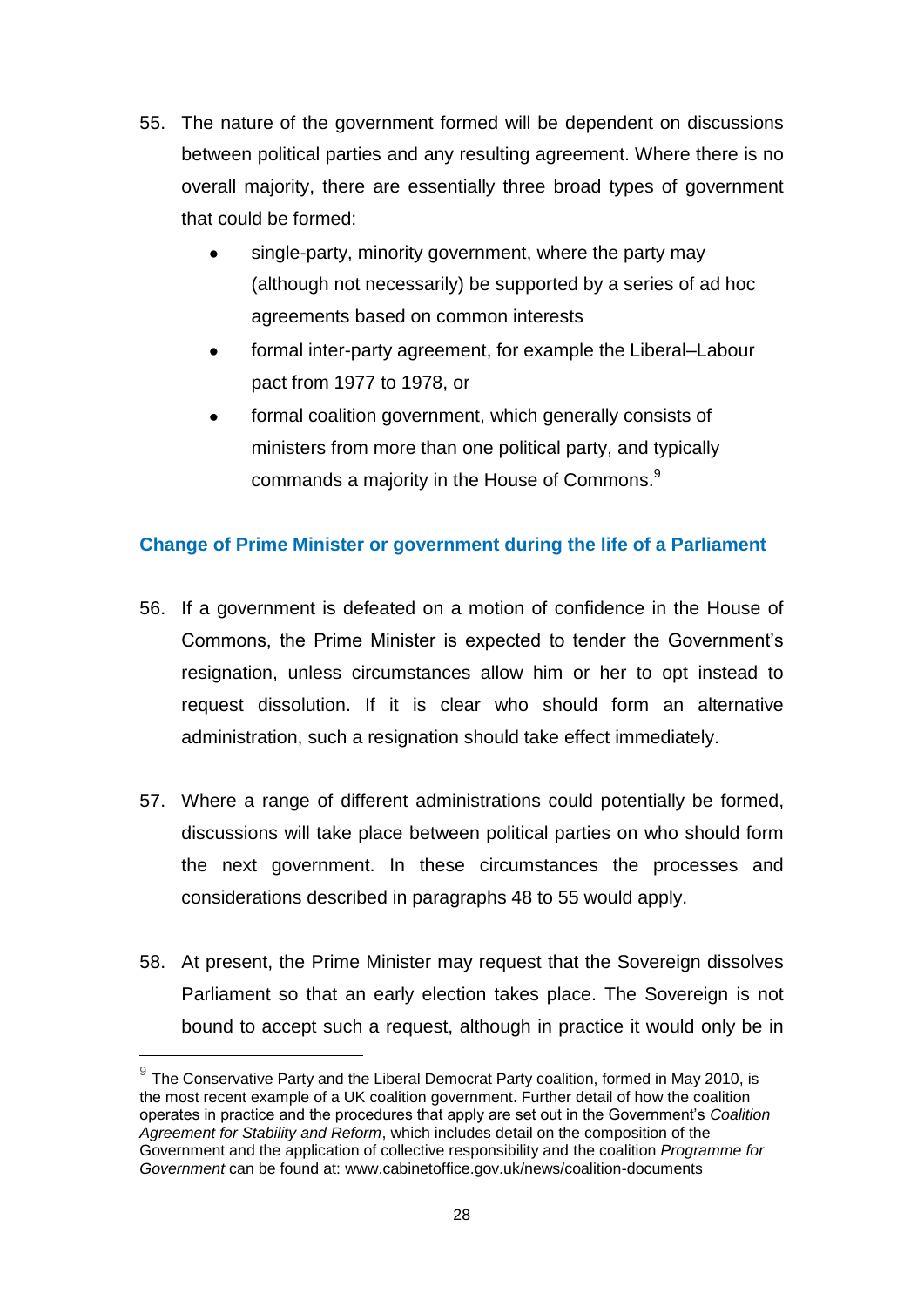very limited circumstances that consideration is likely to be given to the exercise of the reserve power to refuse it, for example when such a request is made very soon after a previous dissolution. In those circumstances, the Sovereign would normally wish to know before granting a second dissolution that those involved in the political process had ascertained that there was no alternative potential government that would be likely to command the confidence of the House of Commons. *This paragraph will be substantially affected if Parliament agrees the proposals in the Fixed- term Parliaments Bill, which will provide for fiveyear fixed-term Parliaments.*

59. Although they have not been exercised in modern times, the Sovereign retains reserve powers to dismiss the Prime Minister or make a personal choice of successor, and to withhold consent to a request for dissolution. However, there is a duty on the Prime Minister to act in a way that prevents the Sovereign being drawn into political controversy by having to exercise those reserve powers.

#### **Pre-election contact with opposition parties**

60. At an appropriate time towards the end of any Parliament, as the next general election approaches, the Prime Minister writes to the leaders of the main opposition parties to authorise pre-election contacts with the Civil Service. For example, pre-election contacts were authorised from 1 January 2009 for the election held in May 2010. For the election held in June 2005 (which could have been held as late as July 2006), contacts had been authorised from 1 January 2005. The meetings take place on a confidential basis, without ministers being present or receiving a report of discussions. The Cabinet Secretary, as Head of the Civil Service, has overall responsibility for co-ordinating this process once a request has been made and authorised by the Prime Minister. These discussions are designed to allow the Opposition"s shadow ministers to ask questions about departmental organisation and to inform civil servants of any organisational changes likely to take place in the event of a change of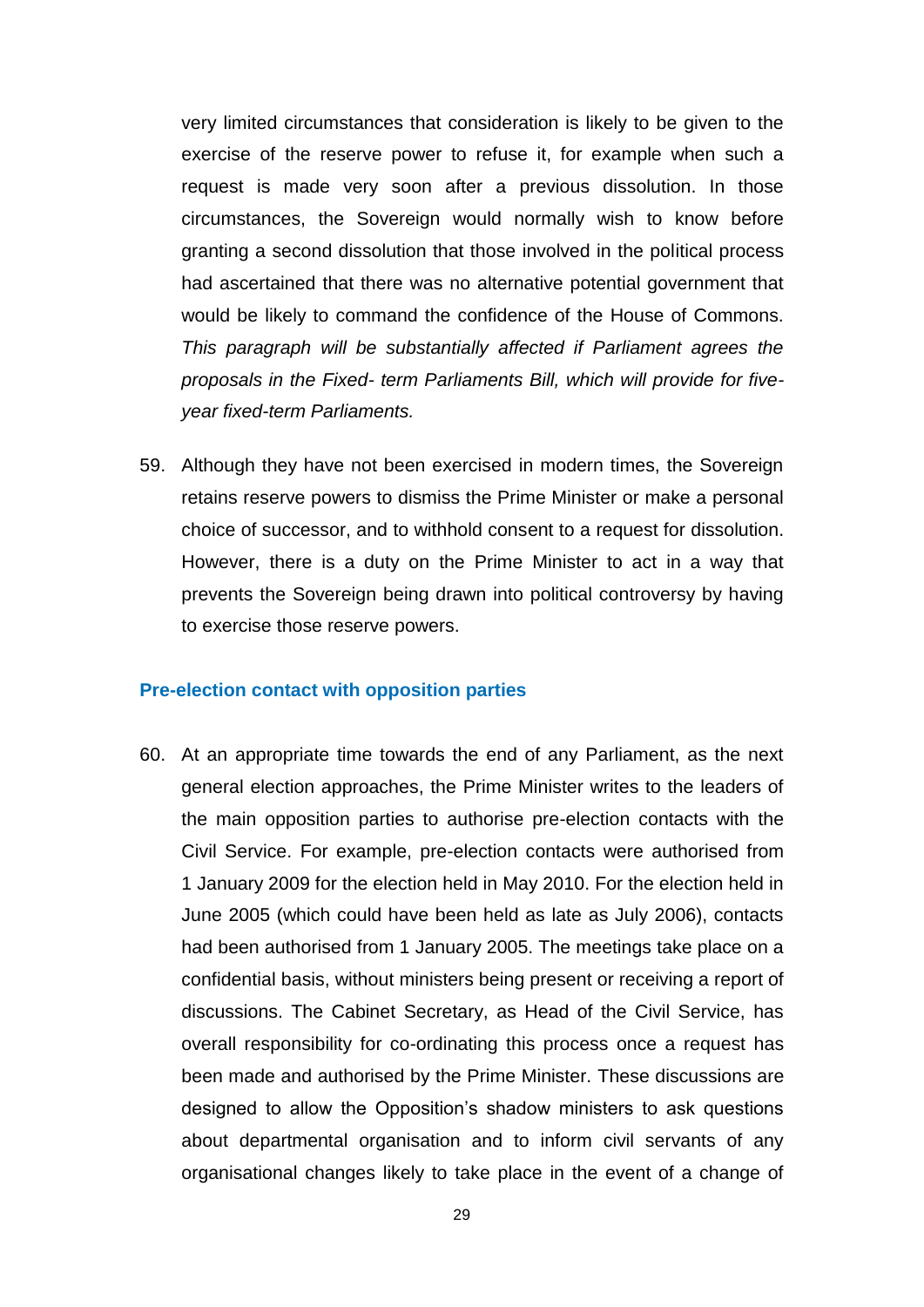government. Senior civil servants may ask questions about the implications of opposition parties' policy statements, although they would not normally comment on or give advice about policies.

# **Dissolution of Parliament**<sup>10</sup>

- 61. Under present rules, Parliaments either dissolve when they expire after a period of five years under the Septennial Act 1715 (as amended by the Parliament Act 1911) or more normally are dissolved earlier by the Sovereign, at the request of the Prime Minister. The five-year period is counted from the date of the first meeting of Parliament after a parliamentary general election. No proclamation or other formality is required for a dissolution at the end of a five-year period under the Act, but a proclamation will then be required as soon as practicable to summon a new Parliament for a specified date.
- 62. The Sovereign may currently dissolve Parliament by proclamation at any time before it has expired. Proclamations are issued by Her Majesty in Council. Modern practice has been for Parliaments to be dissolved only following a request from the Prime Minister, who may request dissolution whether or not Parliament is currently sitting.
- 63. As soon as an election is called, certain restrictions on government activity apply (see paragraphs 68, 69, 72 and 73 below).

# **Finalisation of parliamentary business**

64. Parliament often sits for a few days, known as the "wash-up" period, after the election has been announced. Some business may have to be completed before the dissolution. In particular, any money voted to the Government but not appropriated has to be appropriated by the date of the dissolution, and, depending on the time of year, it may be necessary

**<sup>10</sup>** Erskine May (23rd edition, 2004), Chapter 13 contains further detail on: parliamentary and sessional periods; meeting of a new Parliament; and opening of a new session.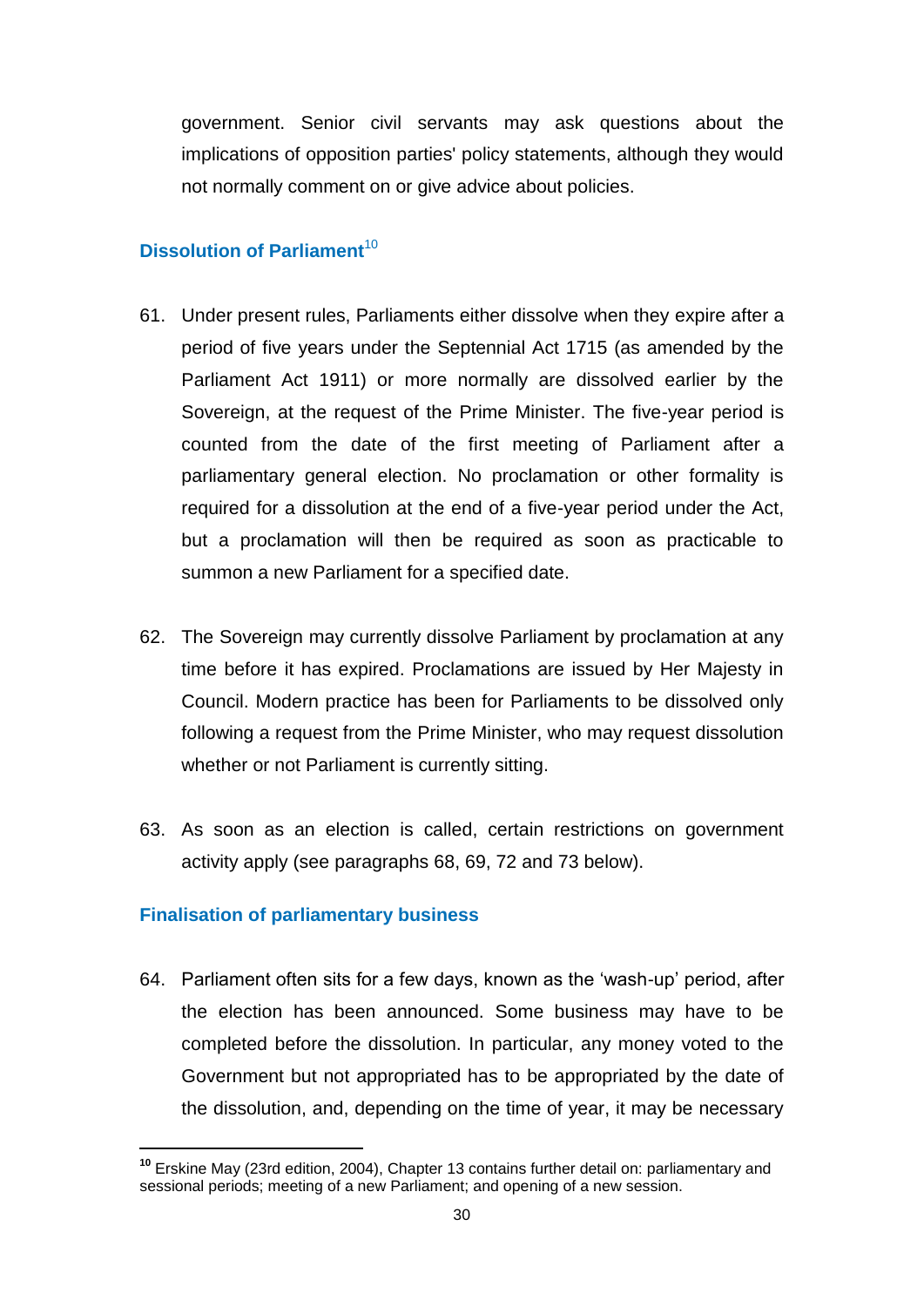to do other business to keep government working while Parliament is unavailable because of the dissolution.

#### **Parliamentary definitions**

**Adjournment** is the process that brings an end to a sitting in either House (for example at the end of a day or before a recess – see below). The Houses usually adjourn only in accordance with a resolution to do so. In some cases the Standing Orders allow for other methods of adjournment. The Standing Orders may fix the time for the next sitting, or that may be varied by the motion. The expression is also used to describe the period while a House is adjourned.

**Recess** is the period while the House is adjourned between sittings for longer than provided for by the Standing Orders (for example over a holiday period – the Easter recess, the Christmas recess).

**Prorogation** is the process that brings an end to a session of Parliament. Parliament is suspended for a period by the Sovereign. Typically, Parliament is prorogued annually and then reassembles for a new session a few days later. It has often been the practice to prorogue Parliament before dissolving it.

**Dissolution** is the process that terminates a Parliament and, by convention, requires the summoning of a new Parliament, so triggering a general election for membership of the House of Commons.

65. At the end of the wash up, Parliament may be prorogued before being dissolved or may just adjourn. It is not the practice for Parliament to be dissolved while sitting. Prorogation brings a parliamentary session to an end. It is the Sovereign who prorogues Parliament on the advice of his or her ministers. The normal procedure is for commissioners appointed by the Sovereign to prorogue Parliament in accordance with an Order in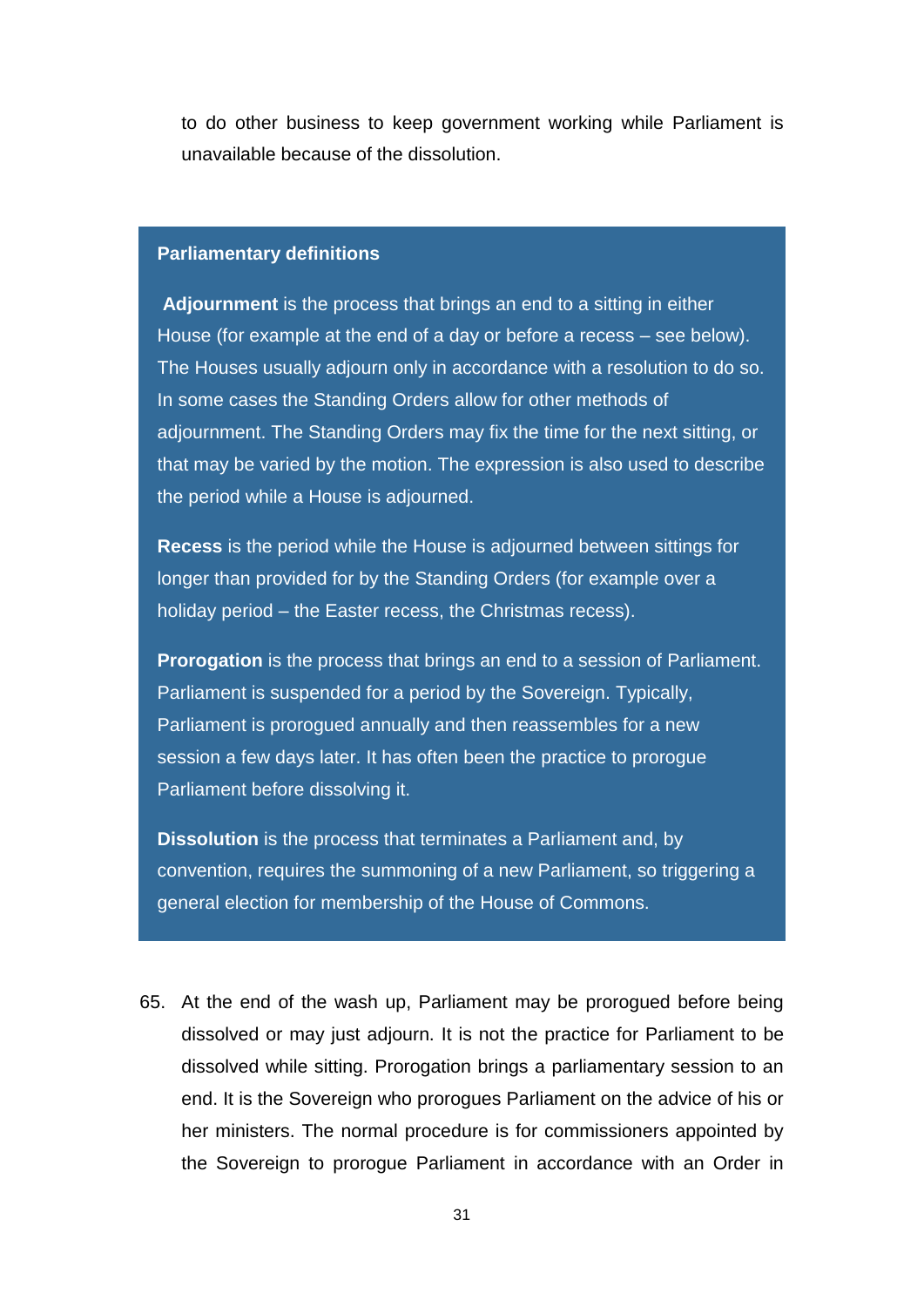Council. The commissioners also declare Royal Assent to the bills that have passed both Houses, so that they become Acts, and then they announce the prorogation to both Houses in the House of Lords.

66. It is not necessary for Parliament to have been prorogued in order for it to be dissolved. In 1992, 1997, 2005 and 2010 Parliament was dissolved following prorogation, but in 2001 and for all the elections in the 1970s and 1980s after the 1970 election, Parliament was dissolved while adjourned without a prorogation.

#### **Restrictions on government activity**

67. While the Government retains its responsibility to govern and ministers remain in charge of their departments, governments are expected to observe discretion in initiating any new action of a continuing or long-term character in the run-up to an election, immediately afterwards if the result is unclear, and following the loss of a vote of confidence. In all three circumstances essential business must be allowed to continue. In some jurisdictions this is referred to as a "caretaker convention".

# *Government activity between the announcement of an election and polling day*

68. When an election is called, the Cabinet Office publishes guidance on activities in the pre-election period. The Prime Minister writes to ministers in similar terms. The pre-election period starts on the day the election is announced. The guidance to government departments issued in 2010 is available at:

[http://webarchive.nationalarchives.gov.uk/+/http://www.cabinetoffice.gov.uk](http://webarchive.nationalarchives.gov.uk/+/http:/www.cabinetoffice.gov.uk/media/354815/2010electionguidance.pdf) [/media/354815/2010electionguidance.pdf](http://webarchive.nationalarchives.gov.uk/+/http:/www.cabinetoffice.gov.uk/media/354815/2010electionguidance.pdf)

69. During this period, the Government retains its responsibility to govern and ministers remain in charge of their departments. Essential business is carried on, which may include meetings of Cabinet or Cabinet committees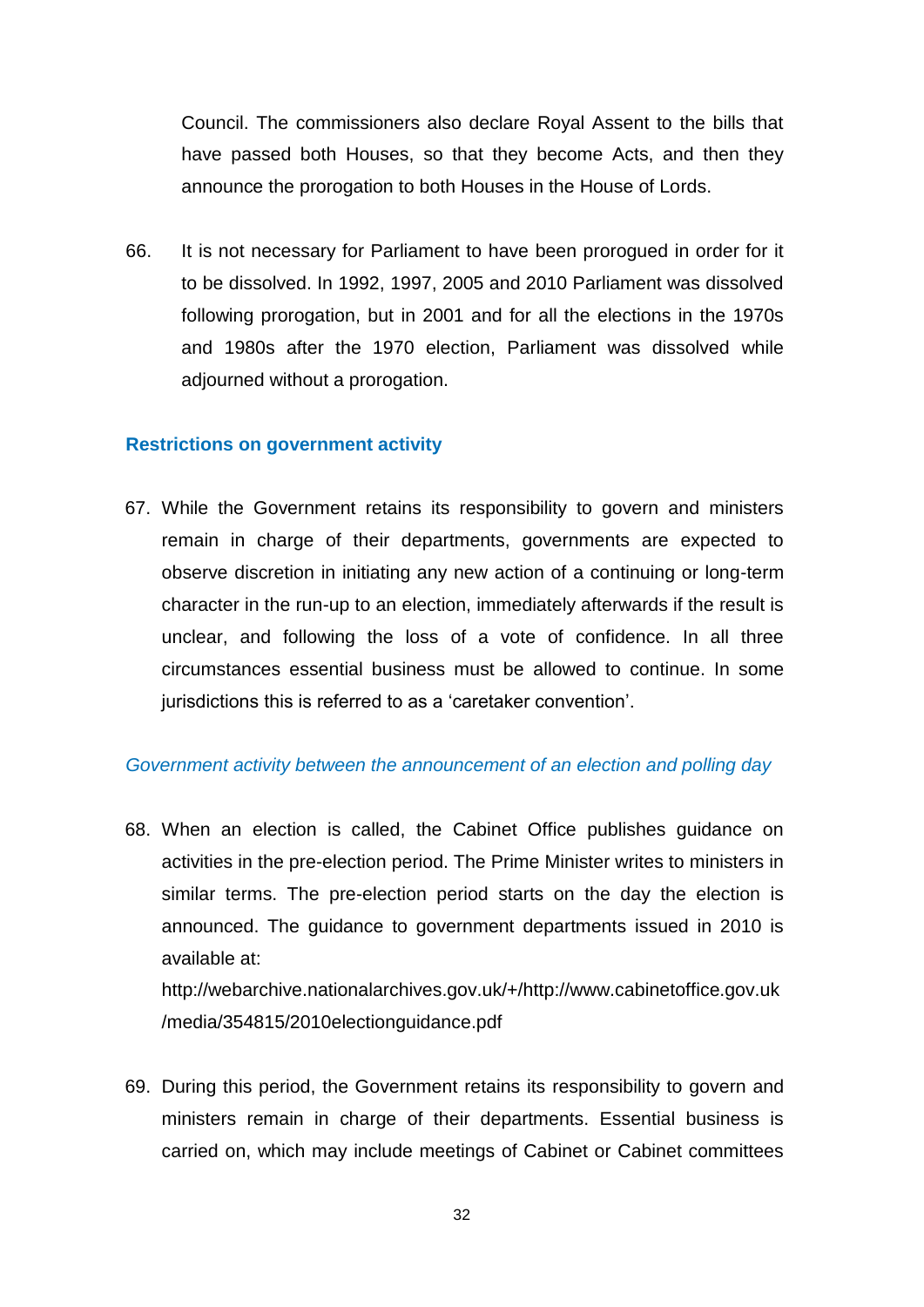as required.<sup>11</sup> Ministers continue in office but must observe discretion in initiating any action or making any commitment of a continuing or long-term character once the election has been announced. This means the deferral of activity such as: taking or announcing major policy decisions; entering into large/contentious procurement contracts or significant long-term commitments; and making some senior public appointments and approving Senior Civil Service appointments, provided that such postponement would not be detrimental to the national interest or wasteful of public money. If decisions cannot wait, they should, where possible, be handled by temporary arrangements or consultation with the relevant opposition spokesperson.

# *Activity post election*

70. Immediately following an election, if there is no overall majority, for as long as there is significant doubt over the Government's ability to command the confidence of the House of Commons, many of the restrictions set out at paragraphs 68 and 69 would continue to apply. However, while avoiding long-term commitments, the Government would be able to announce its policy intentions – including policies it might hope to include in the Queen"s Speech – since restrictions on announcements that would be inappropriate during an election campaign need no longer apply. The point at which the restrictions on financial and other commitments should come to an end depends on circumstances but may often be either when a new Prime Minister is appointed by the Sovereign or where a government"s ability to command the confidence of the Commons has been tested in the House of Commons.

# *Activity following loss of confidence*

71. If a government loses a vote of confidence it will often remain in office for a short period pending the formation of another government, in which case

**<sup>11</sup>** In some previous elections this has been done through an Election Business Committee.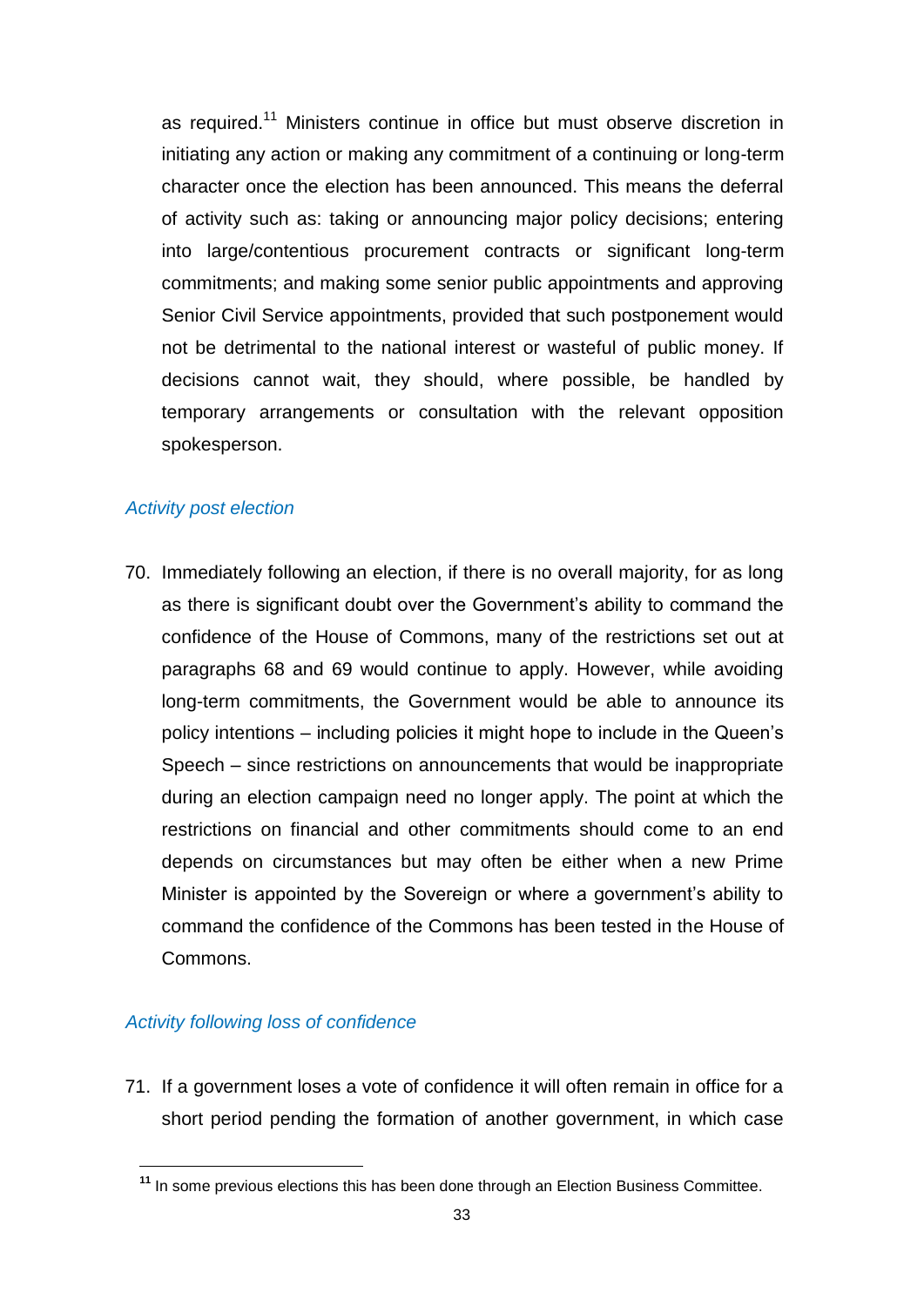the restrictions in paragraph 70 would apply, or an election, in which case those in paragraphs 68 and 69 would apply.

### *Directions*

- 72. The rules under which an accounting officer may seek a direction from a minister (where the Officer has an objection to a proposed course of action on grounds of propriety, regularity or value for money relating to proposed expenditure) continue to apply during the three periods described above. The principles set out in paragraphs 68–70, as appropriate, will be relevant to the application of those rules. Any commitments of public resources for political purposes must be avoided.
- 73. In normal circumstances (as set out in Chapter 10: Government finance and expenditure), a ministerial direction to an accounting officer is sent to the Comptroller and Auditor General (C&AG) who will normally forward it to the Committee of Public Accounts. It should also be copied to the Treasury Officer of Accounts (TOA). During any period when Parliament is prorogued or dissolved, if the occasion for any such directions arose, and taking account of issues of commercial or other sensitivity, the direction, together with the reasoning provided by the accounting officer, should be made public by the department immediately and laid before both Houses at the first opportunity after Parliament meets. The direction should also be sent to the C&AG and copied to the TOA at the time of publication.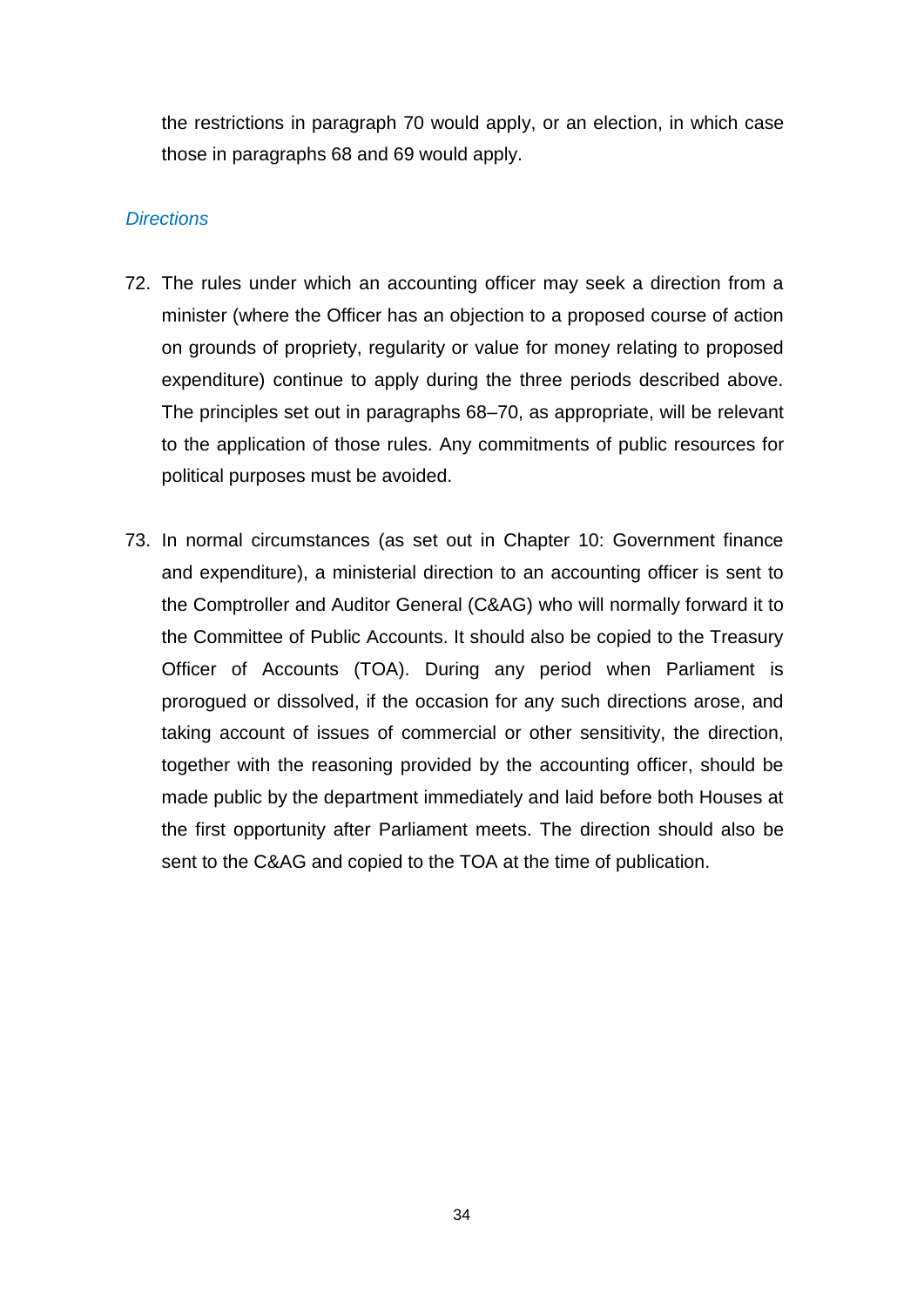# Chapter 3: The Executive – the Prime Minister, ministers and the structure of government

**This chapter covers the role and appointment of the Prime Minister and other ministers, membership of Cabinet, ministerial conduct, ministerial powers and the machinery of government, and restrictions on the number of ministers and their salaries.**

**The Prime Minister is the head of government by virtue of his or her ability to command the confidence of the House of Commons. He or she is appointed by the Sovereign and in turn recommends to the Sovereign the appointment of ministers to the Government. Statute governs the number of ministers that may be appointed from members of the House of Commons and the number of ministers overall who may be paid a salary. The** *Ministerial Code* **sets out the principles underpinning the standards of conduct expected of ministers. The Prime Minister is also responsible for the organisation of government and the allocation of functions between ministers, who derive their powers from statute, the Royal Prerogative and the common law. The Prime Minister, advised by the Cabinet Secretary, may make changes to the machinery of government.**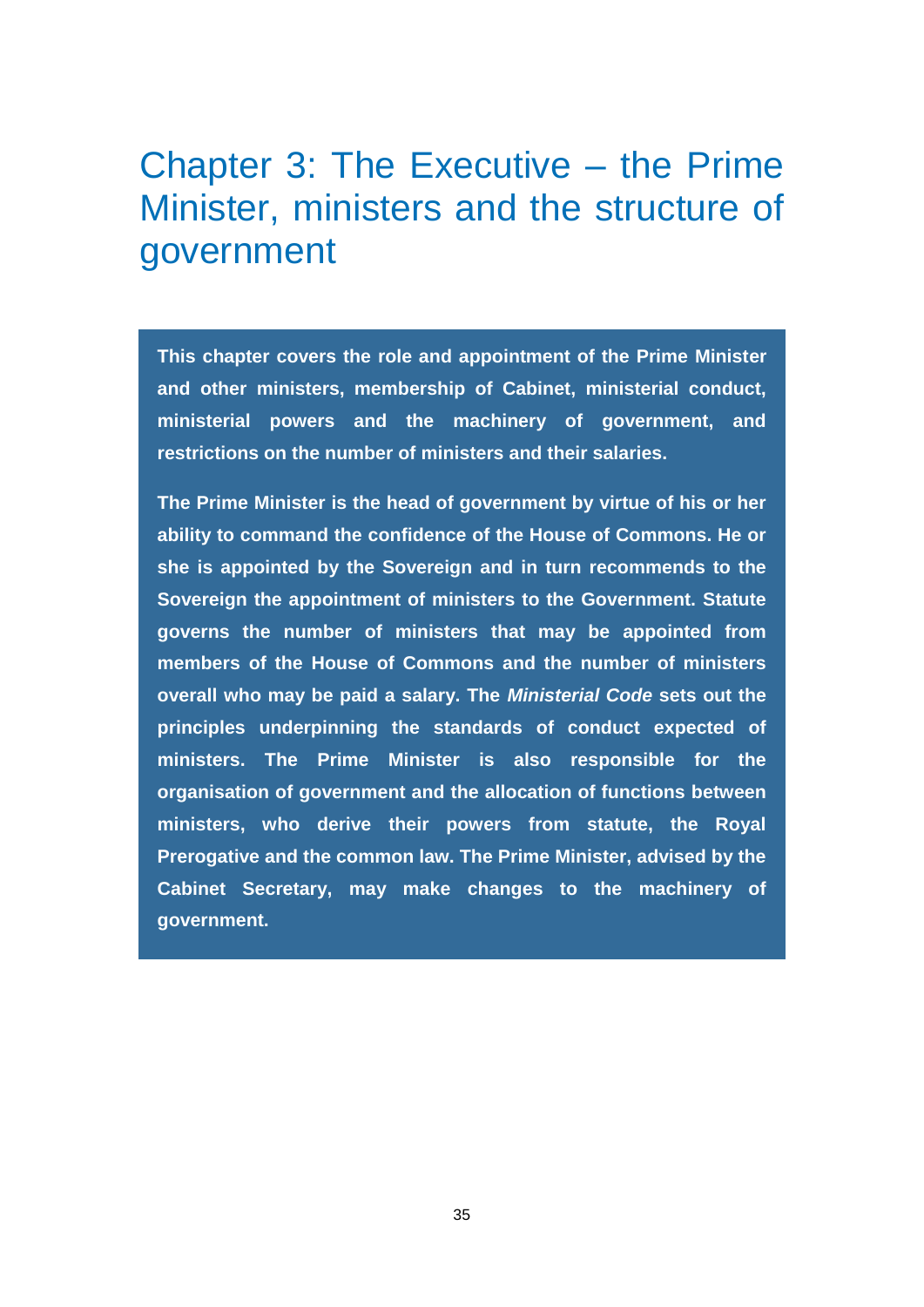# **The Prime Minister**

- 74. The Prime Minister is the head of the Government and holds that position by virtue of his or her ability to command the confidence of the House of Commons, which in turn commands the confidence of the electorate, as expressed through a general election. More detail on general elections and government formation can be found in Chapter 2.
- 75. It is for the Prime Minister to advise the Sovereign on the exercise of the Royal Prerogative powers in relation to government, such as the appointment, dismissal and acceptance of resignation of other ministers and the calling of elections (see the section on ministers' powers below). The *Ministerial Code,* paragraph 4.1, states: "The Prime Minister is responsible for the overall organisation of the executive and the allocation of functions between ministers in charge of departments."
- 76. The Prime Minister's unique position of authority also comes from support in the House of Commons. By modern convention, the Prime Minister now always sits in the House of Commons, although Prime Ministers in previous centuries have sat in the House of Lords. The Prime Minister will normally be the accepted leader of a political party or parties that commands the majority of the House of Commons. For cases where no political party has an overall majority, see Chapter 2.
- 77. The Prime Minister has few statutory functions but will usually take the lead on significant matters of state. The Prime Minister has certain prerogatives, for example recommending the appointment of ministers and determining the membership of Cabinet and Cabinet committees. However, in some circumstances the Prime Minister may agree to consult others before exercising those prerogatives.<sup>12</sup>

**<sup>12</sup>** For example, under the *Coalition Agreement for Stability and Reform*, published in May 2010, the Prime Minister agreed that a number of prerogative powers, including the appointment of ministers and ministerial functions allocation, would only be exercised after consultation with the Deputy Prime Minister: www.cabinetoffice.gov.uk/news/coalitiondocuments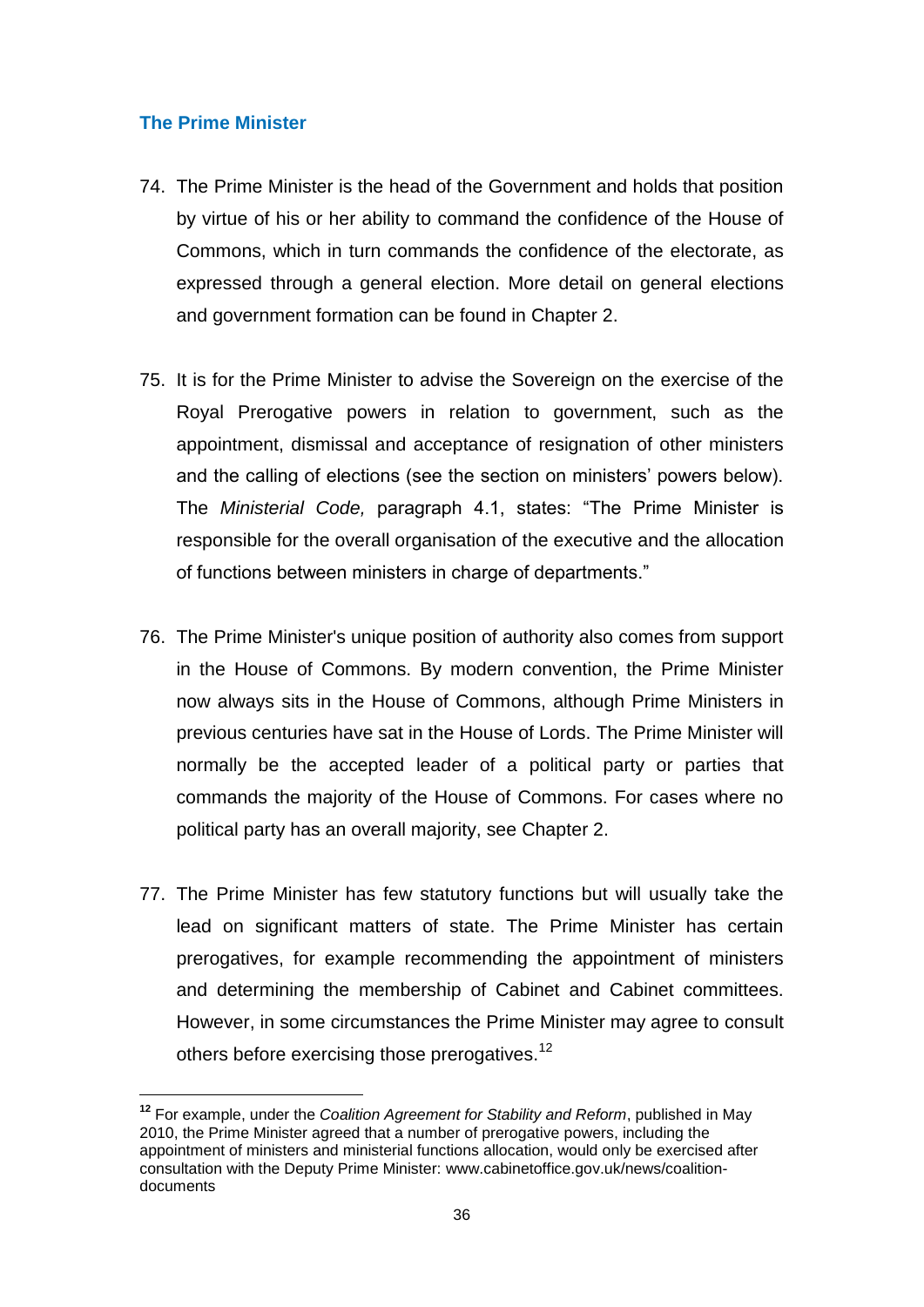- 78. The Prime Minister accepts office by attending the Sovereign in a private audience, at which time the appointment takes effect. At regular meetings with the Sovereign, the Prime Minister informs him or her of the general business of the Government. The Prime Minister's other responsibilities include recommending a number of appointments to the Sovereign. These include high-ranking members of the Church of England, senior judges and certain civil appointments. He or she also recommends appointments to several public boards and institutions, as well as to various royal and statutory commissions.
- 79. The Prime Minister is, by tradition, the First Lord of the Treasury (for more information on the Treasury Commissioners and the First Lord of the Treasury see paragraph 103 below). In his or her capacity as First Lord of the Treasury, the Prime Minister takes an oath of office under the Promissory Oaths Act 1868. The Prime Minister also usually holds the office of Minister for the Civil Service, in which capacity the Prime Minister has overall responsibility for the management of most of the Civil Service (see Chapter 7: Ministers and the Civil Service) and a number of statutory functions. He or she is also sworn as a member of the Privy Council.

#### **Ministers**

- 80. In general, the ministers in the Government can be divided into the following categories: senior ministers; junior ministers; the Law Officers; and whips. The Prime Minister may agree that a minister in any of the categories can be known by a "courtesy title" reflecting the job the minister has been asked to do, for example 'Minister for Europe'. A courtesy title has no legal or constitutional significance.
- 81. There is a constitutional convention that individuals will be ministers only if they are members of the House of Commons or the House of Lords, with most being members of the Commons. However, there are examples of individuals being appointed as ministers in anticipation of their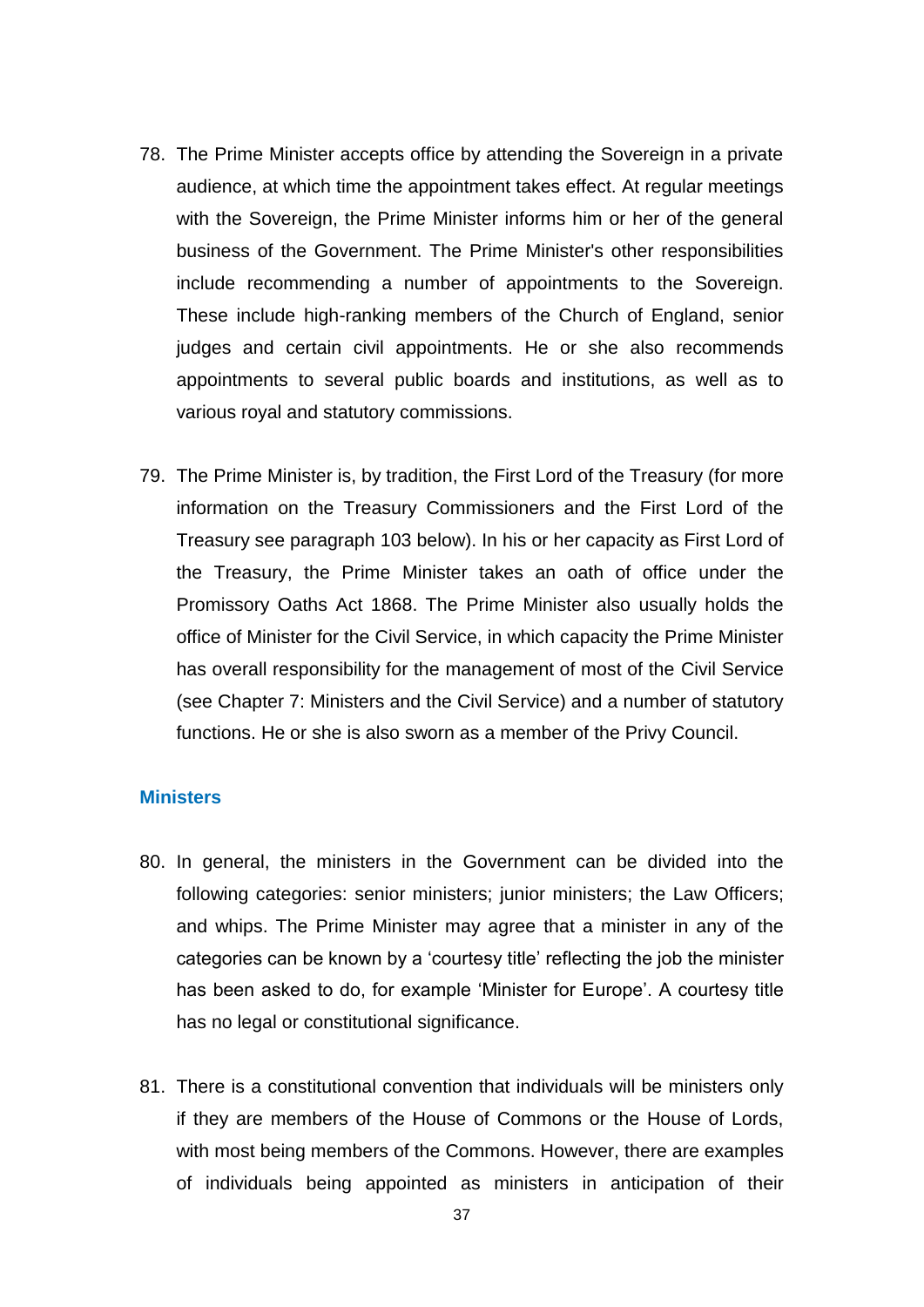becoming members of one of the Houses and of continuing to hold office for a short period after ceasing to be members of the House of Commons. Also, before devolution, the Solicitor General for Scotland was often not a member of the House of Commons or the House of Lords.

#### *Senior ministers*

- 82. The most senior ministers in the Government are the members of Cabinet. The Prime Minister determines who forms Cabinet, but this will always include the Chancellor of the Exchequer, the Lord Chancellor and the Secretaries of State. There are no formal limits on the size of the Cabinet, but there are limits on the number of ministerial salaries that can be paid, and particularly who can be paid first tier (Cabinet level) salaries (see paragraphs 97 and 98 below).
- 83. Other ministers who are often invited by the Prime Minister to be a member of, or attend, Cabinet include the Lord President of the Council, the Lord Privy Seal, the Chancellor of the Duchy of Lancaster, the Paymaster General, the Chief Secretary to the Treasury and the Parliamentary Secretary to the Treasury (the Commons Chief Whip). A minister of state may also sometimes be invited to be a member of, or attend, Cabinet.

#### *The Deputy Prime Minister*

84. The title of Deputy Prime Minister is sometimes given to a senior minister in the Government, for example the Deputy Leader of the party in government or the leader of the smaller party in a coalition. The role of the Deputy Prime Minister is sometimes combined with other roles, but responsibilities will vary according to the circumstances. For example, in 2010 the role of the Deputy Prime Minister was combined with that of Lord President of the Council, with ministerial responsibility for political and constitutional reform. The fact that a person has the title of Deputy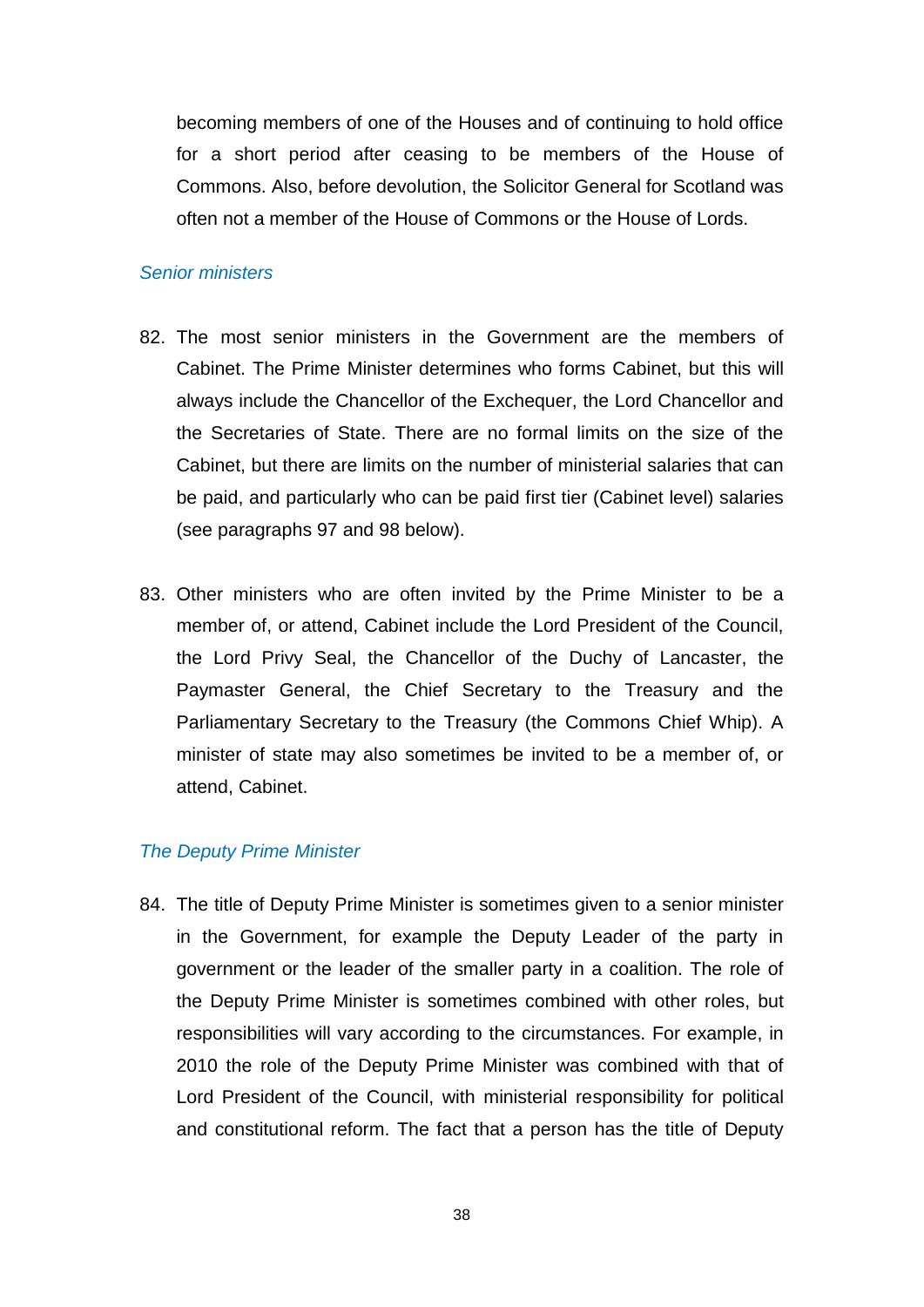Prime Minister does not constrain the Sovereign"s power to appoint a successor to a Prime Minister.

# *The First Secretary of State*

85. A minister may be appointed First Secretary of State to indicate seniority. The appointment may be held with another office. The responsibilities of the First Secretary of State will vary according to the circumstances.

## *Junior ministers*

86. Junior ministers are generally ministers of state, parliamentary under secretaries of state and parliamentary secretaries. Typically they are ministers within a government department and their function is to support and assist the senior minister in charge of the department. See paragraphs 114–119 on the Carltona principle, under which junior ministers in a department may exercise statutory functions of the minister in charge of the department.

# *Law Officers*

- 87. The Law Officers in the UK are:
	- $\bullet$ the Attorney General
	- the Solicitor General  $\bullet$  .
	- the Advocate General for Scotland  $\bullet$
	- the Advocate General for Northern Ireland.
- 88. The role of the Law Officers is covered in more detail in Chapter 6.

# *Whips*

89. Government whips are appointed for both the House of Commons and the House of Lords. The government chief whips in the House of Commons and the House of Lords, in consultation with their opposition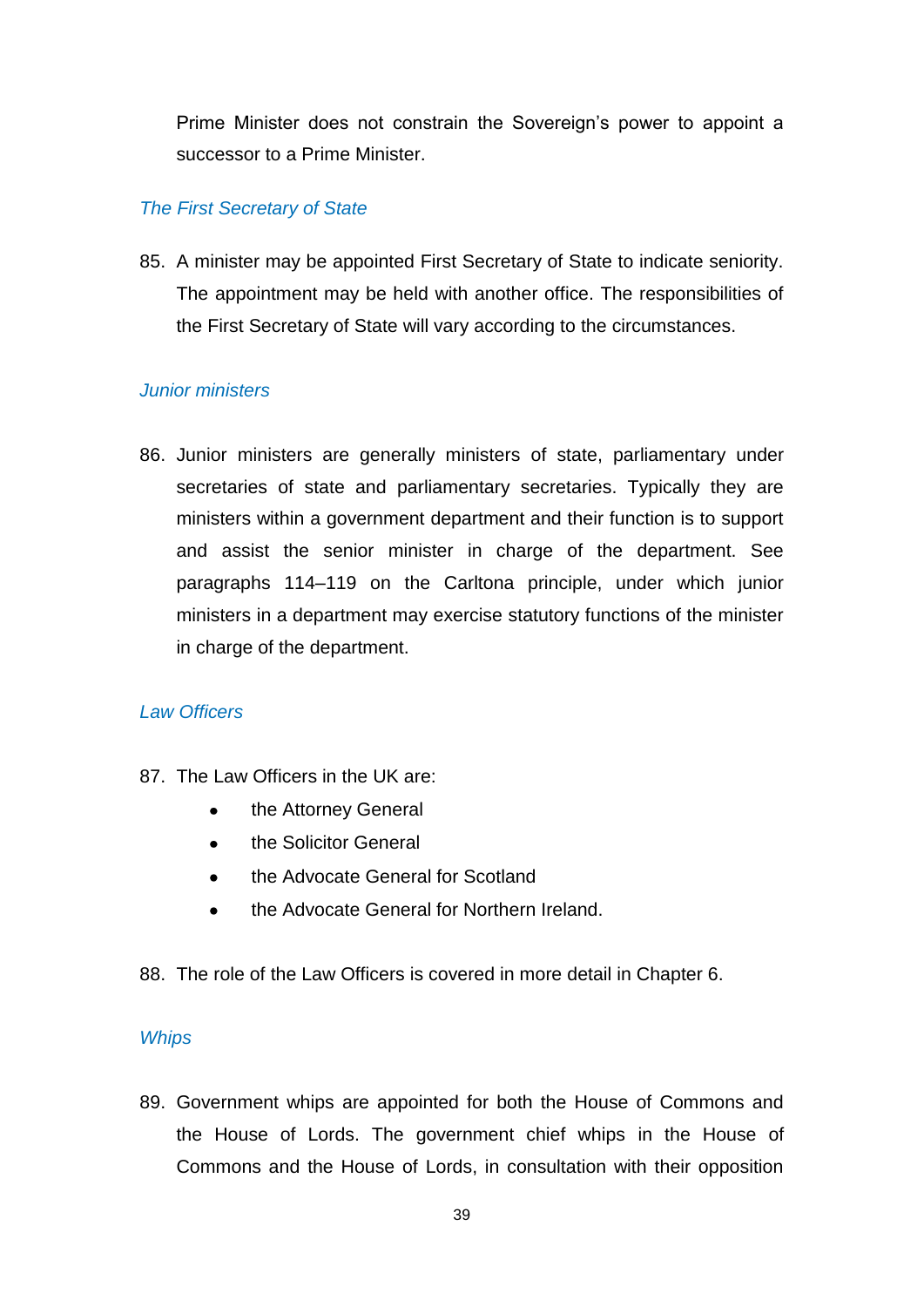counterparts, arrange the scheduling of government business. Collectively, the government and opposition whips are often referred to as "the usual channels" when the question of finding time for a particular item of business is being discussed.

- 90. The chief whips and their assistants manage their parliamentary parties. Their duties include keeping members informed of forthcoming parliamentary business, maintaining the party"s voting strength by ensuring that members attend important votes, and passing on to the party leadership the opinions of backbench members.
- 91. By convention, whips in the House of Commons do not speak during parliamentary debates. However, Lords whips may speak in Parliament on behalf of departments.

# **Appointment of ministers**

- 92. Senior ministers are generally required to take an oath of office under the Promissory Oaths Act 1868 and all Cabinet members are made Privy Counsellors.
- 93. Secretaries of state and some other ministers also receive seals of office. Their appointments take effect by the delivery of those seals by the Sovereign. Others have their appointments made or confirmed by Letters Patent or Royal Warrant. Appointments of other ministers generally take effect from when the Sovereign accepts the Prime Minister"s recommendation of the appointment. For more details on Privy Council appointments, see Chapter 1.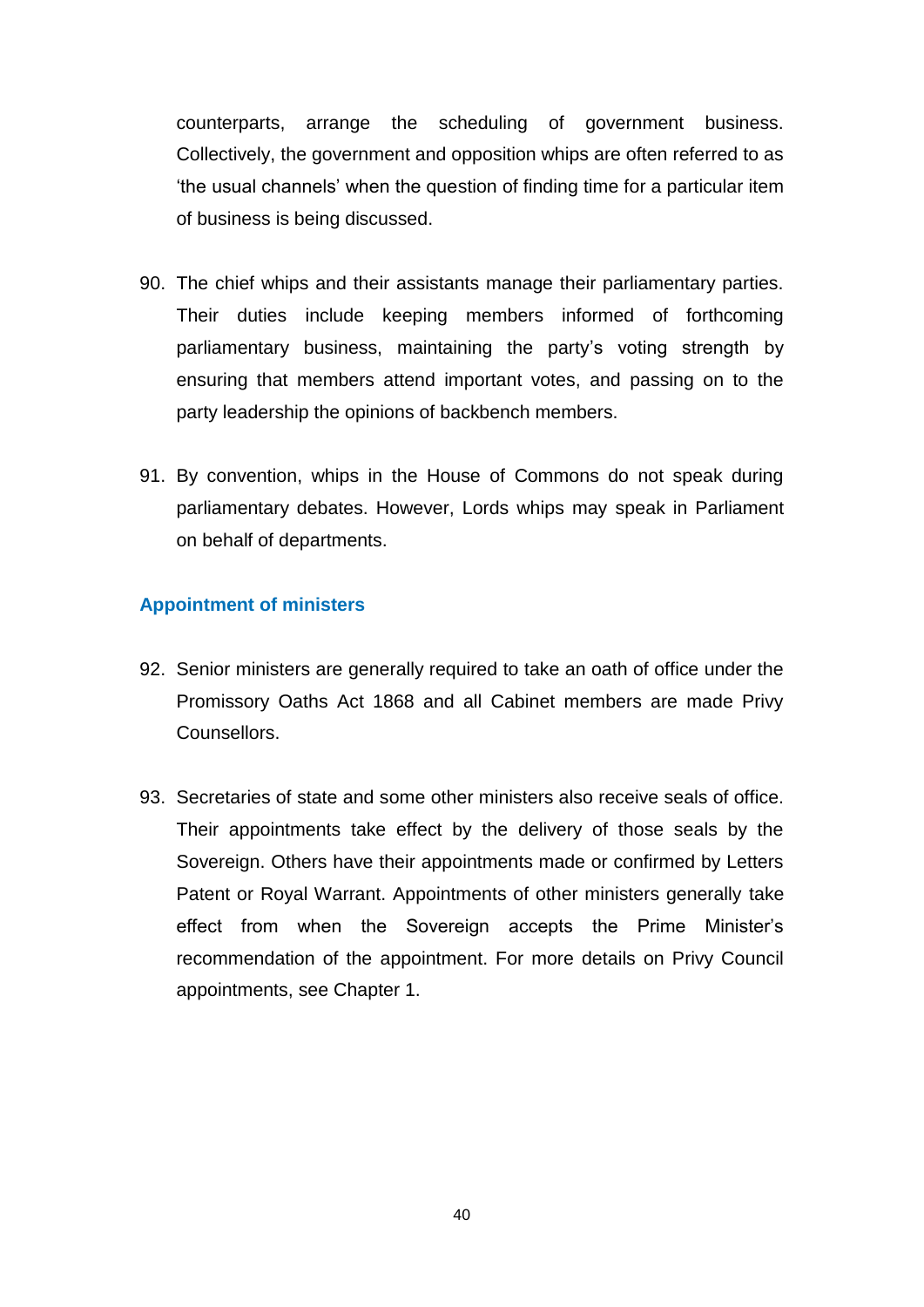# **Resignation of ministers**

94. Where a minister resigns their post by writing to the Prime Minister,  $13$  it is often the case that the exchange of letters is published. Examples of when a resignation might take place include where a minister is not willing to continue to accept collective responsibility, or issues relating to their conduct in office, or a personal or private matter.

# **Parliamentary private secretaries**

- 95. Cabinet ministers and ministers of state may appoint parliamentary private secretaries. All appointments require the prior written approval of the Prime Minister.<sup>14</sup> The Chief Whip should also be consulted and no commitments to make such appointments should be entered into until such approval is received.
- 96. Parliamentary private secretaries are not members of the Government. Their role is to support ministers in conducting parliamentary business. More detail can be found in the *Ministerial Code*: www.cabinetoffice.gov.uk/resource-library/ministerial-code

# **Limits on ministerial numbers and salaries**

97. The Ministerial and other Salaries Act 1975 limits the number of paid ministers (whether sitting in the House of Commons or the House of Lords) to 109. Under the House of Commons Disqualification Act 1975 there is a maximum of 95 ministers, paid or unpaid, who may sit in the House of Commons.

<sup>13</sup> Under the *Coalition Agreement for Stability and Reform*, no Liberal Democrat minister or whip may be removed on the recommendation of the Prime Minister without full consultation with the Deputy Prime Minister.

**<sup>14</sup>**, May 2010, paragraph 3.6.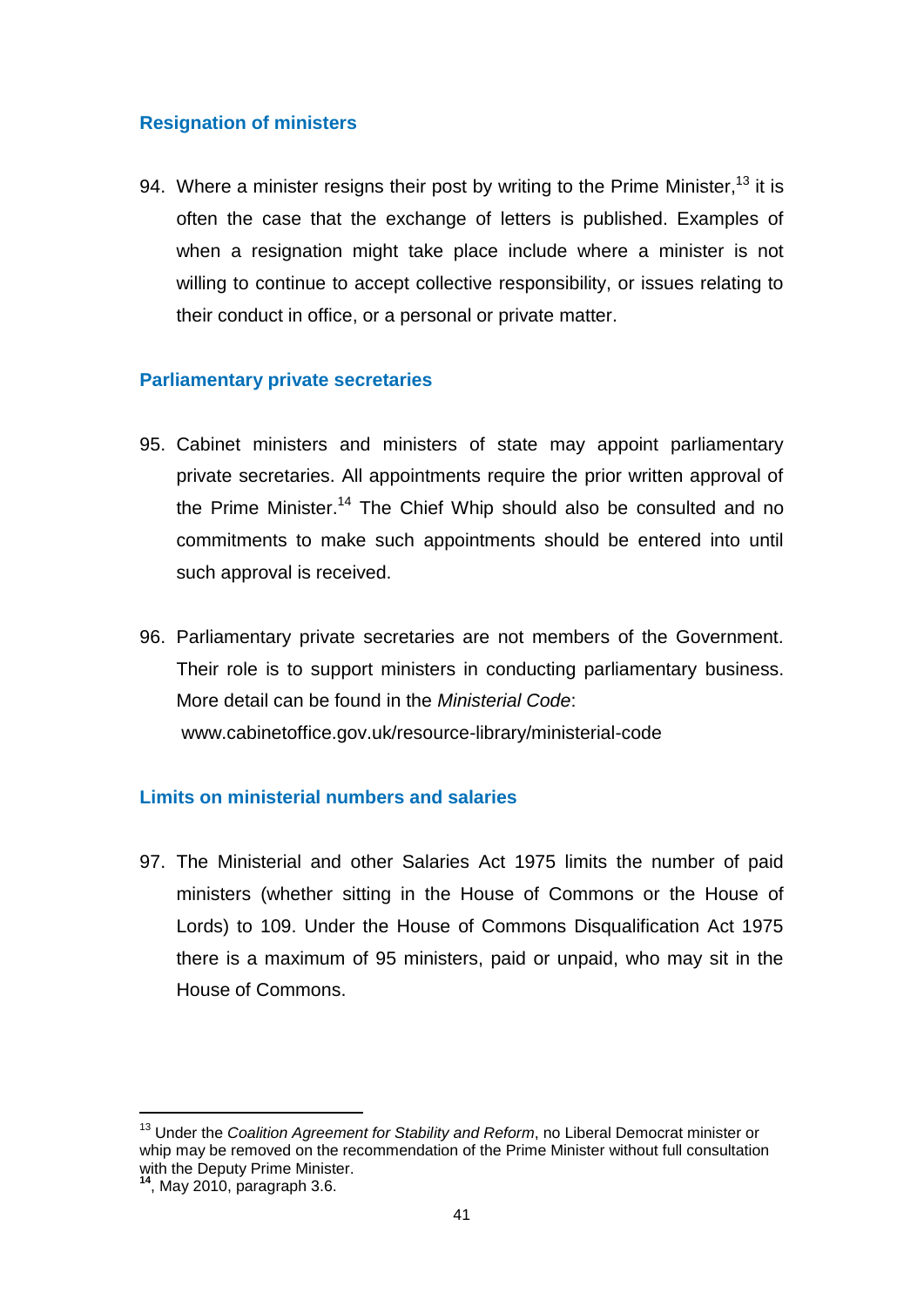98. Parliamentary private secretaries do not count towards the limit on Commons ministers or the limits on salaries. The detailed limits on the number of salaries that may be paid are set out in the table at Annex B.

#### **Powers of ministers**

99. Ministers" powers derive from: Parliament, which grants powers through legislation; ministers' common-law powers to act; and prerogative powers of the Crown that are exercised by, or on the advice of, ministers. Each form of power is subject to limits and constraints, and its use may be challenged in the courts. Ministers can also only spend public money for the purposes authorised by Parliament (see Chapter 10 on government finance and expenditure). Powers may be exercised by civil servants on behalf of ministers.

#### **Powers granted by Parliament**

100.Many Acts of Parliament grant powers to ministers or place statutory duties on ministers.<sup>15</sup> Normal practice is that the powers and duties involved in exercising continuing functions of minsters (particularly those involving financial liabilities extending beyond a given year) should be identified in legislation.<sup>16</sup> Most statutory powers are conferred on 'the Secretary of State'; these may be exercised by any one of the secretaries of state.<sup>17</sup> This reflects the doctrine that there is only one office of Secretary of State, even though it is the well-established practice to appoint more than one person to carry out the functions of the office.

 $15$  For example, section 1 of the National Health Service Act 2006 imposes a duty on the Secretary of State to continue the promotion in England of a comprehensive health service, and to provide or secure the provision of services for that purpose. Section 19 of the Companies Act 2006 gives the Secretary of State power to prescribe model articles of association for companies.

 $16$  A copy of the 1932 Public Accounts Committee concordat can be found at: [www.hm-treasury.gov.uk/d/mpm\\_annex2.1.pdf](file://Client/Local%20Settings/Temp/AppData/Local/Local%20Settings/Temporary%20Internet%20Files/Content.Outlook/O5CBGTBL/www.hm-treasury.gov.uk/d/mpm_annex2.1.pdf)

**<sup>17</sup>** "Secretary of State" is defined in Schedule 1 to the Interpretation Act 1978 as meaning "one of Her Majesty"s Principal Secretaries of State" (unless a contrary intention appears).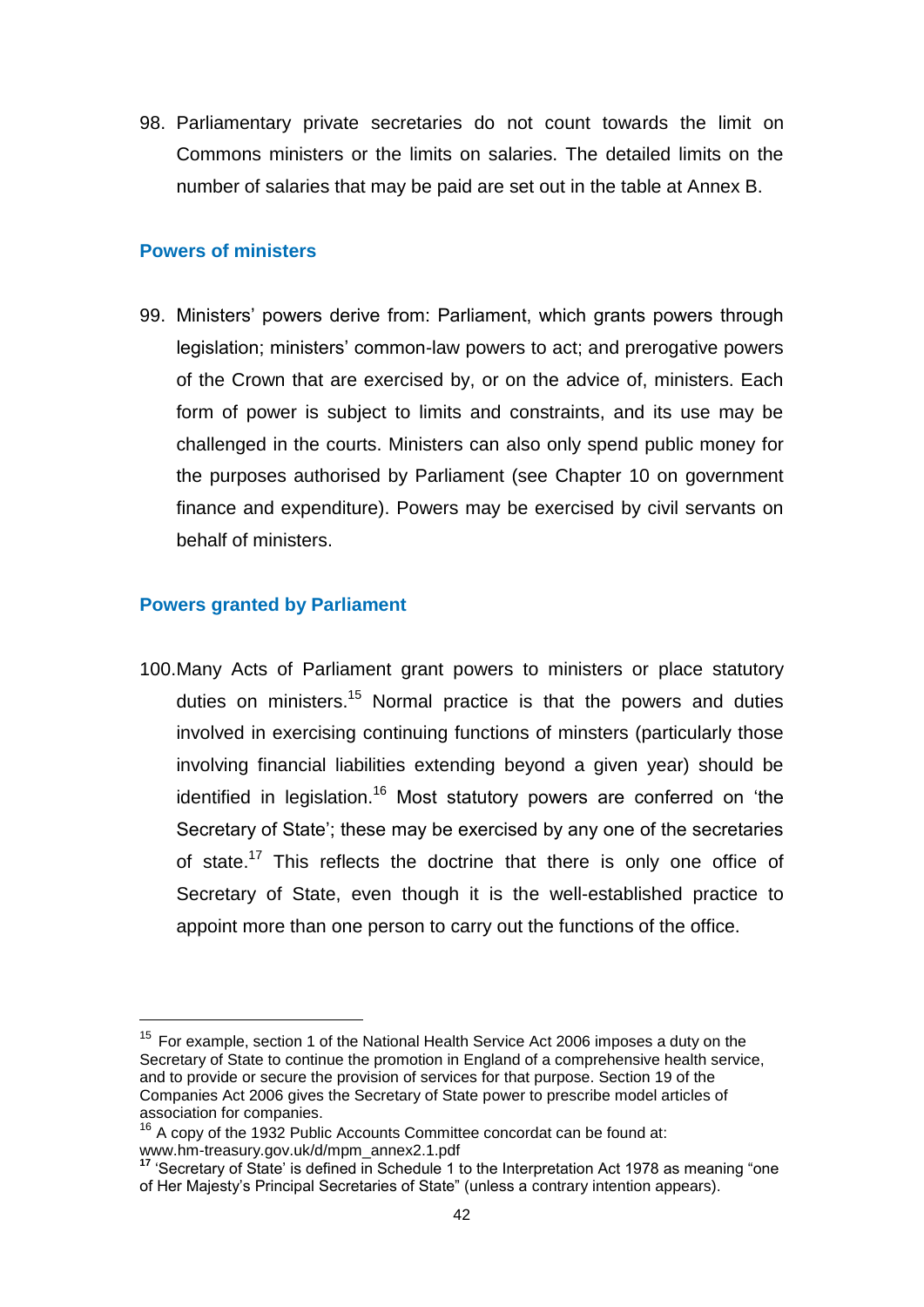- 101.It is also the well-established practice for each secretary of state to be allocated responsibility by the Prime Minister for a particular department (for example health, foreign affairs, defence, transport, education etc) and, accordingly, for each secretary of state to exercise only those functions that are within that department. It is for the Prime Minister to determine what the various departments are to be from time to time (see paragraphs 127–132 on machinery of government changes).
- 102.Most secretaries of sate are incorporated as "corporations sole". This gives the minister a separate legal personality as such. This is administratively convenient, for example as regards the ownership of property, because it facilitates continuity when the office-holder changes.
- 103.Statutory powers conferred on the Treasury are exercisable by the Commissioners of the Treasury,<sup>18</sup> and may not be exercised by other ministers. The First Lord of the Treasury, along with the Chancellor of the Exchequer and the Junior Lords of the Treasury, make up the Commissioners of Her Majesty"s Treasury. However, the Treasury Commissioners do not meet in that capacity. In practice, the Treasury is headed by the Chancellor of the Exchequer supported by the Chief Secretary to the Treasury and other junior Treasury ministers.
- 104.Other powers are conferred on a specific minister and may only be exercised by that minister. For example, a number of powers in relation to the judiciary are specifically conferred on the Lord Chancellor. While statutory powers may be conferred on individual ministers, in practice the exercise of those powers is normally subject to collective agreement. Paragraph 149 of Chapter 4 sets out the circumstances in which collective agreement applies, and the exceptions to collective agreement are at paragraphs 156–158 of that chapter.

<sup>&</sup>lt;sup>18</sup> 'The Treasury' is defined in Schedule 1 to the Interpretation Act 1978 as meaning "the Commissioners of Her Majesty"s Treasury".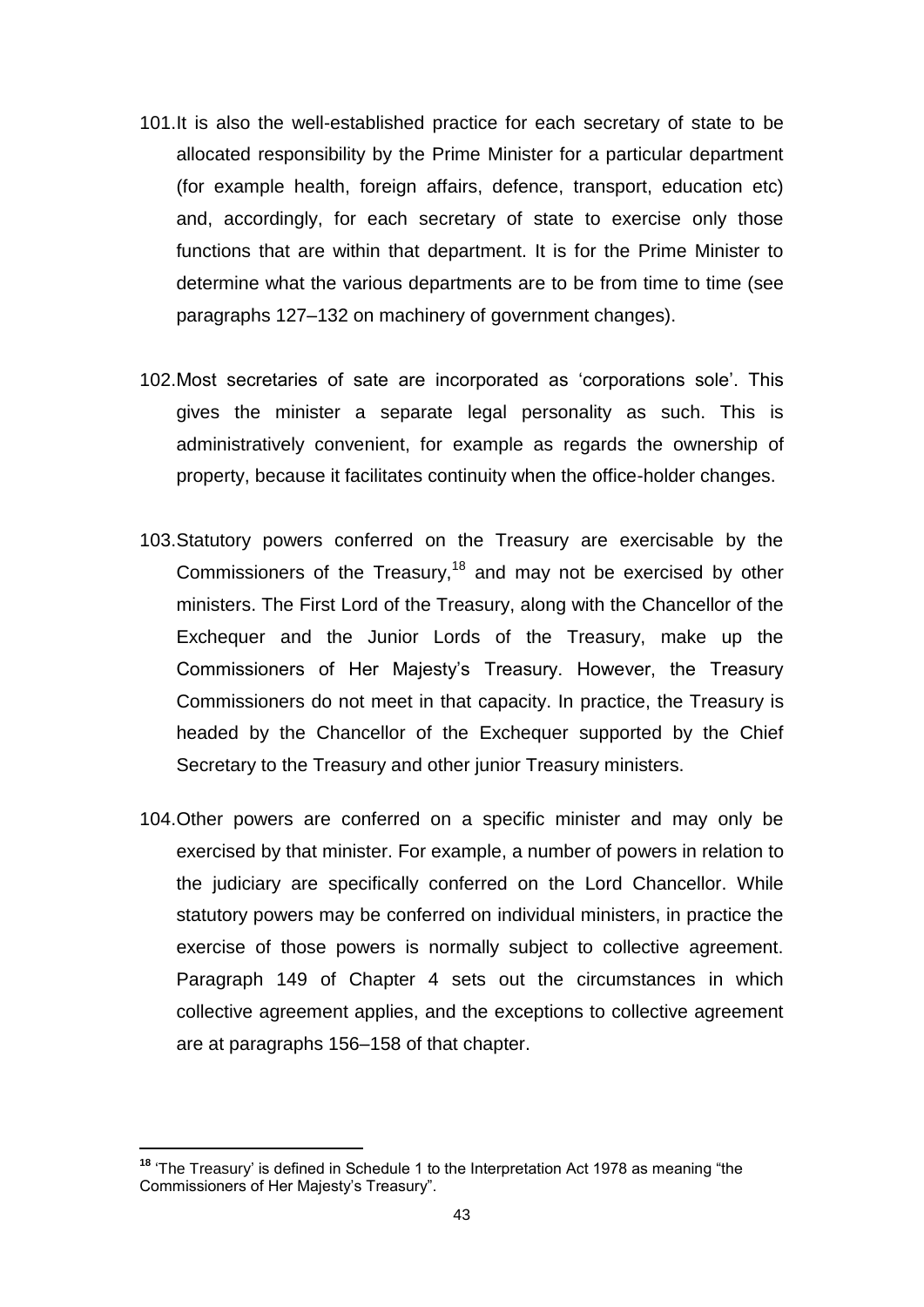#### **Inherent or 'common-law' powers**

- 105.Ministers" functions are not limited to those authorised by statute. A minister may, as an agent of the Crown, exercise any powers which the Crown has to exercise, except insofar as ministers are precluded from doing so by statute and subject to the fact that a minister will only be able to pay for what he or she does if Parliament votes him or her the money. This is a summary of what is know as the "Ram doctrine", contained in advice by the then First Parliamentary Counsel, Granville Ram,<sup>19</sup> in 1945.
- 106.The powers mentioned in paragraph 105 that a minister may exercise include the same legal powers as an individual, for example to enter into contracts, convey property or make extra-statutory payments.

# **Prerogative powers**

107.Prerogative powers are generally exercised by ministers or by the Sovereign on the advice of ministers, particularly the Prime Minister. However, the Sovereign continues to exercise personally some prerogative powers of the Crown (the award of certain honours, such as the Order of Merit) and reserves the right to exercise others in unusual circumstances (for example see paragraphs 58 and 59 of Chapter 2).

108.Prerogative powers may be divided into the following broad categories:

Constitutional or personal prerogatives: these are the powers that the Sovereign continues to exercise either personally or on the advice of the Government. They include the powers to: appoint and dismiss the Prime Minister and other ministers;

**<sup>19</sup>**The Ram doctrine is set out in a memorandum dated 2 November 1945 from the then First Parliamentary Counsel, Granville Ram. A copy of the memorandum can be found at: [www.parliament.the-stationery-office.co.uk/pa/ld200203/ldlwa/30122wa1.pdf](file://Client/Local%20Settings/Temp/AppData/Local/Local%20Settings/Temporary%20Internet%20Files/Content.Outlook/O5CBGTBL/www.parliament.the-stationery-office.co.uk/pa/ld200203/ldlwa/30122wa1.pdf)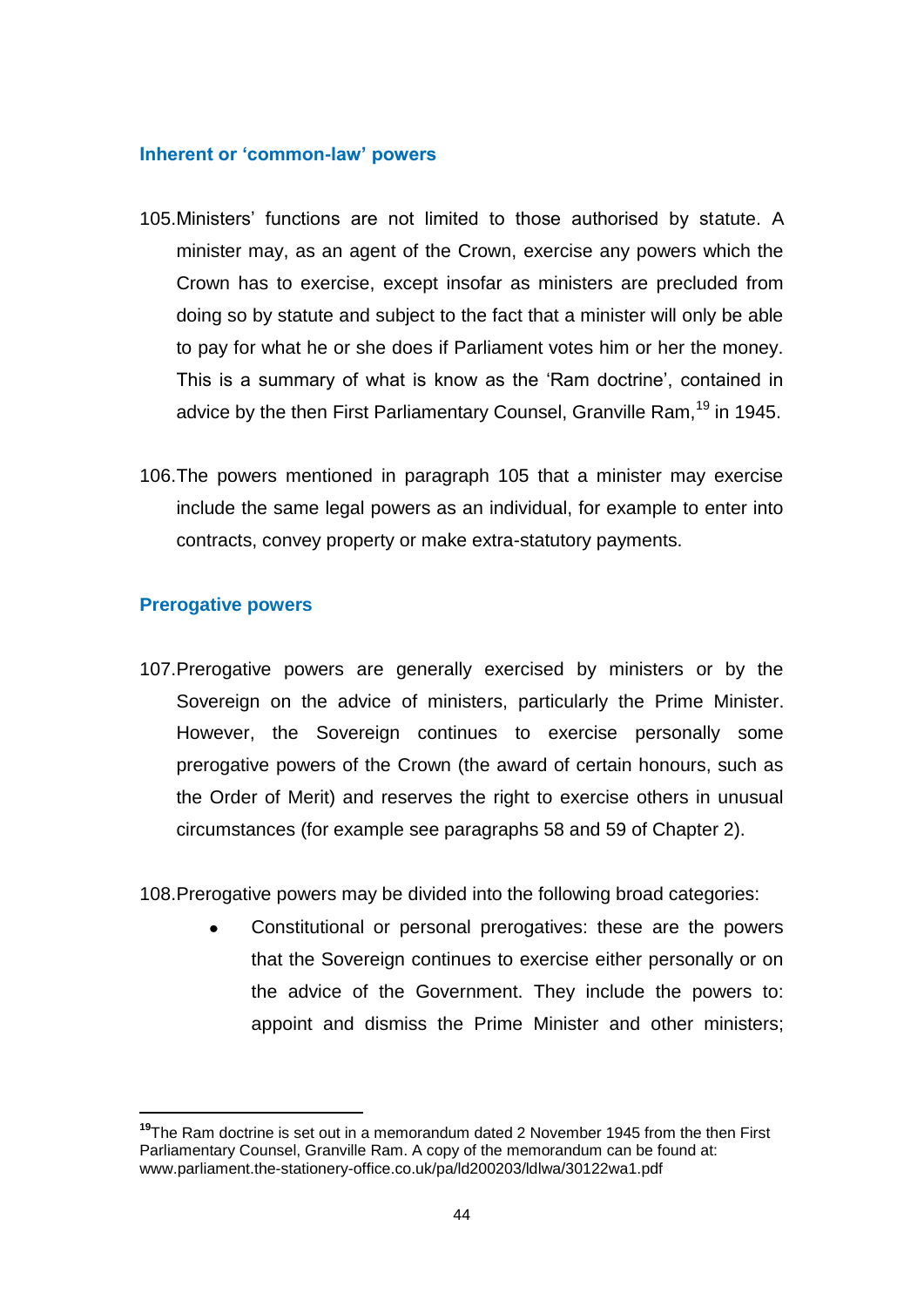grant assent to legislation; and prorogue and dissolve Parliament.

- Prerogative executive powers: these are the powers that are exercised on the Sovereign's behalf by ministers. Most powers fall into this category. They include powers in relation to foreign affairs, to deploy armed forces and to grant mercy. The limited prerogative powers that are relevant to devolved functions are exercised by ministers in the Devolved Administrations.
- 109.The scope of the prerogative has evolved over time and its extent is a matter of common law, making the courts – if asked – the final arbiter of whether or not a particular type of prerogative power exists.<sup>20</sup>
- 110.The role of the courts in determining the existence and extent of the prerogative from time to time can be a significant control on the prerogative. In particular, the control is strengthened by the common-law doctrine that courts cannot create new prerogatives, as was established in the case *British Broadcasting Corporation v Johns* [1965] (Ch 32 CA). Equally, however, the courts can recognise prerogatives that were previously of doubtful provenance, or adapt old prerogatives to modern circumstances. For example, the Secretary of State"s prerogative power to act to maintain law and order where no emergency exists was not widely recognised until identified by the Court of Appeal in 1989.<sup>21</sup>
- 111.Over time, legislation has also clarified and limited the extent of the prerogative, including in some case abolishing it. $^{22}$  As more of ministers' powers have been codified in statute, the extent of inherent powers has been correspondingly reduced. Some Acts passed in recent years, although not primarily aimed at reforming the prerogative, have

<sup>20</sup> "The King hath no prerogative, but that which the law of the land allows him"; see the *Case of Proclamations* (1610) 12 Co Rep 74, 76.

<sup>21</sup> *R v Secretary of State for the Home Department, ex parte Northumbria Police Authority*  [1989] QB 26 (CA).

<sup>&</sup>lt;sup>22</sup> For example, the Bill of Rights of 1689 put beyond doubt that there was no prerogative power to levy taxes.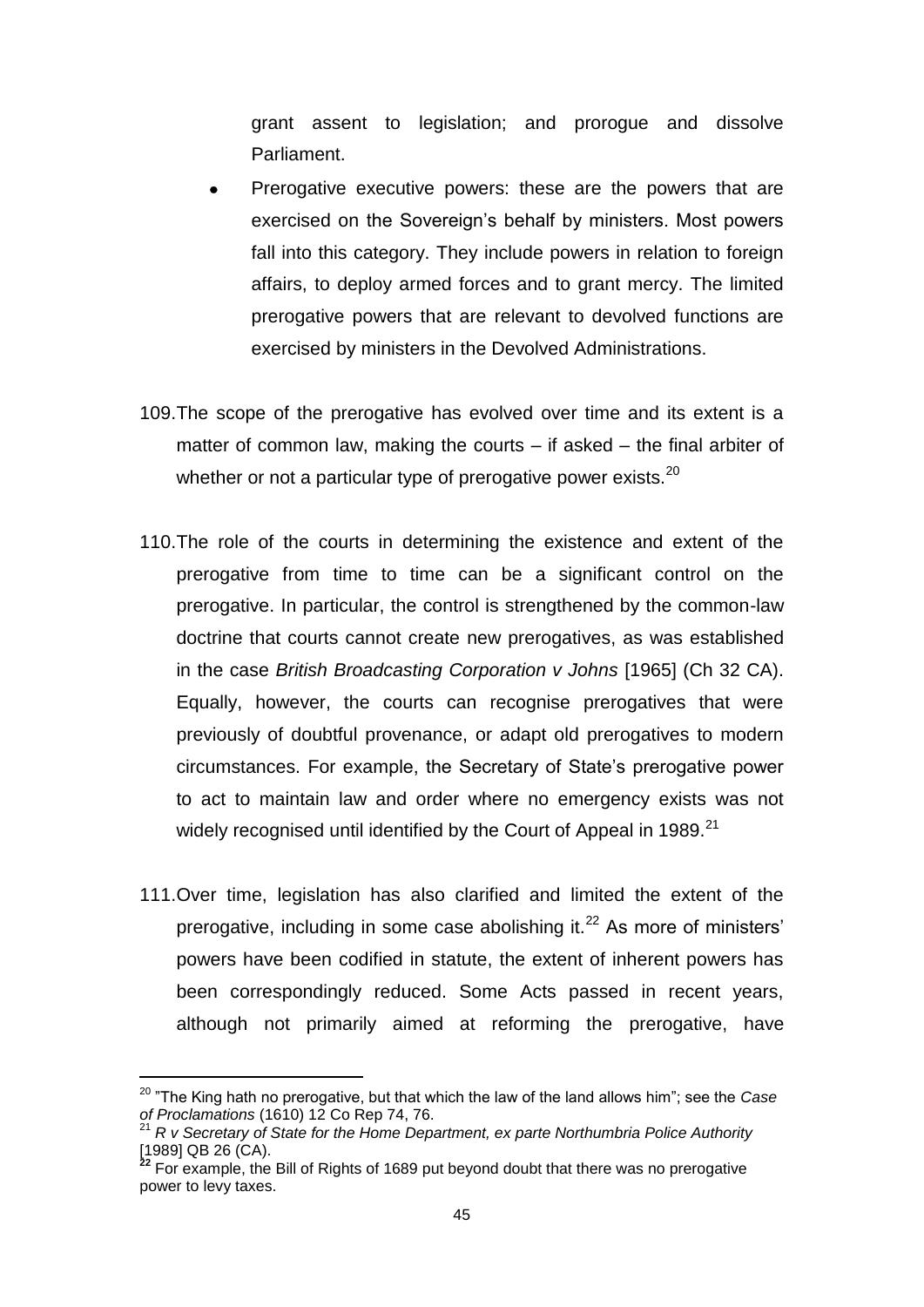nevertheless brought about significant reforms. For example, historically there has been a prerogative power in times of emergency to enter upon, take and destroy private property. The Civil Contingencies Act 2004 – devised as a broad, flexible framework for dealing with emergencies – in practice covers the majority of situations where it might previously have been appropriate to use the prerogative.

#### **Advice on the extent and limitations of ministers' powers**

112. Departmental civil servants provide advice to ministers on the extent of their powers. In more complex cases, departmental lawyers will need to be consulted and – in the most complex cases – reference can be made to the Law Officers (see Chapter 6). Accounting officers, or finance staff working to them, should be consulted about powers to spend money; in complex cases they may involve the Treasury.

#### **Role of the courts in scrutinising the exercise of ministers' powers**

113.The courts scrutinise the manner in which powers are exercised. The main route is through the mechanism of judicial review, which enables the actions of a minister to be challenged on the basis that he or she did not have the power to act in such a way (including on human rights grounds); that the action was unreasonable; or that the power was exercised in a procedurally unfair way. For information on judicial review, see paragraphs 230–233 in Chapter 6: Ministers and the law.

#### **Exercise of ministers' powers**

114.Generally speaking, junior ministers in a ministerial department and civil servants working for a departmental minister may exercise powers of the minister in charge of the department, under what is known as the Carltona principle.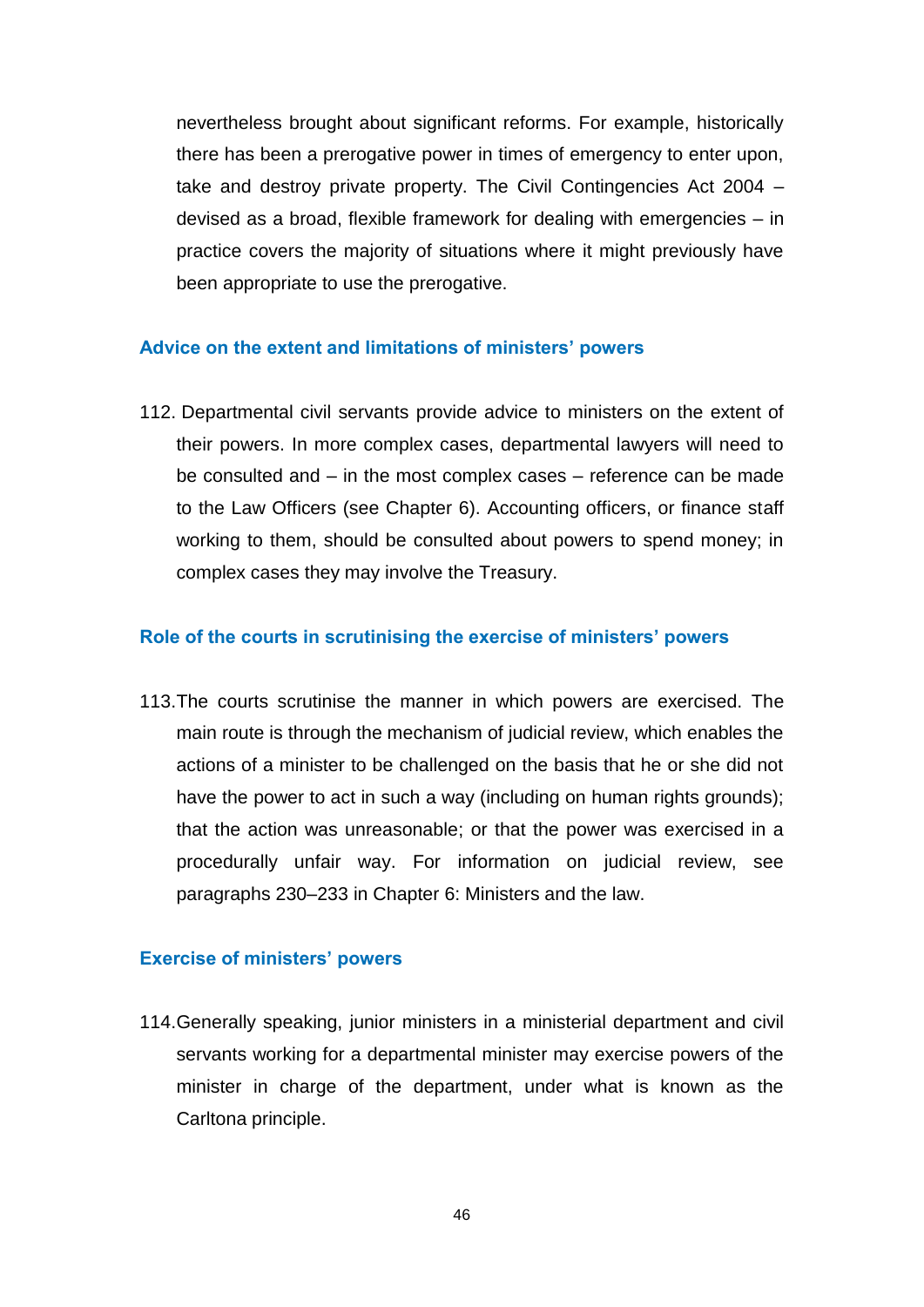- 115.The principle derives from the case *Carltona Ltd v Commissioners of*  Works.<sup>23</sup> In that case, the Court of Appeal recognised that ministers' functions are normally exercised under the authority of the minister by responsible officials of the department and that public business could not be carried on if that were not so. The Court considered that, in such cases, decisions of officials are to be regarded, constitutionally, as decisions of the minister rather than as decisions of someone to whom the minister has delegated the function.
- 116.Ministers remain accountable to Parliament for the decisions made under their powers. However, Parliament will normally understand that the many comparatively routine administrative decisions that departments make in carrying out their responsibilities are not ones for which the minister can be held responsible, unless he or she was personally involved in the decision or any problems were symptomatic of a systemic issue. $^{24}$
- 117.Although the decisions are treated as decisions of the minister, the Carltona principle can nevertheless be regarded as providing an exception, in practice, to the rule that a statutory function conferred on a particular person cannot in general be delegated to another without express or implied statutory authority.
- 118.The Carltona principle does not apply where the courts infer an intention on the part of Parliament that the named minister should act personally – for example with some quasi-judicial functions. In any case, ministers will require all major decisions to be referred to them.
- 119.Under Part 2 of the Deregulation and Contracting Out Act 1994, a minister may authorise any person (whether or not a civil servant) to exercise the minister"s functions. The Act applies only to functions that are conferred on the minister by or under an enactment and can be

**<sup>23</sup>** [1943] 2 All ER 560.

**<sup>24</sup>** The distinction is particularly clear in the case of a non-ministerial department such as HM Revenue and Customs; Treasury ministers are responsible for tax policy and officials for dealing with individual cases.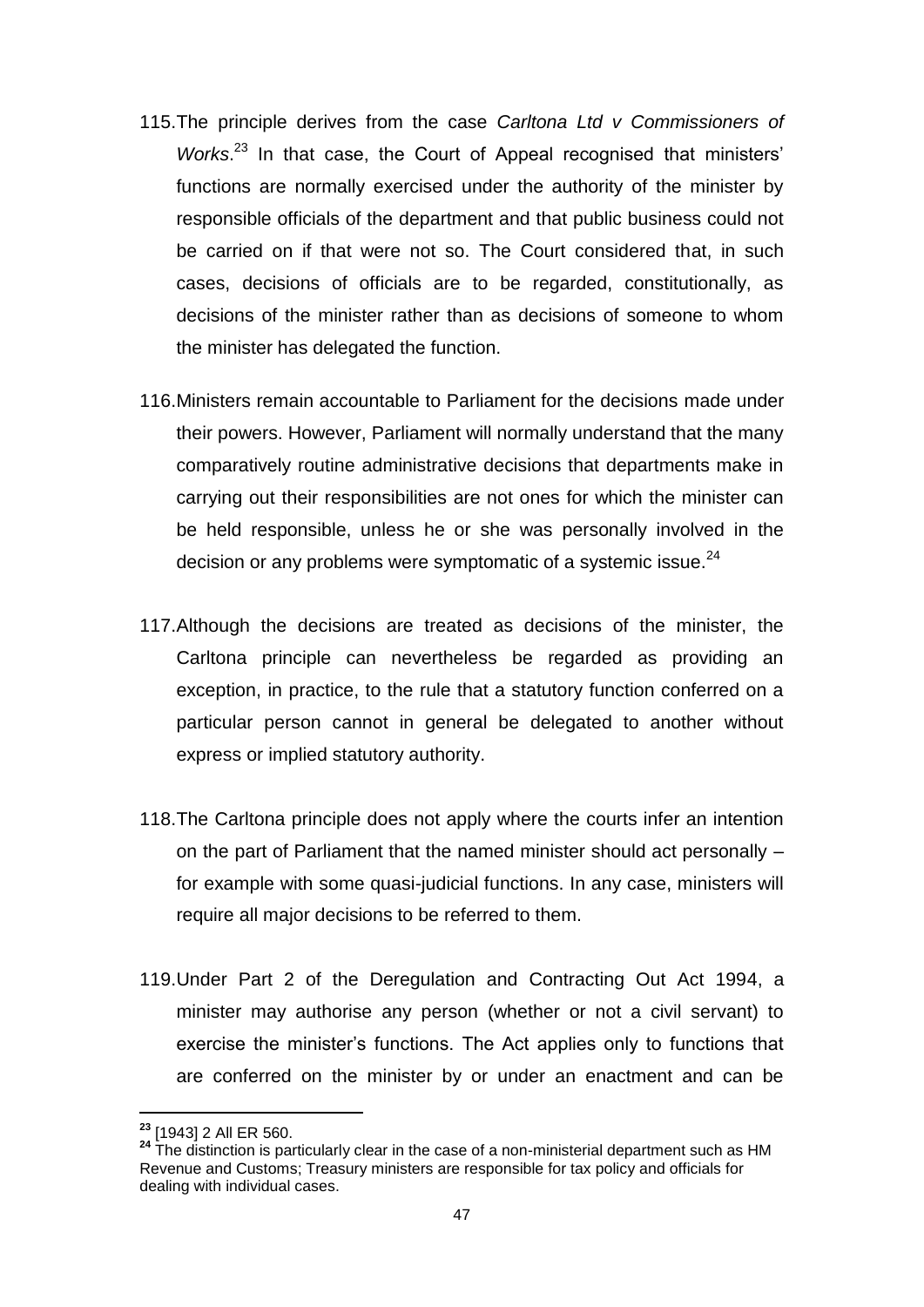exercised by a civil servant in the minister's department (for example under the Carltona principle). Some categories of functions are excluded – for example functions that necessarily affect the liberty of an individual and powers to make subordinate legislation. A minister may authorise a person to exercise a ministerial function only if the function is specified in an order made under the Act. The exercise of a function by a person authorised under the Act is treated for most purposes as the exercise of the function by the minister.

#### **Ministerial conduct**

- 120.The *Ministerial Code* sets out the principles underpinning the standards of conduct expected of ministers. Ministers of the Crown are expected to behave in a way that upholds the highest standards of propriety. Ministers must comply with the law, including international law and treaty obligations, uphold the administration of justice and protect the integrity of public life. They are expected to observe the Seven Principles of Public Life: selflessness, integrity, objectivity, accountability, openness, honesty and leadership. For more information, see the *Ministerial code* at: [www.cabinetoffice.gov.uk/resource-library/ministerial-code](http://www.cabinetoffice.gov.uk/resource-library/ministerial-code)
- 121.The *Ministerial Code* also states that, on leaving office, ministers will be prohibited from lobbying government for two years. They must seek advice from the independent Advisory Committee on Business Appointments about any appointments or employment they wish to take up within two years of leaving office. The advice of the Committee is made public when the appointment is taken up or announced. The Code makes it clear that former ministers must abide by the advice of the Committee.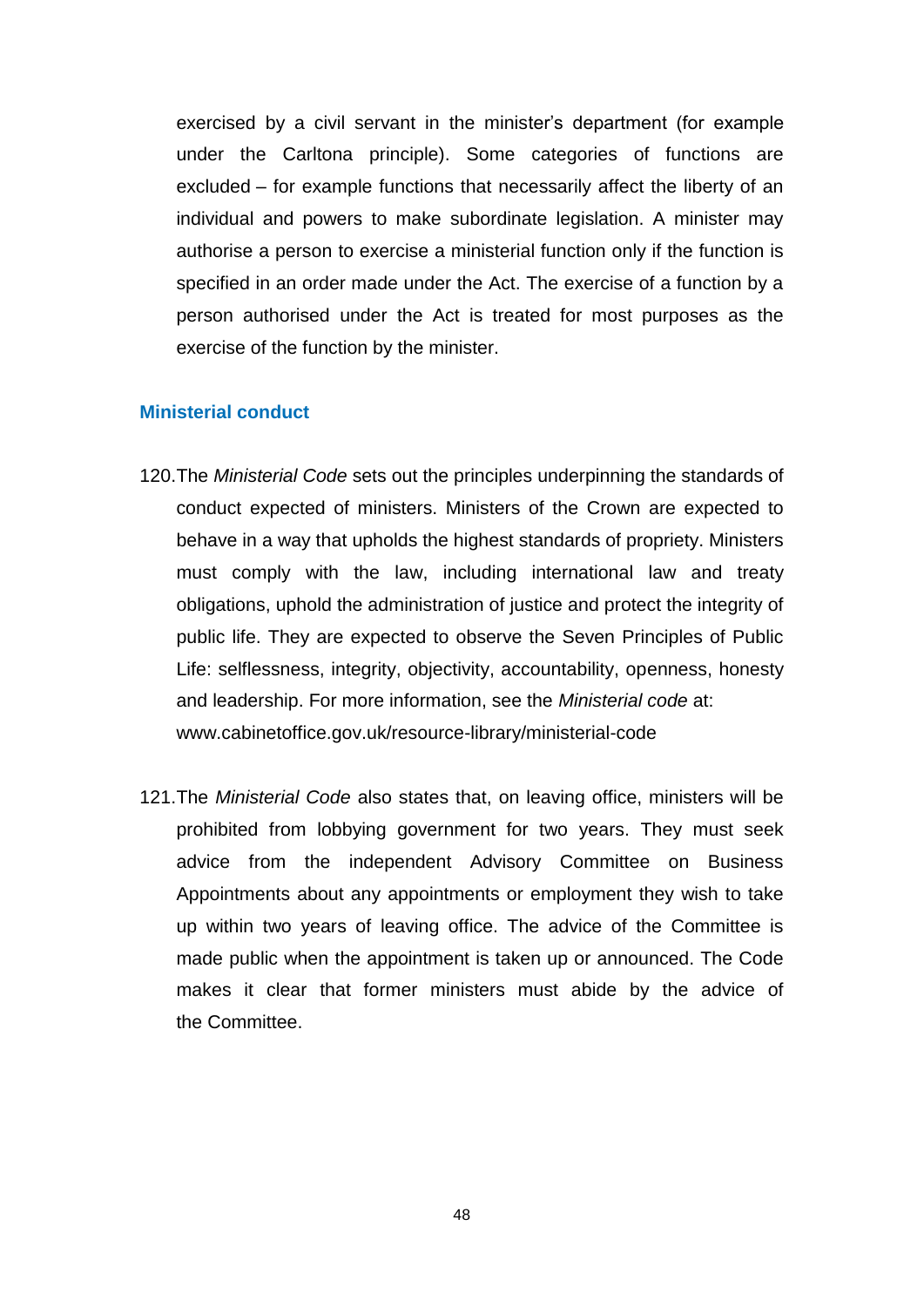#### **The structure of government**

### *Allocation of functions to ministers*

122.The Prime Minister is responsible for the overall organisation of the Government and the allocation of functions between ministers. It is a fundamental part of the Prime Minister"s role to ensure that the Cabinet and the Government are structured in the most effective way.

#### **Government departments**

- 123.As powers generally rest with the Secretary of State and departments do not have their own legal personality, the structure of government departments tends to change to reflect the allocation of functions to ministers.
- 124.Most government departments are headed by a secretary of state and will carry out the functions which the Prime Minister has allocated to that secretary of state or which are otherwise conferred specifically on that secretary of state by statute. Other ministerial departments are headed by another senior minister (for example the Chancellor of the Exchequer in the case of the Treasury).
- 125.Government departments generally have one or more junior ministers who are usually allocated specific areas of responsibility within which they carry out functions in the name of the department"s senior minister. The roles of junior ministers may be set by the Prime Minister when they are appointed (for example as the "Minister for Trade and Investment"), or functions may be allocated by a secretary of state to the junior ministers within his or her department.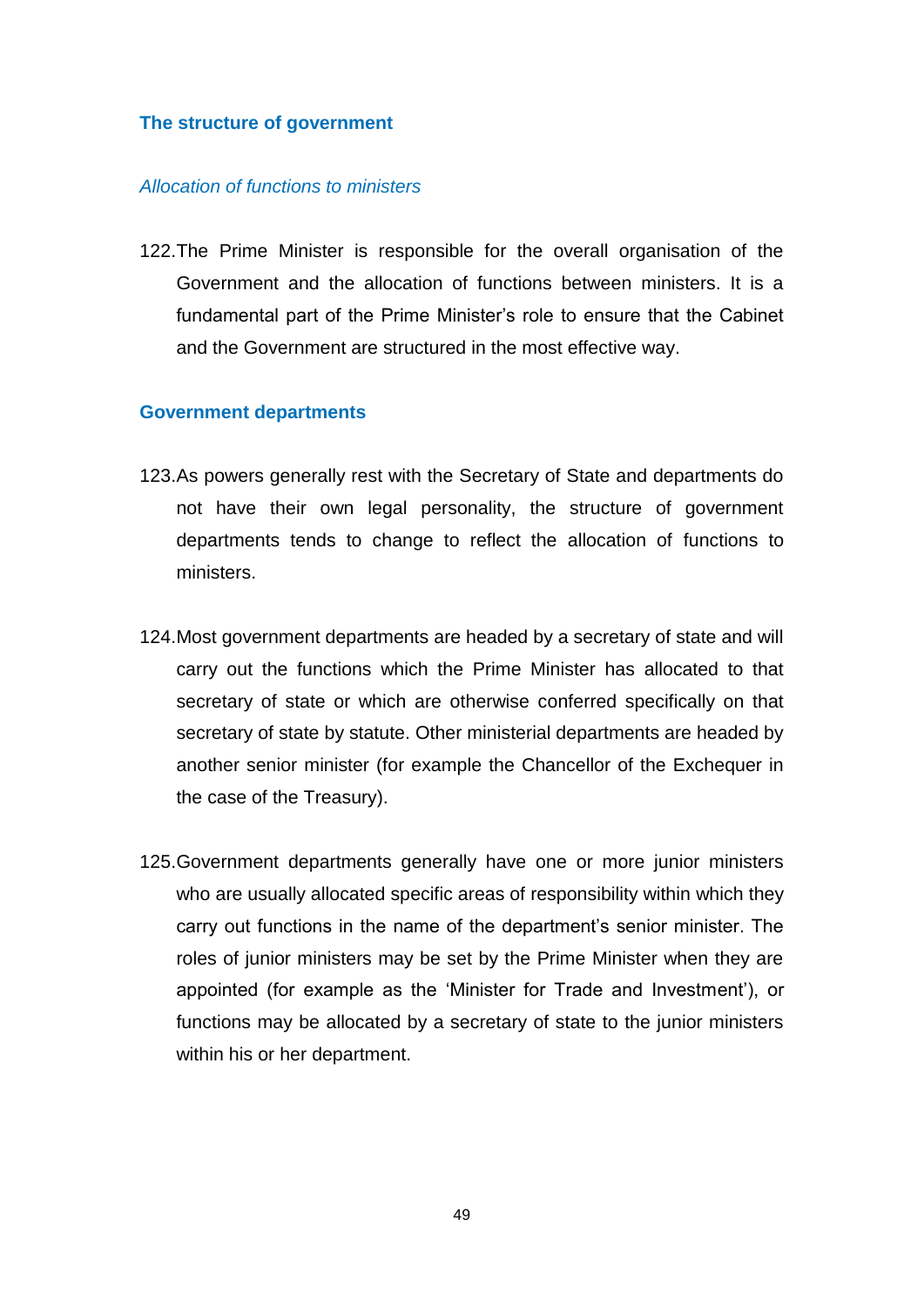# **Arm's length bodies**

- 126. Arm"s length bodies are organisations established to carry out specific functions. There are three main types of arm"s length bodies:
	- Non-ministerial departments (NMDs) are central government departments staffed by civil servants. NMDs have a board and ministers do not have direct control over them. Instead they have a sponsoring minister, who typically appoints the board;
	- Executive agencies are well-defined units with a focus on  $\bullet$ delivering specific outcomes. They are part of a department and are staffed by civil servants.
	- Non-departmental bublic bodies (NDPBs) are bodies that have a role in the processes of national government, but are not government departments or part of one, and which operate to a greater or lesser extent at arm"s length from ministers. Those NDPBs that are set up as separate legal entities, such as statutory bodies, employ their own staff who are not civil servants.

# **Machinery of government changes**

- 127.The *Ministerial Code,* paragraph 4.3, states that the Prime Minister"s written approval must be sought where it is proposed to transfer functions:
	- between ministers in charge of departments, unless the changes are minor and can be made administratively and do not justify public announcement
	- within the field of ministerial responsibility of one minister, when the change is likely to be politically sensitive or to raise wider issues of policy or organisation
	- between junior ministers within a department, when a change in  $\bullet$ ministerial titles is involved.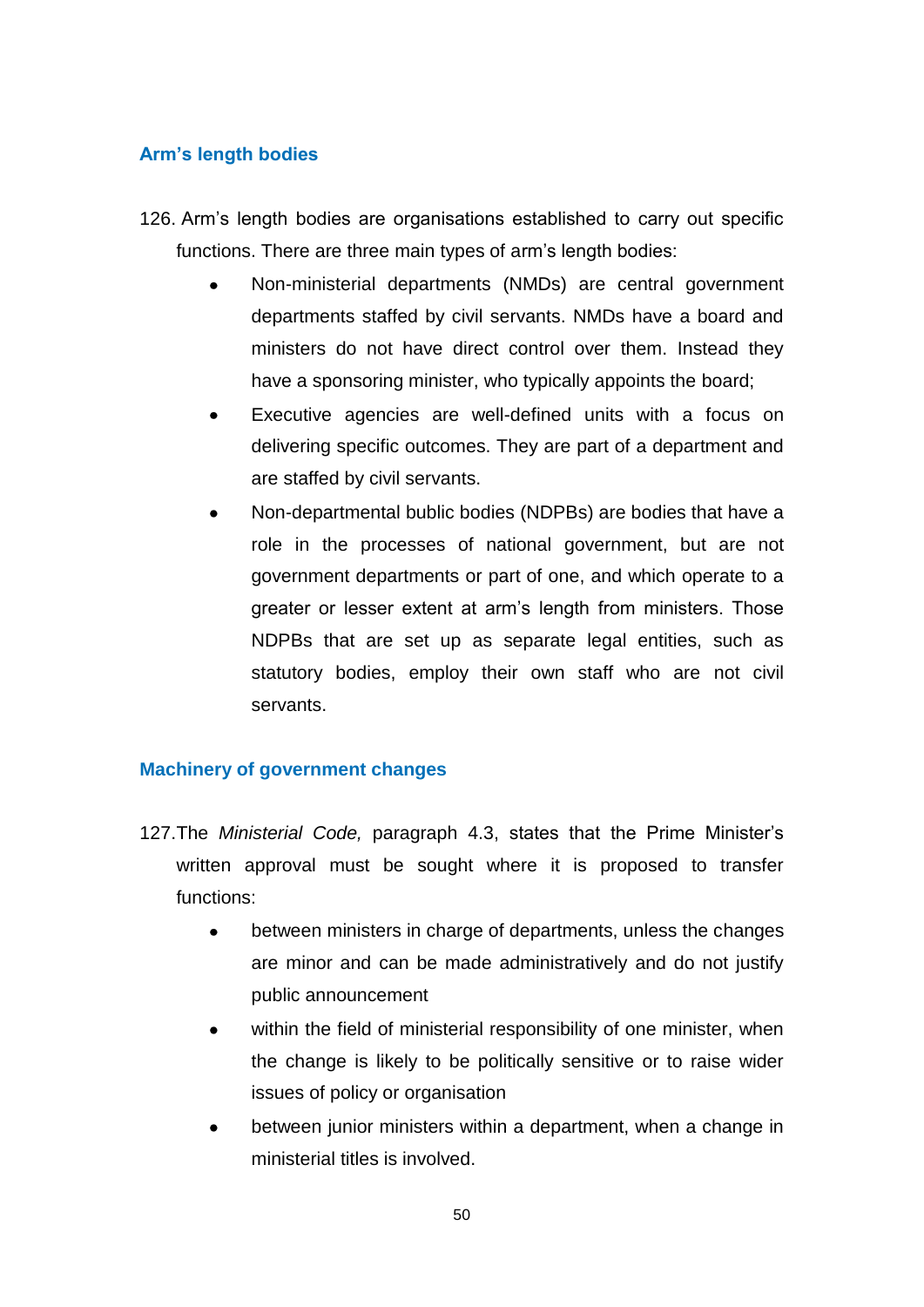- 128.The Prime Minister"s approval should also be sought for proposals to allocate new functions to a particular minister where the function does not fall wholly within the field of responsibilities of one minister, or where there is a disagreement about who should be responsible. In addition, a head of department's proposal for the assignment of duties to junior ministers, together with any proposed courtesy titles descriptive of their duties should be agreed in writing with the Prime Minister. The establishment of an NMD is considered a machinery of government change.
- 129.A transfer of functions order (an Order in Council under the Ministers of the Crown Act 1975) is likely to be needed for major changes involving ministerial departments. In some cases, it will not be possible to implement the change until the order has been made; but where the change involves the transfer of functions between secretaries of state it will usually be possible to implement the change in advance of the order being made. Primary legislation may be needed for machinery of government changes extending beyond ministerial departments. The Office of the Parliamentary Counsel is responsible for drafting transfer of functions orders.
- 130.The Cabinet Secretary is responsible for advising the Prime Minister on machinery of government issues, and he or she is supported in this by the Economic and Domestic Affairs Secretariat (see Chapter 4 for more on the Cabinet Secretariat). Departments involved in machinery of government changes, or considering proposing such changes to the Prime Minister, should consult the Secretariat for advice.
- 131.While the allocation of functions to ministers is a matter for the Prime Minister, the Government informs Parliament of significant machinery of government changes. The Cabinet Office publishes an explanatory document about major changes and places it in the libraries of both Houses. This helps explain to Parliament and the public the Prime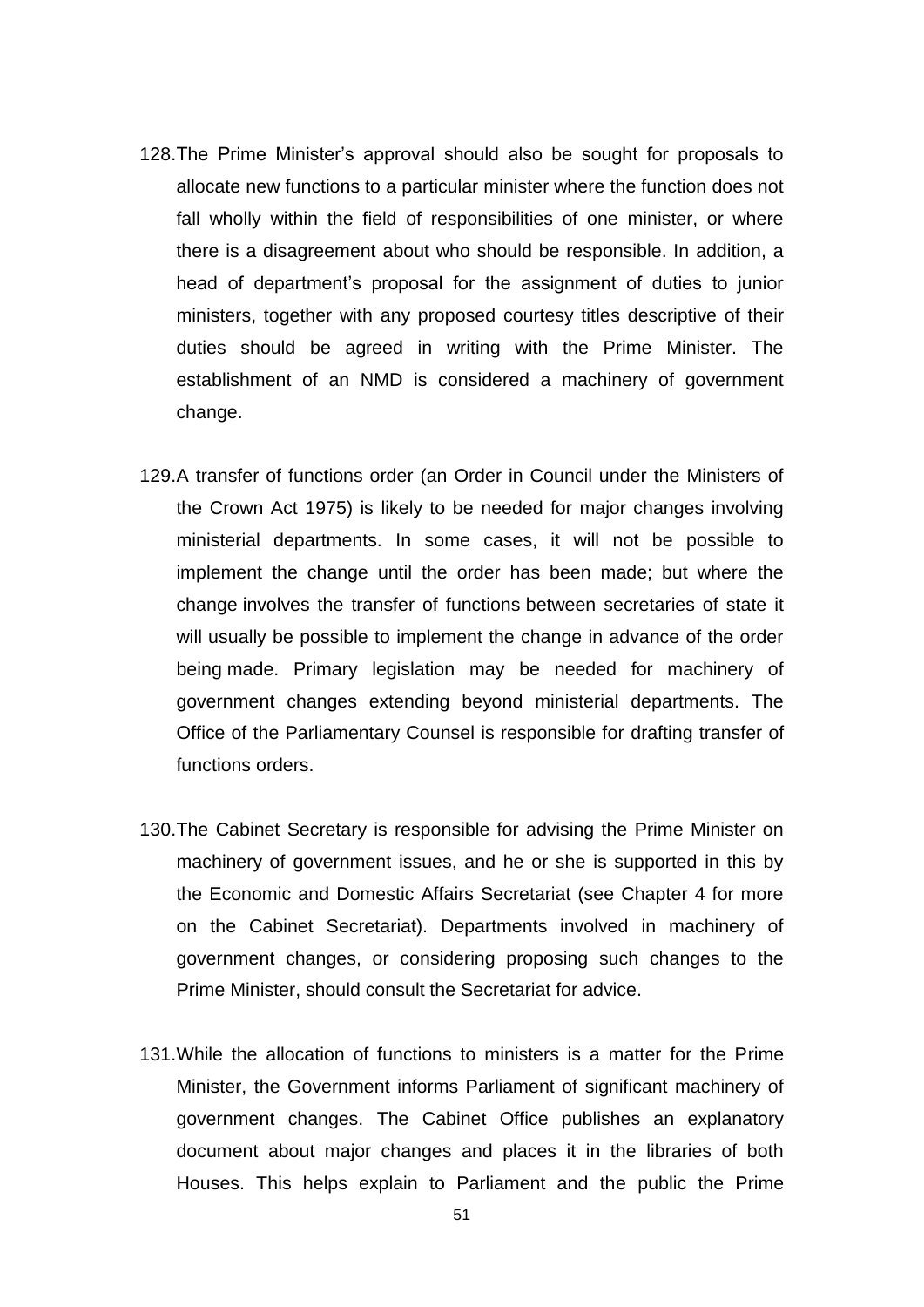Minister"s reasoning for making the changes. Ministers usually make themselves available to any relevant select committee that wishes to examine the implementation of such changes.

132.More information on machinery of government changes can be found at: [http://webarchive.nationalarchives.gov.uk/20101201150033/www.cabinet](http://webarchive.nationalarchives.gov.uk/20101201150033/www.cabinetoffice.gov.uk/media/332838/mog-handbook.pdf) [office.gov.uk/media/332838/mog-handbook.pdf](http://webarchive.nationalarchives.gov.uk/20101201150033/www.cabinetoffice.gov.uk/media/332838/mog-handbook.pdf)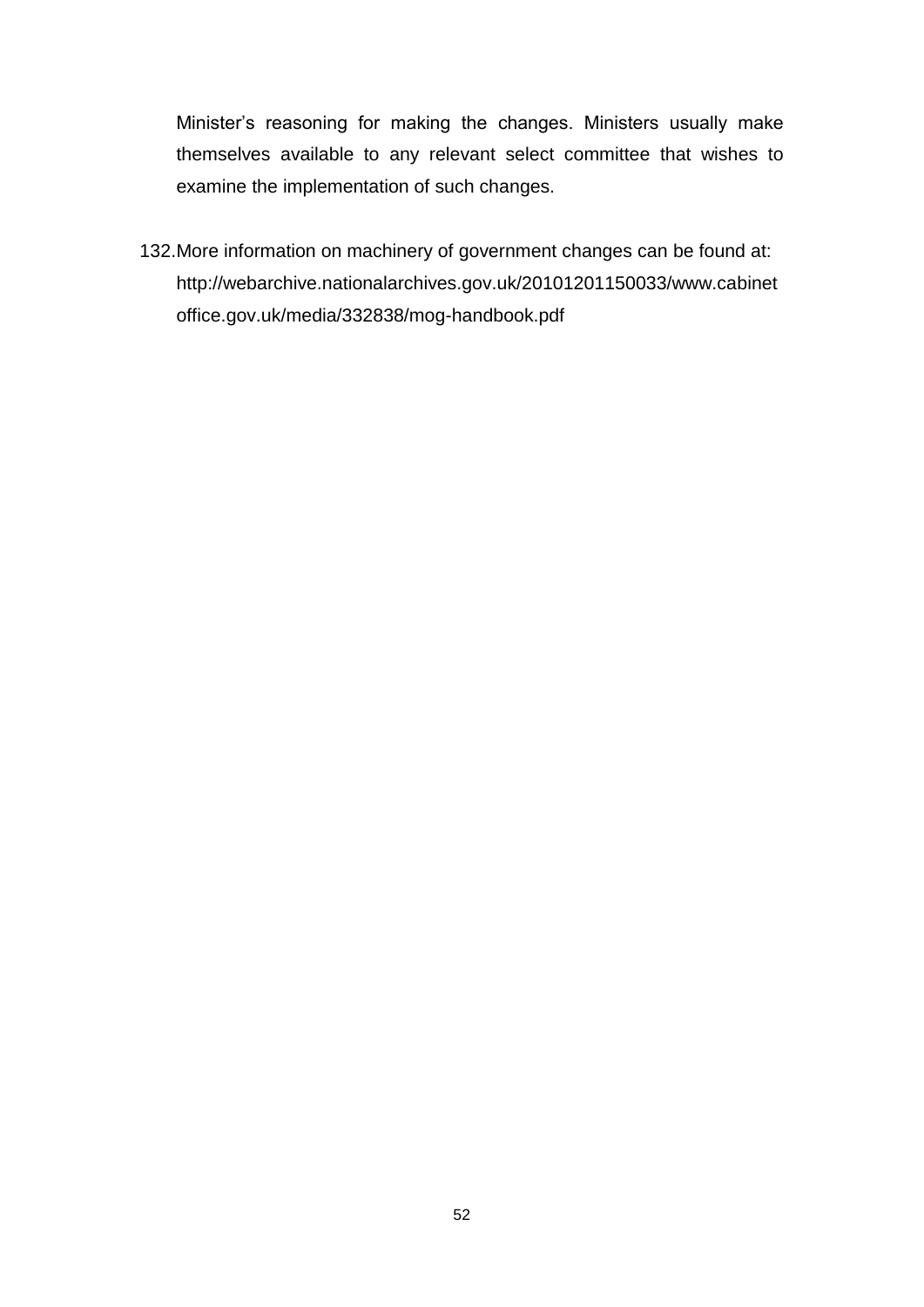# Chapter 4: Collective Cabinet decisionmaking

**This chapter covers the principles of Cabinet government; Cabinet and Cabinet committees; procedures of Cabinet and Cabinet committees; and the role of the Cabinet Secretariat.** 

**Government is a large and complex organisation and so it needs formal and informal mechanisms for discussing issues, building consensus, resolving disputes, taking decisions and chasing progress. Cabinet and Cabinet committees are the only groups formally empowered to take binding decisions on behalf of the Government. Cabinet and Cabinet committees consist of government ministers. Only they – since they are accountable to Parliament – can take binding decisions. Collective responsibility allows ministers to express their views frankly in discussion, in the expectation that they can maintain a united front once a decision has been reached.** 

#### **Principles of collective Cabinet government**

- 133.Cabinet is the ultimate decision-making body of government. The purpose of Cabinet and its committees is to provide a framework for ministers to consider and make collective decisions on policy issues.
- 134.The Cabinet system of government is based on the principle of collective responsibility. All government ministers are bound by the collective decisions of Cabinet, save where it is explicitly set aside, and carry joint responsibility for all the Government"s policies and decisions.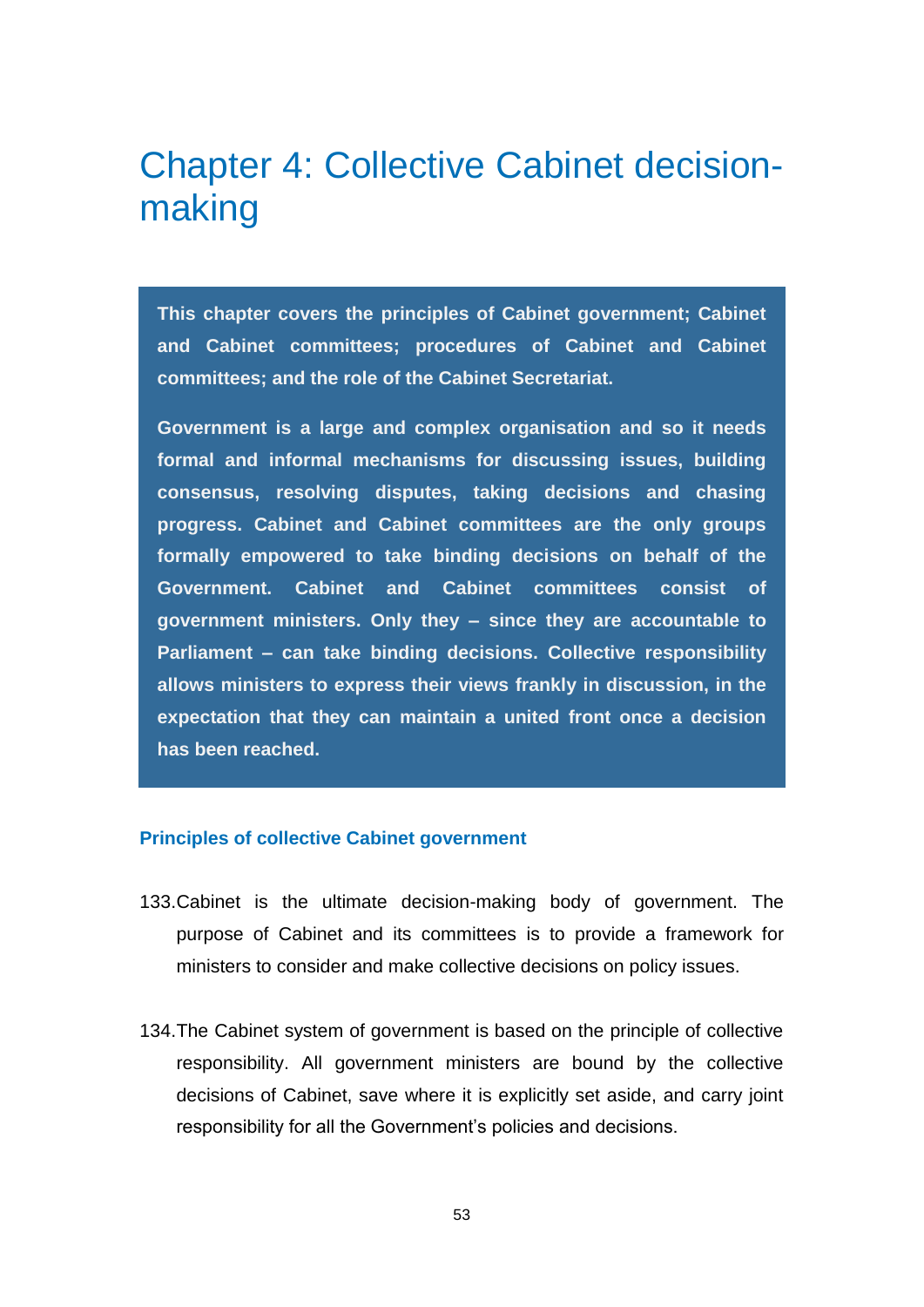- 135. In practice, this means that a decision of Cabinet or one of its committees is binding on all members of the Government, regardless of whether they were present when the decision was taken or their personal views. Before a decision is made, ministers are given the opportunity to debate the issue, with a view to reaching an agreed position. It is for the Prime Minister, as Chair of Cabinet, or the relevant Cabinet committee chair to summarise what the collective decision is, and this is recorded in the minutes by the Cabinet Secretariat.
- 136.The *Ministerial Code,* paragraph 2.1, states that "The principle of collective responsibility, save where it is explicitly set aside, requires that Ministers should be able to express their views frankly in the expectation that they can argue freely in private while maintaining a united front when decisions have been reached. This in turn requires that the privacy of opinions expressed in Cabinet and ministerial committees, including in correspondence, should be maintained." Chapter 11, paragraphs 394– 396 provides more detail on the confidentiality of Cabinet papers and minutes and the application of the Freedom of Information Act 2000.

# **Cabinet**

137.Cabinet is the ultimate decision-making body of the UK Executive. Cabinet is chaired by the Prime Minister, who also determines its membership.<sup>25</sup> It will usually comprise of senior ministers (see Chapter 3, paragraph 82 on those ministers that are likely to be members of Cabinet). The Prime Minister may arrange for other ministers to attend the Cabinet, either on a regular basis or for particular business (for example the Attorney General to give legal advice). All members of the Cabinet as Privy Counsellors are bound by the Privy Council Oath.<sup>26</sup>

**<sup>25</sup>** Ministerial selection may be subject to consultation in the event of a coalition government. **<sup>26</sup>** A copy of the oath can be found at:

www.privy-council.org.uk/files/word/Privy%20Counsellor's%20Oath.doc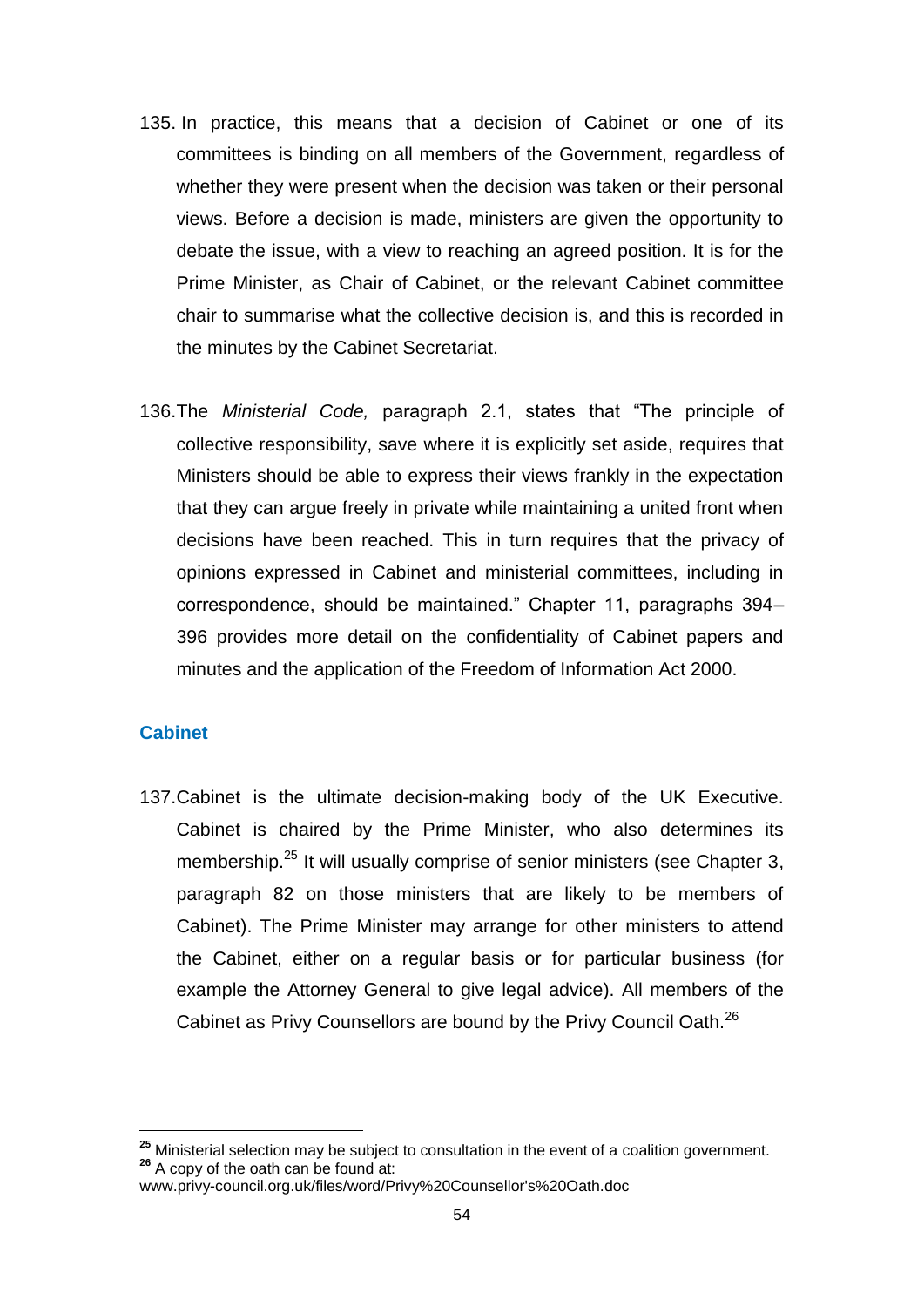- 138.The full list of UK Cabinet Members can be found at: [www.cabinetoffice.gov.uk/resource-library/government-ministers-and](http://www.cabinetoffice.gov.uk/resource-library/government-ministers-and-responsibilities)[responsibilities](http://www.cabinetoffice.gov.uk/resource-library/government-ministers-and-responsibilities)
- 139.Cabinet is established by convention. It honours the constitutional principle of collective responsibility. Cabinet does not have specific terms of reference or powers laid down in statute.
- 140.The Prime Minister determines and regulates the procedures of Cabinet, including when and where meetings take place. Cabinet usually meets in the Cabinet Room in 10 Downing Street every Tuesday morning while Parliament is sitting. Regional Cabinets can also take place, where the weekly Cabinet meeting is held in a location outside of London. The agenda for Cabinet usually includes parliamentary business, domestic and foreign affairs, and topical issues. The proceedings of Cabinet and Cabinet committees are recorded by the Cabinet Secretariat. The minutes produced are the official record of discussion and decisions, which are binding on all members of the Government. For more information, see paragraphs 166 and 167 on Cabinet minutes and paragraph 183 on the Cabinet Secretariat.

# **Political Cabinet**

141.At the discretion of the Prime Minister, members of the Cabinet may meet to discuss party political matters in a "political Cabinet". Such meetings may take place in the Cabinet Room as usual, but they will not be attended by officials and the conclusions of the discussion are not recorded in minutes.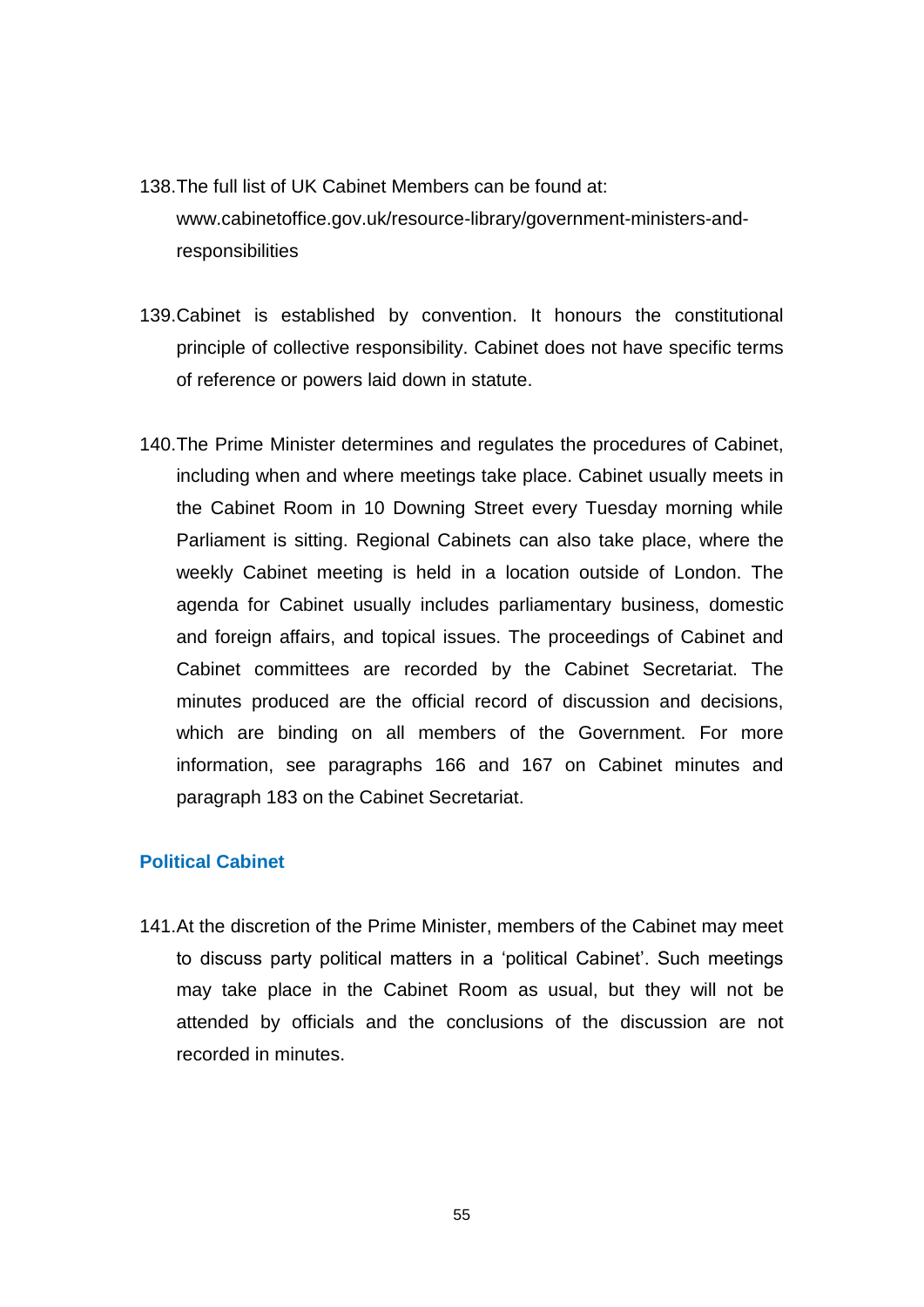## **Cabinet committees**

#### *Role of Cabinet committees*

142.Cabinet committees help to ensure that government business is processed more effectively by relieving pressure on Cabinet. The committee structure also supports the principle of collective responsibility, ensuring that policy proposals receive thorough consideration without an issue having to be referred to the whole Cabinet. Cabinet committee decisions have the same authority as Cabinet decisions.

#### *Structure of the Cabinet committee system*

- 143.The Prime Minister decides with the advice of the Cabinet Secretary the chair, deputy chairs (if there are any), membership and the terms of reference of each Cabinet committee. $27$  Details are usually announced biannually in a written ministerial statement in Parliament.
- 144.Committees are usually established to consider a particular area of government business, such as home or domestic affairs, or national security. Where appropriate, a sub-committee may be established to consider detailed issues and report as necessary to the full committee. Ad hoc or miscellaneous committees may also be established by the Prime Minister to carry out a particular task, usually over a limited timescale.

 $27$  In some circumstances the Prime Minister may agree to consult before exercising certain prerogatives. Under the *Coalition Agreement for Stability and Reform*, the Prime Minister agreed that the establishment of Cabinet committees, appointment of members and determination of their terms of reference will be agreed with the Deputy Prime Minister. The full text of the agreement can be found at: www.cabinetoffice.gov.uk/news/coalition-documents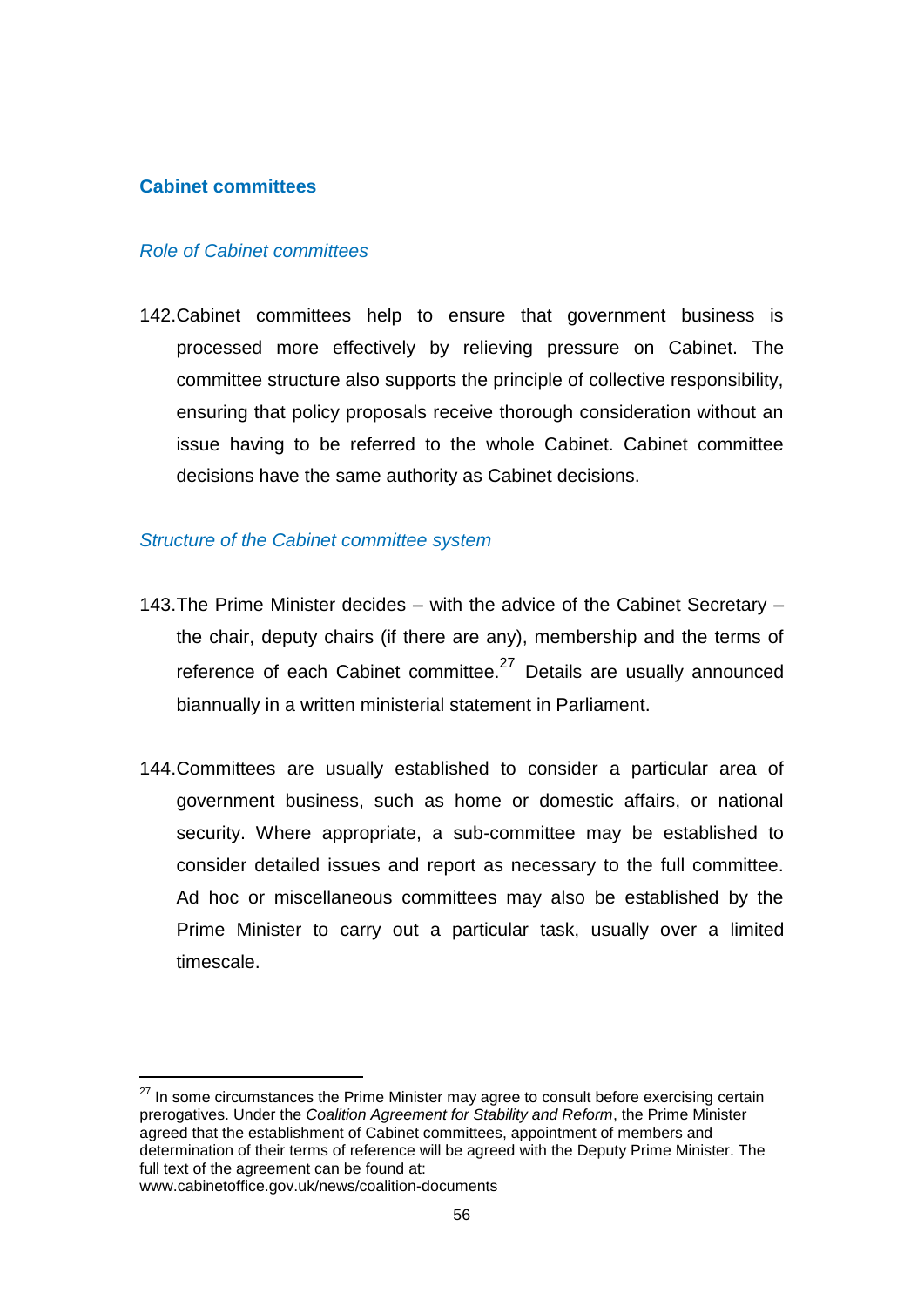145. A list of the current committees, their terms of reference and the ministers who sit on them is available from the Cabinet Office website at: [www.cabinetoffice.gov.uk/resource-library/cabinet-committees-system](http://www.cabinetoffice.gov.uk/resource-library/cabinet-committees-system-and-list-cabinet-committees)[and-list-cabinet-committees](http://www.cabinetoffice.gov.uk/resource-library/cabinet-committees-system-and-list-cabinet-committees)

## *Official committees*

- 146.Cabinet committees are sometimes supported by an official committee. Official committees are chaired by the Cabinet Secretariat. There is no fixed membership, but senior officials will be invited from each department with a minister who is a member of the relevant Cabinet committee.
- 147.Official committees may be convened for a variety of purposes as required, but would normally meet in advance of a Cabinet committee. This would enable them to consider the issues that would need to be covered in Cabinet committee papers to allow ministers to focus on the key issues, and to help the Cabinet Secretariat identify points that are likely to be raised so that it can brief the Chair effectively.

# **Business of Cabinet and Cabinet committees**

#### *Issues for collective agreement*

- 148.Collective agreement can be sought at a Cabinet or Cabinet committee meeting or through ministerial correspondence.
- 149.It is for the relevant minister to determine on a case-by-case basis whether collective agreement is needed. At present, proposals will require consideration by a Cabinet committee if:
	- the proposal takes forward or impacts on a Coalition agreement
	- $\bullet$ the issue is likely to lead to significant public comment or criticism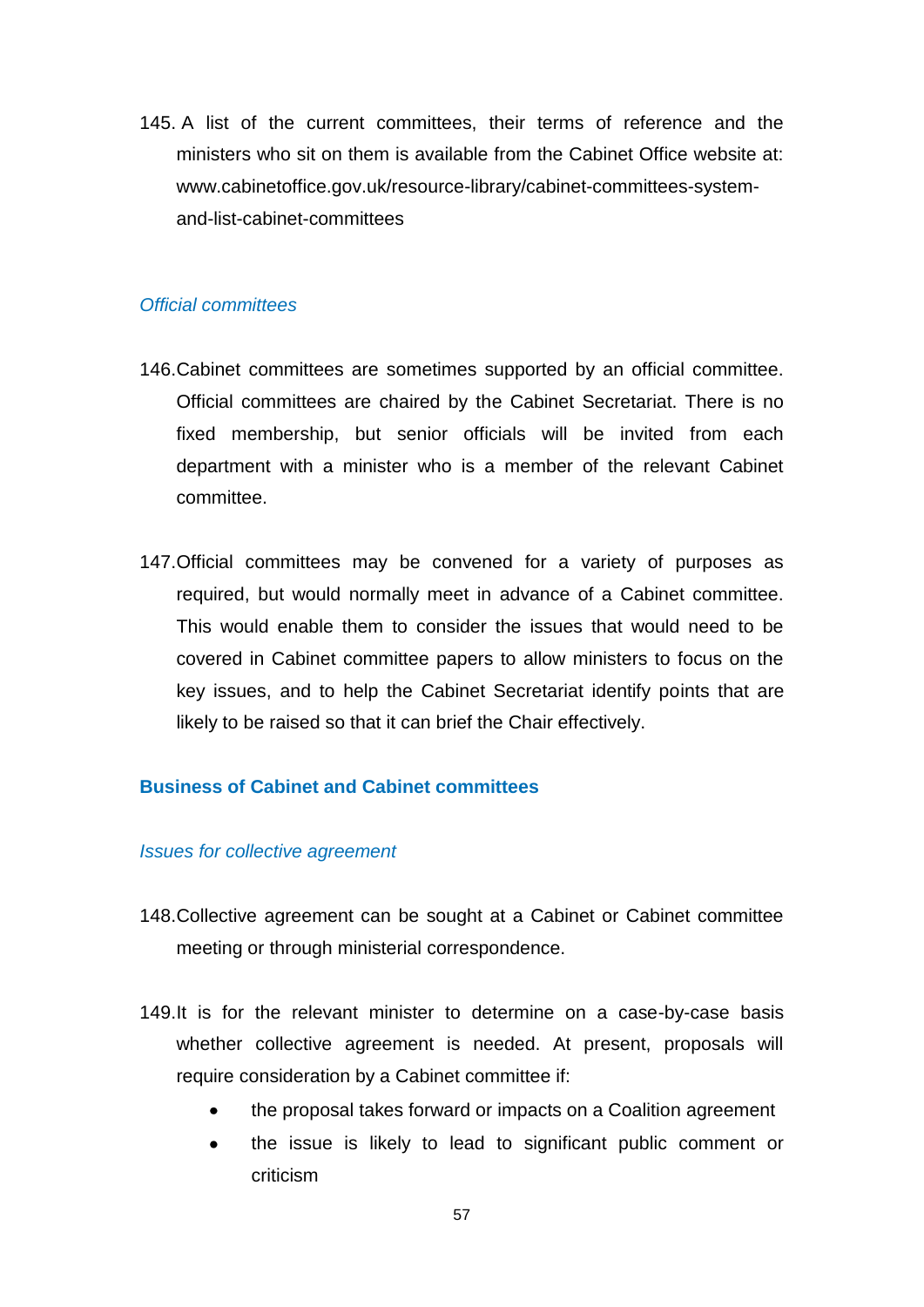- the subject matter affects more than one department  $\bullet$
- there is an unresolved conflict between departments.<sup>28</sup>

# *Issues for Cabinet*

- 150.There can be no hard and fast rules about the issues that should be considered by Cabinet itself and it is ultimately for the Prime Minister to decide the agenda, on the advice of the Cabinet Secretary. However, the following is an indication of the kind of issues that would normally be considered by Cabinet:
	- the Government"s legislative priorities to be set out in the Queen"s Speech
	- issues of a constitutional nature, including matters relating to the  $\bullet$ Monarchy, reform of Parliament and changes to the devolution settlements
	- the most significant domestic policy issues
	- the most significant European or international business
	- issues that impact on every member of Cabinet  $\bullet$
	- national emergencies, including terrorism  $\bullet$
	- any decision to take military action.
- 151.Consideration of significant domestic or international policy issues may be taken by Cabinet at an early stage by way of a general discussion to inform the development of detailed policy by the relevant secretary of state, or as a final step prior to announcement. Where an issue is brought to Cabinet at the end of the process, it would normally have been discussed and agreed by the relevant Cabinet committee, or referred to Cabinet because the Cabinet committee has not been able to reach agreement.

 $28$  Further detail on which policies require clearance can be found in 'Guide to Cabinet and Cabinet committees', which is published on the Cabinet Office website at: www.cabinetoffice.gov.uk/resource-library/cabinet-committees-system-and-list-cabinetcommittees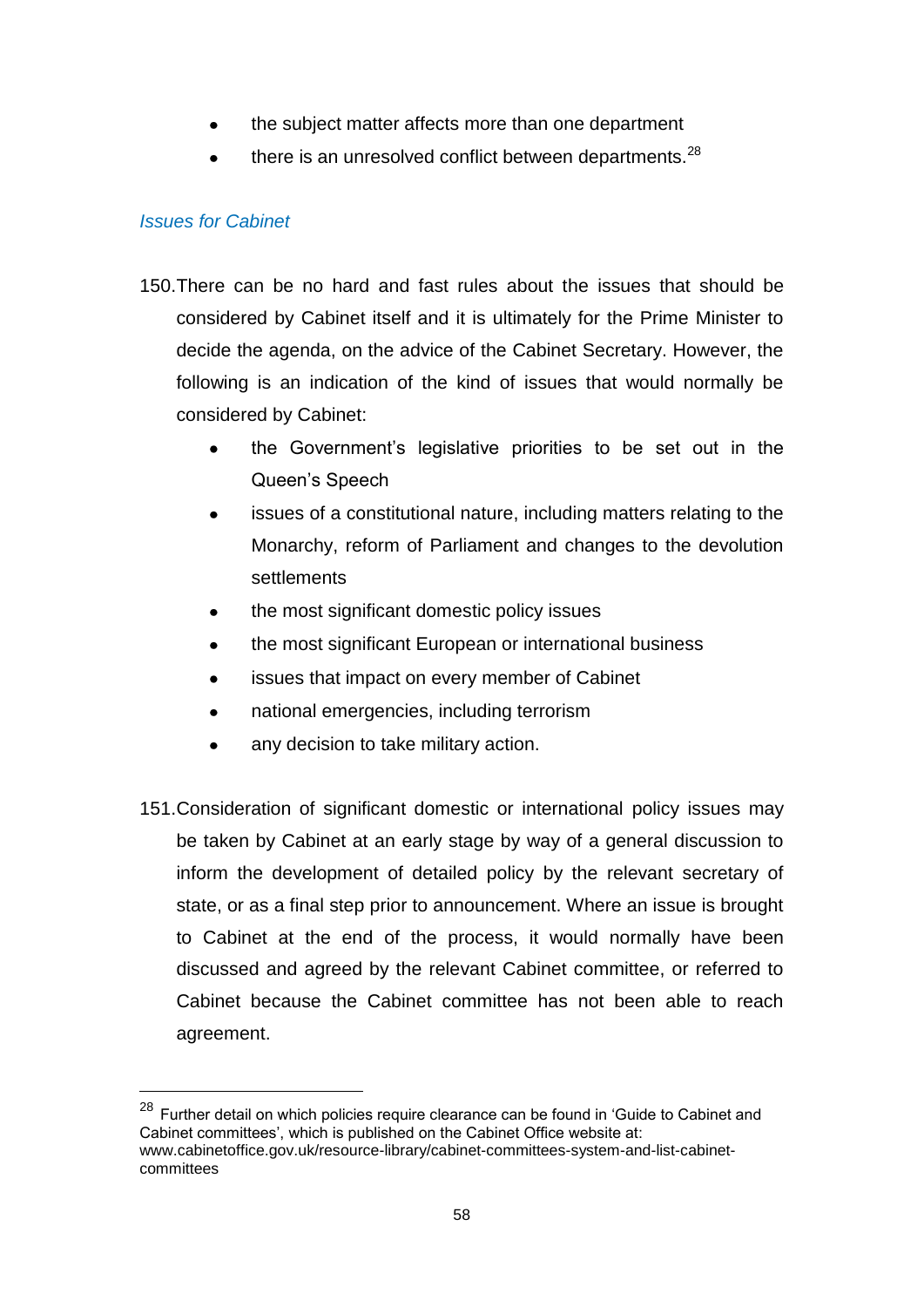152.The Chancellor of the Exchequer also informs Cabinet of matters that will be covered in the Budget, and any other Budget statement to Parliament, on the morning of the statement (see paragraph 156 for more information).

## *Legislation*

- 153.All legislative proposals require clearance from the Cabinet committee responsible for considering legislation, in addition to clearance through the relevant policy committee. Legislative proposals include public commitments to legislate within certain timescales, clearance of bills before introduction, amendments to bills during their passage through Parliament and the Government's position on Private Members' Bills.
- 154.The role of the Cabinet committee responsible for legislation differs from that of a policy Cabinet committee: it is concerned with the preparation and management of the legislative programme, rather than with agreeing government policy. The committee aims to ensure that the content of the legislative programme as a whole implements the Government"s priorities, and that the passage of bills through Parliament can be successfully managed.
- 155.More information on clearing legislative proposals can be found in ["Guide](http://www.cabinetoffice.gov.uk/secretariats/economic_and_domestic/legislative_programme/guide.aspx)  [to](http://www.cabinetoffice.gov.uk/secretariats/economic_and_domestic/legislative_programme/guide.aspx) making legislation", available on the Cabinet Office website at: www.cabinetoffice.gov.uk/resource-library/guide-making-legislation

#### *Areas outside Cabinet collective decision-making*

156.The Chancellor of the Exchequer"s Budget or any other Budget statement are disclosed to Cabinet at a meeting on the morning of the day on which they are presented to the House of Commons, although the content of the proposal will often have been discussed with relevant ministers in advance of the meeting. The Chancellor"s privilege relates to taxation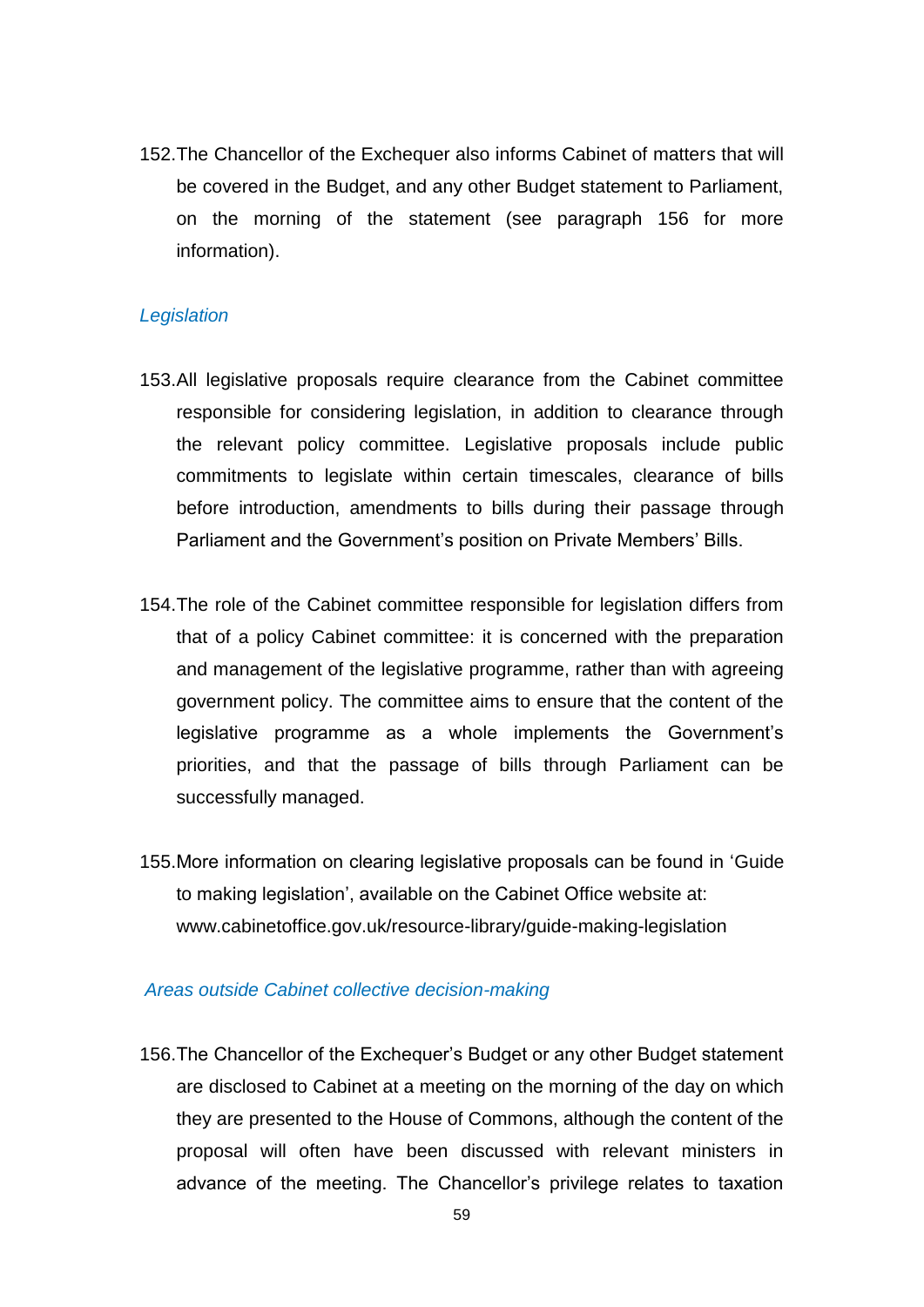decisions and not other policies to be announced in a Budget or any other Budget statement. The expectation is that the proposals will be accepted by Cabinet without amendment, although the Chancellor may, if necessary, make amendments.

- 157.Some ministerial posts have responsibility for quasi-judicial functions that are exercised by the individual minister and not through Cabinet. Examples of this are decisions on whether to grant planning permission following a call-in of planning applications, and whether to recommend exercise of the prerogative of mercy.
- 158.In a small number of cases, the Attorney General may write to relevant ministerial colleagues seeking any information that should be considered by a prosecuting authority<sup>29</sup> when weighing the public interest in prosecution. This may happen, for example, where there is a risk that a prosecution may endanger national security, international relations or the safety of armed forces abroad. This is known as a Shawcross exercise.<sup>30</sup> However, the decision whether or not to prosecute remains a matter for the prosecuting authority.

### **Procedures of Cabinet and Cabinet committees**

#### *Agenda*

159. An agenda is set for each Cabinet and Cabinet committee meeting. In the case of Cabinet, the agenda items are agreed by the Prime Minister. For other Cabinet committees, the agenda is agreed by the relevant chair.

**<sup>29</sup>** Examples of prosecuting authorities are the Crown Prosecution Service, the Serious Fraud Office and the Public Prosecution Service (NI).

 $30$  The Shawcross exercise takes its name from Sir Hartley Shawcross, who was Attorney General from 1945 to 1951. In 1951 he provided a detailed explanation to the House of Commons of how prosecutors decide whether or not to prosecute and the role of the Attorney General. He also explained how the Attorney General may seek information from ministerial colleagues to inform prosecutorial decisions. (Hansard OR 29 January 1951 col 681)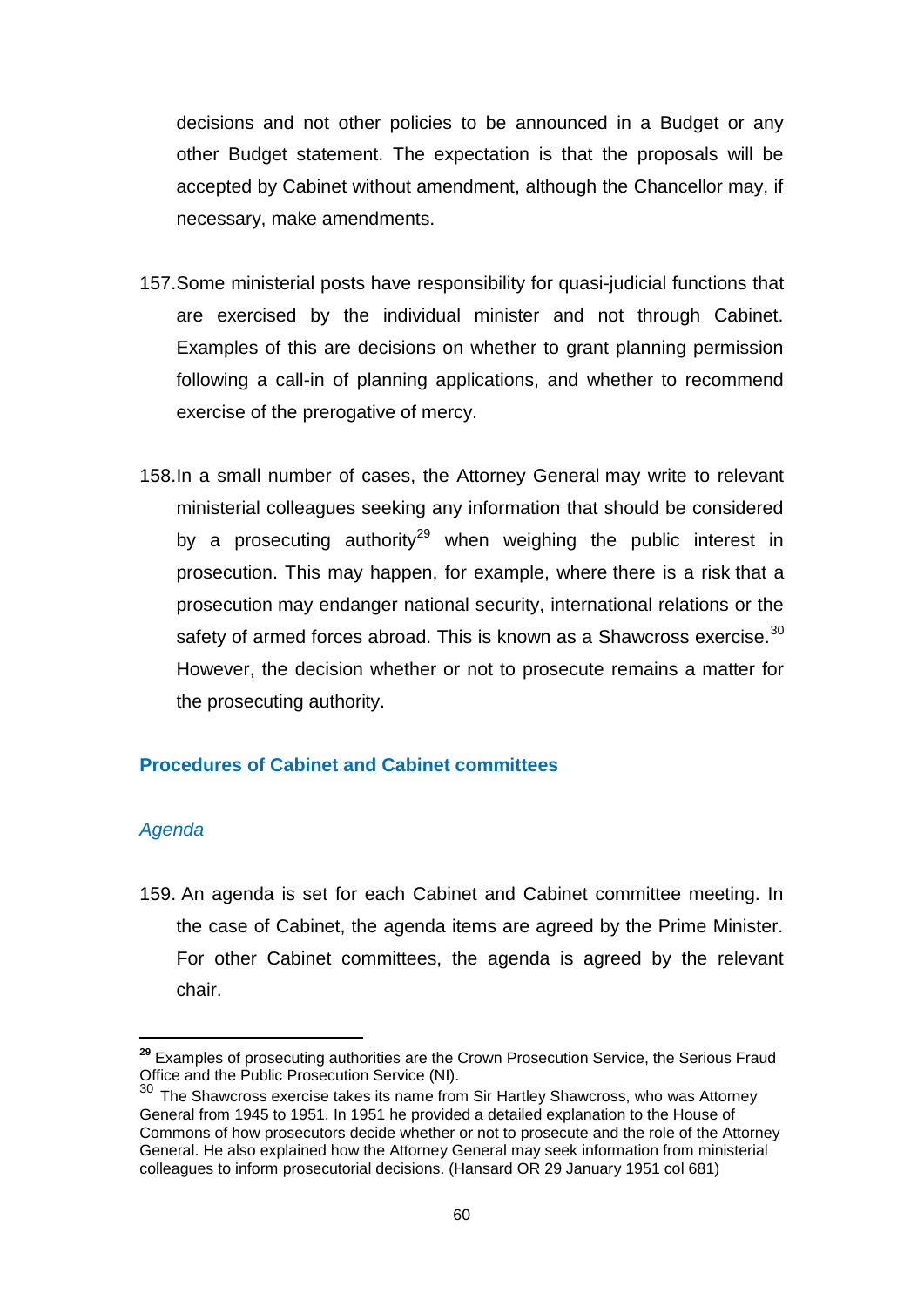160.For each agenda item, the lead minister, or ministers, usually submits a paper for consideration by ministerial colleagues. However, any member of the committee and the Cabinet Secretariat can submit a paper on an agenda item, not just the lead minister. Ministers may also give notice to the Cabinet Secretariat that they wish to raise business orally at a Cabinet or Cabinet committee and, where agreed, this is included as an item on the agenda.

#### *Papers and presentations*

- 161.Papers and presentations for Cabinet and Cabinet committees should include any information that is needed for ministers to make an informed decision. They should be concise and should set out the benefits, disadvantages and risks associated with the proposed policy. Any decisions that need to be made by ministers should also be clear. Papers should explain any public expenditure implications.
- 162.The Cabinet Secretariat is responsible for setting standards for the form and content of papers and presentations. More detailed guidance can be found in "Guide to Cabinet and Cabinet committees", which is published on the Cabinet Office website at: [www.cabinetoffice.gov.uk/resource-library/cabinet-committees-system](http://www.cabinetoffice.gov.uk/resource-library/cabinet-committees-system-and-list-cabinet-committees)[and-list-cabinet-committees](http://www.cabinetoffice.gov.uk/resource-library/cabinet-committees-system-and-list-cabinet-committees)
- 163.Final papers should be circulated the Friday before a Cabinet meeting and at least 48 hours before a committee meeting. This ensures that the information can be properly considered by ministers before the item is discussed at Cabinet or the relevant Cabinet committee.

#### **Clearance of proposals with expenditure or legal implications**

164.Any proposals where other departments have an interest should be discussed with them before collective agreement is sought. Where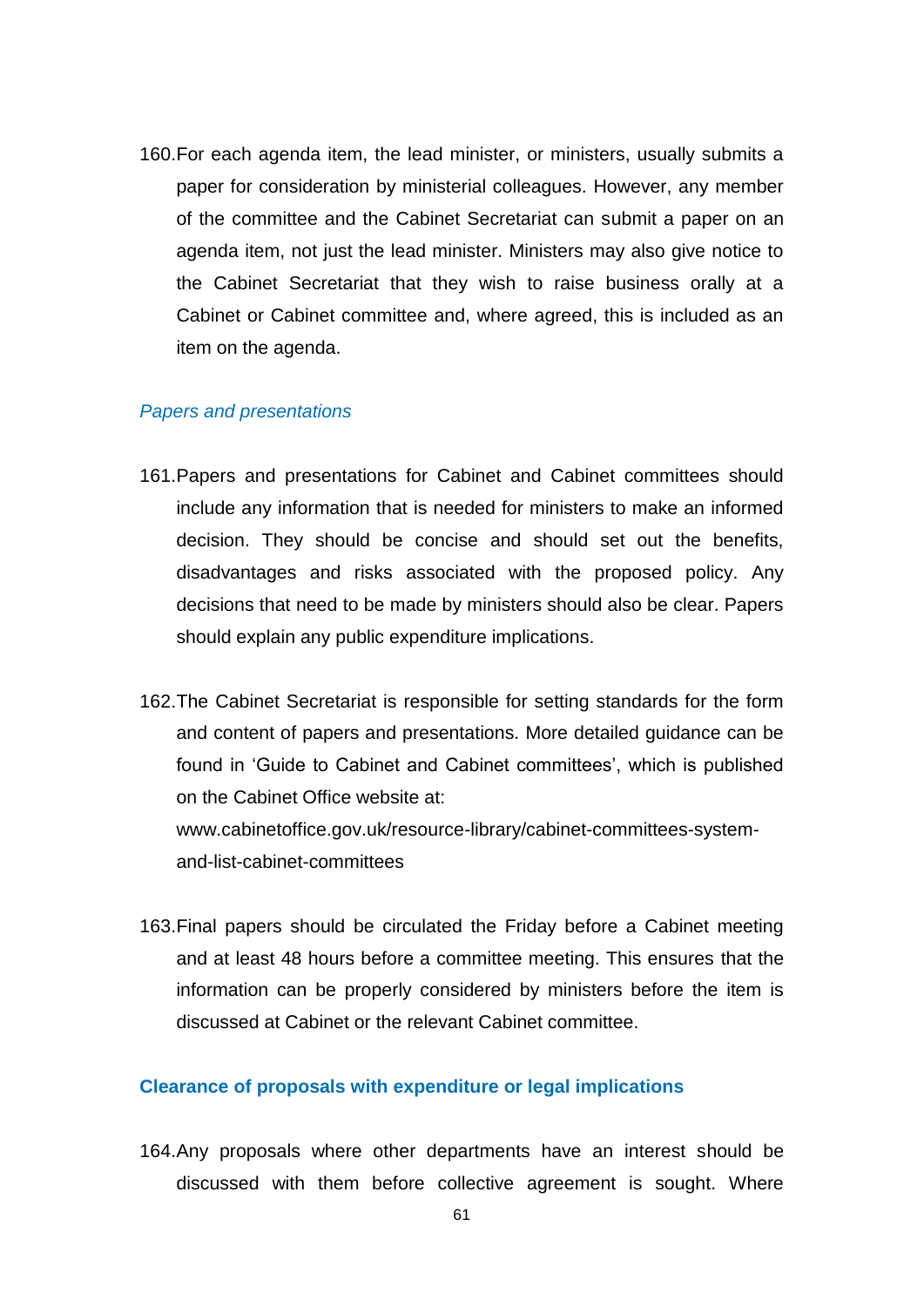proposals have public expenditure implications, the Treasury should be consulted before they are submitted for collective agreement. Where the department proposing the policy and the Treasury cannot agree in advance, any proposal for collective ministerial consideration should record the Treasury"s position in terms which are acceptable to them. Policy proposals with public expenditure implications will not be agreed unless Treasury ministers are content. If necessary, issues can be referred to the Prime Minister, or, if he or she so decides, to Cabinet for a decision.

165.Usually where matters have legal implications they are considered after discussions have been had with the Law Officers. This includes issues that have the potential to lead to legal challenge or that might impact on the handling of government litigation.

#### **Minutes**

- 166. Minutes are taken for each Cabinet and Cabinet committee meeting, forming part of the historic record of government. They record the main points made in discussion and the Cabinet or committee conclusions as summed up by the chair. To help preserve the principle of collective responsibility, most contributions by ministers are unattributed. However, points made by the minister introducing the item and the chair"s summing-up are generally attributed.
- 167.It is the responsibility of the Cabinet Secretariat to write and circulate the minutes to members of Cabinet or the relevant Cabinet committee. This should be done within 24 hours of the meeting. Minutes are not cleared with the chair of the committee in advance of circulation. If a minister has a factual correction to make, the Cabinet Secretariat should be informed within 24 hours of circulation of the minutes.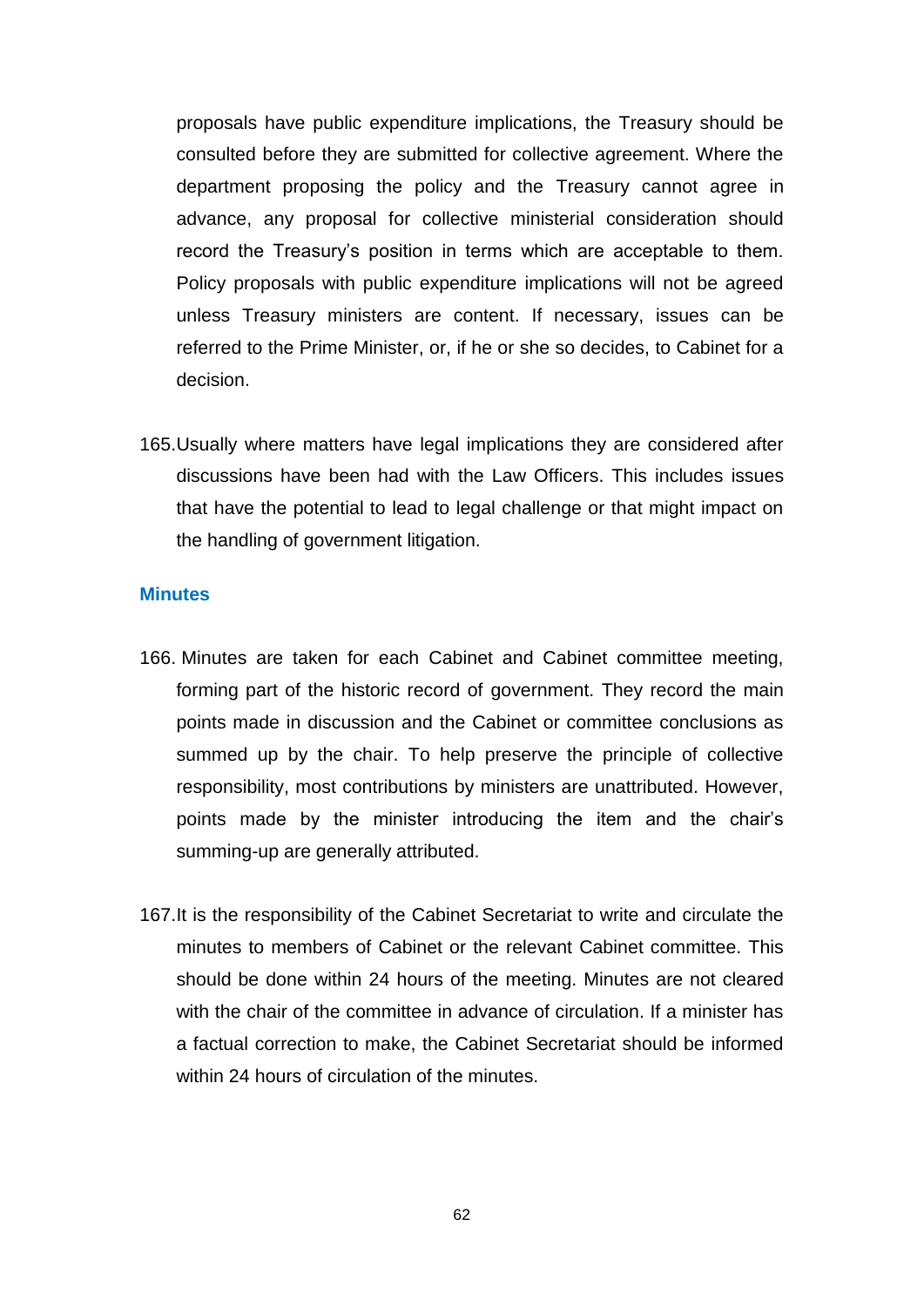### **Attendance of ministers**

- 168.The *Ministerial Code* states that ministers must uphold the principle of collective responsibility, save where it is explicitly set aside, and that Cabinet and Cabinet committee meetings take precedence over all other ministerial business apart from the Privy Council, although it is understood that ministers may sometimes have to be absent for reasons of parliamentary business.
- 169. Where a minister is unable to attend a Cabinet committee, with the consent of the chair, he or she may nominate a junior minister to attend instead. This will normally be another minister from the same department.<sup>31</sup> However, attendance at Cabinet meetings cannot be delegated. Delegation may also not be allowed for certain Cabinet committee meetings, as determined by the Prime Minister.
- 170.Where the Prime Minister is unable to attend Cabinet, the next most senior minister should take the chair (following the order of precedence as indicated in the list of Cabinet membership). The same principle is adopted for Cabinet committees if the chair and any deputy chair are absent.

# **Attendance of officials**

- 171.Attendance of officials (other than from the Cabinet Secretariat) at Cabinet and Cabinet committee meetings is kept to a minimum in order to allow ministers to have a free and frank discussion of the issues.
- 172. There is a standing invitation for a member of the Prime Minister's office to attend any Cabinet committee meeting, and the chair may be

**<sup>31</sup>** Under the *Coalition Agreement for Stability and Reform*, a minister may, with the agreement of the chair, deputise to a member of the same party.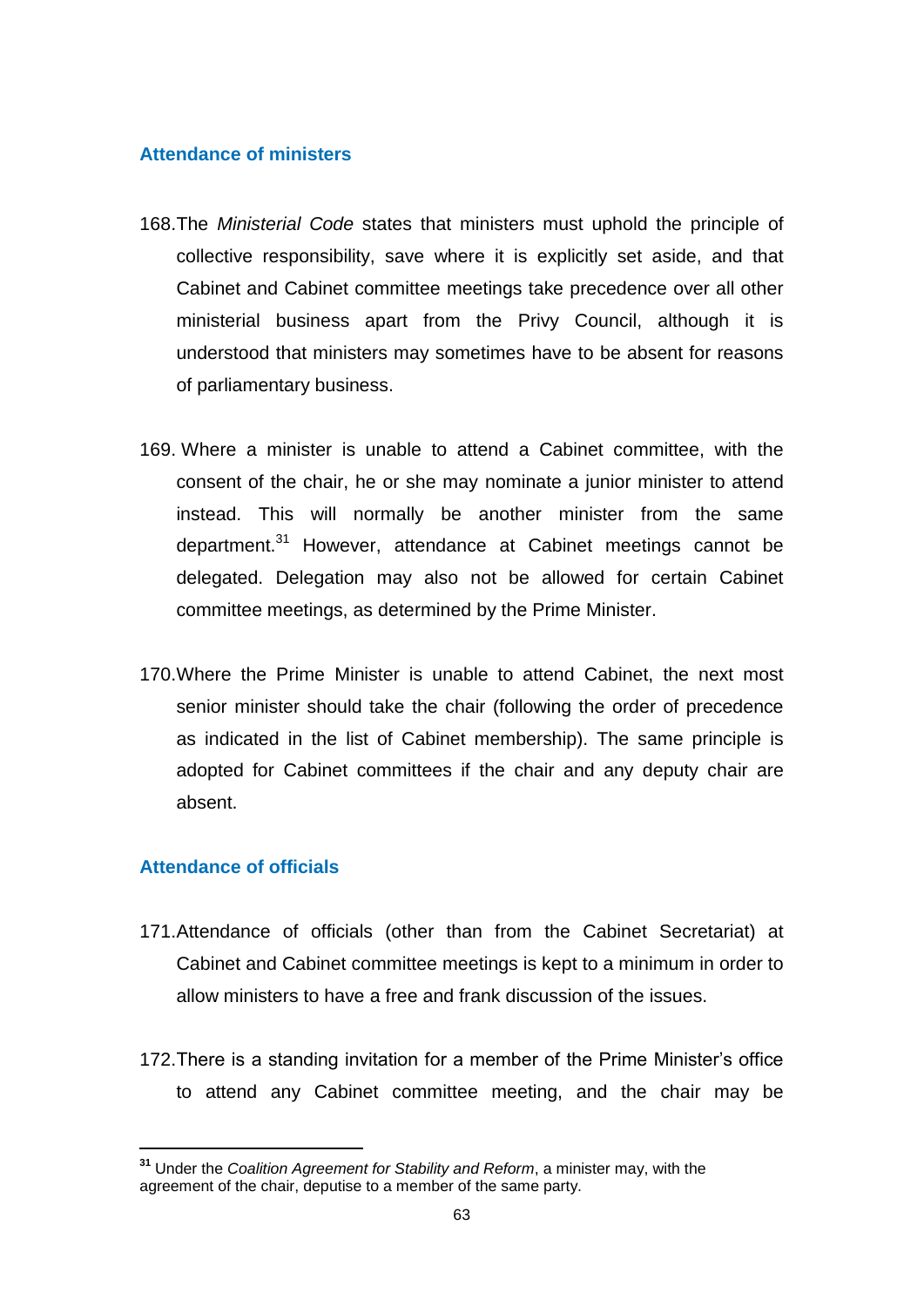accompanied by a private secretary. This invitation also currently extends to the Deputy Prime Minister"s Office.

173.Where necessary, officials may be invited to attend Cabinet committee meetings as set out in the terms of reference. Restrictions are in place regarding the attendance of other officials, and the Cabinet Secretariat must be consulted in advance should officials need to attend.

#### **Quorum**

174.The decision to proceed with a meeting is made by the chair of the committee, on the advice of the Cabinet Secretariat. There is no set quorum for Cabinet or other Cabinet committees.

#### **Implementation of decisions**

175.Ministers are responsible for ensuring that their departments take whatever action is necessary to implement decisions made by Cabinet or Cabinet committees, and for reporting back to colleagues on progress if needed.

#### **Cabinet committee correspondence**

- 176.Most issues that require collective agreement do not need to be considered at a meeting of the relevant Cabinet committee and are handled through correspondence.
- 177.Where a minister wishes to seek collective agreement, they should write to the chair of the relevant Cabinet committee (or, exceptionally, to the Prime Minister as chair of Cabinet) seeking collective agreement. The proposal to which ministers are being asked to agree should be clear from the letter, as should the date by when a response is requested (this should normally allow at least six working days). Any replies should be addressed to the committee chair and all correspondence should be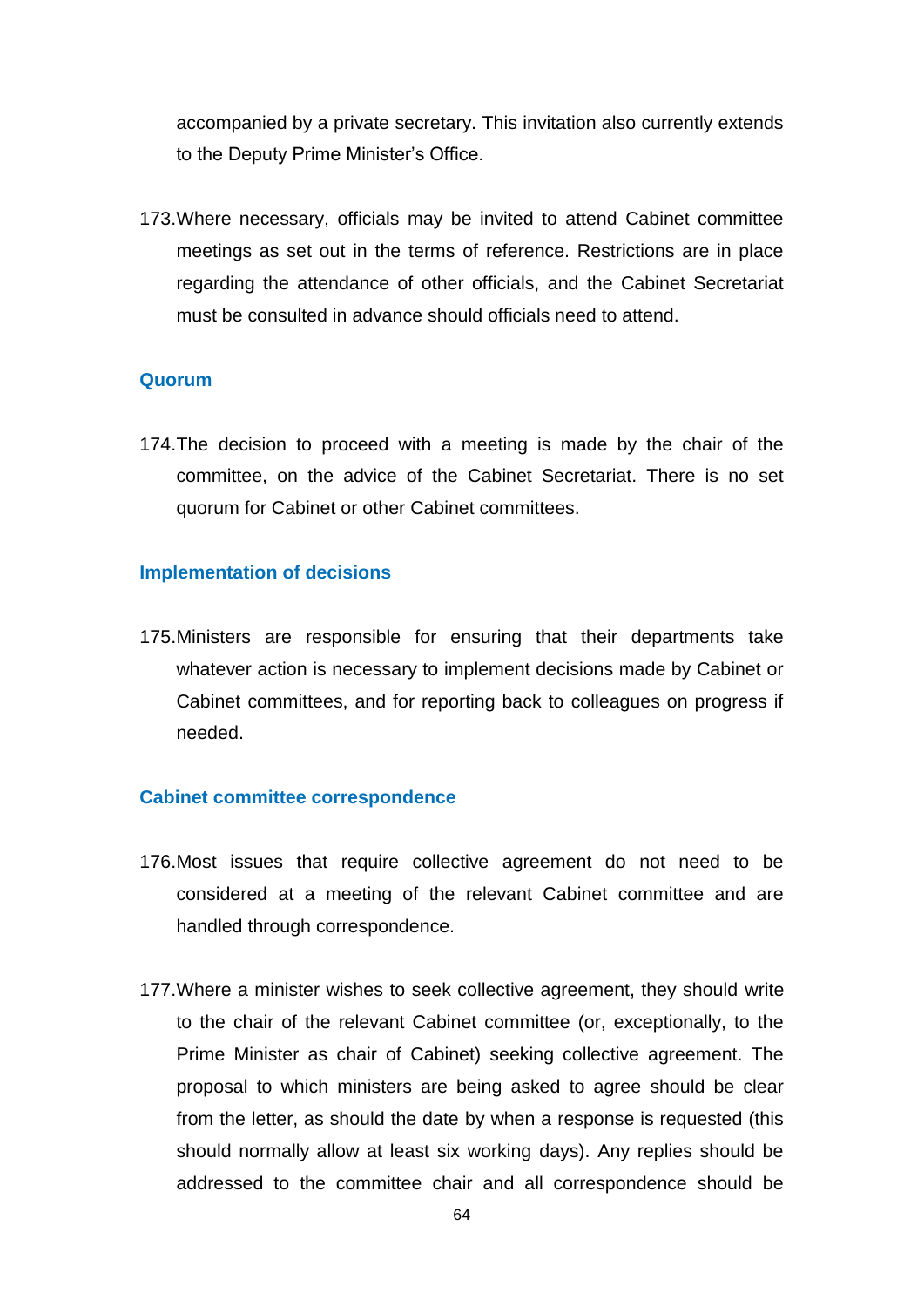copied to the Prime Minister, the Deputy Prime Minister, members of the committee and the Cabinet Secretary. First Parliamentary Counsel should be copied in where a proposal has implications for the drafting of legislation.

- 178.Once all responses are received from members of the committee, the chair will (on advice from the Cabinet Secretariat) write to the minister confirming whether collective agreement has been reached or not.
- 179.If it is not possible to reach a decision in correspondence, the chair of the relevant Cabinet committee may decide to call a meeting to consider the issue.
- 180.Further detail about the correspondence process, including advice for officials involved in drafting correspondence, is available on the Cabinet Office website at: [www.cabinetoffice.gov.uk/resource-library/cabinet](http://www.cabinetoffice.gov.uk/resource-library/cabinet-committees-system-and-list-cabinet-committees)[committees-system-and-list-cabinet-committees](http://www.cabinetoffice.gov.uk/resource-library/cabinet-committees-system-and-list-cabinet-committees)

# **The Devolved Administrations**

181. Ministers should write separately to the Devolved Administrations where they have an interest, and devolved ministers should often be consulted in confidence in parallel with seeking collective agreement. However, on sensitive matters the Government may wish to reach a collective view before consulting with devolved ministers. Cabinet committee correspondence itself must not be copied to Devolved Administrations as they operate independently from the Government and are not subject to the Government's collective responsibility. Exceptionally, with the consent of the relevant chair, devolved ministers may be invited to attend meetings, for example, committee meetings dealing with an emergency response.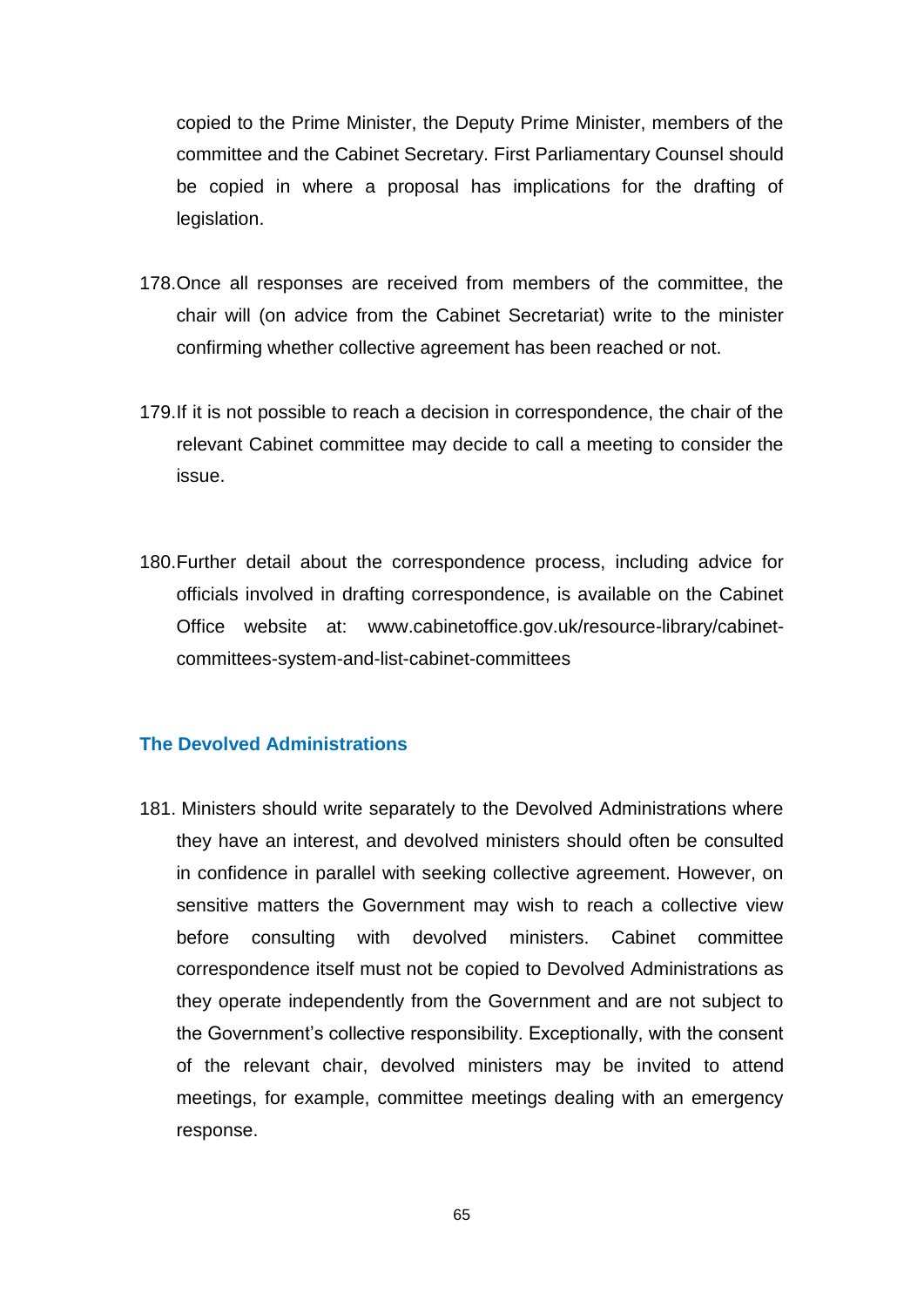182.Formal discussions of policy issues with the Devolved Administrations takes place through the Joint Ministerial Committee (JMC) established under the Memorandum of Understanding between the Government and the Devolved Administrations. For more information on devolution, see Chapter 8.

# **The Cabinet Secretariat**

183.The Cabinet Secretariat exists to support the Prime Minister, and currently the Deputy Prime Minister,<sup>32</sup> and the Chairs of Cabinet committees in ensuring that government business is conducted in an effective and timely way and that proper collective consideration takes place. The Cabinet Secretariat is therefore non-departmental in function and consists of officials who are based in the Cabinet Office but drawn from across government. The Secretariat reports to the Cabinet Secretary and to the Prime Minister, the Deputy Prime Minister and other ministers who chair Cabinet committees. The Cabinet Secretariat prepares the agenda of committee meetings, with the agreement of the chair; it also provides them with advice and support in their functions as chair; and it issues the minutes of the committees, in addition to providing wider support.

# **Cabinet Secretary**

184.The Cabinet Secretary is the head of the Cabinet Secretariat and, currently, also Head of the Civil Service and the Cabinet Office. The Cabinet Secretary is appointed by the Prime Minister on the advice of the

 $32$  Since May 2010, the Cabinet Secretariat reports to the Deputy Prime Minister, as well as the Prime Minister and ministers who chair Cabinet committees. The Cabinet Secretariat also gives advice and support to the deputy chair of Cabinet committees, in addition to the chair.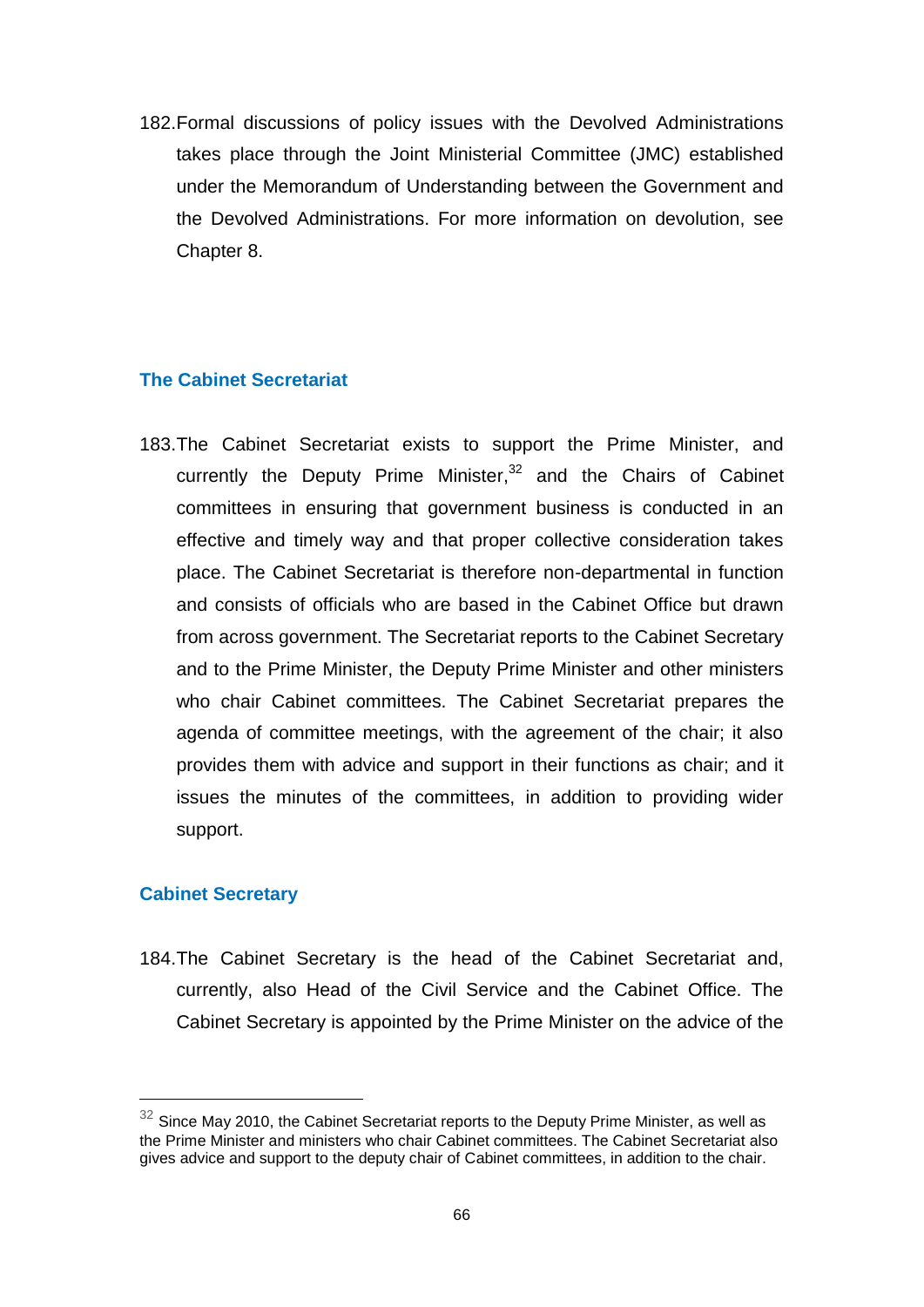retiring Cabinet Secretary who will consult with a number of individuals, including the First Civil Service Commissioner.

185.The Cabinet Secretary, unless unavoidably absent, attends all meetings of the Cabinet and is responsible for the smooth running of Cabinet meetings and for preparing records of its discussions and decisions. This includes responsibility for advising the Prime Minister on all questions connected with the appointment and organisation of Cabinet committees, including membership and terms of reference. The Cabinet Secretary also has overall responsibility for advising the Prime Minister on machinery of government changes and ensuring that the Civil Service provides effective and efficient support to the Prime Minister and the Government.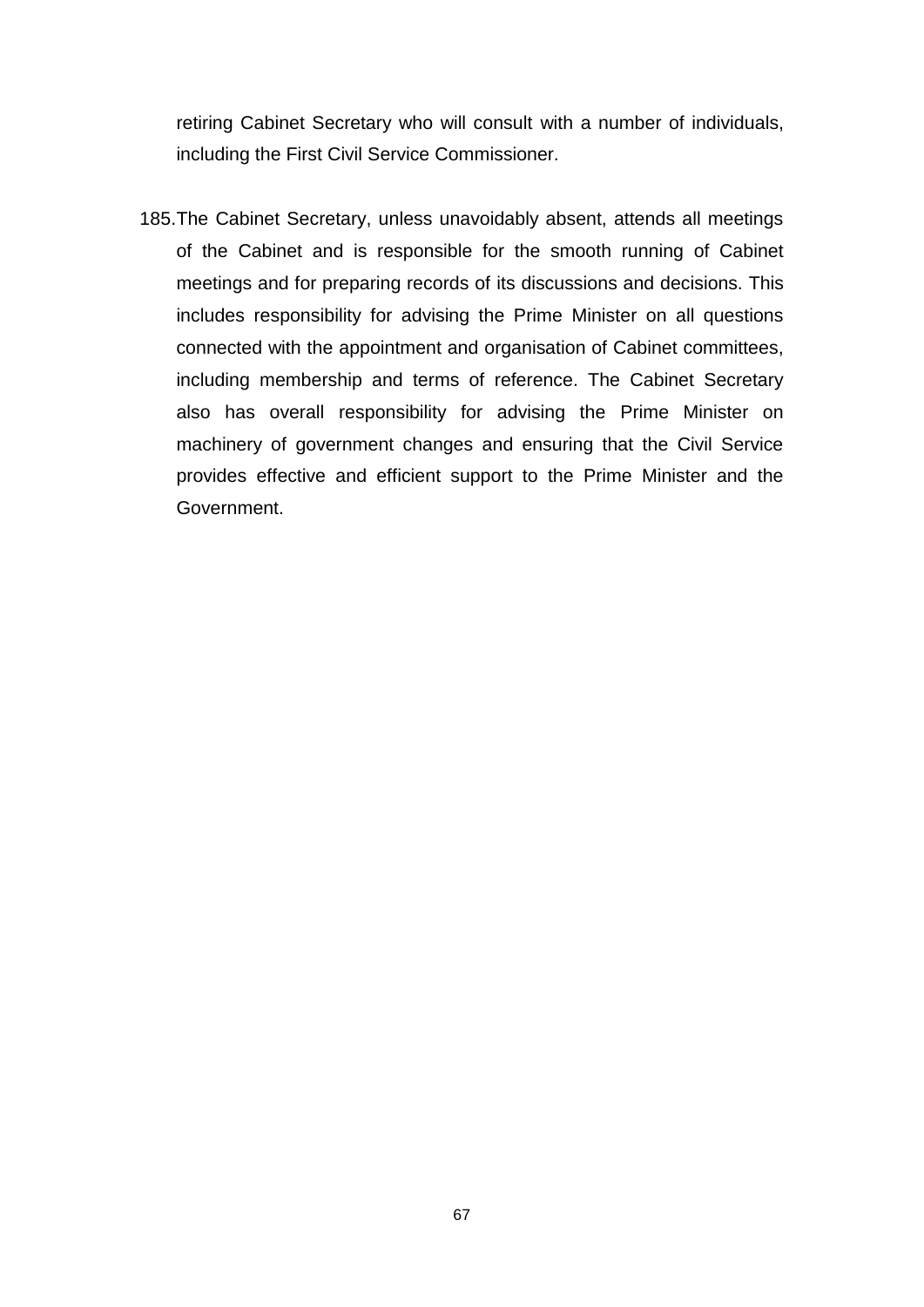# Chapter 5: Ministers and Parliament

**This chapter sets out the relationship between ministers and Parliament, including parliamentary scrutiny of government and ministers' roles in the passage of legislation.** 

**The** *Ministerial Code* **makes clear that ministers have a duty to Parliament to account, and to be held to account, for the policies, decisions and actions of their departments and agencies; it is of paramount importance that ministers give accurate and truthful information to Parliament.**

#### **The House of Commons and the House of Lords**

- 186.Members of the House of Commons are directly elected by universal suffrage of the adult population of the United Kingdom. Most Members of the House of Lords are appointed for life by the Sovereign, on the advice of the Prime Minister; 92 Members are chosen from among holders of hereditary peerages, comprising 15 office-holders elected by the House, 75 Members elected by their party or group within the House, and the Lord Great Chamberlain and the Earl Marshal, who are both ex-officio Members. Some Church of England bishops and archbishops are also Members of the House, representing the established Church.
- 187.The House of Commons has primacy over the House of Lords. It is the democratically elected institution of the United Kingdom and the Government derives its democratic mandate from its command of the confidence of the Commons. It claims ancient rights and privileges over the Lords in financial matters and, under the Parliament Acts 1911 and 1949, a Money Bill which has been passed by the Commons may receive Royal Assent without being passed by the Lords. Under the Parliament Acts, if the Lords reject any bill passed by the Commons and the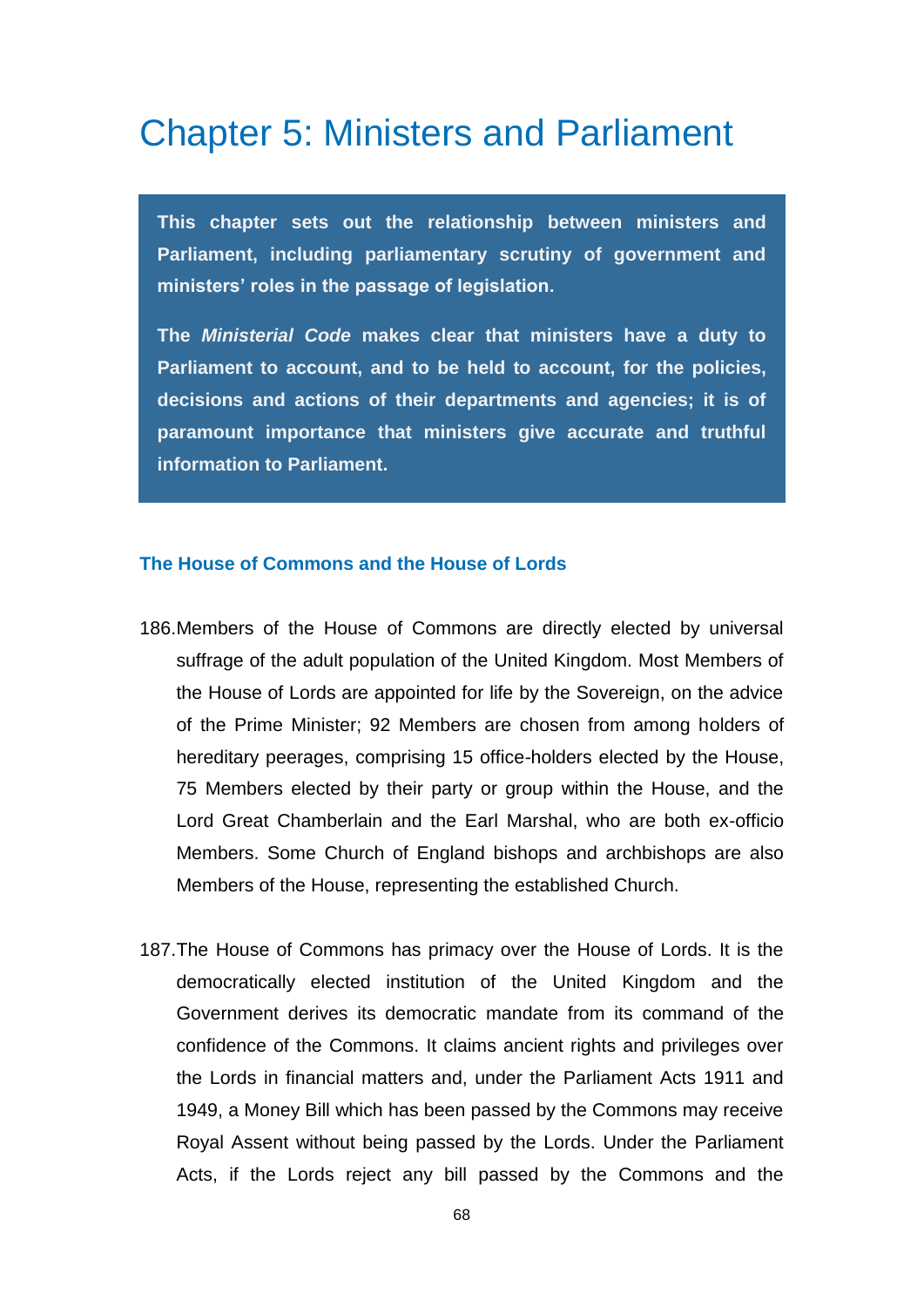Commons pass an identical bill in the following session of Parliament, then it may receive Royal Assent without being passed by the Lords.

# **Core principles**

- 188.In all their dealings with Parliament, ministers should be governed by the following principles, which are set out in paragraph 1.2 of the *Ministerial Code*:
	- Ministers have a duty to Parliament to account, and to be held to account, for the policies, decisions and actions of their departments and agencies.
	- It is of paramount importance that ministers give accurate and  $\bullet$ truthful information to Parliament, correcting any inadvertent error at the earliest opportunity. Ministers who knowingly mislead Parliament will be expected to offer their resignation to the Prime Minister.
	- Ministers should be as open as possible with Parliament and the public, refusing to provide information only when disclosure would not be in the public interest, which should be decided in accordance with relevant statutes and the Freedom of Information Act 2000.
	- Ministers should require civil servants who give evidence before parliamentary committees on their behalf and under their direction to be as helpful as possible in providing accurate, truthful and full information in accordance with the duties and responsibilities of civil servants as set out in the *Civil Service Code*.

# **Government business**

189.Government business takes precedence at most sittings of the House, with the exception of 60 days in each session which are allocated for opposition business, backbench business and Private Members" Bills.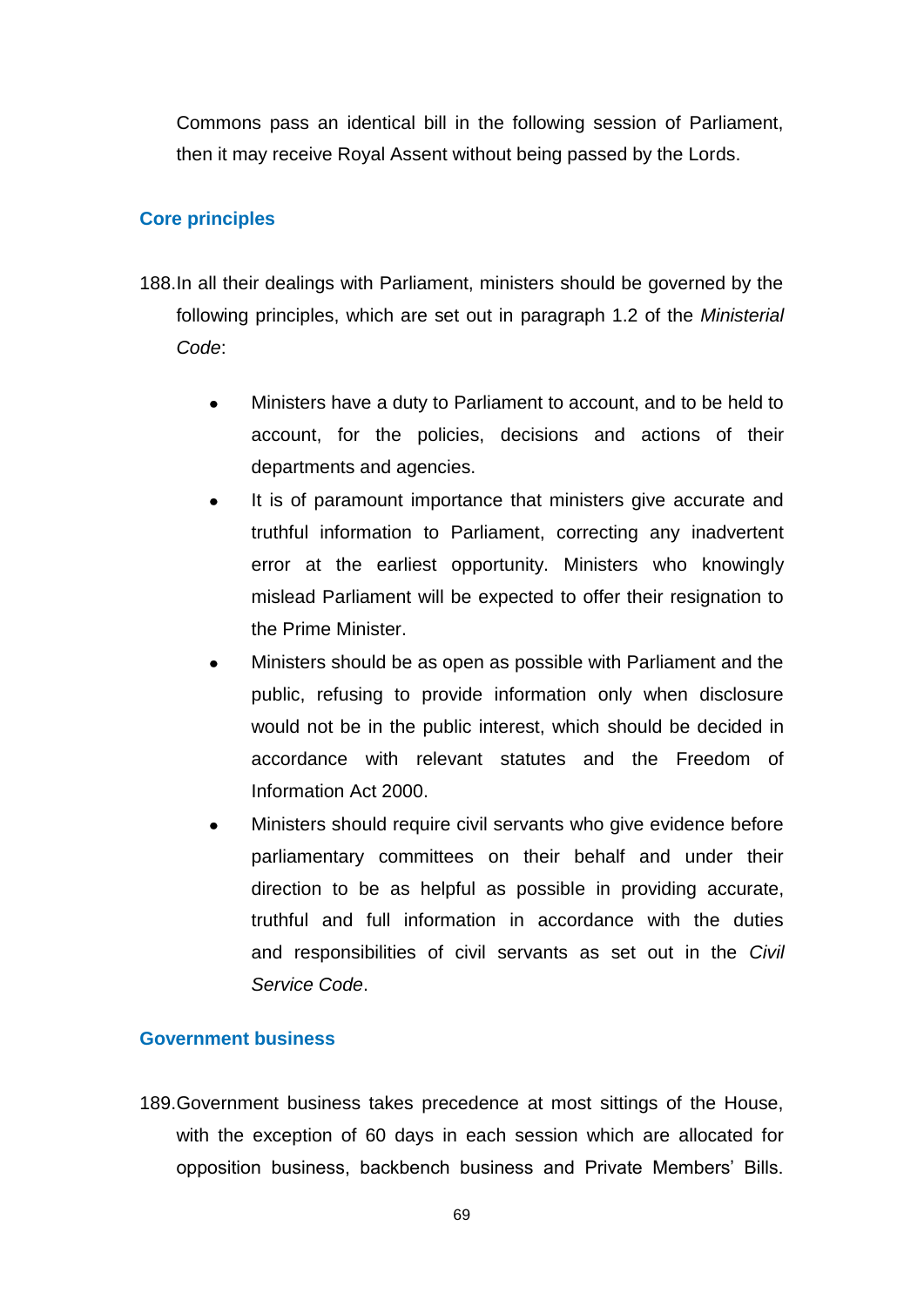The subjects of debates in Westminster Hall are determined by backbenchers through a ballot system and through the Liaison Committee<sup>33</sup> and the Backbench Business Committee. This means that, in an average year, the Government has the equivalent of around 100 days at its disposal in the House of Commons.

190.The Leader of the House of Commons and the Leader of the House of Lords are government ministers. They work closely with the government chief whip in each House to plan the Government"s business. The Leader of the House has a responsibility to support the business of the House and on occasion to make time available and to move the necessary motions for the House to dispose of its own internal or domestic business, even though it is not government business. From the beginning of the 2010 Parliament, the Backbench Business Committee has been established in the Commons to take on much of this role. The Leader of the House of Commons is also an ex-officio member of various statutory bodies related to the House, including the House of Commons Commission, the Public Accounts Commission, the Speaker"s Committee for the Independent Parliamentary Standards Authority and the Speaker"s Committee on the Electoral Commission.

#### **Scrutiny of the Government**

#### *Parliamentary questions*

191.Scrutiny of the Executive is one of the core functions of Parliament.

192.Members of both Houses can table questions – for oral or written answer – to ministers. Parliamentary questions may seek factual information or press the Government to take a particular course of action. In response to

**<sup>33</sup>** The Liaison Committee considers general matters relating to the work of select committees; advises the House of Commons Commission on select committees; chooses select committee reports for debate in the House; and hears evidence from the Prime Minister on matters of public policy.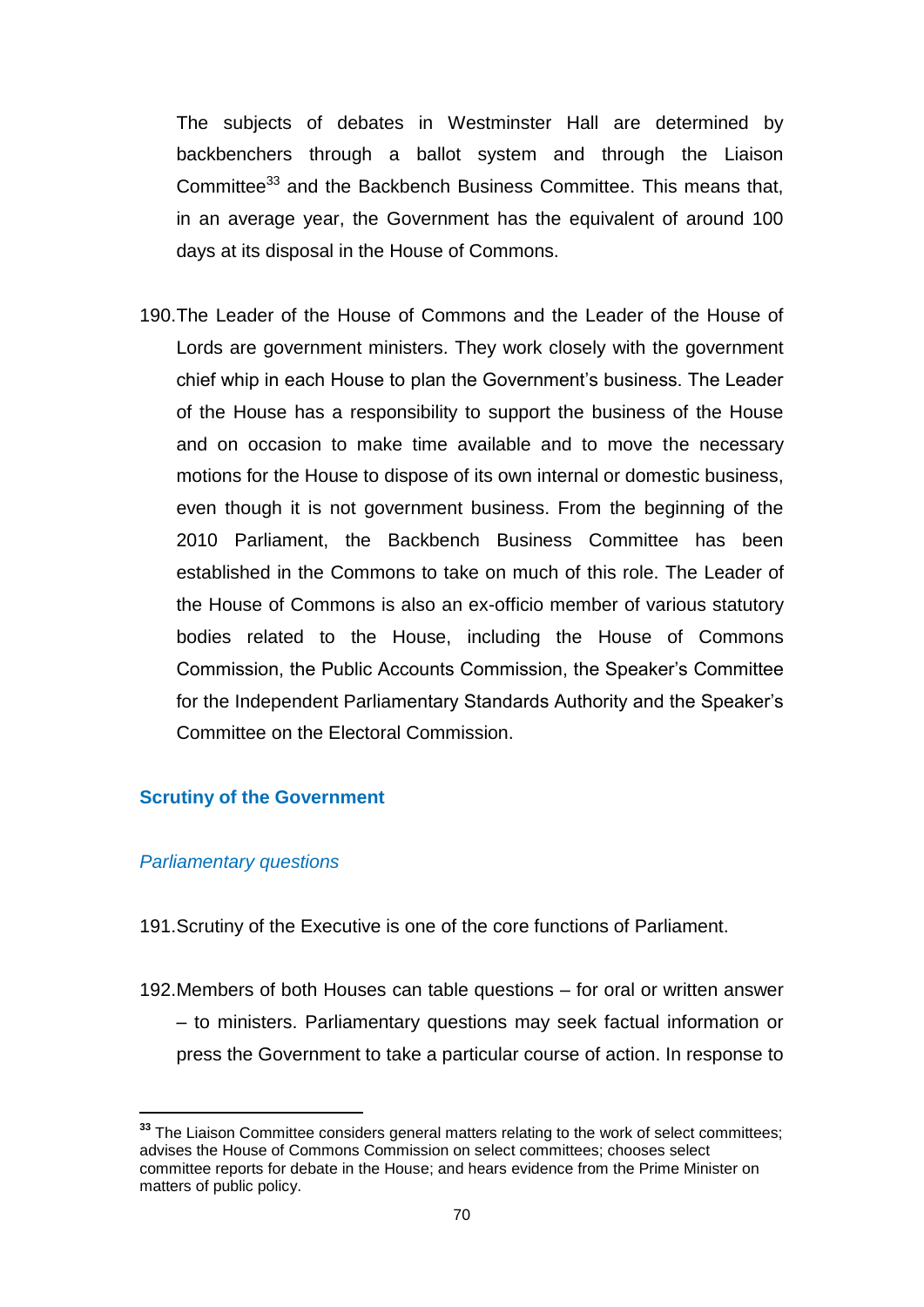these, ministers are obliged to explain and account for the work, policy decisions and actions of their departments.

- 193.Questions for oral answer in the Commons are tabled for answer by specific departments on specified days, according to a rota determined by the Government. In the Lords, up to four questions for oral answer may be taken each day, and may relate to the work of any department. Questions may be tabled for written answer to any department in either House on any sitting day. A written answer is sent to the Member tabling the question and is published in the Official Report of the relevant House.
- 194.More details on parliamentary questions can be found at: [www.parliament.uk/documents/upload/P01.pdf](http://www.parliament.uk/documents/upload/P01.pdf)

## *Evidence to committees*

- 195.Each House appoints select committees to scrutinise the work of government and hold it to account. In the Commons, a public bill committee may also take evidence on the bill that is before it. $34$
- 196.Ministers and civil servants usually appear before these committees to give evidence when they are invited to do so and supply written evidence when it is requested. Further guidance about the provision of information to select committees, known as the Osmotherly Rules, can be found at: [www.cabinetoffice.gov.uk/resource-library/guidance-departmental](http://www.cabinetoffice.gov.uk/resource-library/guidance-departmental-evidence-and-response-select-committees)[evidence-and-response-select-committees](http://www.cabinetoffice.gov.uk/resource-library/guidance-departmental-evidence-and-response-select-committees)
- 197.Chapter 7: Ministers and the Civil Service sets out in more detail how these rules apply to civil servants.

**<sup>34</sup>** For a full list of select committees of both Houses, see: [www.parliament.uk/business/committees](http://www.parliament.uk/business/committees)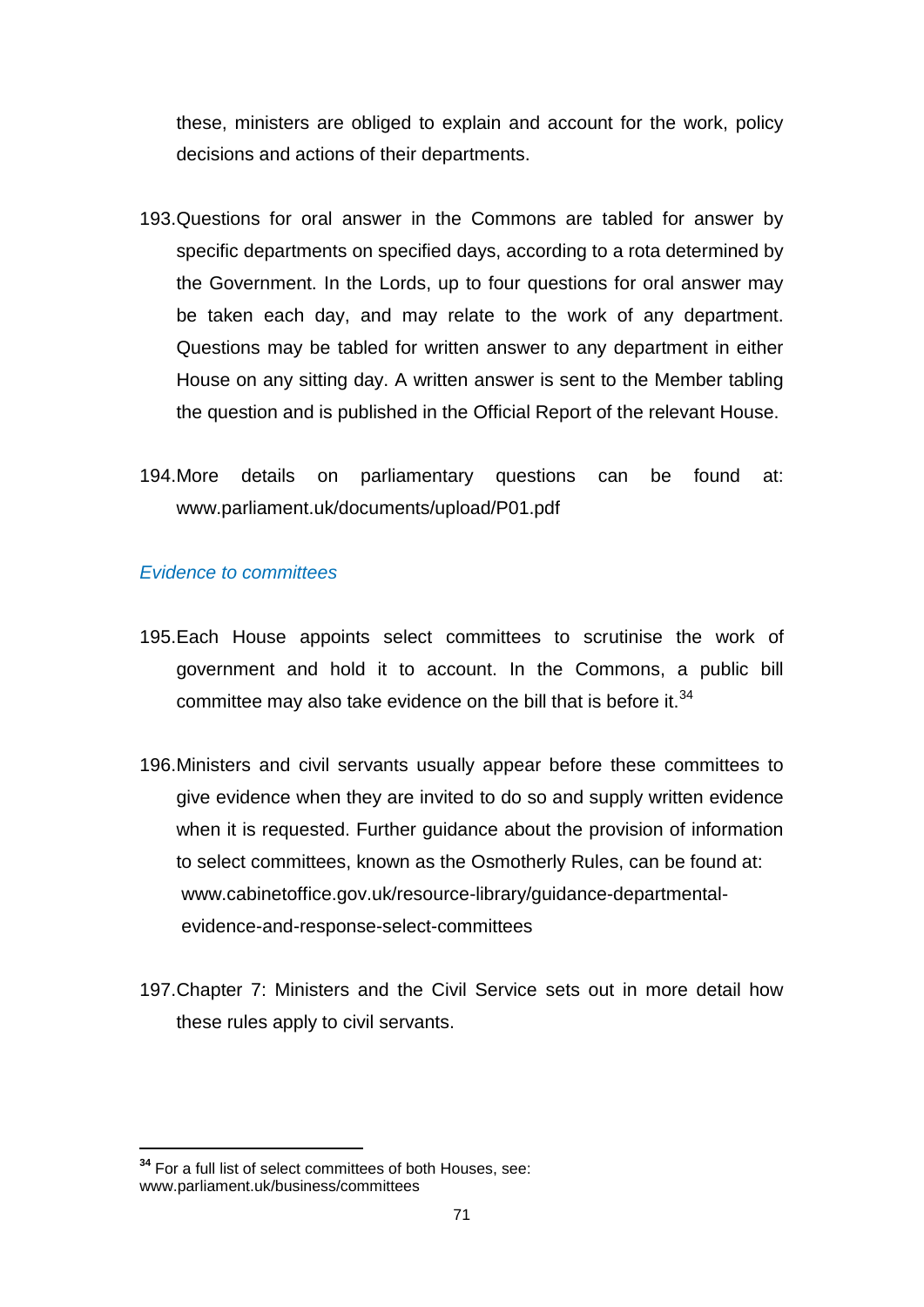#### *Statements to Parliament*

- 198.When Parliament is in session the most important announcements of government policy should, in the first instance, be made to Parliament.<sup>35</sup>
- 199.Ministers may, subject to the relevant collective clearance being received, make statements to Parliament both orally and in writing on the work of their department. The Government, not the House of Commons, decides whether a statement is made. Oral statements are followed by the relevant minister taking questions from Members on the issue. Ministers may also make written statements to each House. These are distributed through the Vote Office and the Printed Paper Office and published in Hansard the following day. When the Government does not plan to make a statement on a matter of public interest, the Speaker of the House of Commons may allow a Member to ask an urgent question on the subject, or less commonly to apply for an emergency debate to discuss the issue in more detail to ensure appropriate scrutiny.
- 200.Announcements may also be accompanied by production of a paper presented to Parliament and published as a Command Paper.

#### **Legislation**

#### *Queen's Speech and introduction of legislation*

201.Each session of Parliament begins with the ceremony of the State Opening, when the Sovereign formally opens Parliament. This includes the Queen"s Speech, which outlines the forthcoming legislative programme. The Speech is written by the Government and approved by

<sup>&</sup>lt;sup>35</sup> This principle is set out in Votes and Proceedings: 20 July 2010 No. 35, where the House resolved to reassert the principle that ministers ought to make statements to the House before they are made elsewhere.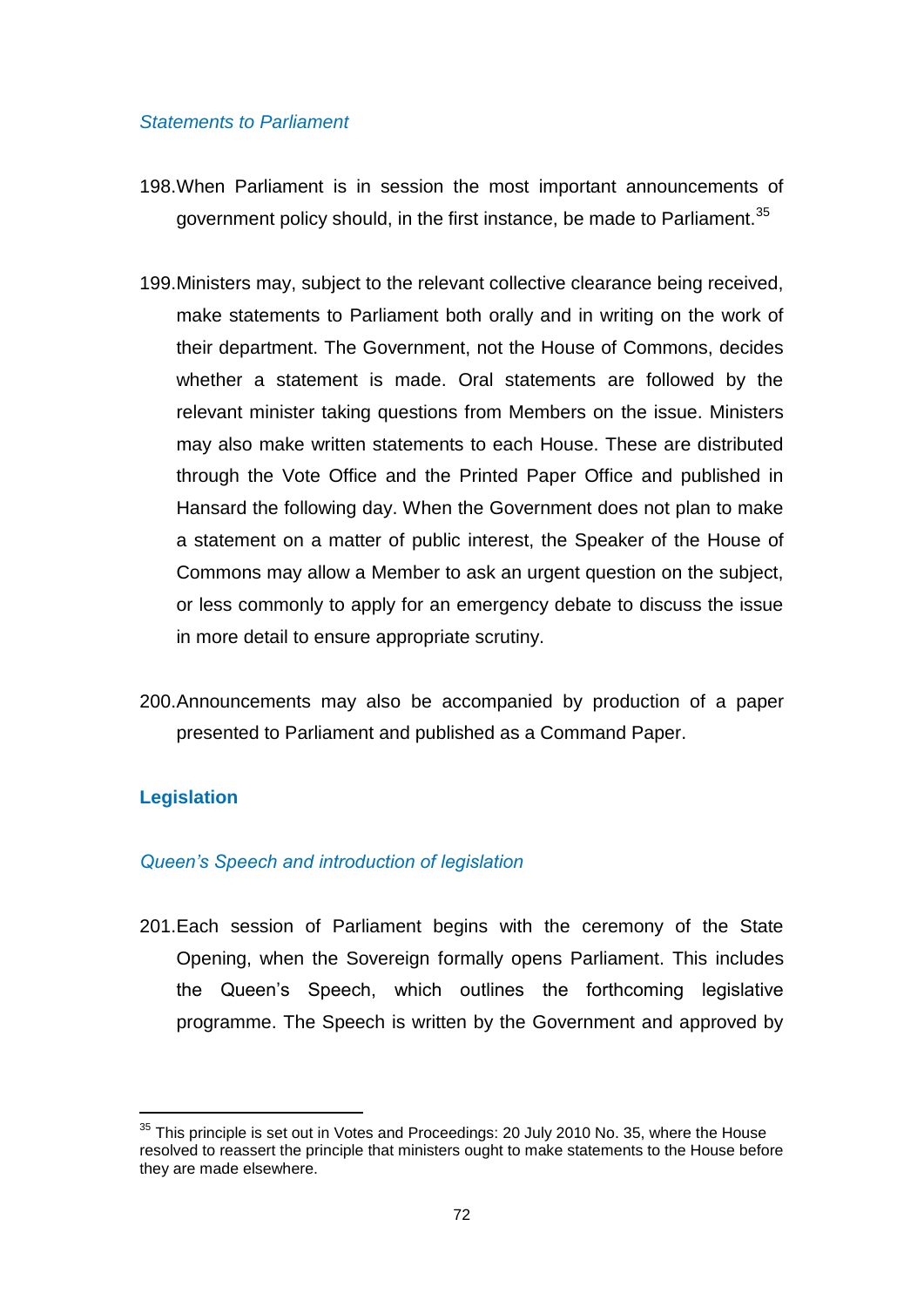the Cabinet, but delivered by the Sovereign from the throne in the House of Lords.

202.Following a State Opening, the Government's legislative programme is then debated by both Houses, usually for four or five days. Ministers will be required to explain and defend the proposed legislation of their departments. Topics for debate on each day are chosen by the Opposition.

#### *Passage of legislation*

- 203.Every government bill goes through the following stages in each House. It is presented and read a first time; this is in effect a formality which enables the bill to be published. The first substantive proceeding is the second reading which is a debate, usually lasting an entire day, on the principles of the bill. The debate is opened by a minister (normally the Secretary of State in the House of Commons) with the closing speech usually given by another minister. The bill is then sent to a committee, which considers each clause of the bill in detail and may make amendments. Committee stage is usually handled by a junior minister and the demands on the minister's time can be very significant while the bill is in committee, with the committee typically meeting four times a week. The bill then returns to the House, where it can be further amended on consideration (also known as Report stage). It then receives a final, third reading before being sent to the other House. If the second House amends the bill, then the first House only considers the amendments which that House sends back, not the bill as a whole. This process may go through several iterations before agreement is reached between the two Houses.
- 204.Although the stages are the same in each House, there are two significant differences. In the House of Commons, bills are more usually committed to a public bill committee, which consists of a number of members specifically nominated to it and meets in a committee room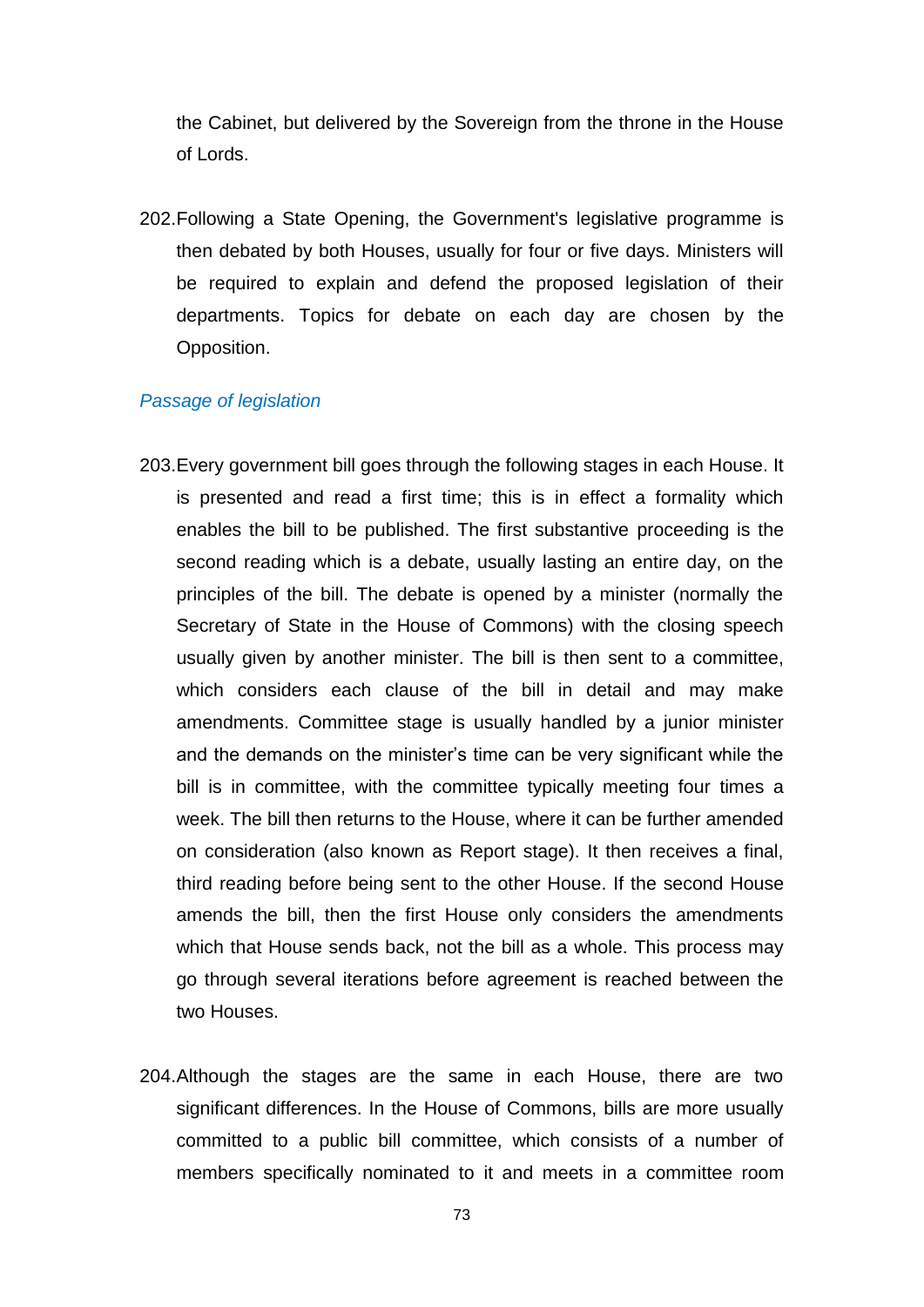away from the Chamber, whereas in the House of Lords bills are more commonly considered by a committee of the whole House (which meets in the Chamber) or a grand committee, which any peer may attend. However, any bills that are of constitutional significance in the House of Commons are taken in committee of the whole House rather than in a public bill committee. The House of Lords also allows amendments to be tabled at third reading, whereas the Commons does not.

#### *Draft bills, pre-legislative scrutiny and post-legislative scrutiny*

- 205.Ministers should consider publishing bills in draft for pre-legislative scrutiny, where it is appropriate to do so. Reports from the Commons Liaison Committee have identified this as good practice. Most draft bills are considered either by select committees in the Commons or by a joint committee of both Houses. Once a committee has scrutinised and reported on the draft bill, the Government considers the committee"s recommendations and makes any alterations to the bill before it is formally introduced to Parliament. Pre-legislative scrutiny can help to improve the quality of legislation and to ensure that Parliament and the public are more involved with and aware of the Government"s plans for legislation.
- 206.Once legislation has been passed, the Government has undertaken that ministers will (subject to some exceptions) provide the relevant select committee with a post-legislative scrutiny memorandum, within three to five years of Royal Assent. It includes a preliminary assessment of how the Act is working in practice, relative to its original objectives. The select committee uses the memorandum to decide whether to carry out a fuller post-legislative inquiry.
- 207. Post-legislative scrutiny is in addition to other post-enactment review work, which might include internal policy reviews, but may be combined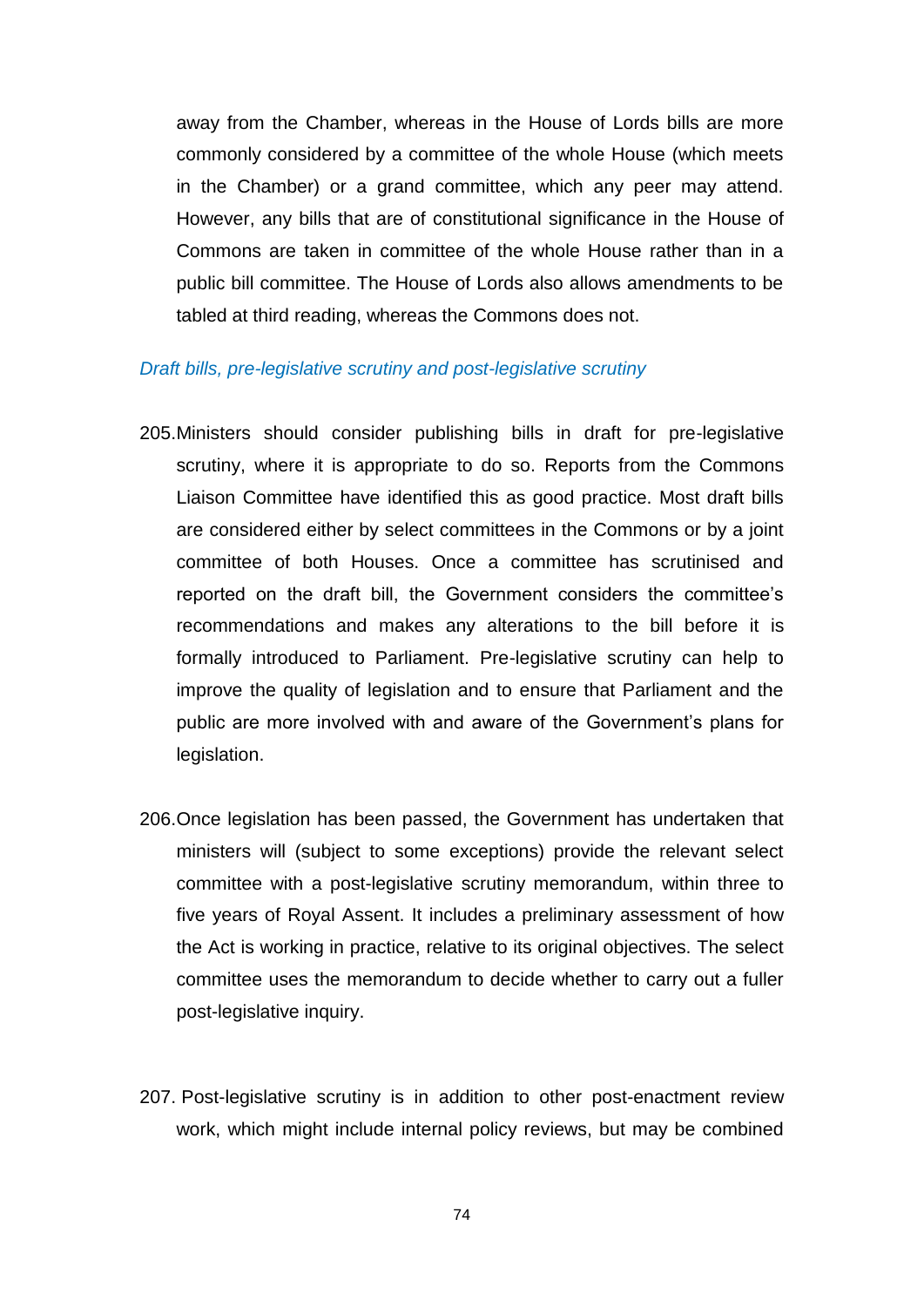with reviews commissioned from external bodies, or post-implementation reviews as part of the Impact Assessment process.

208.Further information on both pre- and post-legislative scrutiny can be found in the Guide to making legislation at: www.cabinetoffice.gov.uk/resource-library/guide-making-legislation

#### *Secondary legislation*

209.Many Acts of Parliament delegate to ministers powers to make more detailed legal provision. Several thousand pieces of delegated, or secondary, legislation are made each year. Whether or not a piece of secondary legislation is subject to any parliamentary procedure and, if so, what procedure it is subject to, is determined by the parent Act. Much secondary legislation is made without being subject to any parliamentary proceedings. Under the negative parliamentary procedure, an instrument is laid before Parliament and does not require active approval but may be annulled by a resolution of the House within 40 days of being laid. These instruments are rarely subject to debate, but if a debate is granted (usually at the request of the Opposition) then a minister will need to attend. Instruments subject to the affirmative parliamentary procedure must be approved, usually by both Houses, before being made. They must therefore be subject to a debate in each House, although in the Commons this usually takes place in a committee.

#### *The Budget and financial procedure*

210.The Budget, which sets out the Government"s taxation plans, is delivered by the Chancellor of the Exchequer, usually in March. Following his statement to the House of Commons, there is a four- or five-day debate, ending with votes on a series of motions to authorise the continuance of income tax and corporation tax, to impose any new taxes and to increase the rates of any existing taxes, and to authorise any changes to tax law.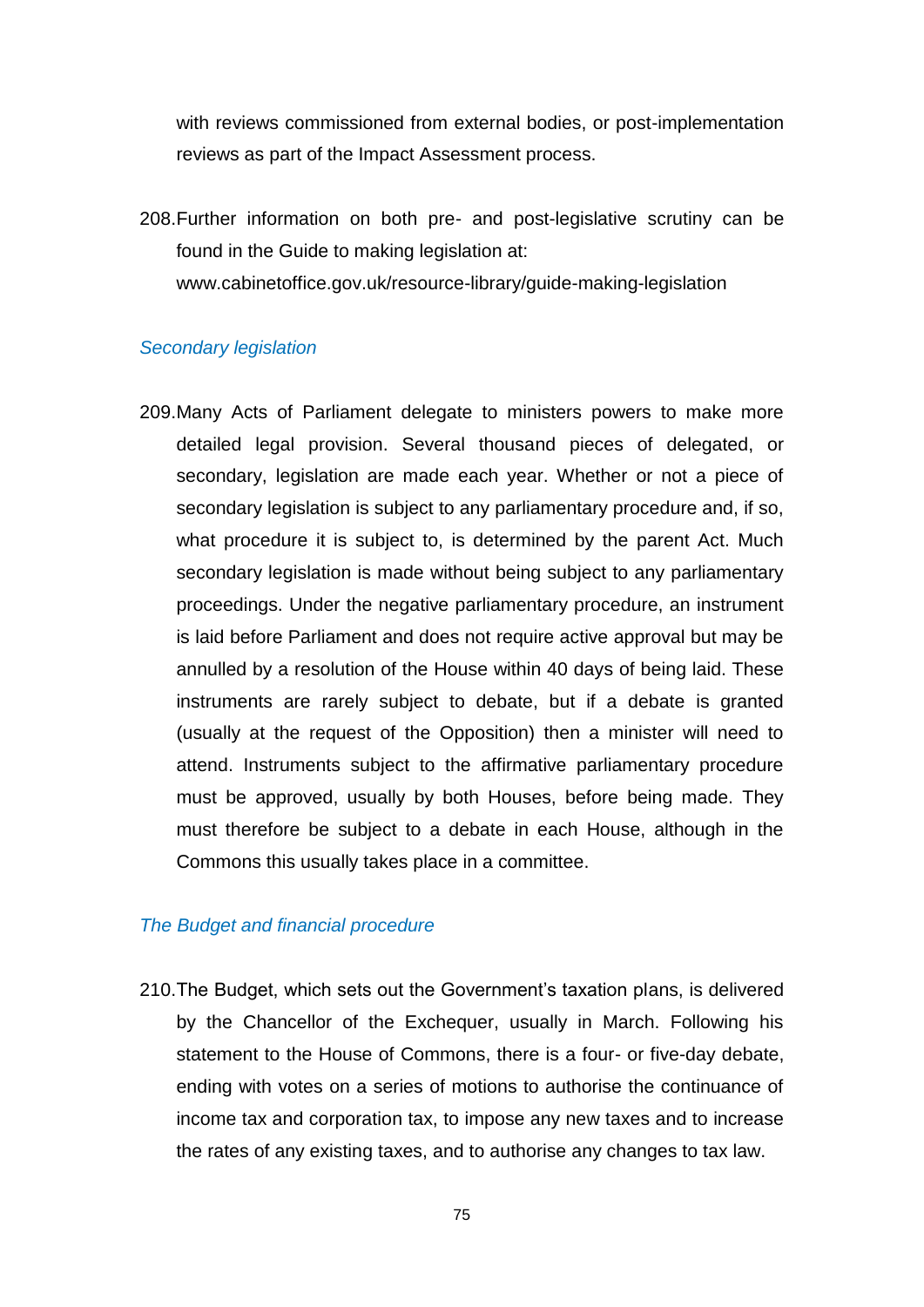- 211.These motions, when passed, are known as the Budget Resolutions. The Resolutions determine the scope of the Finance Bill, which is then formally introduced as soon as they are passed. The Bill is then subject to the normal legislative process, although committal is usually split between a public bill committee and a committee of the whole House.
- 212.All government expenditure must be authorised by Parliament. Ministers submit requests for expenditure to Parliament via HM Treasury, in the form of supply estimates. The Commons approves these requests and the Lords" only function is to formally pass the bill that ratifies the approvals. The bill"s consideration is a formality and proceedings on the bill are taken without debate in either House.
- 213.Parliament, through the National Audit Office (NAO) and the Committee of Public Accounts, monitors and audits government expenditure to ensure that it is consistent with what Parliament has authorised.
- 214.For more information on Government finance and expenditure, see Chapter 10.

#### **Public appointments**

215.Parliamentary select committees have a role in scrutinising key public appointments. Before such appointments are made, but after the selection process is complete, a pre-appointment hearing with the proposed appointee takes place in public. A report is then published setting out the committee's view on whether or not the candidate is suitable for the post. The hearings are non-binding and the Government has agreed that ministers should consider the committee's report before deciding whether to appoint the candidate. $36$  Pre-appointment hearings only apply to new appointments; however, select committees already take

 **<sup>36</sup>** Exceptionally, the Budget Responsibility and National Audit Bill will require the consent of the Treasury Select Committee to the appointment of the members of the Budget Responsibility Committee of the Office for Budget Responsibility.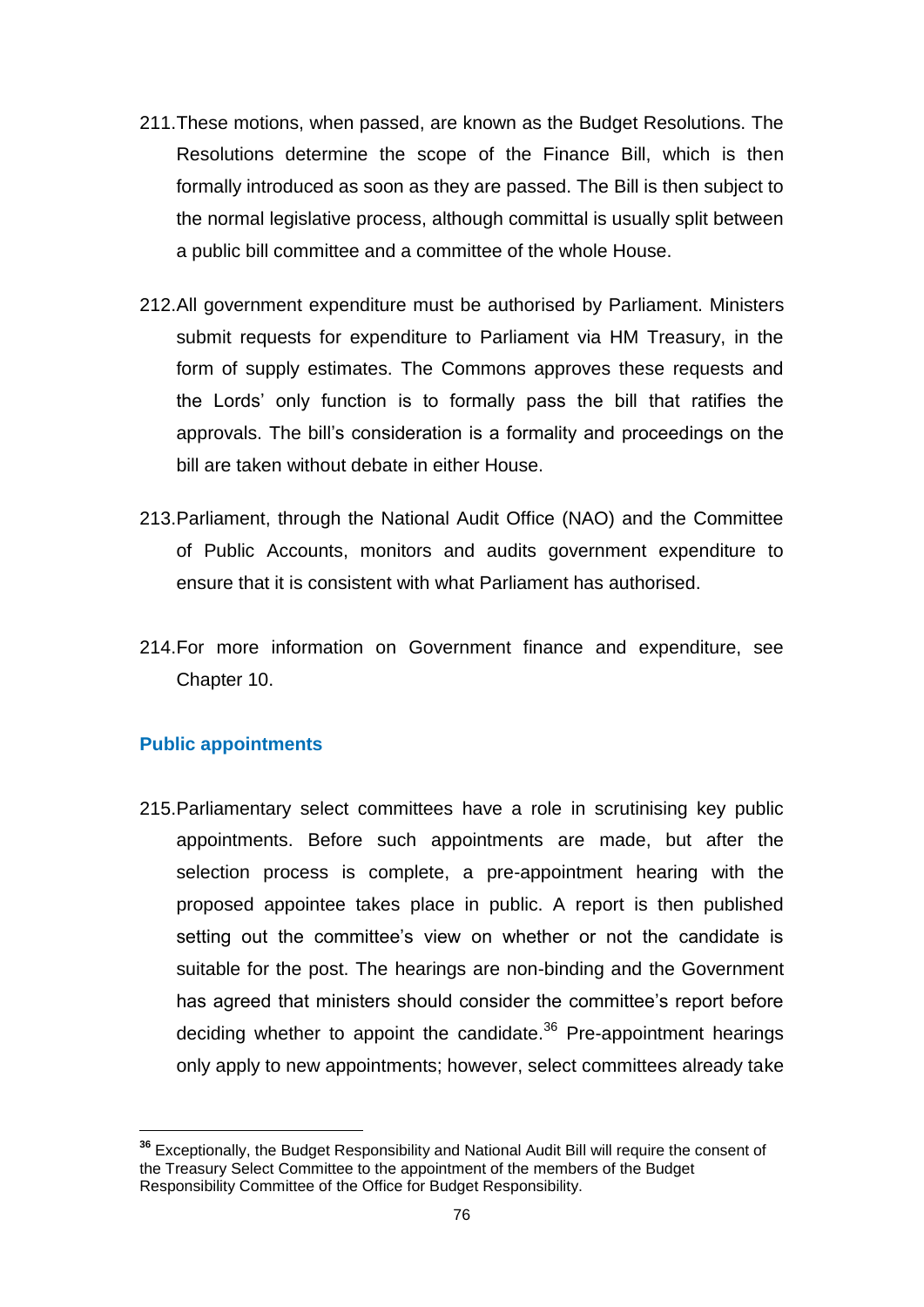evidence from serving post-holders as part of their ongoing scrutiny of public bodies and public appointments.

#### **Parliamentary Commissioner for Administration**

- 216.The Parliamentary Commissioner for Administration, known as the Parliamentary Ombudsman, is an officer of the House of Commons appointed by the Crown and is independent of the Government. Powers and responsibilities are set out in the Parliamentary Commissioner Act 1967.
- 217.The Ombudsman investigates complaints that injustice has been caused by maladministration on the part of government departments or certain other public bodies. If the Ombudsman finds that there has been maladministration, the Government is not bound by the findings or recommendations, but if it rejects a finding it should have cogent reasons for doing so and it is potentially open to challenge if it unreasonably rejects a recommendation.<sup>37</sup> In those cases where the Parliamentary Ombudsman makes a recommendation regarding the payment of compensation, departments follow the guidance set out in *Managing Public Money* at: [www.hm-treasury.gov.uk/d/mpm\\_whole.pdf.](http://www.hm-treasury.gov.uk/d/mpm_whole.pdf) Further information on the Parliamentary Ombudsman can be found at: [www.ombudsman.org.uk/](file://Client/Local%20Settings/Temp/AppData/Local/Local%20Settings/Temporary%20Internet%20Files/Content.Outlook/O5CBGTBL/www.ombudsman.org.uk/)

#### **National Audit Office**

- 218.The NAO audits central government accounts on behalf of Parliament and reports on the value for money achieved by government projects and programmes.
- 219.The audit and inspection rights are vested in the head of the NAO, the Comptroller and Auditor General (C&AG), who is an officer of the House

 **<sup>37</sup>** *R (Bradley and others) v Secretary of State for Work and Pensions* [2008] EWCA Civ 36.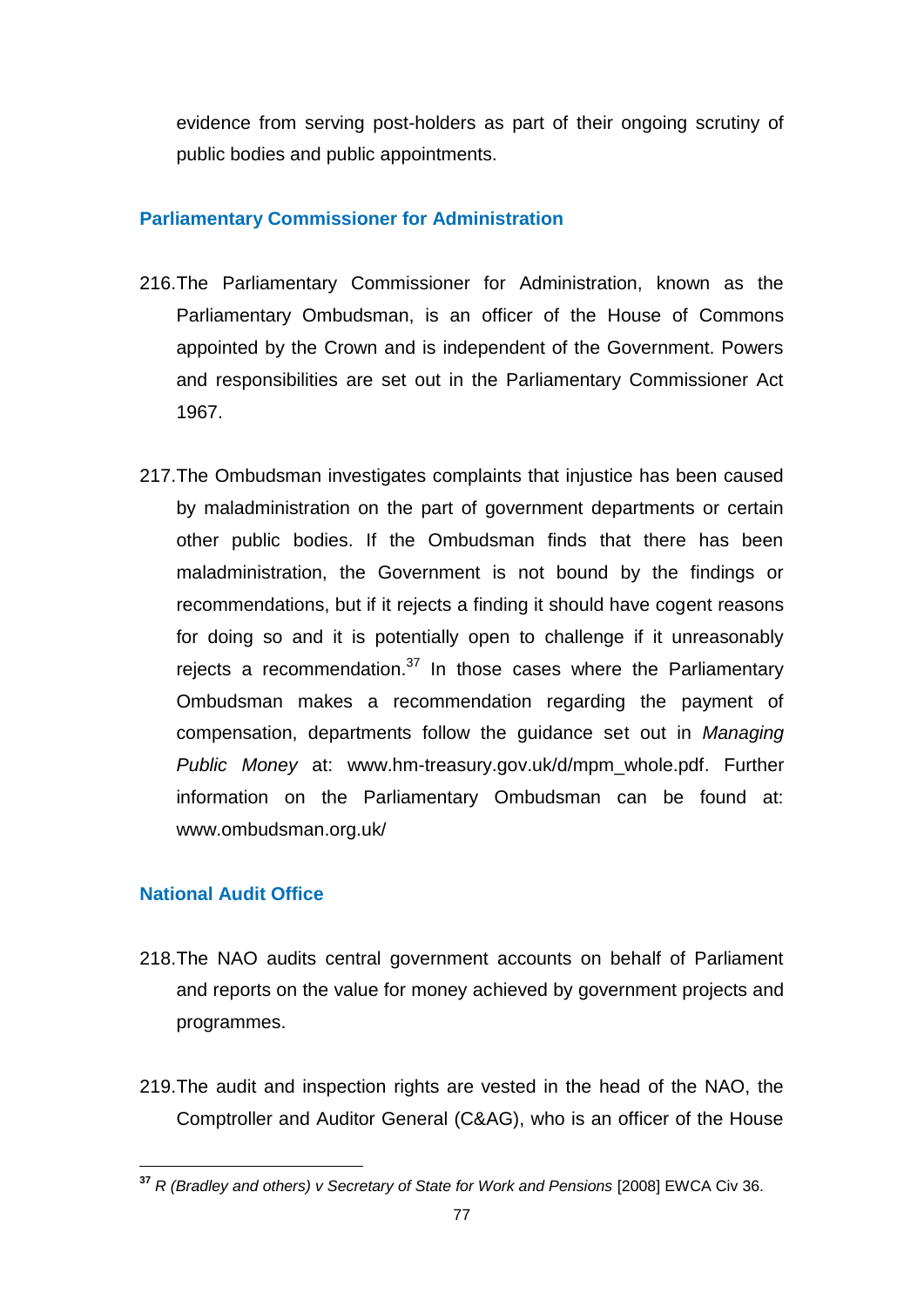of Commons, appointed by the Sovereign on an address proposed by the Prime Minister with the agreement of the Chairman of the Public Accounts Committee and approved by the House of Commons. The C&AG appoints the professional staff of the NAO who are not civil servants.

220.The C&AG and the NAO have comprehensive statutory rights of access to the bodies to be audited. The NAO"s budget is set by Parliament, not the Government, and oversight of the NAO is carried out by the Public Accounts Commission, which appoints its external auditors and scrutinises its performance. The NAO does not audit local government spending, publish statistical information or audit the spending of the Devolved Administrations in the rest of the UK. More information on the NAO can be found at: [www.nao.org.uk](http://www.nao.org.uk/)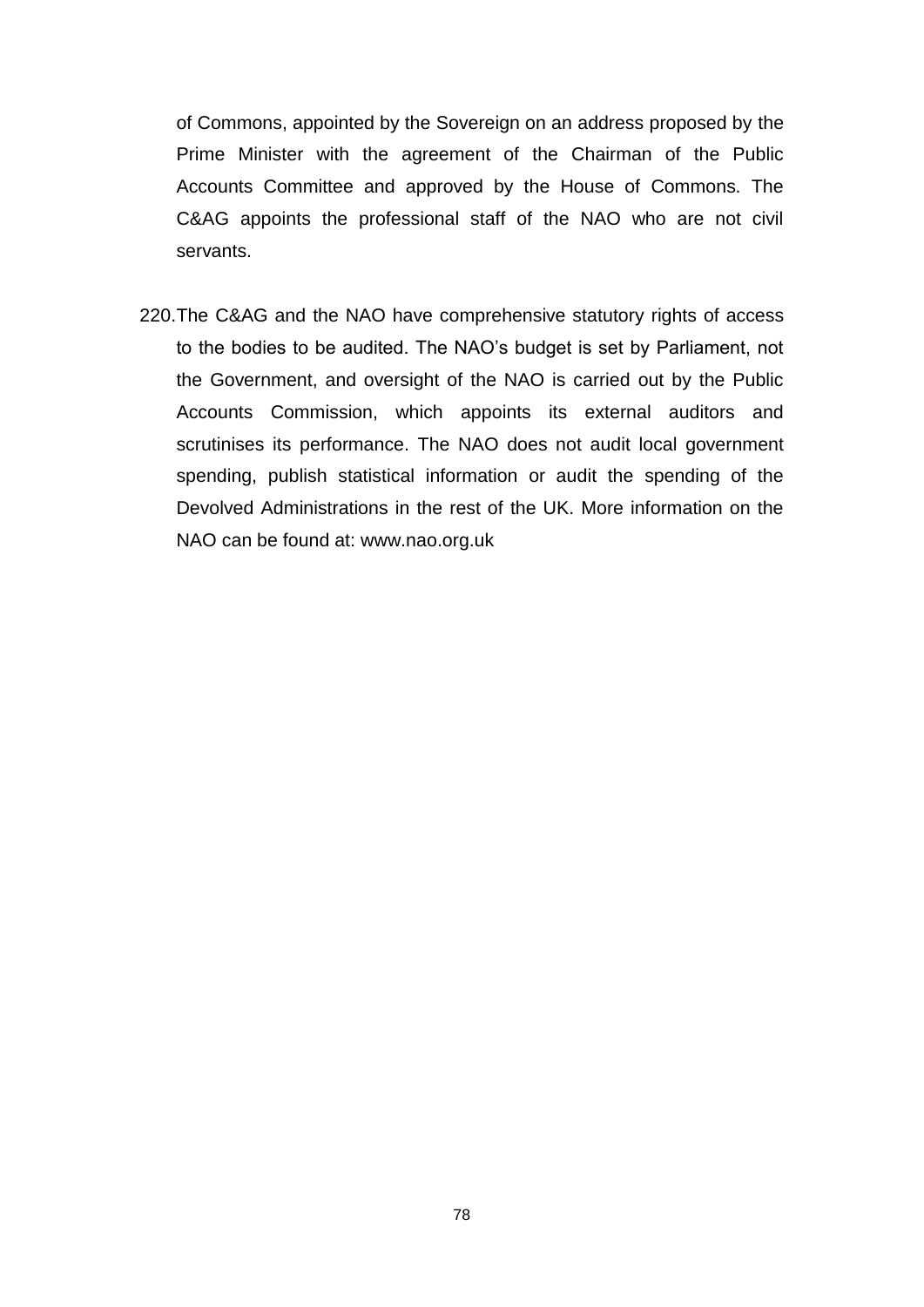### Chapter 6: Ministers and the law

**This chapter covers the role of the Law Officers, the Lord Chancellor and relations with the judiciary, litigation involving ministers, the Treasury Solicitor and the Government Legal Service, legal advice and legal professional privilege, Human Rights Act 1998 and public inquiries.** 

**Ministers must act lawfully in taking decisions. Their decisions, and the process by which they exercise (or fail to exercise) their powers, can be reviewed by the High Court. The Law Officers are the chief legal advisers to the Government. The Lord Chancellor is responsible for ensuring an efficient and effective system for the administration of justice, while the judicial branch in each jurisdiction of the UK is headed up by its own senior judge. Ministers receive most of their legal advice from government lawyers, and this is protected by legal professional privilege. Where Ministers become involved in proceedings for judicial review, they will be subject to the duty of candour in disclosure. Where ministers are involved in litigation personally, they should consult with the Law Officers.**

#### **The Law Officers**

221. The term 'the Law Officers' refers to the UK Law Officers, who are the Attorney General, the Solicitor General and the Advocate General for Scotland. The Attorney General for England and Wales is also the ex-officio Advocate General for Northern Ireland.<sup>38</sup>

**<sup>38</sup>** The Chief Law Office to the Scottish Executive is the Lord Advocate, assisted by the Solicitor General for Scotland. The Chief Law Officer in Northern Ireland is the Attorney General for Northern Ireland.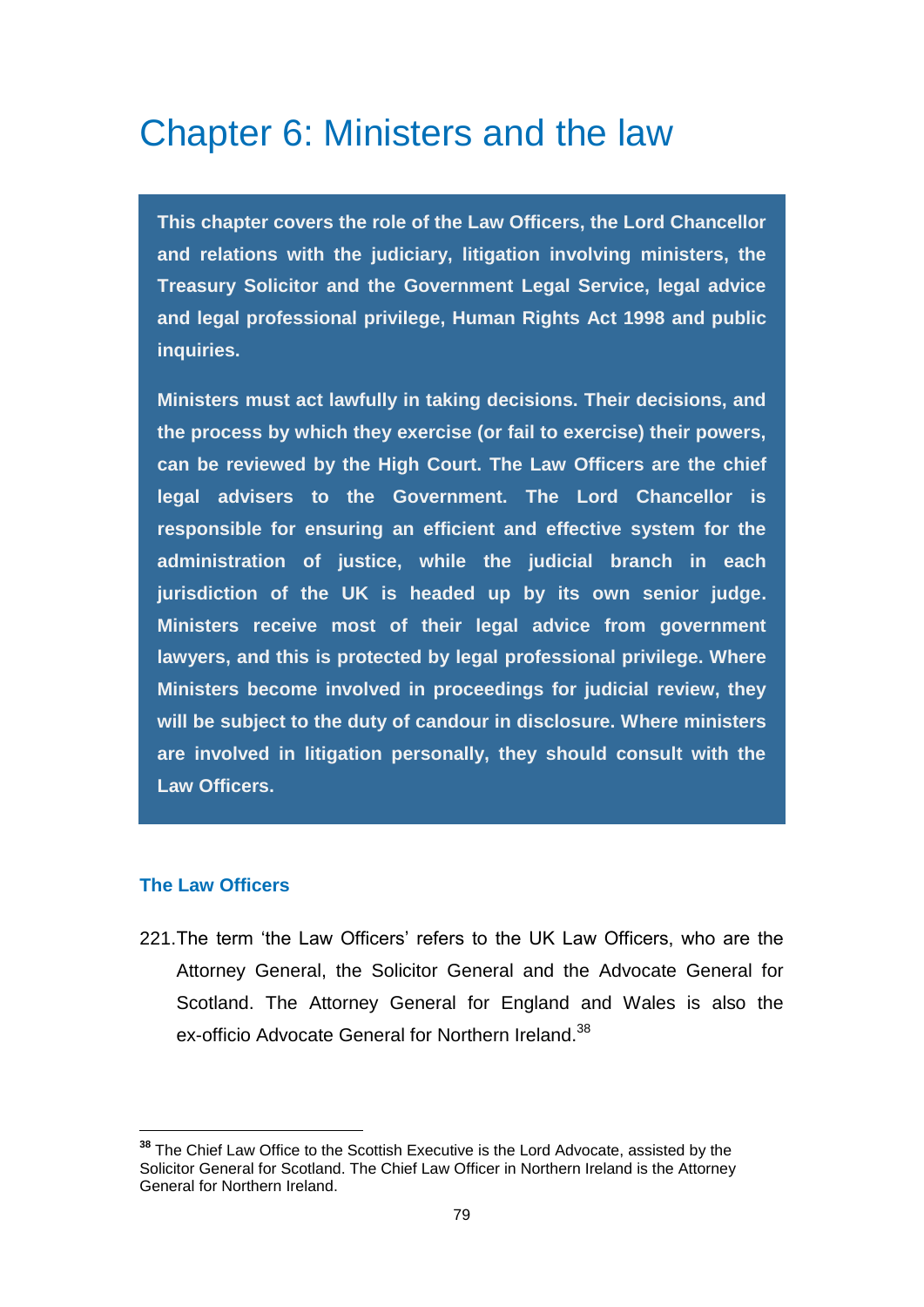- 222.The Attorney General is the Chief Law Officer for England and Wales and is the Chief Legal Adviser to the Crown. The Solicitor General is in practice the Attorney General"s deputy and may exercise any function of the Attorney General.
- 223.The Advocate General for Scotland is the principal legal adviser to the Government on Scots law. Jointly with the Attorney General, the Advocate General for Scotland also advises the Government on legal issues, including human rights and EU law.

#### *The role of the Law Officers*

- 224.The core function of the Law Officers is to advise on legal matters, helping ministers to act lawfully and in accordance with the rule of law. The Attorney General is also the minister with responsibility for superintending the Crown Prosecution Service and the Serious Fraud Office.
- 225.In addition to these roles, the Law Officers have a number of public interest functions. Acting in the public interest, independently of government, they may:
	- refer unduly lenient sentences to the Court of Appeal  $\bullet$
	- bring contempt of court proceedings  $\bullet$
	- grant consent for some specific prosecutions
	- intervene in certain charity and family law cases
	- bring proceedings to restrain vexatious litigants
	- appoint advocates for the Crown, and
	- refer points of law to the Court of Appeal after acquittals  $\bullet$ in criminal cases.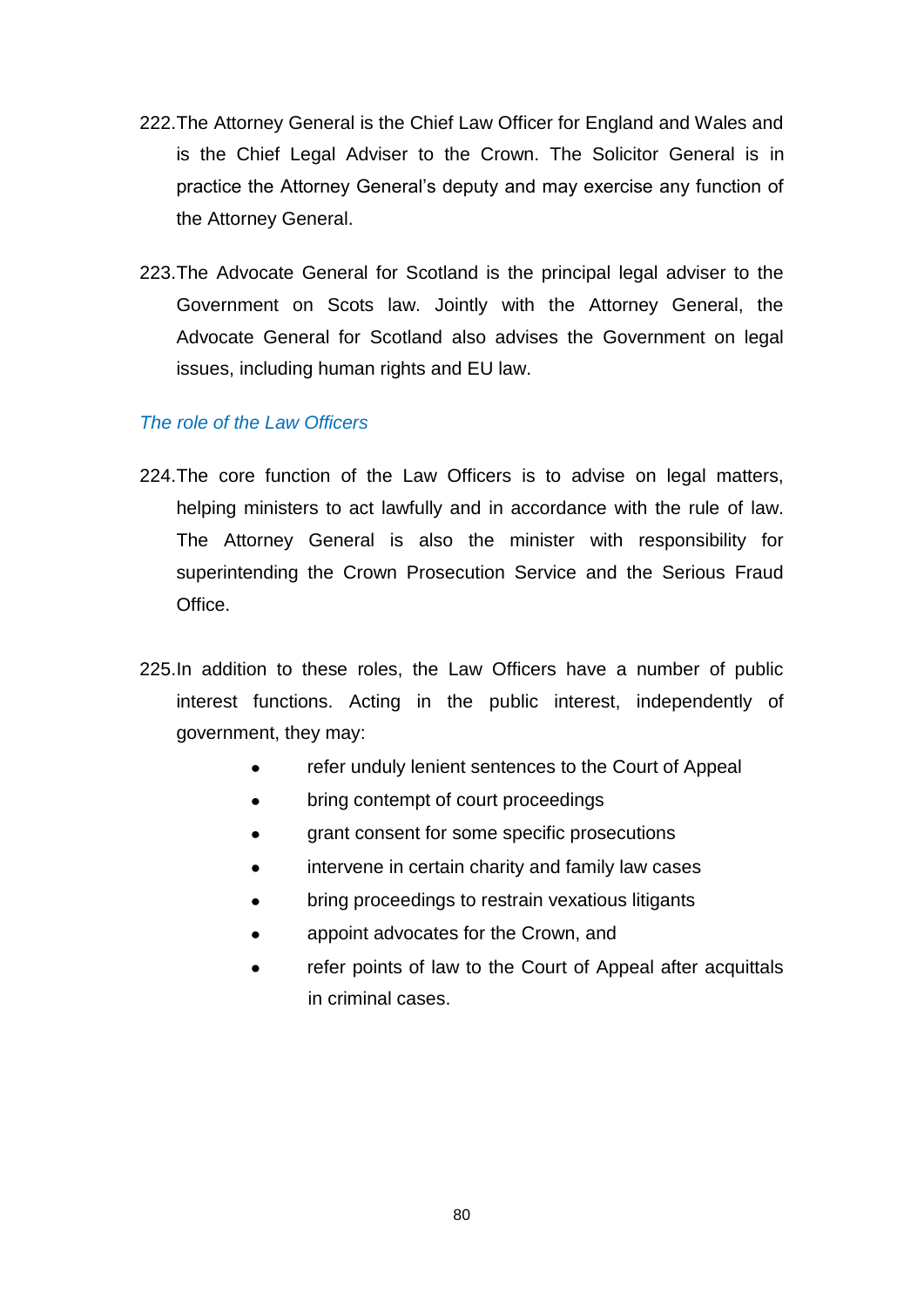#### *Seeking Law Officer advice*

- 226.The Law Officers must be consulted in good time before the Government is committed to critical decisions involving legal considerations.<sup>39</sup> It has normally been considered appropriate to consult the Law Officers in cases where:
	- the legal consequences of action by the Government might have  $\bullet$ important repercussions in the foreign, EU or domestic fields
	- a departmental legal adviser is in doubt concerning:
		- the legality or constitutional propriety of proposed primary or subordinate legislation which the Government proposes to introduce
		- the vires of proposed subordinate legislation, or
		- the legality of proposed administrative action, particularly where that action might be subject to challenge in the courts
	- ministers, or their officials, wish to have the advice of the Law Officers on questions involving legal considerations, which are likely to come before the Cabinet or Cabinet committee
	- there is a particular legal difficulty (including one that arises in the context of litigation) that may raise sensitive policy issues, or
	- two or more departments disagree on legal questions and wish  $\bullet$ to seek the view of the Law Officers.
- 227.The Law Officers normally have a role in ensuring the lawfulness and constitutional propriety of legislation. In particular, the Law Officers" consent is required for legislative provisions that have a retrospective effect or where it is proposed that legislation is commenced within two months of Royal Assent. For more information on the Law Officers' and ministers' responsibilities regarding the European Convention on Human Rights (ECHR), see paragraphs 248–250 in this chapter.

 <sup>39</sup> *Ministerial Code* 2010, paragraph 2.10.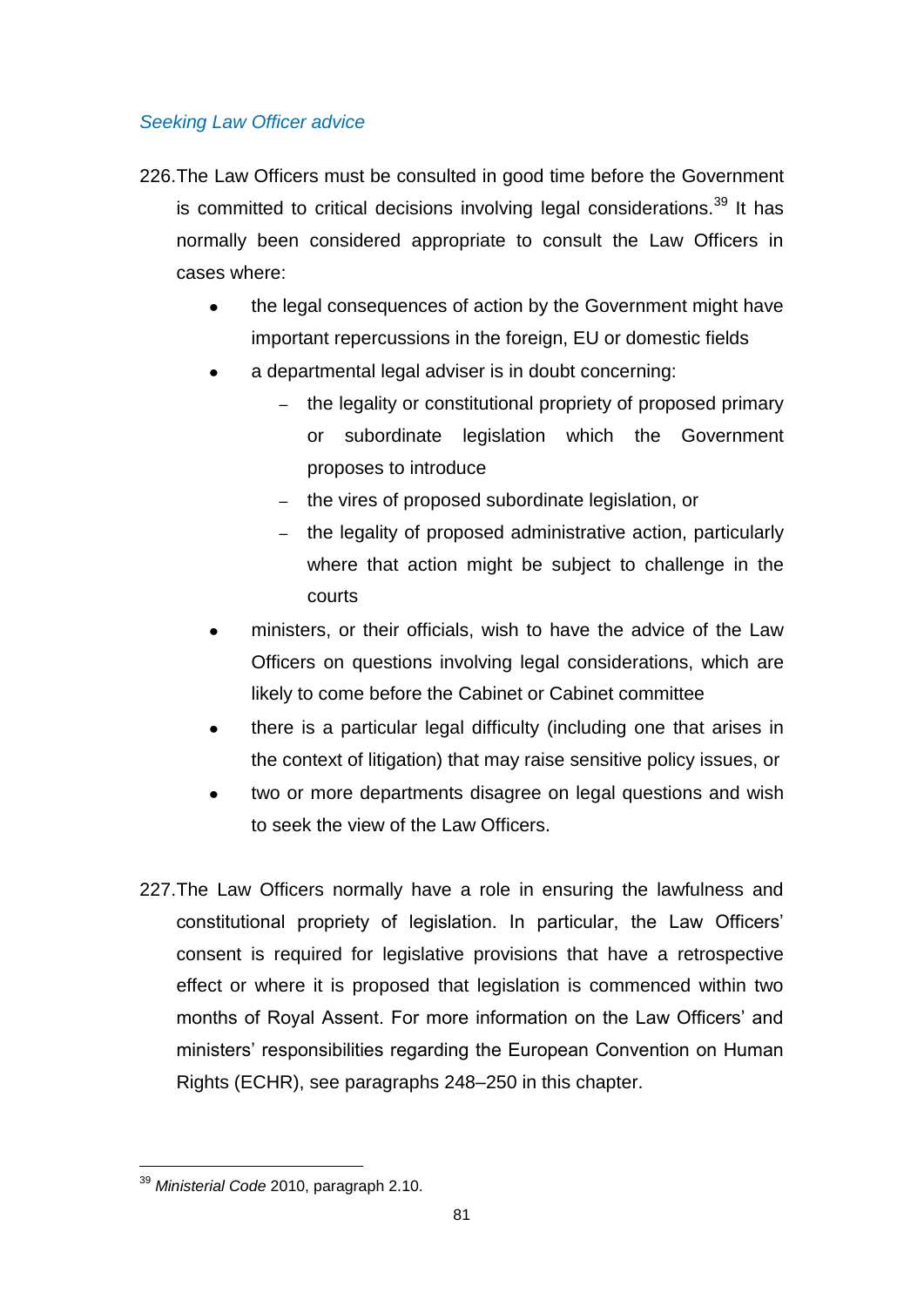- 228.Where the advice from the Law Officers is included in correspondence between ministers or in papers for the Cabinet or ministerial committees, the conclusions may if necessary be summarised but, if this is done, the complete text of the advice should be attached.<sup>40</sup>
- 229.The fact that the Law Officers have advised, or have not advised, and the content of their advice may not be disclosed outside government without their authority.<sup>41</sup> The Law Officers' advice to government is subject to legal professional privilege and is confidential.

#### **Litigation involving ministers**

#### *Judicial review*

- 230. Ministers' decisions, and the process by which they exercise (or fail to exercise) their powers, can be reviewed by the High Court, although the courts will usually hesitate to intervene in cases where they accept that, because of the subject matter (entering into treaties, the defence of the realm, the grant of honours etc), the decision-maker is better qualified than the Court to make a judgment.
- 231.In judicial review the Court will consider a minister's exercise of public powers by reference to:
	- **legality** (acting within the scope of any powers<sup>42</sup> and for a proper purpose)
	- **procedural fairness** (for example giving an individual affected  $\bullet$ by the decision the opportunity to be heard)
	- **reasonableness or rationality** (following a proper reasoning  $\bullet$ process to reach a reasonable conclusion), and

**<sup>40</sup>** *Ministerial Code* 2010, paragraph 2.12.

<sup>41</sup> *Ministerial Code* 2010, paragraph 2.13.

**<sup>42</sup>** The exercise of statutory powers conferred on particular ministers is usually subject to collective agreement. For more information, see the section on the powers of ministers in Chapter 3.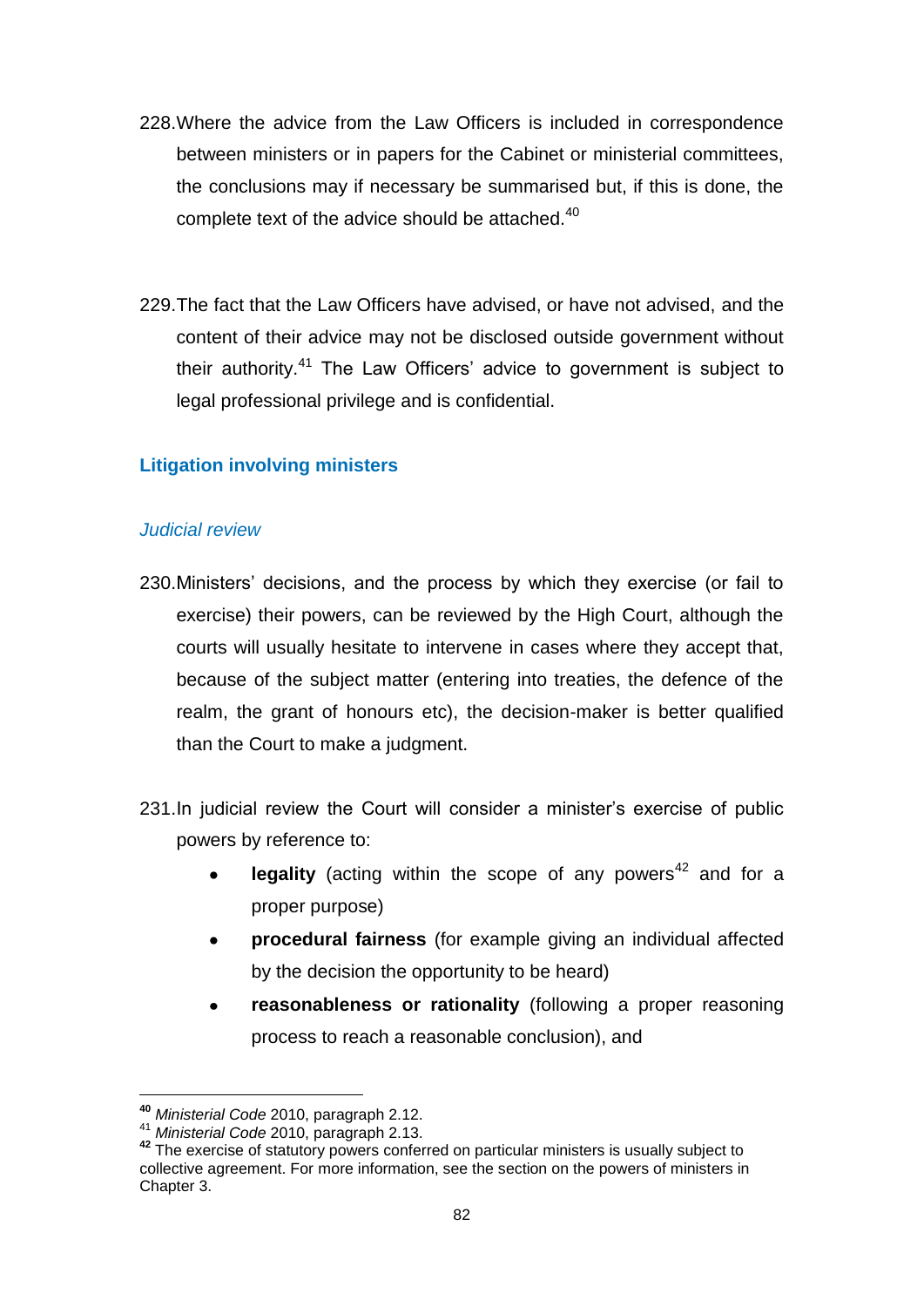- **compatibility** (with the ECHR and EU law).  $\bullet$
- 232.Where a decision is one that the minister had discretion to make, the Court will examine it to decide whether logical or rational principles were applied when making it. If the Court finds that the decision was unreasonable, it will usually simply cancel (or "quash") the decision, so requiring the minister to make a fresh decision, taking into account the guidance given by the Court.
- 233.In practice, a minister will depend on civil servants in the decision-making process, and those officials will often be key witnesses in judicial review proceedings. Legally and constitutionally, however, the acts of officials are the acts of the ministers to whom they are accountable, and the Court will regard the minister as the person who is ultimately responsible for ensuring that a particular decision is made reasonably, fairly and according to law. See Chapter 3 for more information on the powers of ministers and the Carltona principle.

#### *Disclosure of documents*

- 234.Disclosure as applied in private law litigation is not often used in judicial review. More often than not the Court accepts the facts as presented by the parties. This imposes a duty on all parties to be open and honest ("the duty of candour").
- 235.The duty of candour weighs particularly heavily on ministers and civil servants, as they will have the information showing the basis for the decision under review and because they are representatives of the public interest, and it cannot be in the public interest for the Court to be presented with an incomplete or inaccurate account of the facts. While civil servants are responsible for finding the documents that relate to the matter in question, the lawyer acting for a minister in judicial review has overall responsibility for ensuring that the disclosure has been sufficient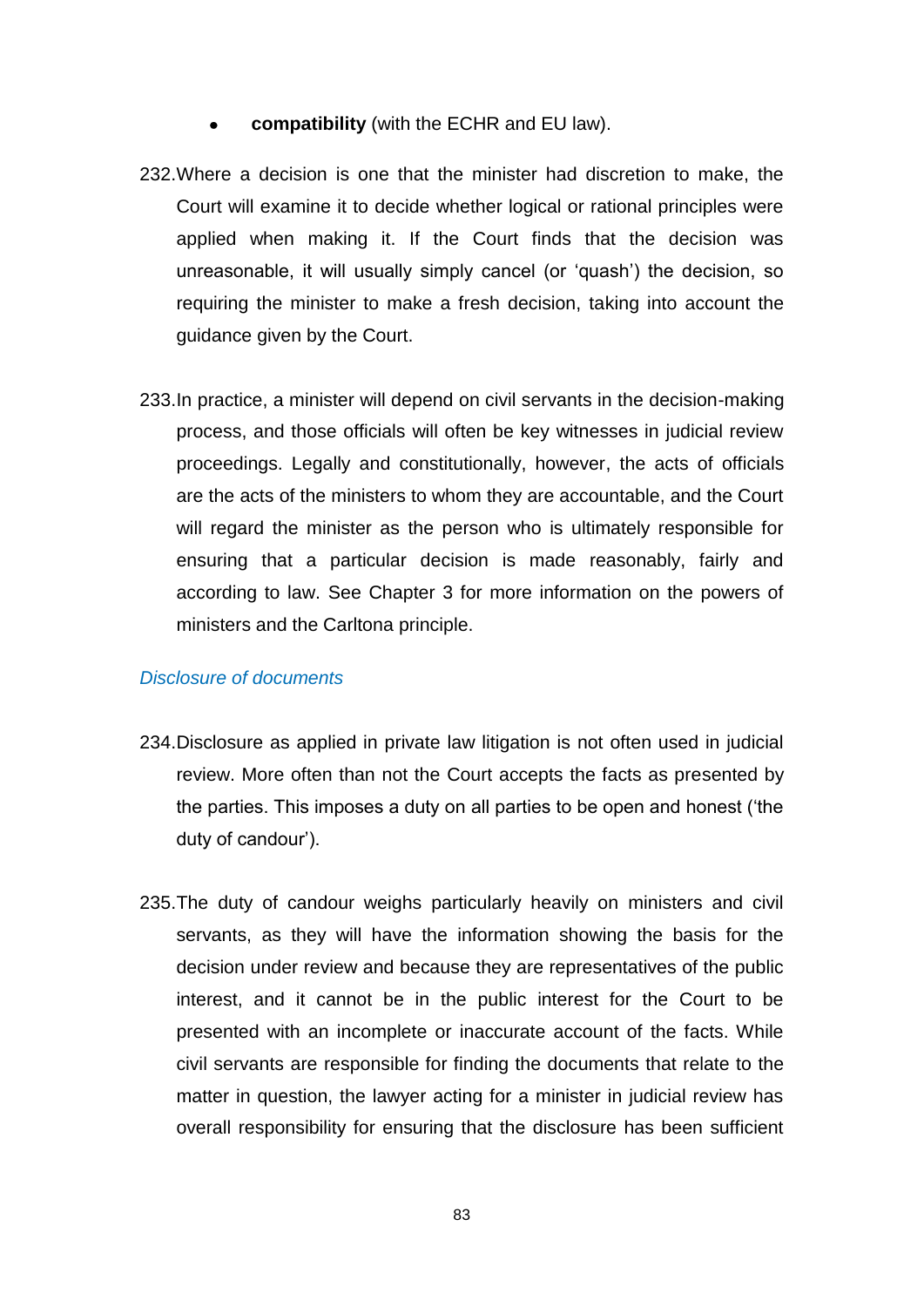to discharge the duty of candour. Any matter of disclosure may be referred to the Attorney General if necessary.

- 236.Any minister who receives a notice or order to give evidence or produce Cabinet or departmental papers to a court should refer it to the Treasury Solicitor or departmental legal adviser. Where it is appropriate to do so, the Treasury Solicitor or departmental legal adviser may consult the Attorney General on the question of whether public interest immunity should be claimed. Any notice or order requiring the release of Cabinet or Cabinet committee papers should also be referred to the Cabinet Secretariat. (See Chapter 11 on the protection of Cabinet and Cabinet committee papers.)
- 237.In judicial review proceedings it will usually be officials with relevant knowledge and responsibility within the department who give witness statements setting out the reasons for a minister's decision or action, although it may sometimes be desirable for a minister to give a statement. The Court will allow the cross-examination of a minister or official if it is necessary to enable the case to be disposed of fairly, but cross-examination is unlikely to be ordered if the chain of documents culminating in a decision is sufficiently complete and the witness statements address the matters raised in the case.
- 238.If there is any prospect of a minister becoming involved in legal proceedings in a personal capacity, or being a witness in proceedings in his or her personal capacity, he or she must consult the Law Officers in good time.<sup>43</sup>

<sup>43</sup> *Ministerial Code* 2010, paragraphs 7.16 and 7.17.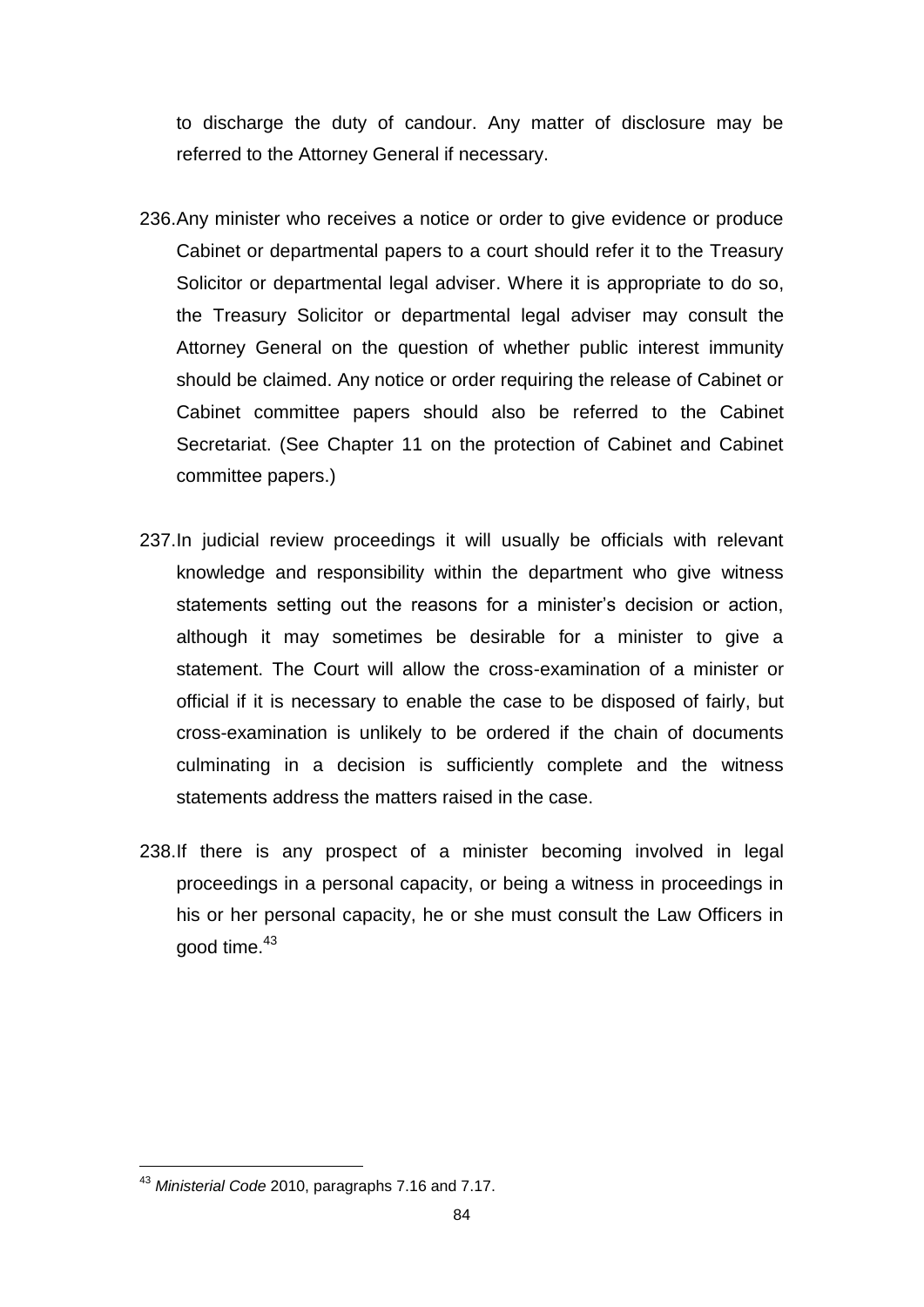#### **Legal advice and legal professional privilege**

- 239.Legal professional privilege (LPP) is a term that applies to the protection of confidential communications between a lawyer and a client. All legal advice that is provided to ministers or government agencies will attract LPP and should generally be protected from disclosure.
- 240.When the Crown engages in civil litigation it is generally in the same position concerning the disclosure of legal advice as any other litigator, but there are a limited number of situations in which the Government should apply wider considerations. Broadly speaking, the Government will generally waive LPP in any case where withholding the material in question might mislead either the opponent or the Court, particularly if the information is of central importance to the case and it is apparent that withholding the information would prevent the Court reaching a conclusion that is fair and in the overall public interest.
- 241.It is primarily for the department to which legal advice was given to decide whether to waive (or potentially waive) LPP. The department should consult its own legal advisers or the Treasury Solicitor"s Department, and other departments where relevant. In cases of particular sensitivity, the matter may be referred to the Attorney General.
- 242.Where disclosure of legal advice is sought under the Freedom of Information Act 2000, Section 42 provides an exemption for information which is subject to LPP, but it applies only if the public interest in withholding the information outweighs the public interest in disclosing it.<sup>44</sup> For more on the Freedom of Information Act 2000 and other exemptions, see Chapter 11: Official information.

**<sup>44</sup>** For more details see [www.justice.gov.uk/guidance/foi-assumptions-legal.htm](file://Client/Local%20Settings/Temp/AppData/Local/Local%20Settings/Temporary%20Internet%20Files/Content.Outlook/O5CBGTBL/www.justice.gov.uk/guidance/foi-assumptions-legal.htm) and [www.justice.gov.uk/guidance/docs/foi-exemption-section42.pdf](file://Client/Local%20Settings/Temp/AppData/Local/Local%20Settings/Temporary%20Internet%20Files/Content.Outlook/O5CBGTBL/www.justice.gov.uk/guidance/docs/foi-exemption-section42.pdf)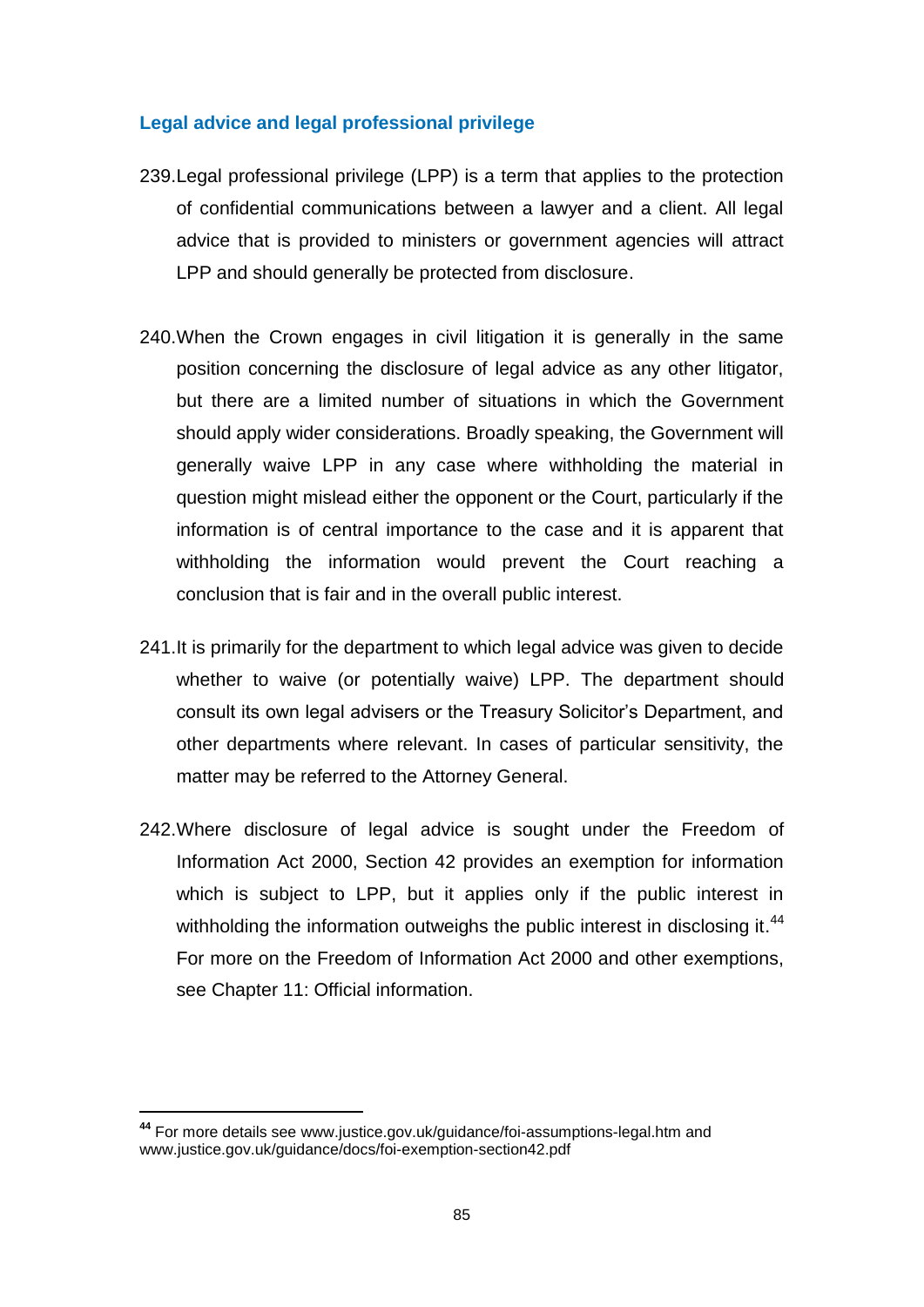#### **Indemnity of legal costs**

- 243.It is the practice for ministers<sup>45</sup> to be indemnified by the Crown for any actions taken against them for things done or decisions made in the course of their ministerial duties. The indemnity will cover the cost of defending the proceedings, and any costs or damages awarded against the minister.
- 244.Ministers may be sued for acts which, although done while a minister, have a more "personal" aspect to them. For example, proceedings may be instituted alleging that a minister said something defamatory in a speech or that a minister has acted dishonestly or in bad faith. The extent to which a minister will be personally liable will depend on the law relating to the particular matter.
- 245.A minister may wish to bring proceedings in a personal capacity, for example where they believe they have been defamed. Such proceedings may have a bearing on the minister's official position as well as their private position. For example, they may require disclosure of official documents or evidence about things done in the minister"s official capacity.
- 246. Decisions about whether public funds should meet a minister's costs in bringing or defending any such proceedings, or any damages awarded against a minister, are for the relevant accounting officer, who should be consulted about the matter at the earliest opportunity (see Chapter 10 for more information on the responsibilities of the accounting officer). The accounting officer will wish to take into account any views of the Attorney General.

 $45$  References to ministers in this section also apply to former ministers, including those of previous governments.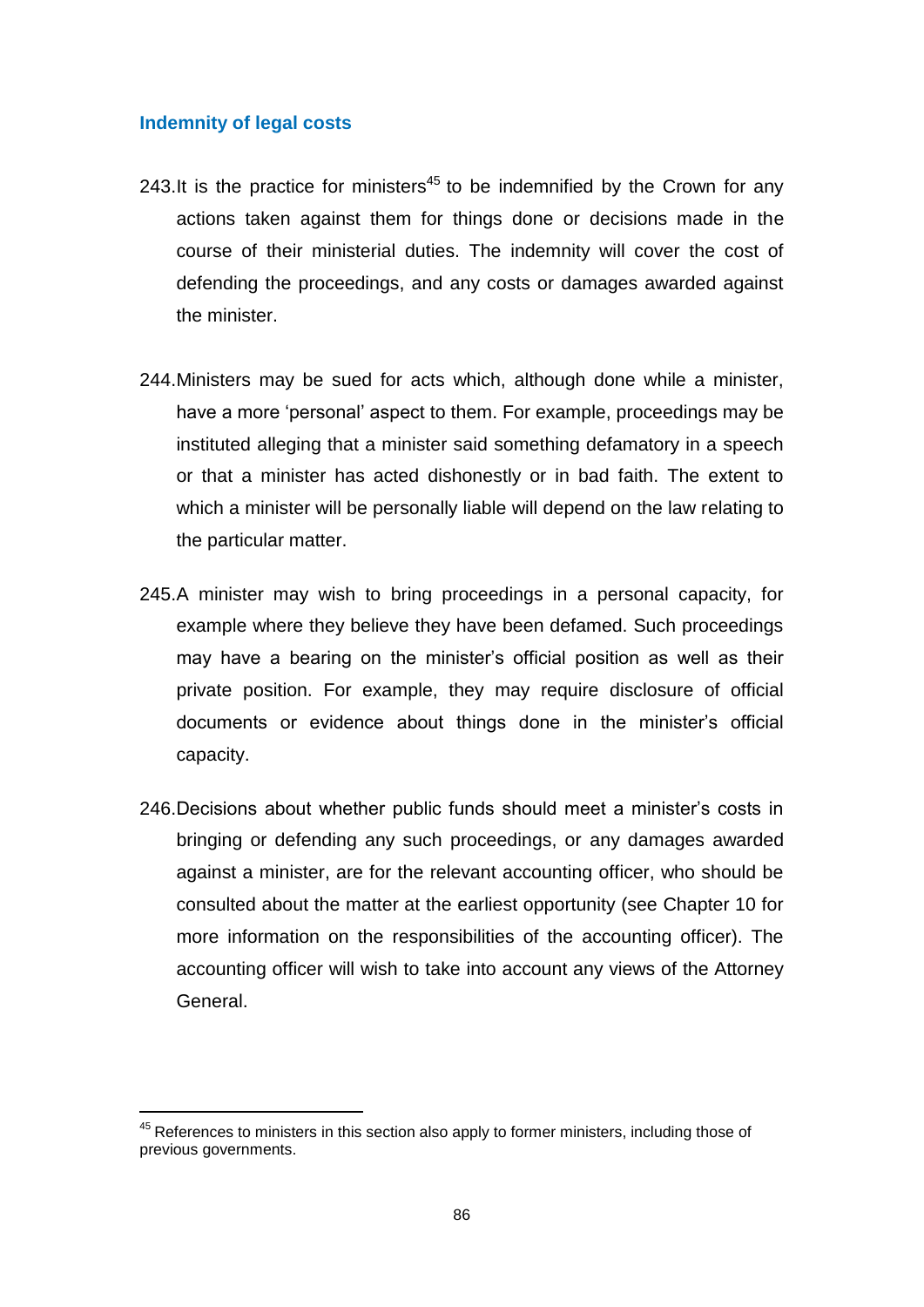247. Where proceedings involving a minister are funded at public expense, it may be appropriate for any damages or costs awarded in a minister"s favour to be paid to the Government. Again, such decisions are a matter for the relevant accounting officer.

#### **European Convention on Human Rights and the Human Rights Act 1998**

- 248.The Human Rights Act 1998 gives further effect to the ECHR. The Act includes provisions that:
	- make it unlawful for a public authority (which includes ministers of the Crown in their official capacity), subject to certain limited exceptions, to act in a way that is incompatible with a Convention right. Domestic courts can provide certain remedies if a public authority does so
	- require all courts and tribunals to interpret all legislation, as far as possible, in a way that is compatible with the Convention rights. The Act does not allow the courts to "strike down" Acts of Parliament, thus respecting Parliamentary sovereignty. However, certain higher courts can indicate their view to Parliament that an Act of Parliament is incompatible with the Convention rights by means of a declaration of incompatibility, but it remains for the Government to make proposals to Parliament to change the law.
- 249.Under Section 19 of the Human Rights Act 1998, the minister in charge of a government bill must, before second reading of the bill in Parliament, make a statement that in his or her view the bill"s provisions are compatible with the Convention rights. Rarely, a minister may also make a statement that he or she cannot say that the bill's provisions are compatible but that the Government nevertheless wishes Parliament to proceed with the bill.
- 250.Before a bill is introduced or published in draft, ministers must submit to the Cabinet committee responsible for legislation the ECHR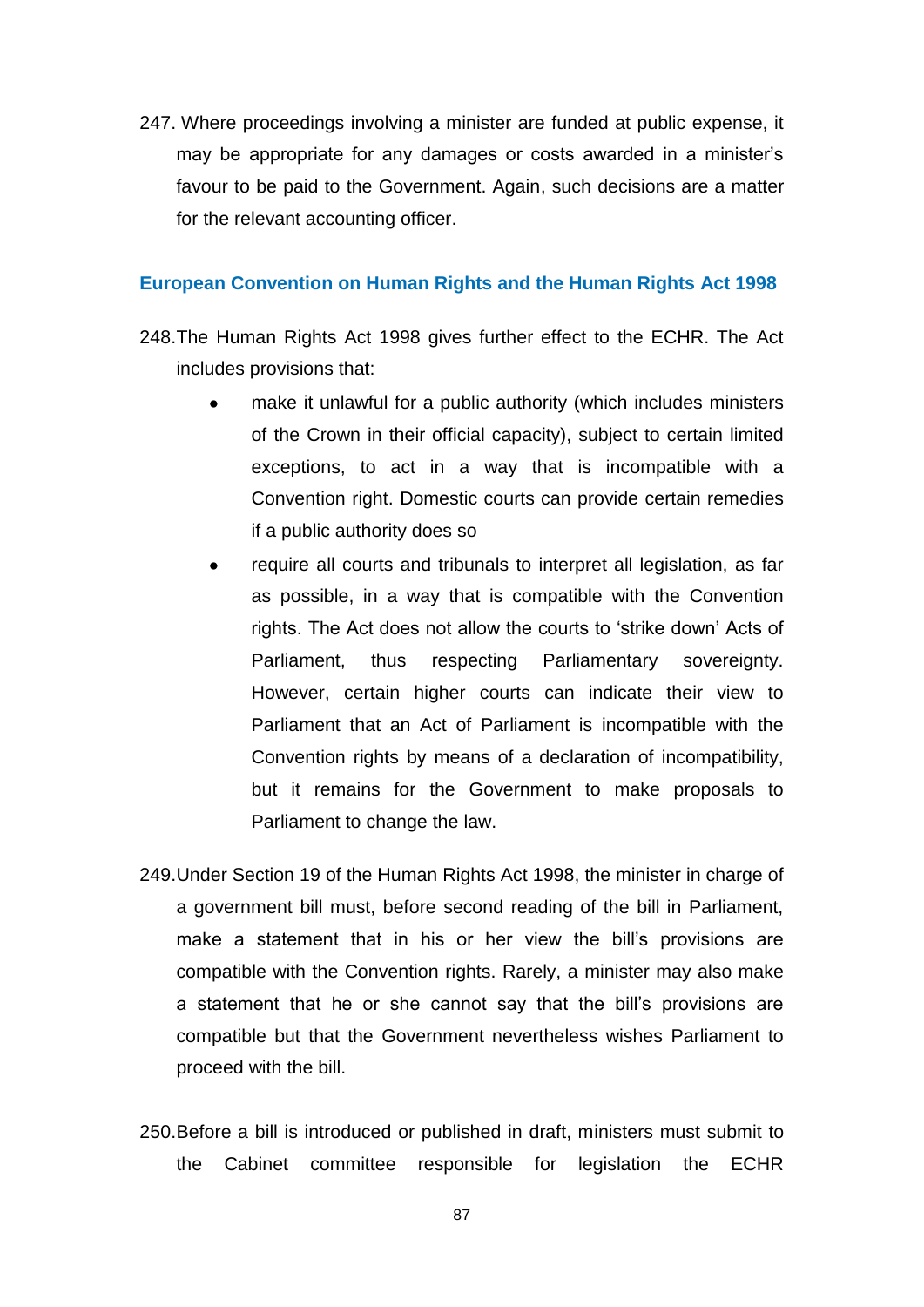memorandum, which sets out the impact, if any, of the bill on the ECHR rights.<sup>46</sup> The memorandum must be cleared by the Law Officers before it is submitted to the committee, and so should be sent to the Law Officers at least two weeks before being circulated to committee members.

#### **The Treasury Solicitor and the Government Legal Service**

- 251.The Treasury Solicitor's Department is a non-ministerial department responsible to the Attorney General. It provides legal services to more than 180 central government departments and other publicly funded bodies in England and Wales, and collects *bona vacantia* (the legal name for ownerless properties that pass to the Sovereign when someone has died intestate).
- 252.The Treasury Solicitor is the Head of the Government Legal Service (GLS), which joins together around 2,000 government lawyers who work across some 30 government organisations. Other organisationally separate areas of government legal provision, such as the Crown Prosecution Service, the Foreign and Commonwealth Office and the Office of the Parliamentary Counsel, maintain close links with the GLS, as do the legal teams supporting the Scottish Executive and the Northern Ireland departments.

#### **Public inquiries**

253.The Government has statutory and non-statutory powers to call inquiries. Statutory public inquiries are governed principally by the Inquiries Act 2005, which provides that a minister may establish an inquiry if it appears to him or her that particular events have caused or are capable of causing public concern, or if there is public concern that particular events may have occurred. The Act provides how the inquiry should be set up and

<sup>&</sup>lt;sup>46</sup> See paragraph 12.8 of the 'Guide to Making Legislation', which can be found at: www.cabinetoffice.gov.uk/resource-library/guide-making-legislation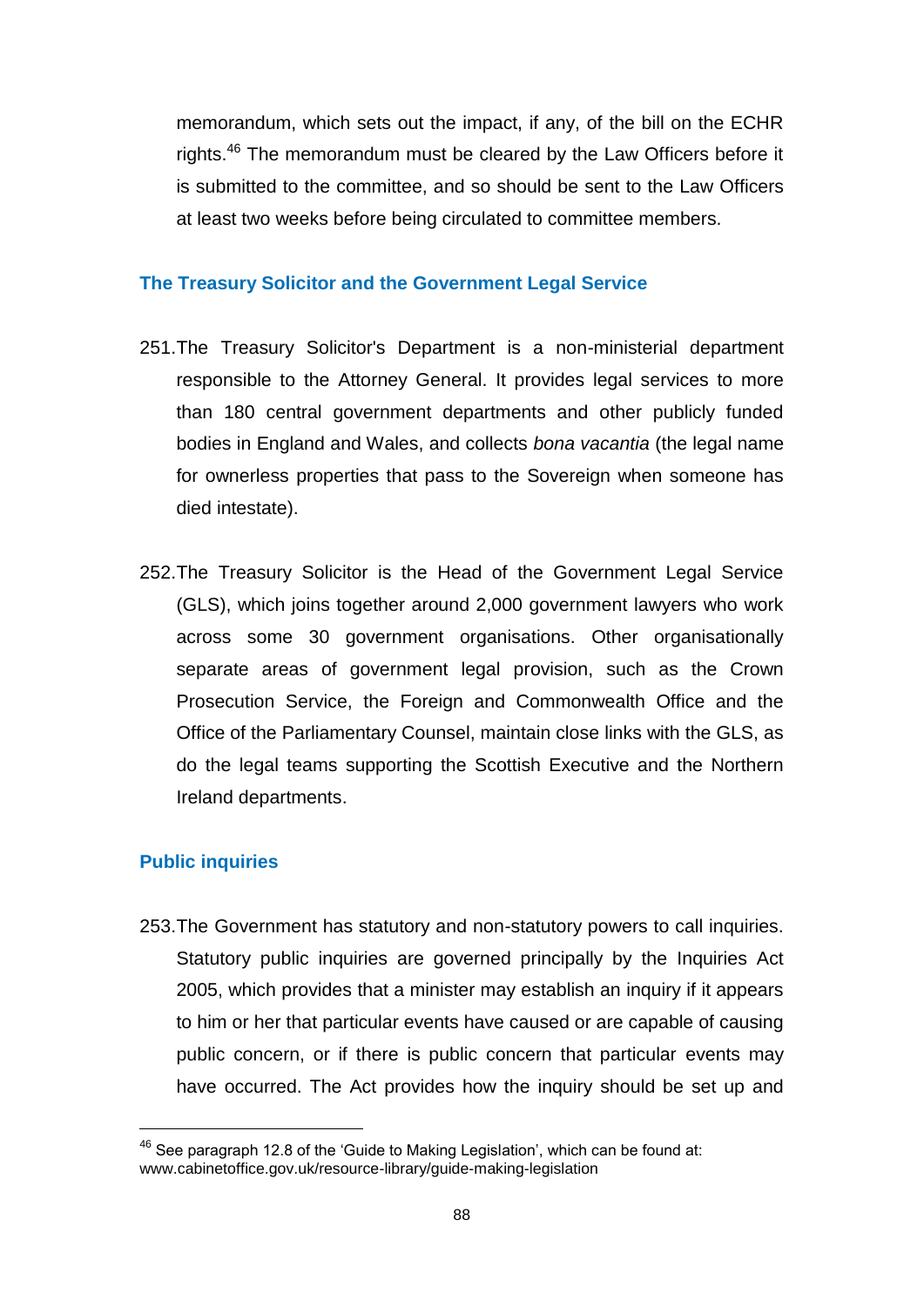conducted and how its findings should be reported. It grants powers compelling the attendance of witnesses and the production of documents, and provides for the conduct of an inquiry to take place in private if necessary.

- 254.A non-statutory inquiry may be held where, for example, all relevant parties have agreed to cooperate, and it may be convened and concluded more quickly and perhaps more cheaply. The terms of reference will normally be determined wholly by the minister in discussion with officials.
- 255.The Prime Minister must be consulted in good time about any proposal to set up a major public inquiry.  $47$  The power to hold an inquiry should be used sparingly and consideration given to potential costs.

#### **Relations with the judiciary**

#### *The Lord Chancellor and the judiciary*

256.The principles underpinning the separation of powers between the Executive and the judiciary are set out in the Constitutional Reform Act 2005. The Act provides for a system based on concurrence and consultation between the Lord Chancellor and the Lord Chief Justice, while clarifying their respective constitutional roles. The Lord Chief Justice is head of the judiciary in England and Wales, Head of Criminal Justice and President of the Courts of England and Wales. <sup>48</sup> More information is available at: [www.judiciary.gov.uk](http://www.judiciary.gov.uk/)

 <sup>47</sup> *Ministerial Code* 2010, paragraph 4.10.

<sup>&</sup>lt;sup>48</sup> The Lord President of the Court of Session is the head of the judiciary in Scotland. The Lord President has authority over any court established under Scots Law. The Lord Chief Justice of Northern Ireland is the head of the judiciary in Northern Ireland.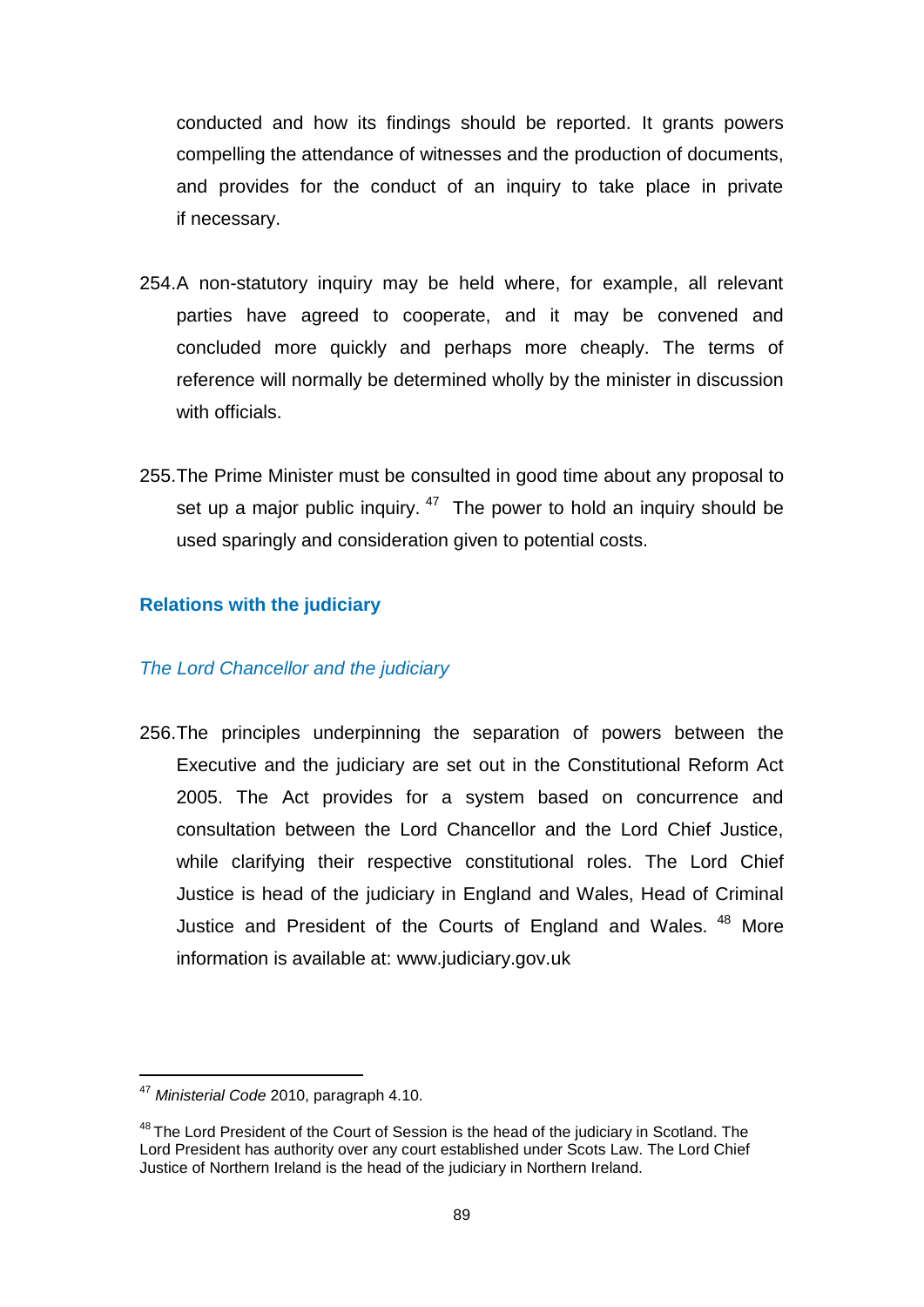- 257.There is a duty to uphold the continued independence of the judiciary extending to the Lord Chancellor, ministers of the Crown and "all with responsibility for matters relating to the judiciary or otherwise to the administration of justice",<sup>49</sup> including civil servants and Members of Parliament. There is also a duty not to seek to influence judicial decisionmaking through special access; for example, individual cases should not be discussed between ministers and judges.
- 258.The Lord Chancellor has a particular responsibility to defend judicial independence and to consider the public interest in respect of matters relating to the judiciary. The Lord Chancellor also has a responsibility to ensure that there is an efficient and effective system for the administration of justice. The Lord Chancellor is under a general duty to provide sufficient resources to support the business of the courts in England and Wales.
- 259.The Lord Chief Justice may make written representations to Parliament on matters which he or she believes are of importance relating to the judiciary or the administration of justice. In practice, dialogue between the judiciary and ministers occurs through consultation and regular meetings. Judges may comment on the practical effect of legislative proposals insofar as such proposals affect the operation of the courts or the administration of justice. However, principles of judicial independence mean that the judiciary should not be asked to comment on the merits of proposed government policy, and individual judicial office-holders should not be asked to comment on matters that may then require the judge to disqualify themselves in subsequent litigation.

#### *Supreme Court of the UK*

260.The Supreme Court of the UK, which replaced the Appellate Committee of the House of Lords, is the final court of appeal for all civil law cases in

<sup>49</sup> See Part 2, Section 3(1) of the Constitutional Reform Act 2005.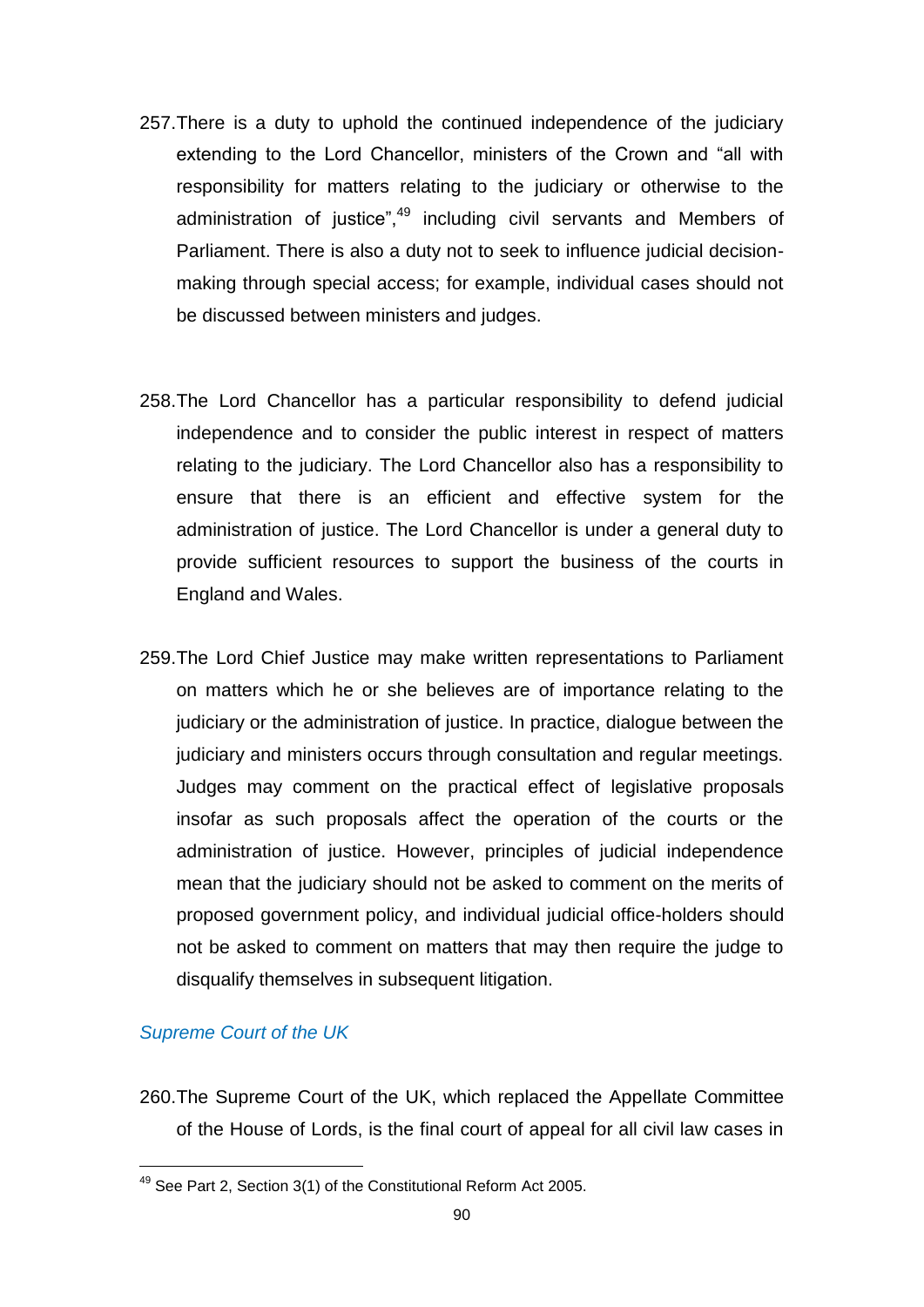the UK and for all criminal law cases in England, Wales and Northern Ireland. The Supreme Court hears appeals on arguable points of law of general public importance, and concentrates on cases of the greatest public and constitutional importance. The impact of Supreme Court decisions extends beyond the parties involved in any given case and plays an important role in the development of UK civil law and criminal law in England, Wales and Northern Ireland. The Court also hears cases on devolution matters under the Scotland Act 1998, the Northern Ireland Act 1988 and the Government of Wales Act 2006.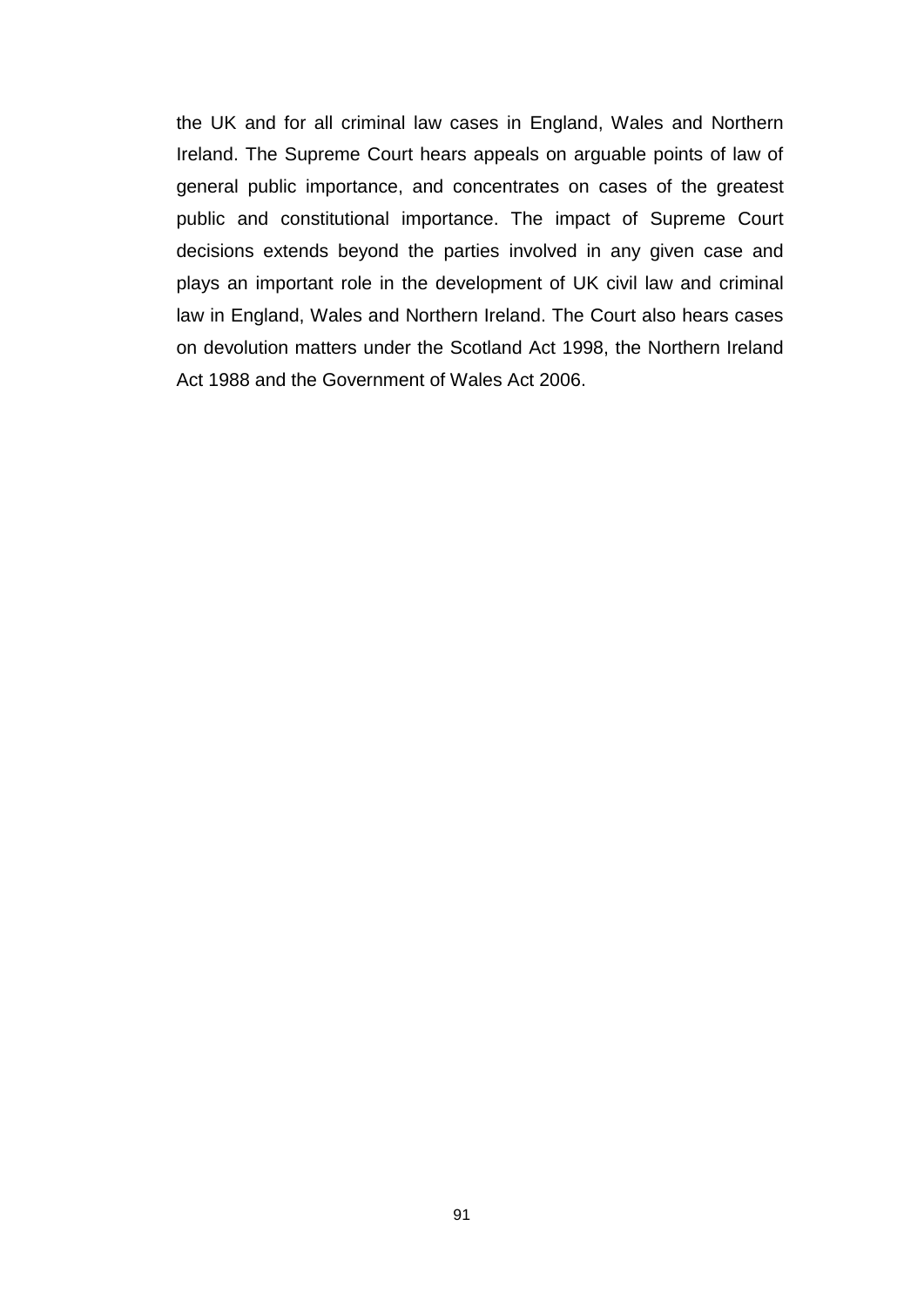## Chapter 7: Ministers and the Civil **Service**

**This chapter covers the role of officials and their relationship with ministers, the** *Civil Service Code* **and the Constitutional Reform and Governance Act 2010, the roles of permanent secretaries, accounting officers and special advisers, civil servants' appearance before select committees, and public appointments.** 

**The Civil Service helps the government of the day to develop and implement its policies as effectively as possible. Under the Carltona principle, civil servants may exercise the powers conferred on their departmental minister (see Chapter 3: The Executive). Civil servants are required to carry out their role in accordance with the values set out in the** *Civil Service Code* **and the Constitutional Reform and Governance Act 2010. Central to this is the requirement for political impartiality. Civil servants must act solely according to the merits of the case, and serve governments of different political parties equally well.** 

#### **The Civil Service**

261.Civil servants are servants of the Crown. The Civil Service is an important part of the government of the UK. It supports the government of the day in developing and implementing its policies, and in delivering public services. Civil servants are accountable to ministers, who in turn are accountable to Parliament.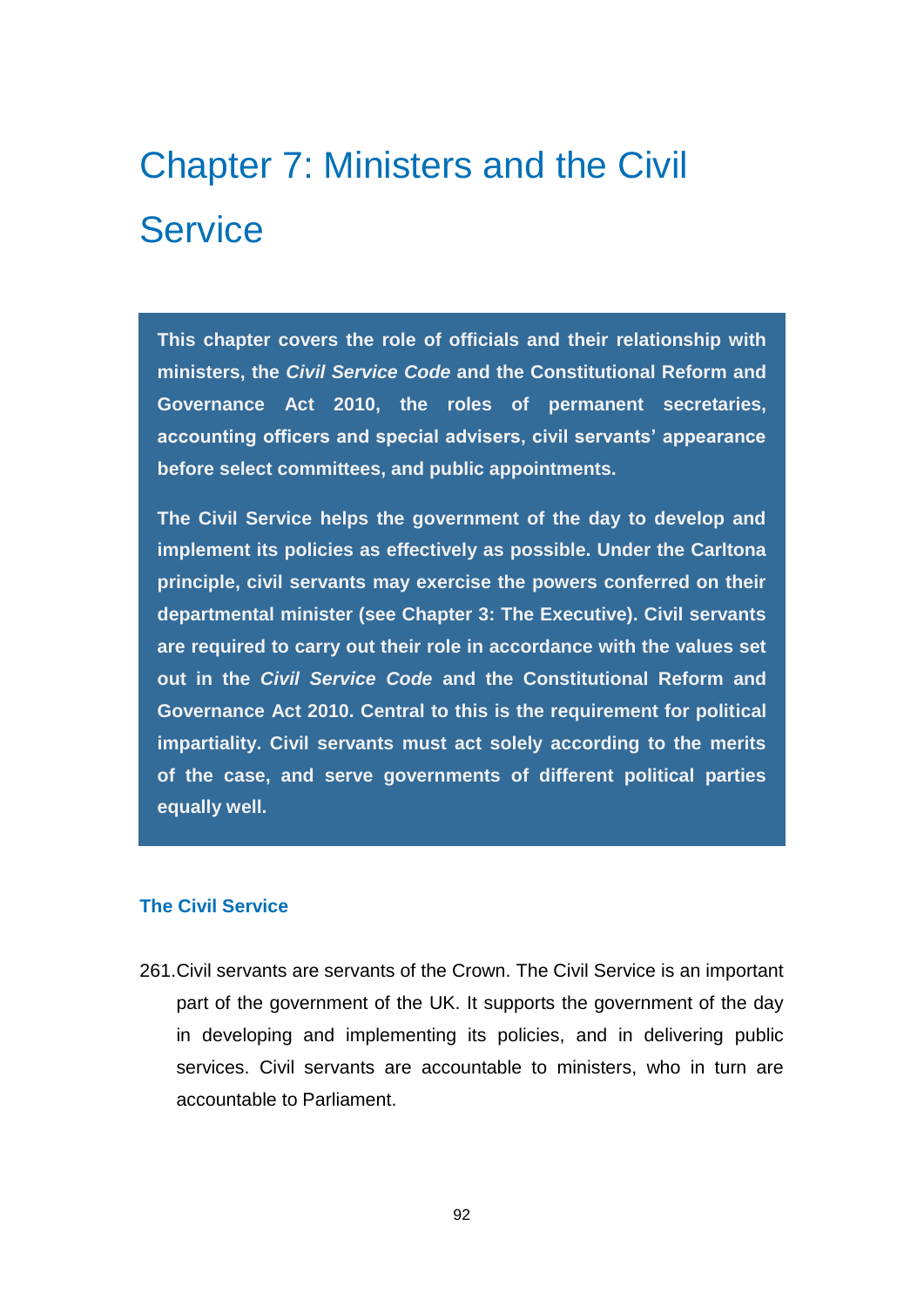#### **The role of ministers and officials**

- 262.The *Ministerial Code,* paragraph 5.1*,* sets out that ministers are required to uphold the political impartiality of the Civil Service and not ask civil servants to act in any way that would conflict with the *Civil Service Code* or the requirements of the Constitutional Reform and Governance Act 2010 (see paragraph 268 below).
- 263.Under the Code, ministers also have a duty to give fair consideration and due weight to informed and impartial advice from civil servants, as well as to other considerations and advice in reaching policy decisions.
- 264.In addition, civil servants should not be asked to engage in activities likely to call into question their political impartiality or give rise to the criticism that resources paid from public funds are being used for party political purposes.

#### **The** *Civil Service Code*

- 265.Civil Servants serve the elected government of the day, in line with the standards set out in the *Civil Service Code* [\(www.civilservice.gov.uk/about/values/cscode/index.aspx\)](file://Client/Local%20Settings/Temp/AppData/Local/Local%20Settings/Temporary%20Internet%20Files/Content.Outlook/O5CBGTBL/www.civilservice.gov.uk/about/values/cscode/index.aspx). The Code sets out the standards of conduct and behaviours expected of all civil servants in upholding the core Civil Service values, and in carrying out their duties and responsibilities, and makes clear what they can and cannot do.<sup>50</sup> The core Civil Service values and behaviours as set out in the Code are:
	- **integrity** putting the obligations of public service above your own personal interests
	- **honesty**  being truthful and open

**<sup>50</sup>** Civil servants working for the Scottish Executive and the Welsh Assembly Government and their agencies have their own versions of the Code. Similar codes apply to the Northern Ireland Civil Service and the Diplomatic Service. Civil servants working in non-ministerial departments in England, Scotland and Wales are covered by the Code.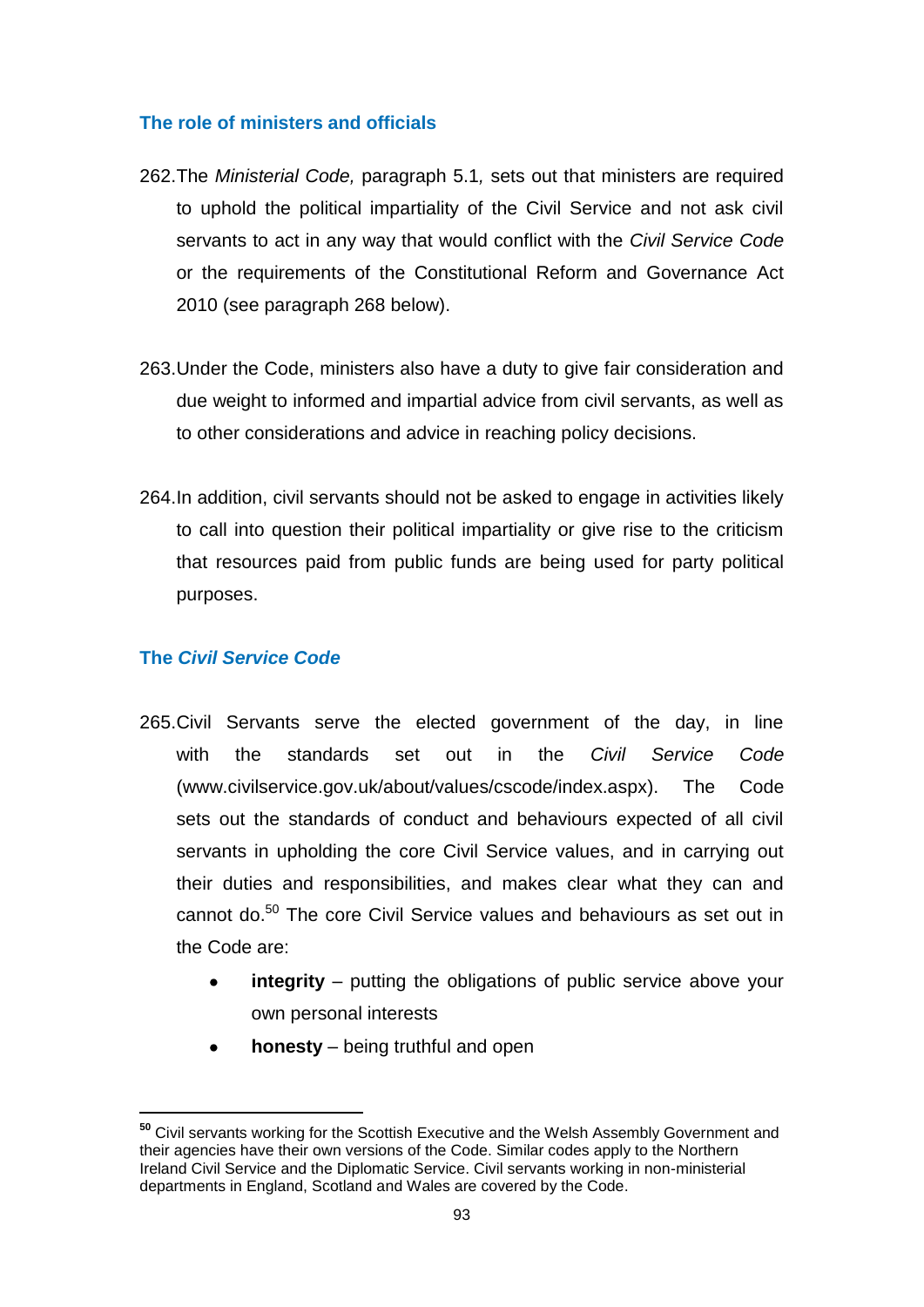- **objectivity** basing your advice and decisions on rigorous analysis of the evidence
- **impartiality, including political impartiality** acting solely according to the merits of the case and serving equally well the governments of different political persuasions.
- 266.The Code also makes clear that civil servants must not misuse their official position or information acquired in the course of their official duties to further their private interests or those of others. Where an actual or perceived conflict of interest arises between a civil servant"s official duties and responsibilities and their private interests, they must make a declaration to senior management so that senior management can determine how best to proceed.
- 267.The Code also sets out the procedure that civil servants should follow if they believe that they are being required to act in a way that conflicts with the Code, or if they have concerns about a possible breach of the Code. This includes raising the matter with line management, or with departmentally nominated officers who have been appointed to advise staff on the Code. It also includes the option to take the matter directly to the independent Civil Service Commissioners.
- 268.The Constitutional Reform and Governance Act 2010 provides the statutory framework for the Civil Service by providing a power for the Minister for the Civil Service (the Prime Minister) to manage the Civil Service, and making provision for a code of conduct for civil servants which specifically requires them to carry out their duties in accordance with the four core Civil Service values set out above. The Act also provides for recruitment to the Civil Service to be on merit on the basis of fair and open competition, and provides for a statutory Civil Service Commission to safeguard and oversee the application of this fundamental principle, and to investigate complaints under the Code of Conduct.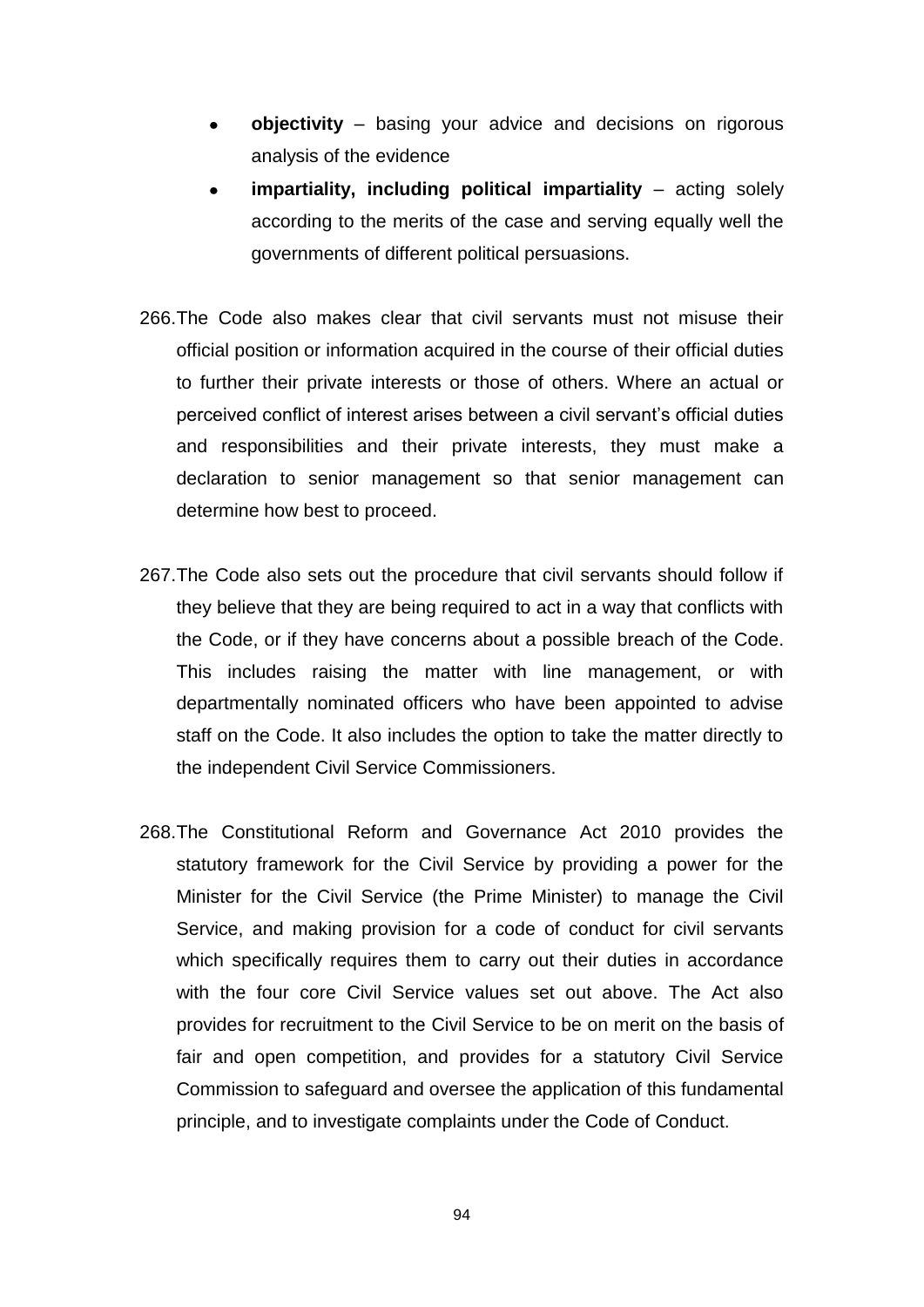#### **The role of permanent secretaries**

- 269.The most senior civil servant in a department is a permanent secretary. Each permanent secretary supports the government minister who heads the department and who is accountable to Parliament for the department"s actions and performance. In a limited number of departments there may be more than one permanent secretary, or a deputy or second permanent secretary to deal with issues of operational or national significance, such as national security. Permanent secretaries are responsible to the Cabinet Secretary and the Head of the Civil Service for the effective day-to-day management of their department, or the particular issues for which they are responsible (for more information on the Cabinet Secretary, see paragraphs 184 and 185 of Chapter 4).
- 270.The permanent secretary is normally the accounting officer for their department, reporting to Parliament. More information on accounting officers can be found in Chapter 10: Government finance and expenditure.

#### **The role of special advisers**

271.Special advisers are employed as temporary civil servants to help ministers on matters where the work of government and the work of the party, or parties, of government overlap and where it would be inappropriate for permanent civil servants to become involved. They are an additional resource for the minister, providing assistance from a standpoint that is more politically committed and politically aware than would be available to a minister from the permanent Civil Service.<sup>51</sup> There are broad limits on the number of special advisers that ministers may appoint. $52$ 

**<sup>51</sup>** Paragraph 2 of the Code of Conduct for Special Advisers makes clear that special advisers are appointed to service the Government as a whole, not just their appointing minister. **<sup>52</sup>** *Ministerial Code* 2010, paragraph 3.2.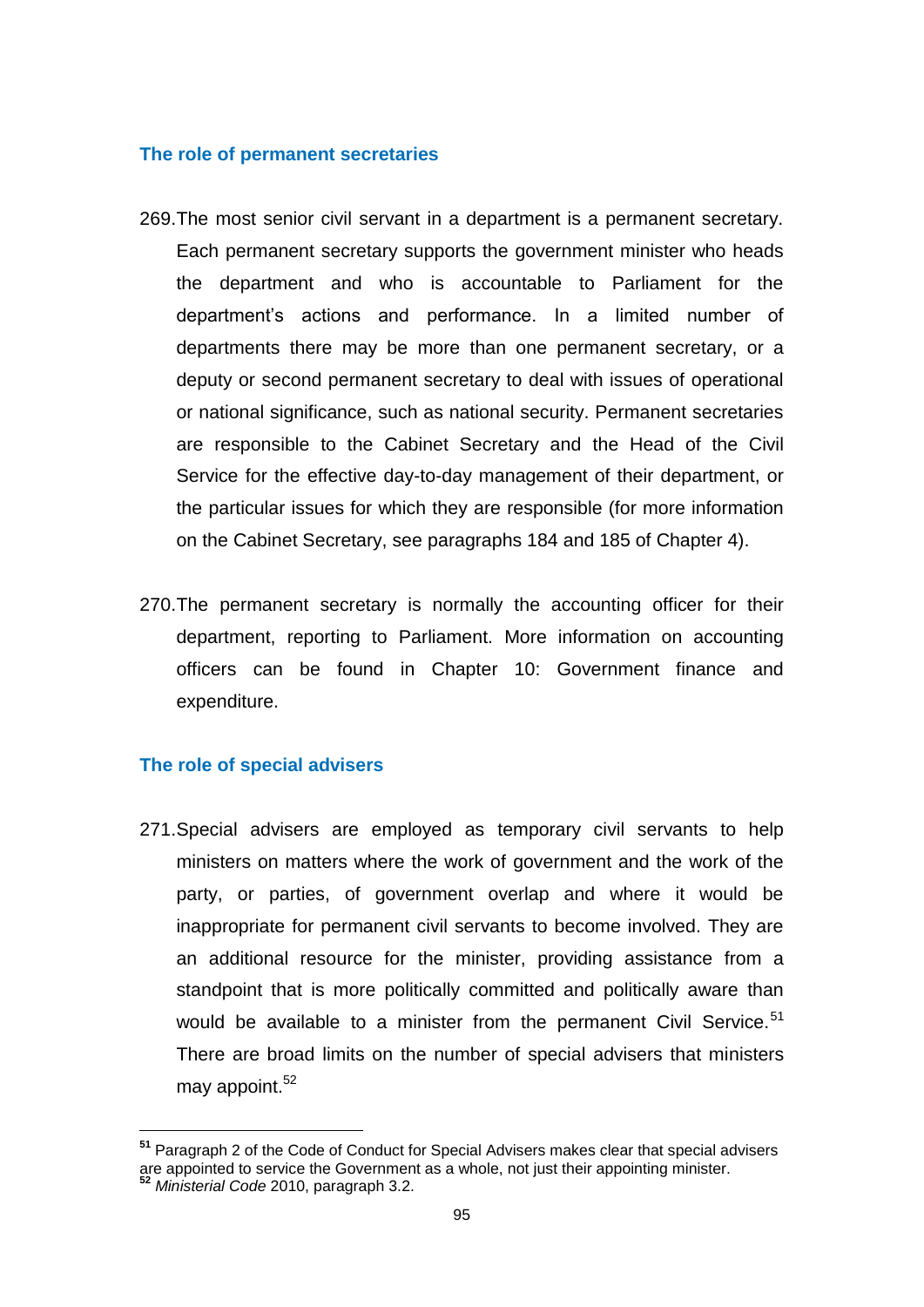- 272.The employment of special advisers adds a political dimension to the advice and assistance available to ministers, while reinforcing the political impartiality of the permanent Civil Service by distinguishing the source of political advice and support.<sup>53</sup>
- 273.Further information on the role of special advisers can be found in the *Code of Conduct for Special Advisers* at: [www.cabinetoffice.gov.uk/resource-library/special-advisers-guidance](http://www.cabinetoffice.gov.uk/resource-library/special-advisers-guidance)
- 274.The Code of Conduct sets out the kind of work special advisers may do if their minister wants it, and their relationship with the permanent Civil Service, including that special advisers must not ask civil servants to do anything that is inconsistent with their obligations under the *Civil Service Code*, or exercise any powers in relation to the management of any part of the Civil Service (except in relation to another special adviser), and must not authorise the expenditure of public funds or have responsibility for budgets.

#### **Civil servants' appearance before select committees**

- 275.Parliamentary select committees have a crucial role in ensuring the full and proper accountability of the Executive to Parliament. Ministers are expected to observe the principle that civil servants who give evidence before parliamentary select committees on their behalf and under their direction should be as helpful as possible in providing accurate, truthful and full information in accordance with the duties and responsibilities of civil servants as set out in the *Civil Service Code*.
- 276.Detailed guidance to officials from departments who may be called upon to give evidence before, or prepare memoranda for submission to,

 **<sup>53</sup>** The Constitutional Reform and Governance Act 2010 provides for the appointment of special advisers as temporary civil servants, and for the publication of a code of conduct which must specify restrictions on special advisers' activities.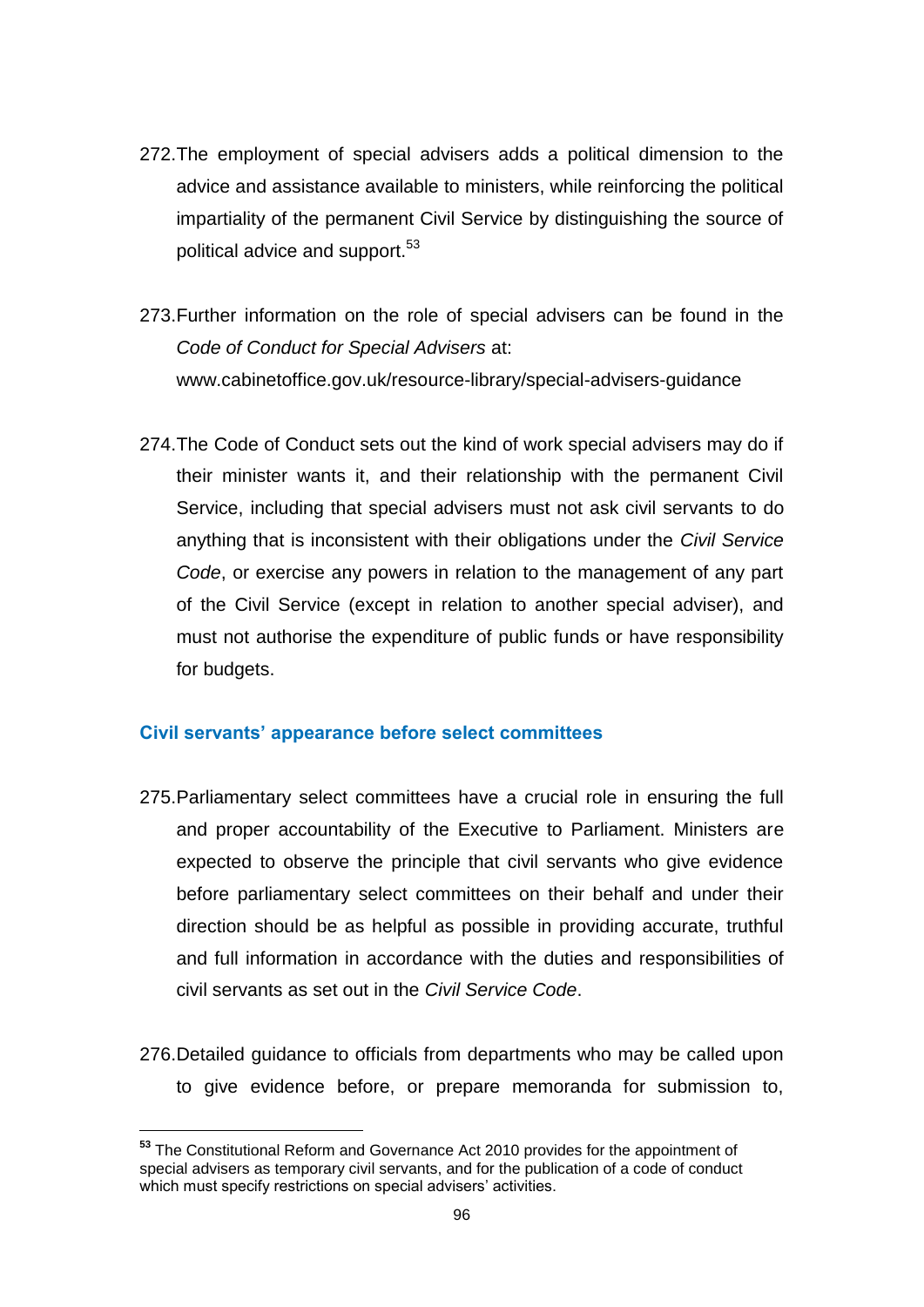parliamentary select committees is contained in the Cabinet Office memorandum *Departmental Evidence and Responses to Select Committees*, commonly called the Osmotherly Rules (July 2005). The Memorandum is on the Cabinet Office website at: [www.cabinetoffice.gov.uk/resource-library/guidance-departmental](http://www.cabinetoffice.gov.uk/resource-library/guidance-departmental-evidence-and-response-select-committees)[evidence-and-response-select-committees](http://www.cabinetoffice.gov.uk/resource-library/guidance-departmental-evidence-and-response-select-committees)

277.The memorandum summarises a number of long-standing conventions that have developed in the relationship between Parliament, in the form of its select committees, and successive governments. Parliament has generally recognised these conventions, but it is important to note that the memorandum is a government document and therefore has no parliamentary standing or approval.

#### **Public appointments**

- 278.A public appointment is an appointment to the board of a public body or to an office. This includes appointments to the boards of nondepartmental public bodies (NDPBs) and non-ministerial departments (NMDs) as well as appointments to the boards of NHS trusts and other NHS bodies. Most public appointments are made by ministers.
- 279.Many public appointment processes are regulated by an independent Commissioner for Public Appointments. The Commissioner publishes a Code of Practice setting out the process for making public appointments, which are made on merit: [www.publicappointmentscommissioner.org](http://www.publicappointmentscommissioner.org/)
- 280.Ministers are ultimately responsible for the appointments they make and will be involved in some way in the process. For example, they are consulted at the planning stage of the appointments process and will agree the skills and experience needed for the post. They may also be consulted throughout the process and will make the final decision on which candidate to appoint.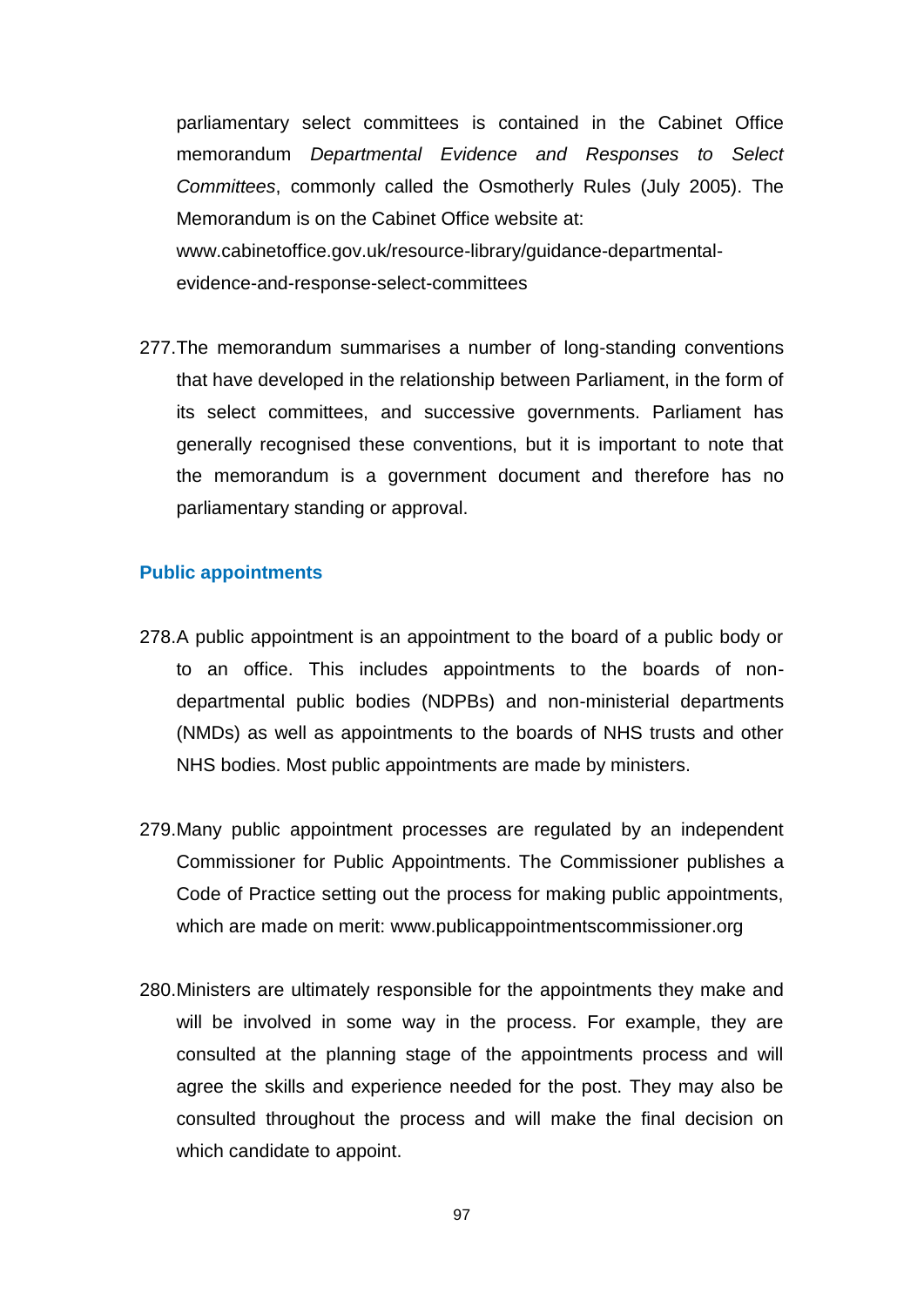281.All public appointees are expected to work to the highest personal and professional standards. To this end, codes of conduct are in place for boards of public bodies and all public appointees are expected to follow the Seven Principles of Public Life: selflessness, integrity, objectivity, accountability, openness, honesty and leadership. For more on parliamentary scrutiny in relation to some public appointments, see Chapter 5.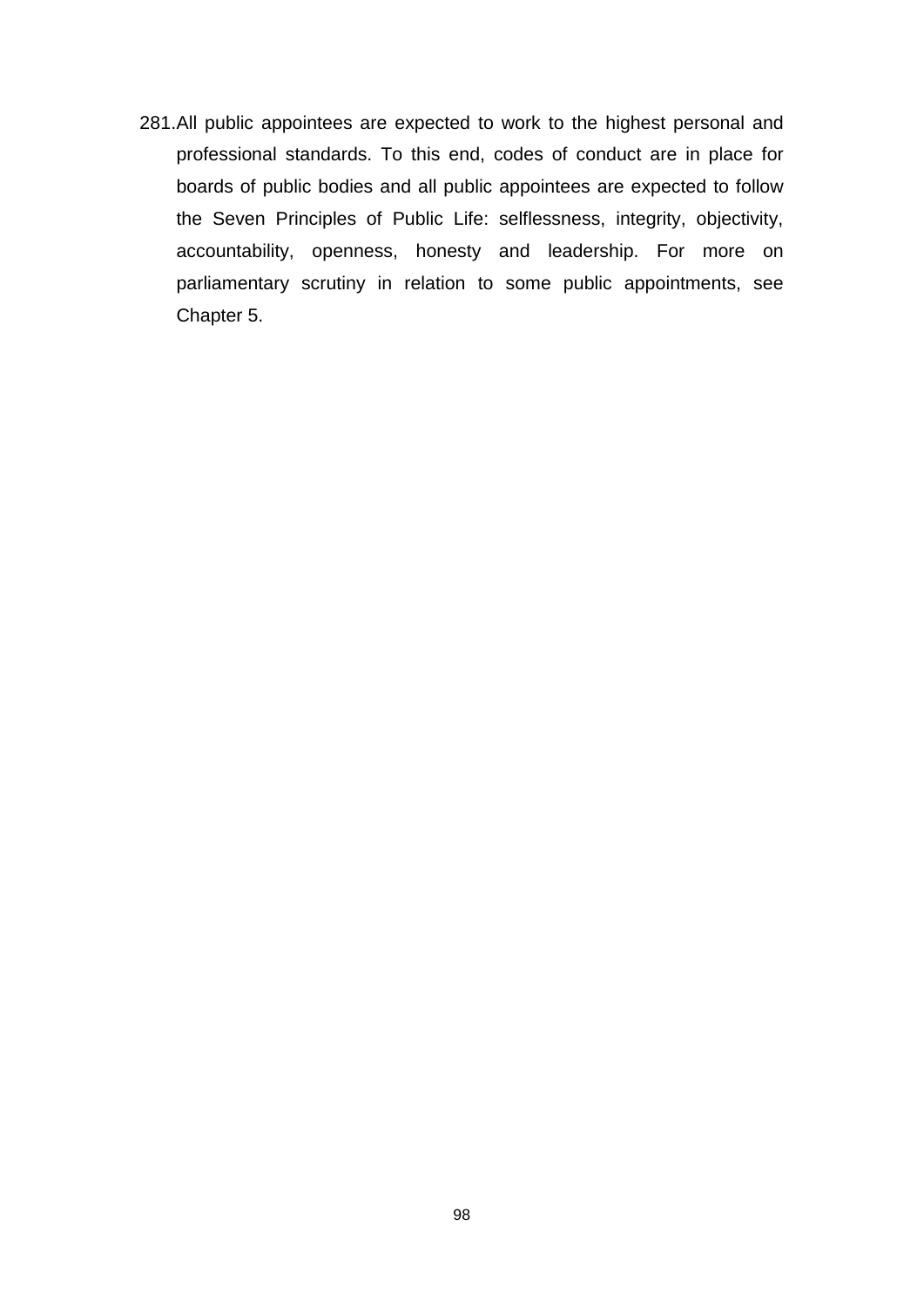## Chapter 8: Relations with the Devolved Administrations and local government

**This chapter covers relations with devolved administrations and local government.** 

**The establishment of the directly elected Scottish Parliament, National Assembly for Wales and Northern Ireland Assembly has had a significant impact on the governance of the UK. In addition, central government has devolved powers and responsibilities to local authorities, which are directly elected and have limited power to tax.** 

*Certain significant elements of this chapter will be updated if Parliament agrees the proposals in the Scotland Bill, introduced on 30 November 2010, which implements recommendations of the Commission on Scottish Devolution. The chapter may also need to be updated to reflect the outcome of the referendum on further devolution in Wales, which will be held in March 2011.*

#### **Devolution**

- 282.The main legislative basis for devolution in Scotland, Northern Ireland and Wales is set out in the Scotland Act 1998, the Northern Ireland Act 1998 and the Government of Wales Act 2006 (which largely superseded the Government of Wales Act 1998). For detail on the three settlements see Annex C. Each of the devolutions settlements are different but features of all three settlements are as follows:
	- Parliament remains sovereign: it expressly retains the power to legislate on any matter, whether or not the devolved legislature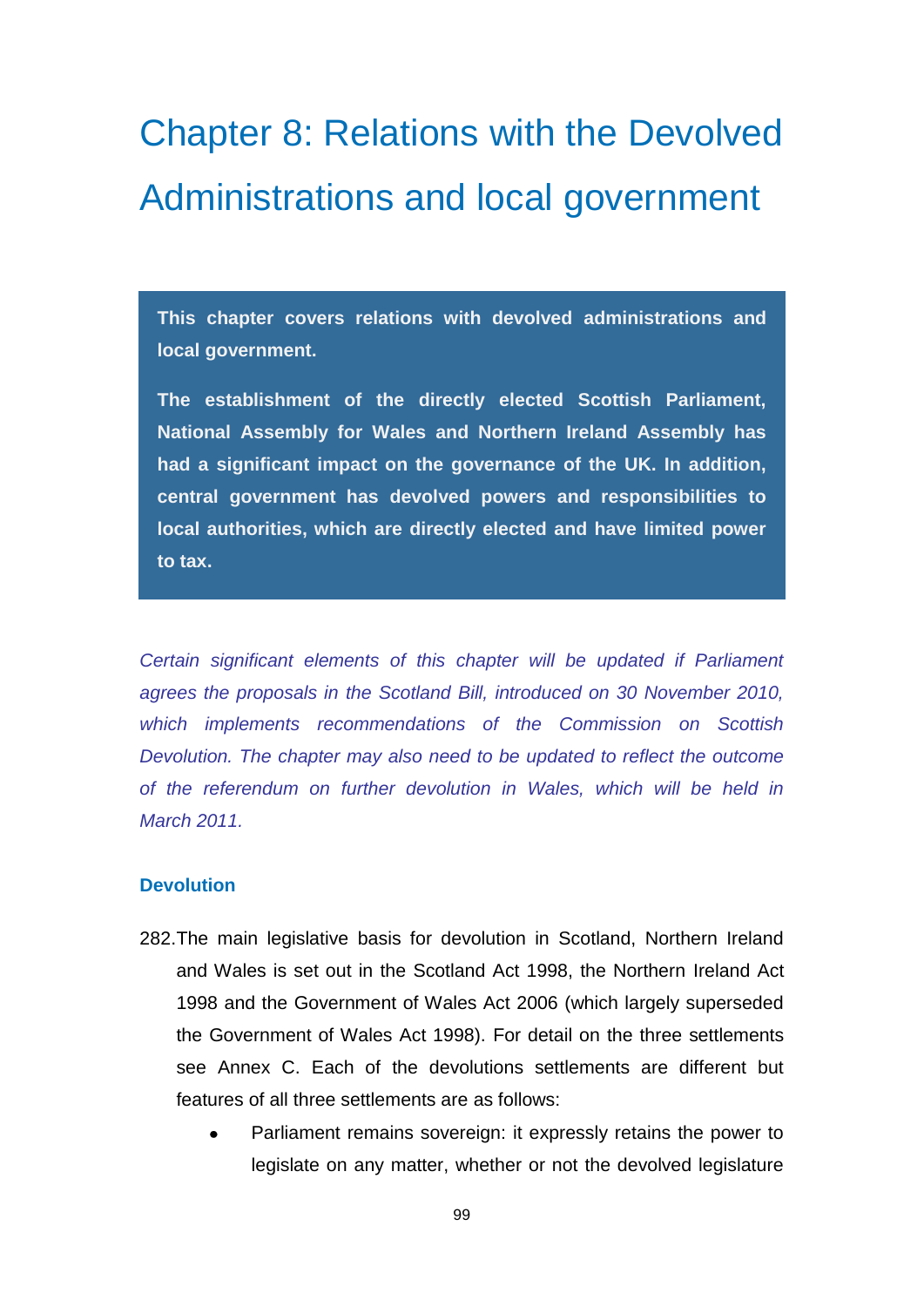could legislate in that area, and to amend the powers of the devolved legislatures (although it would not normally do so without the consent of the devolved legislature).

- The devolved legislatures may amend Acts of Parliament (insofar as they relate to devolved responsibilities). However, they may not amend certain "protected enactments" (for example the Human Rights Act 1998, most of the devolution Acts and the European Communities Act 1972).
- The devolved legislatures and administrations may only legislate  $\bullet$ or act in relation to their part of the UK.
- The devolved legislatures and administrations must legislate or act in a way that is compatible with EU law and Convention rights.
- The devolved legislatures can pass legislation that is within the respective competence of that legislature. The Supreme Court has jurisdiction to hear disputes where it is alleged that a devolved legislature or administration has exceeded its powers. The UK or devolved Law Officers may raise challenges on this basis, as may individuals (see Chapter 6 for more information on the Supreme Court and the Law Officers).
- 283.Broadly speaking, government ministers and Parliament remain responsible, among other things, for:
	- the constitution
	- international relations and defence
	- national security
	- nationality and immigration  $\bullet$
	- macroeconomic policy and fiscal policy  $\bullet$
	- broadcasting  $\bullet$
	- the UK tax system (except for the Scottish variable rate of  $\bullet$ income tax in Scotland)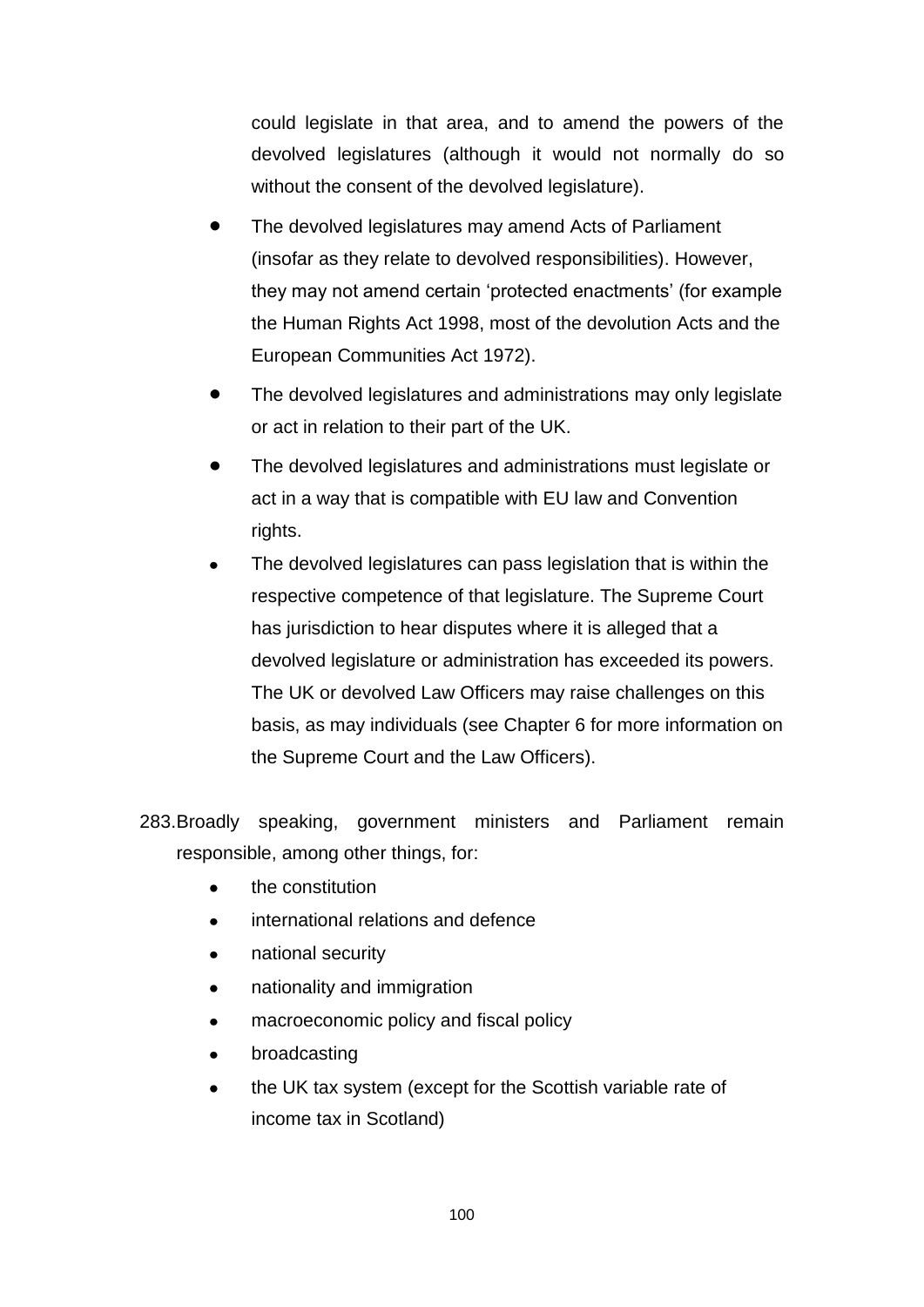- social security (which is transferred in Northern Ireland, although there is a principle of parity with the system in Great Britain).
- 284.Broadly speaking, government ministers and Parliament are not responsible for the following areas in the devolved parts of the UK, as they have been devolved to the respective legislatures and administrations:
	- health and social care
	- education and training  $\bullet$
	- $\bullet$ local government and housing
	- agriculture, forestry and fisheries  $\bullet$
	- the environment and planning  $\bullet$
	- tourism, sport and heritage  $\bullet$
	- economic development.  $\bullet$

285.Responsibility for policing and justice is also devolved in Scotland and Northern Ireland.

#### **Parliament and legislation**

286.Parliament remains sovereign. However, there is a convention that the Government will not normally invite it to legislate on a matter that is devolved without the consent of the devolved legislature. A devolved legislature may pass a Legislative Consent Motion, giving its consent to the inclusion of provisions in a UK Bill that it could also pass, or which alter the functions that are devolved. Further detail about the convention is available in the *Memorandum of Understanding and Devolution Guidance Notes*, which can be found at:

www.cabinetoffice.gov.uk/content/devolution-united-kingdom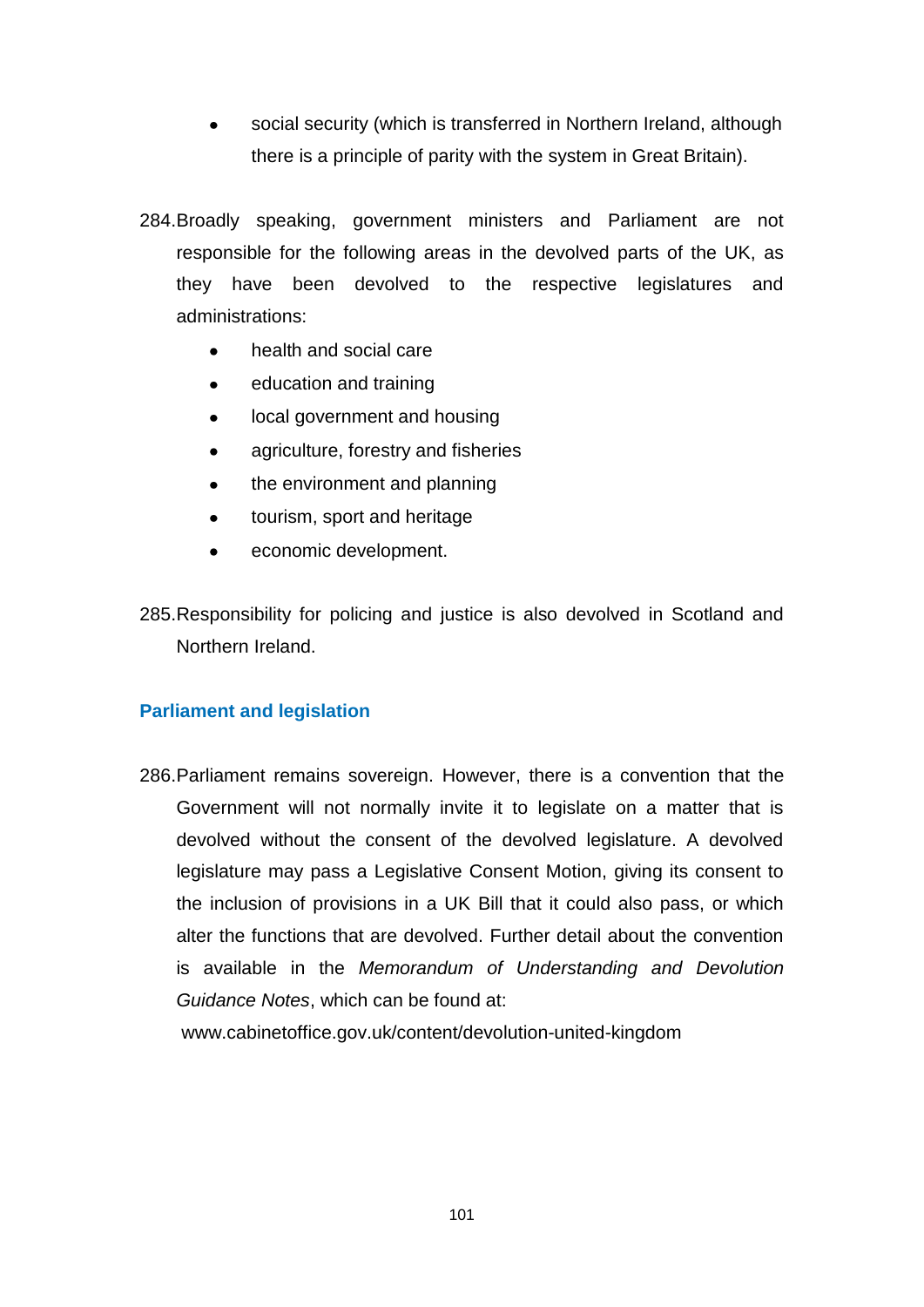#### **Funding of devolution**

287.Government funding for the Devolved Administrations" budgets is normally determined within spending reviews in accordance with policies set out in the Statement of Funding Policy.<sup>54</sup> The Devolved Administrations receive their funding largely from a government block grant, although the Scottish Parliament may affect the size of the Scottish block grant by exercising its tax-varying powers. Changes to the level of funding for the Devolved Administrations are determined by the Barnett formula, which compares departmental allocations within government to devolved responsibilities and population share to ensure that comparable changes in public spending are the same per capita. Additional allocations or reductions in the budgets of government departments in a spending review will therefore have further repercussions for the funding of the Devolved Administrations and the Exchequer, as funding for the Devolved Administrations is calculated in addition to what is made available to departments. Once a Devolved Administration receives its allocation, it is free to spend it according to its own priorities in devolved areas, as agreed by the relevant devolved legislature. Government places no conditions on expenditure of the Devolved Administrations.

#### **Relations with the Devolved Administrations**

288.Relations between the Government and the Devolved Administrations are underpinned by a Memorandum of Understanding between the four administrations and the *Devolution Guidance Notes* (www.cabinetoffice.gov.uk/content/devolution-united-kingdom). They are not legally binding but set out the principles to which all four administrations adhere. Departments also have bilateral concordats with the Devolved Administrations, dealing with areas of shared interest and setting out a framework for cooperation.

**<sup>54</sup>** HM Treasury, *Funding the Scottish Parliament, National Assembly for Wales and Northern Ireland Assembly: Statement of Funding Policy*, 2010.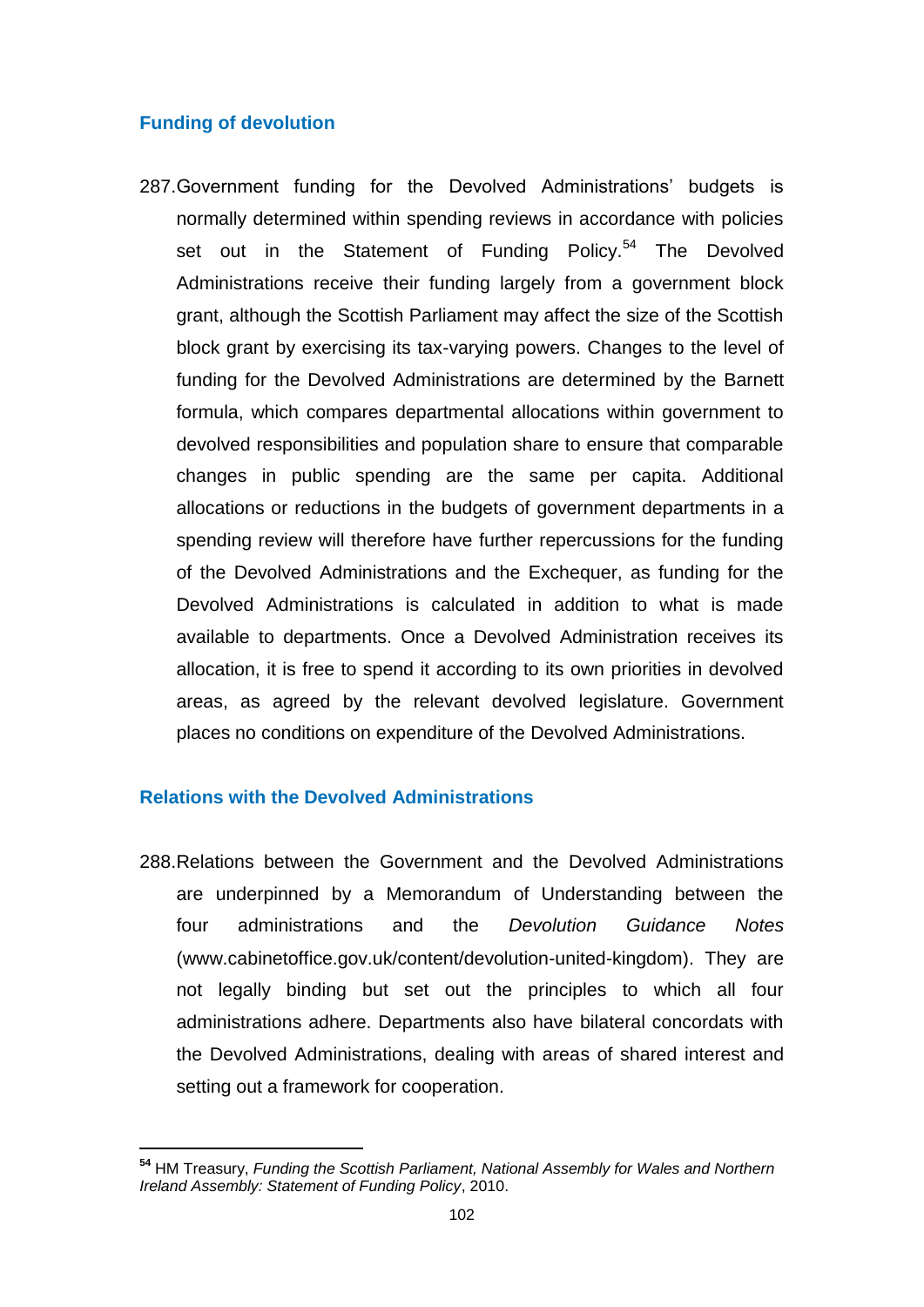- 289.The foundation of the relationship between the Government and the Devolved Administrations is mutual respect and recognition of the responsibilities set out in the devolution settlements. Ministers do not normally comment on the proceedings of devolved legislatures or the exercise of functions by devolved ministers, but will have contact or express views where administrative responsibilities overlap.
- 290.An important forum for engagement between government ministers and ministers of the Devolved Administrations is the Joint Ministerial Committee (JMC), which is chaired by the Prime Minister or his or her representative. The Secretaries of State for Scotland, Wales and Northern Ireland also attend this meeting, along with the leaders of the Devolved Administrations. The JMC has two sub-committees:
	- JMC (Domestic), which deals with domestic matters of mutual interest and is chaired by the Deputy Prime Minister
	- JMC (Europe), which discusses EU issues, including the  $\bullet$ Government"s priorities for meetings of the European Council, and which is chaired by the Foreign Secretary (for more information on the Devolved Administrations and Europe, see Chapter 9).
- 291.The JMC also oversees a formal dispute resolution mechanism, under a protocol to the Memorandum of Understanding.
- 292.There is also a finance ministers" quadrilateral, which considers financial and economic matters, and which takes place alongside JMC. Additionally, government ministers will often have direct relations with ministers of the Devolved Administrations. This may include consulting with them in advance of any announcement of policy that interacts with devolved areas or is likely to be of significant interest to the Devolved Administrations.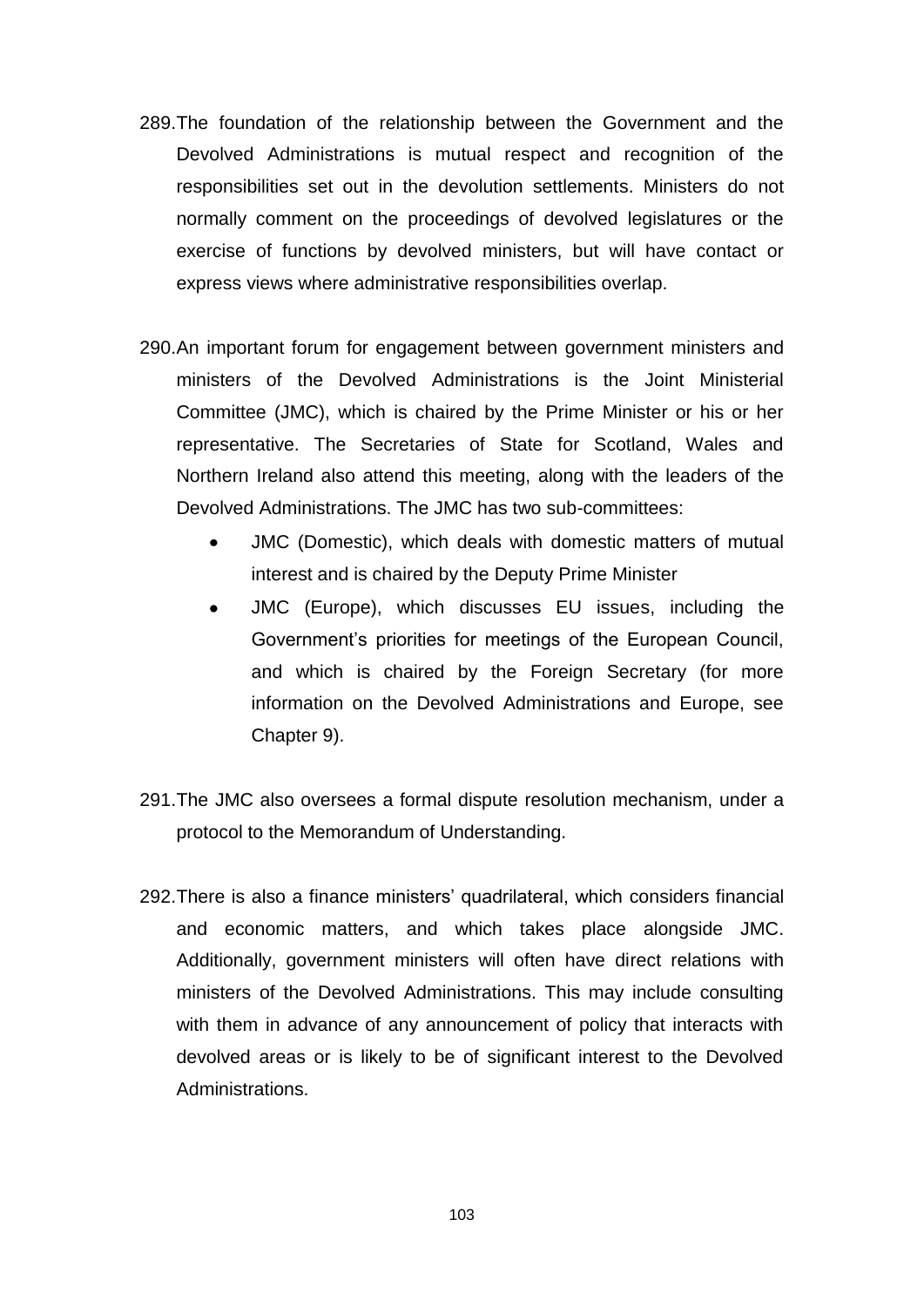#### **The British–Irish Council**

- 293.The Devolved Administrations and the Crown dependencies participate in the British–Irish Council (BIC), along with the governments of the UK and the Republic of Ireland. The BIC was established under the Multi-Party Agreement reached in Belfast on Good Friday 1998, to "promote the harmonious and mutually beneficial development of the totality of relationships among the people of these islands". It proceeds by consensus, and all member administrations are equal partners of the BIC.
- 294.Summit meetings for heads of administration (or a nominated representative) are held twice a year, and include relevant ministerial representation in line with the chosen sectoral theme for each summit. Each member administration is expected to host, and therefore chair, a summit. The lead government minister represents the UK"s interests at summit meetings, including on key strategic decisions for the Council. Other sectoral ministerial meetings occur more frequently and only involve ministers who are responsible for the particular subject.

#### **Local government in England**

295.Local authorities are statutory bodies created by Acts of Parliament. They are not accountable to Parliament as they are directly elected by their local communities. Local government is a devolved responsibility in Scotland, Wales and Northern Ireland. However, ministers can direct local government to adhere to national policy frameworks where legislation permits.

296.In England there is both single-tier and two-tier local government:

**Single tier:** in the major metropolitan conurbations, including London, in a number of the larger towns and cities and in some shire county areas, there is single-tier local government,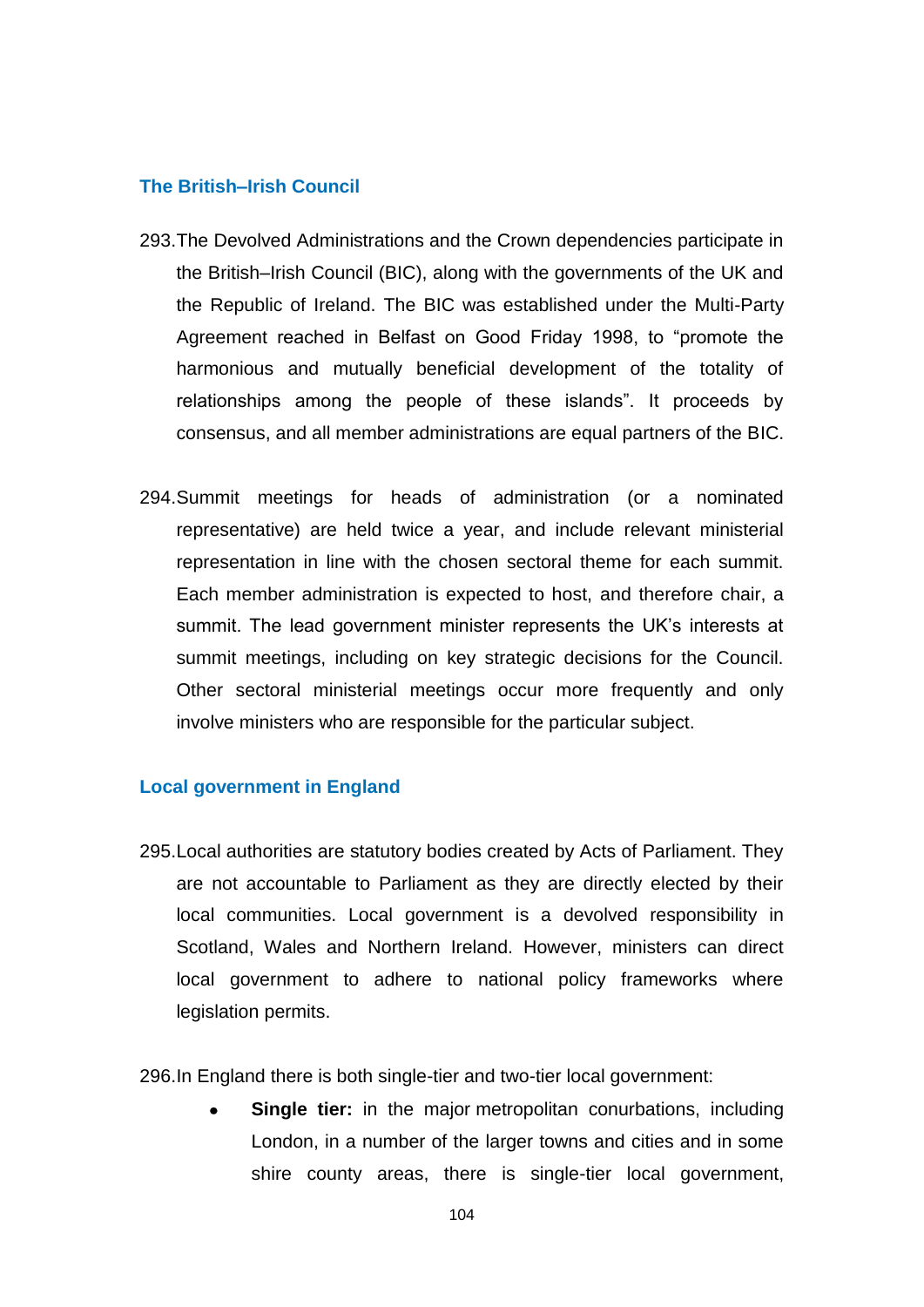although London additionally has a strategic authority (the Greater London Authority). In these areas, responsibility for most local government services rests with a single authority.

- **Two tier:** this is where some local services are provided by a county council and others by a district council. The county council provides large-scale services across the whole of the county and is responsible for the more strategic issues, such as strategic planning, refuse disposal, libraries and personal social services. The district council has a more local focus, with responsibility for providing services in its own area, such as environmental health, housing, and refuse collection.
- 297.Parish and community councils also operate at the grassroots level in many areas.

#### *Central government funding of local government in England*

298.Local authorities are responsible for their own finances within centrally set parameters and budgets. However, the Government sets the overall level of central government funding for local government in England, and decides expenditure priorities and standards for improvement. Some funding will, exceptionally, be ring-fenced for particular activities. The actual level of funding may vary year-on-year to reflect changes in responsibilities placed on local authorities by government.

299.There are three main areas of local authority spending. These are:

- **capital expenditure**, for example on roads or school buildings  $\bullet$
- **revenue spending on council housing**  $\bullet$
- **revenue expenditure**, mainly on pay and other costs of running  $\bullet$ services other than council housing. While, in the main, local authorities cannot use capital funding to meet revenue expenditure, they are able to spend revenue funding on capital projects.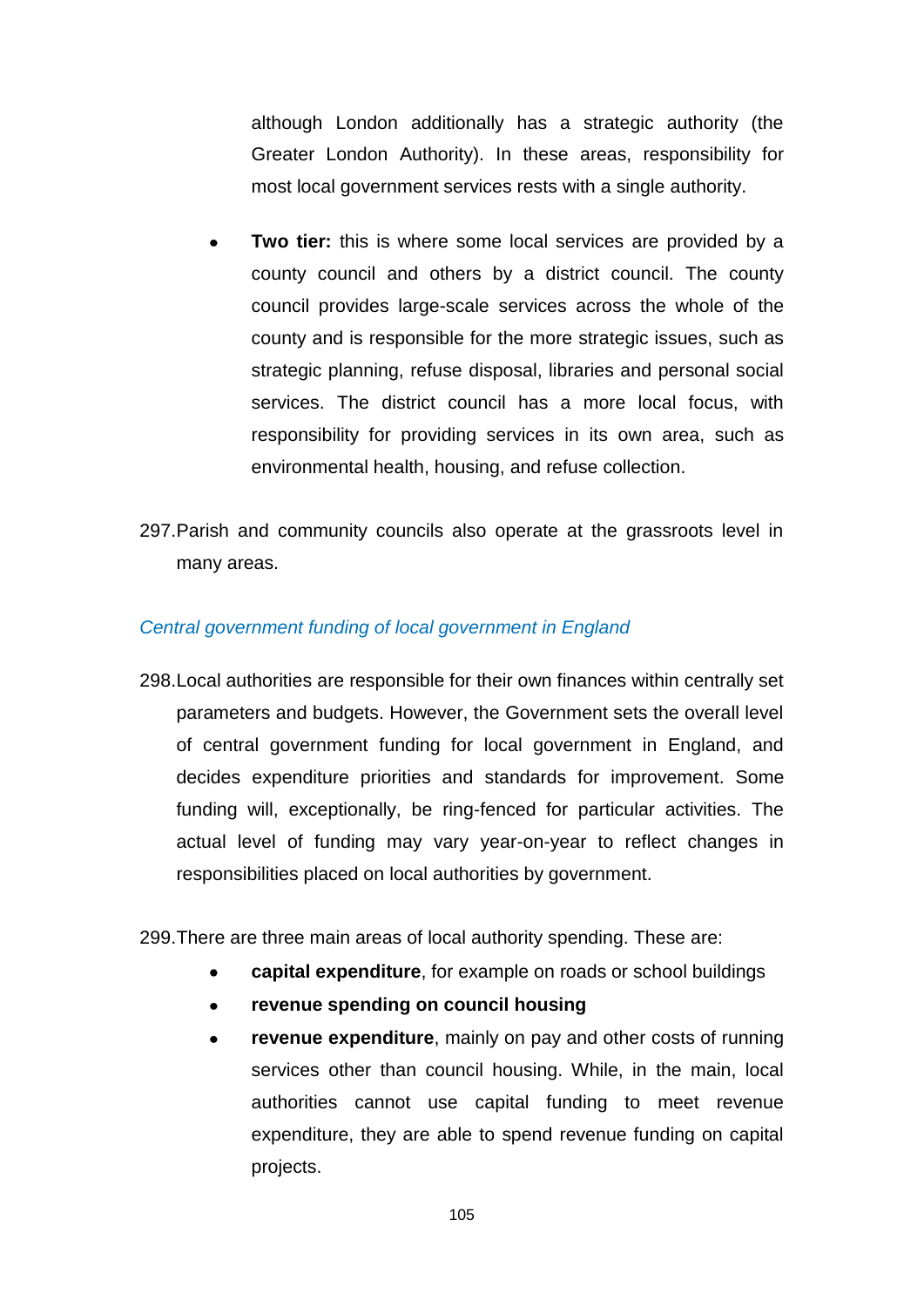300.Local authorities may borrow additional funds for capital expenditure, but not for revenue expenditure. This can be done without government consent provided they can afford to service the debt from their own resources. They also have the power to raise council tax –a local tax on domestic property set by local authorities. Councils can choose whether to charge council tax and at what level (subject to the Government"s reserve powers to cap excessive increases, which are subject to parliamentary approval). Local authorities also raise a significant amount through fees and charges, some of which are set centrally and others by local authorities. Most are limited to cost recovery.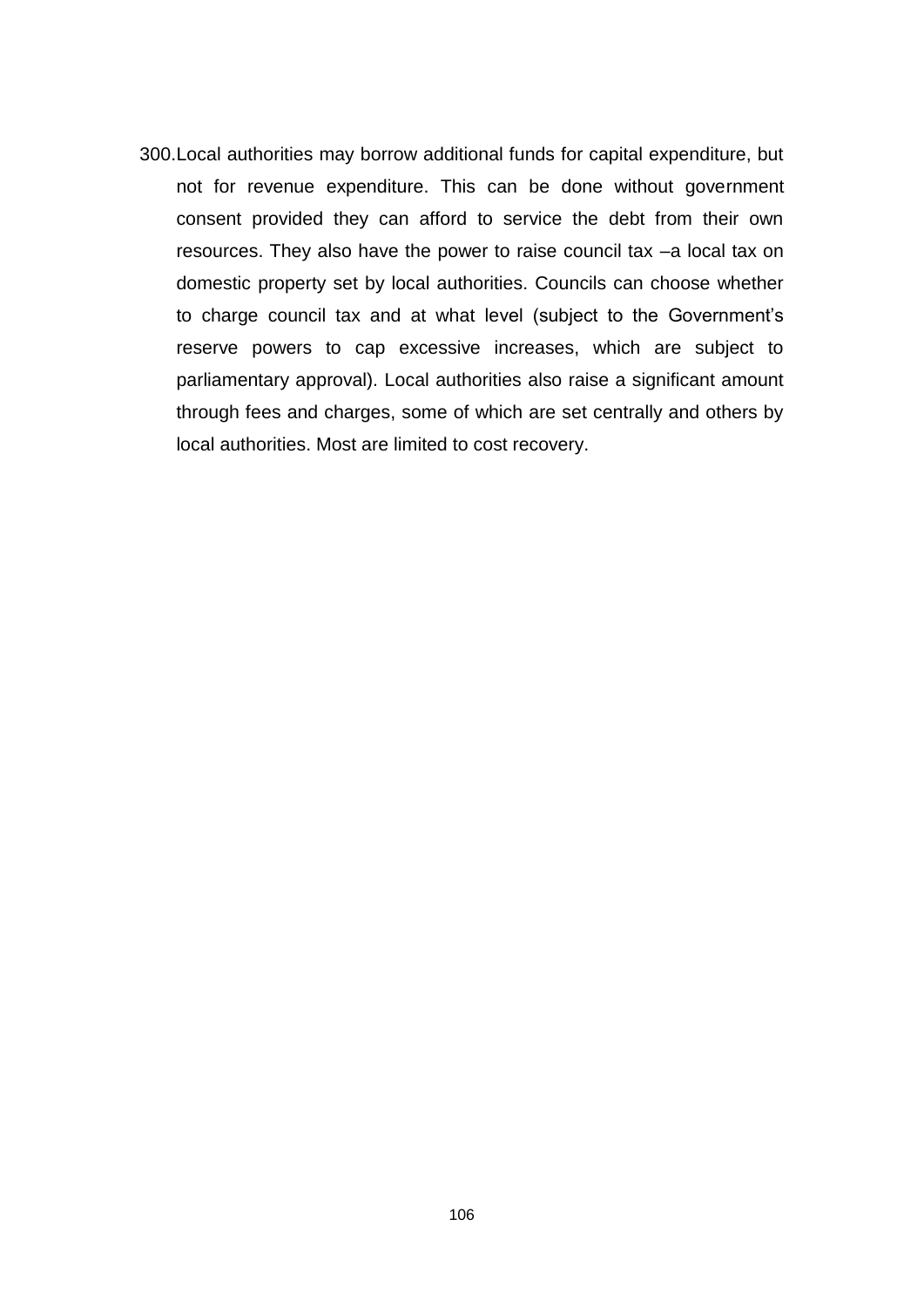# Chapter 9: Relations with the European Union and other international institutions

**This chapter covers the EU and other international institutions (such as the North Atlantic Treaty Organisation (NATO), the United Nations (UN) and international economic bodies) and their influence on the UK.** 

**The UK and other states can, by means of a treaty, create an international organisation and can confer powers upon it. Such treaties can specify the structure and decision-making processes of an international organisation, including whereby the state parties to the treaty can take decisions collectively within the organisation. The Government puts forward the UK's position in negotiations on such decisions.** 

*Certain elements of this chapter will be updated if Parliament agrees the proposals in the EU Bill introduced on 11 November 2010. The Bill provides*  for: a requirement for a referendum on a proposed future EU treaty or use of a *'ratchet clause', which transfers areas of power or competence from the UK to the EU; and the requirement for additional parliamentary controls prior to the agreement to ratchet clauses in existing EU treaties.*

#### **International treaties**

301.Treaties are negotiated between state parties and/or international organisations that possess legal capacity to enter into treaties. Bilateral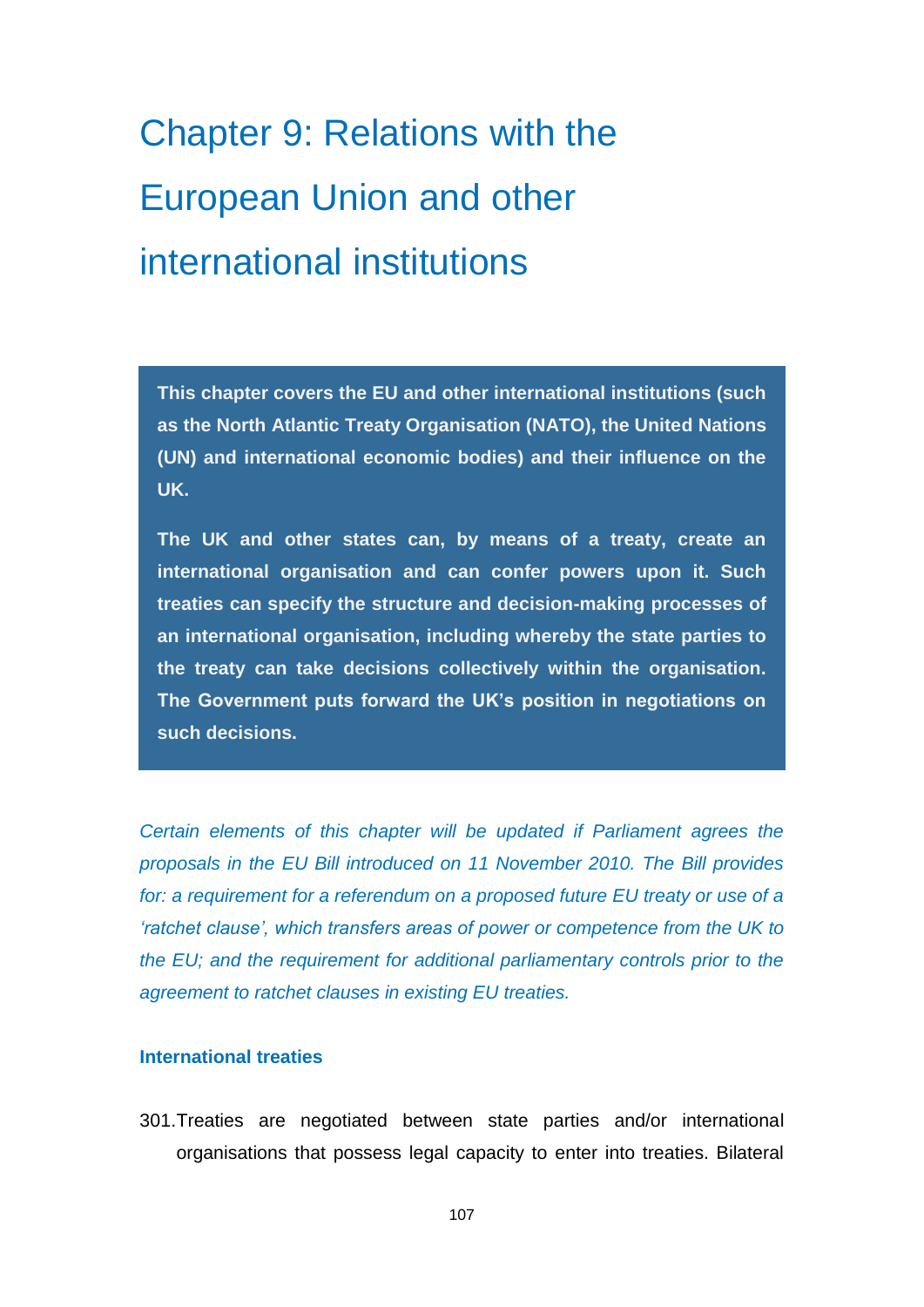treaties involve two states; a larger number of states may be involved in negotiating multilateral treaties, for example those adopted at intergovernmental conferences (IGCs). Treaties do not automatically have force in domestic law. Depending on the nature and terms of a treaty, it may need to be incorporated into domestic law by legislation, and Parliament may have a role in the scrutiny and implementation of a treaty. Treaty-making is a prerogative power (see Chapters 1 and 3), which is exercised subject to Chapter 2, Part 2 of the Constitutional Reform and Governance Act 2010. The Act creates a new parliamentary scrutiny procedure for treaties that are subject to ratification or its equivalent, although the statute also provides for exceptions where the procedure does not apply.<sup>55</sup> Any necessary legislation or administrative arrangements should be in place before the treaty is ratified.

#### **The European Union**

302.The 27 member states of the EU have agreed to confer competence on the EU to act in a wide range of issues of common interest. The UK joined the European Communities, the precursor of the EU, in 1973. The EU is based on a series of treaties, negotiated at IGCs and ratified by each member state.

#### *Structure of the EU*

303.The EU"s work is carried out by a number of different institutions, including the European Council, the Council of the European Union, the European Commission and the European Parliament and Court of Justice. Their powers and composition are determined by the EU treaties.

**<sup>55</sup>** For example, a treaty covered by section 5 of the European Union (Amendment) Act 2008, which constitutes the amendment of founding treaties. Subject to parliamentary approval, these derogations will be amended to reflect the provisions of the EU Bill, which was introduced to Parliament on 11 November 2010.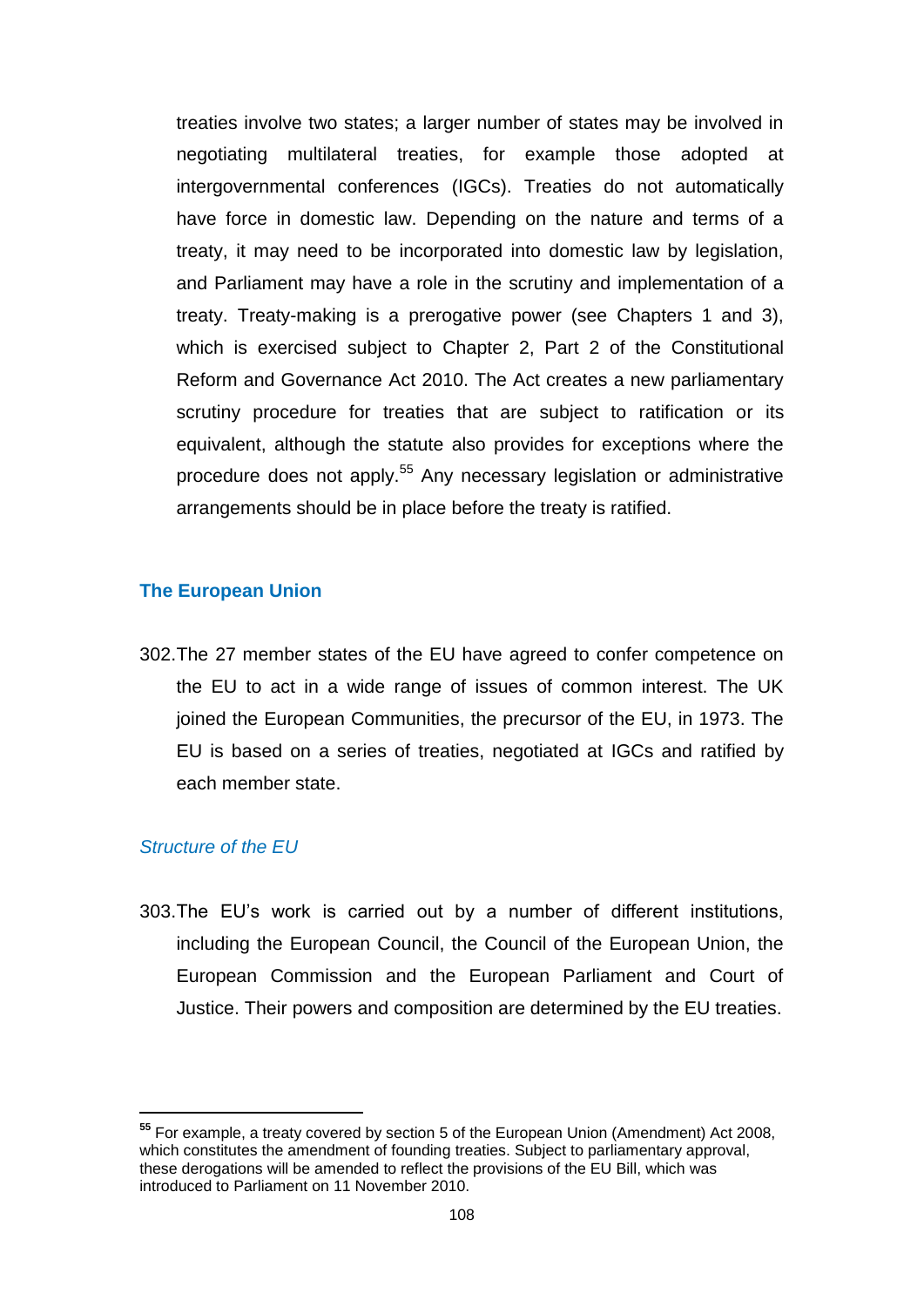- 304.The European Council is made up of heads of state and government. The UK is represented by the Prime Minister. It generally meets quarterly to set the EU's agenda and priorities.
- 305.The Council of the European Union is composed of ministers from each member state, usually those with the national lead on the subject under discussion. It meets in different formations according to the policy area under discussion. A key function of the Council is to adopt legal measures (often jointly with the European Parliament) that are binding on member states; depending on the subject area, decision-making may be by unanimity or by a qualified majority (a weighted system of votes) of member states. Most members of Cabinet will attend relevant meetings of the Council on a regular basis; their role is to represent the UK in negotiations on the adoption of EU measures.
- 306.The European Commission is the main executive body of the EU. It comprises 27 members – one from each member state – and is appointed by the European Council once approved by the European Parliament. In most areas, it has sole responsibility for proposing legal and other measures for adoption by the EU, and for policing compliance with EU laws by the member states. The European Parliament is the colegislator with the Council for most of the laws proposed by the Commission, and it also monitors the actions of the Commission. The European Parliament is elected directly for a five-year term by the populations of the member states.
- 307.The Court of Justice of the EU comprises three courts the European Court of Justice (ECJ), the General Court and the Staff Tribunal. The ECJ is the senior court and is compromised of one judge nominated by each member state and eight Advocates General. The Court has jurisdiction over the interpretation of the treaties and the validity and interpretations of acts of the EU institutions" bodies, offices and agencies. It does not have jurisdiction over the Common Foreign and Security Policy (which is the agreed foreign policy of the EU).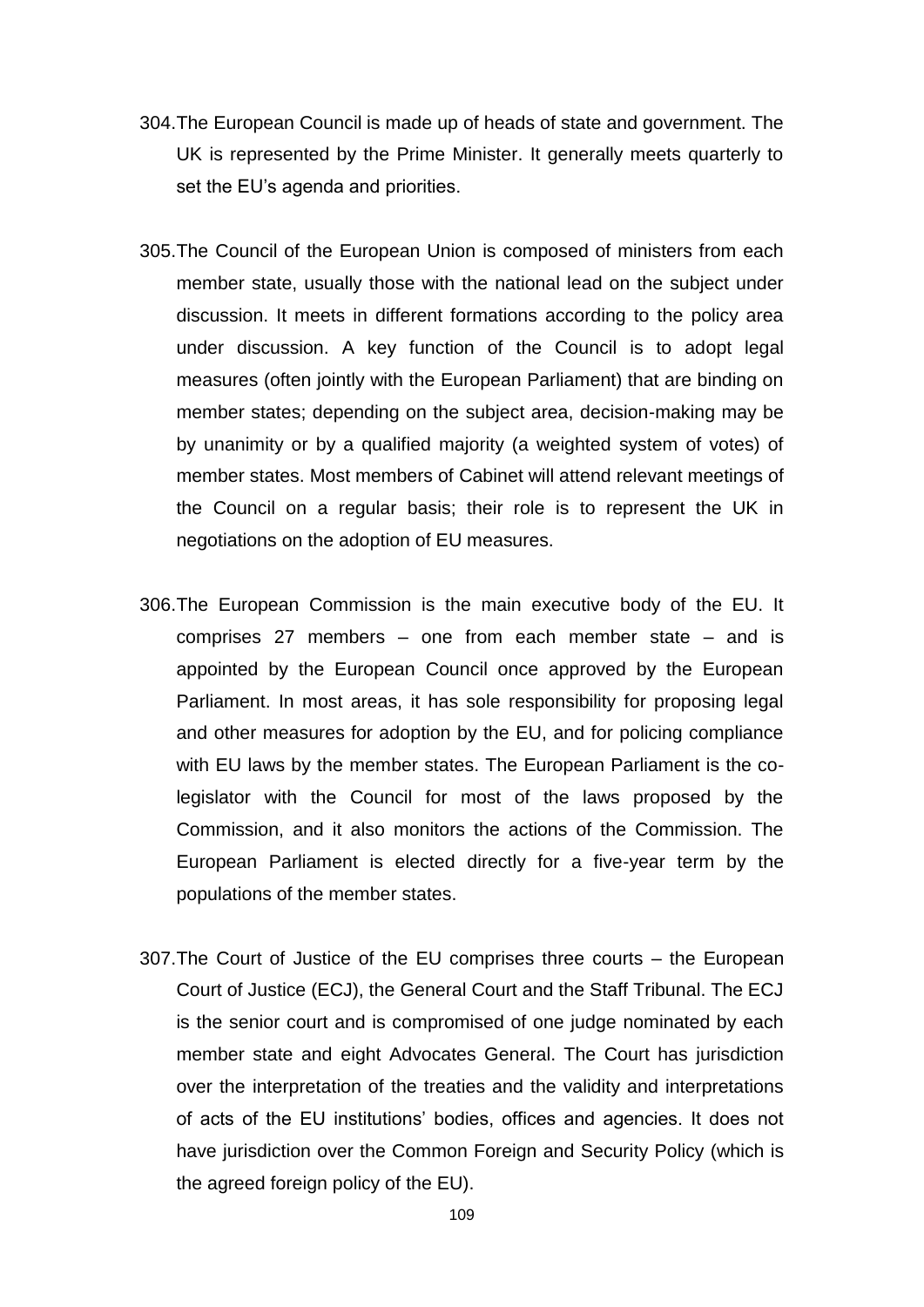308.The EU can only act in areas where it has the requisite legal power or "competence" has been conferred on it by the member states through the EU treaties. The treaties determine the nature and extent of the EU"s competence in a particular area and the procedures to be followed in adopting EU measures. The EU can adopt a number of different types of legal instrument, including regulations (which are directly applicable in member states) and directives (which define a desired result but leave member states to choose the best means of achieving it). In addition, where it has the requisite competence, the EU can enter into international agreements with third countries and organisations. EU law is adopted by the Council or by the Council and the European Parliament jointly. They can also authorise the Commission to adopt delegated and implementing acts subject to scrutiny (under so-called "comitology arrangements") by the member states or the Council and European Parliament.

#### *Implementation of EU law in the UK*

- 309.The UK is obliged to ensure that its national laws and measures are consistent with EU law. Some provisions of EU law may apply directly in the member states" national law. In the UK, directly applicable and directly effective provisions of EU law are given effect principally through Section 2(1) of the European Communities Act 1972. Other provisions of EU law may need to be implemented in national law. Government departments are responsible for ensuring the full and correct implementation of these obligations into national law in their areas.
- 310.If the UK fails to implement its obligations fully, it is liable to face legal proceedings (known as infraction proceedings) brought by the European Commission before the ECJ. The Court can also impose significant fines on member states. The general rule is that the lead department or administration responsible for an infraction (including the Devolved Administrations, the Government of Gibraltar and Crown dependencies) will bear the burden of any fine. The Chief Secretary to the Treasury is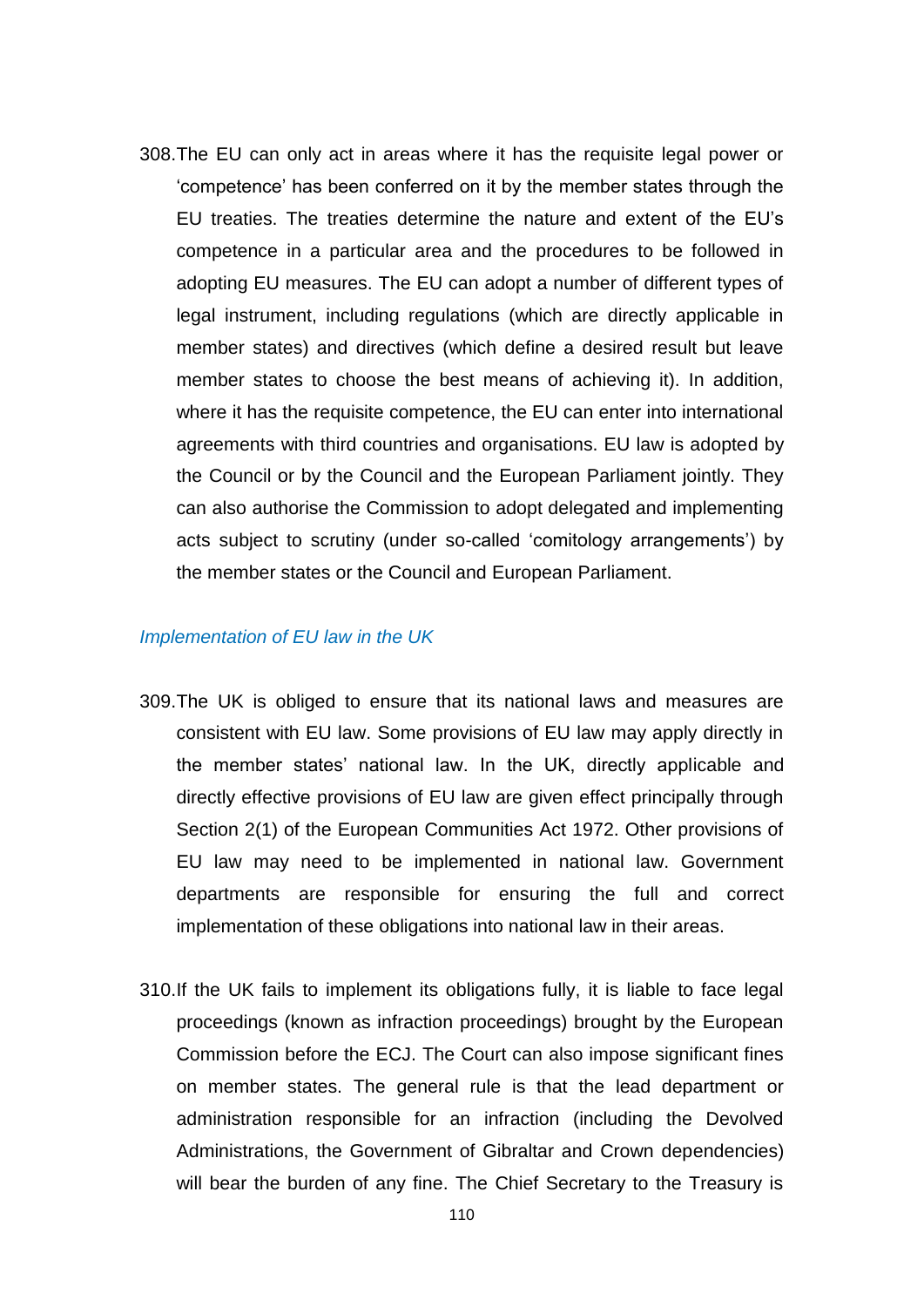ultimately responsible for deciding on the division and allocation of all fines.

311.Gibraltar is part of the EU as a European territory for which the UK is responsible, but is not covered by certain EU rules; in particular, it is outside the EU"s common custom area. The Foreign and Commonwealth Office (FCO) has the main responsibility to liaise with Gibraltar on EU matters, and to ensure that it complies with its EU obligations. The relationship of the Crown dependencies (Jersey, Guernsey and the Isle of Man) with the EU is different to the UK"s and Gibraltar"s relationships. They are not members of the EU, but are bound by special rules, such as those relating to customs, quantitative restrictions and levies, and other import measures in respect of agricultural products. More information on overseas territories and the Crown dependencies can be found at paragraph 22, Chapter 1.

#### *Coordination of EU policy by the UK Government*

- 312.Where EU policy affects the interests of more than one department, the UK line is agreed collectively, usually through the relevant Cabinet committee. Clearance is sought for the UK line to take in negotiations, and any significant changes to this should a compromise position emerge in negotiations. The Cabinet Secretariat and the FCO provide support for this process. The Prime Minister"s senior adviser on Europe usually leads the Cabinet Secretariat"s work in this area. Legal coordination is provided by Cabinet Office legal advisers in the Treasury Solicitor's European Division, which also conducts all UK litigation before the ECJ.
- 313.The UK Permanent Representation to the EU (UKRep) negotiates and lobbies in Europe on behalf of the UK. UKRep is consulted by departments on the conduct of EU business. The UK's Permanent Representative (who leads UKRep) or his or her deputy (depending on the Council formation) will usually accompany ministers to meetings of the Council of Ministers and provide advice as needed.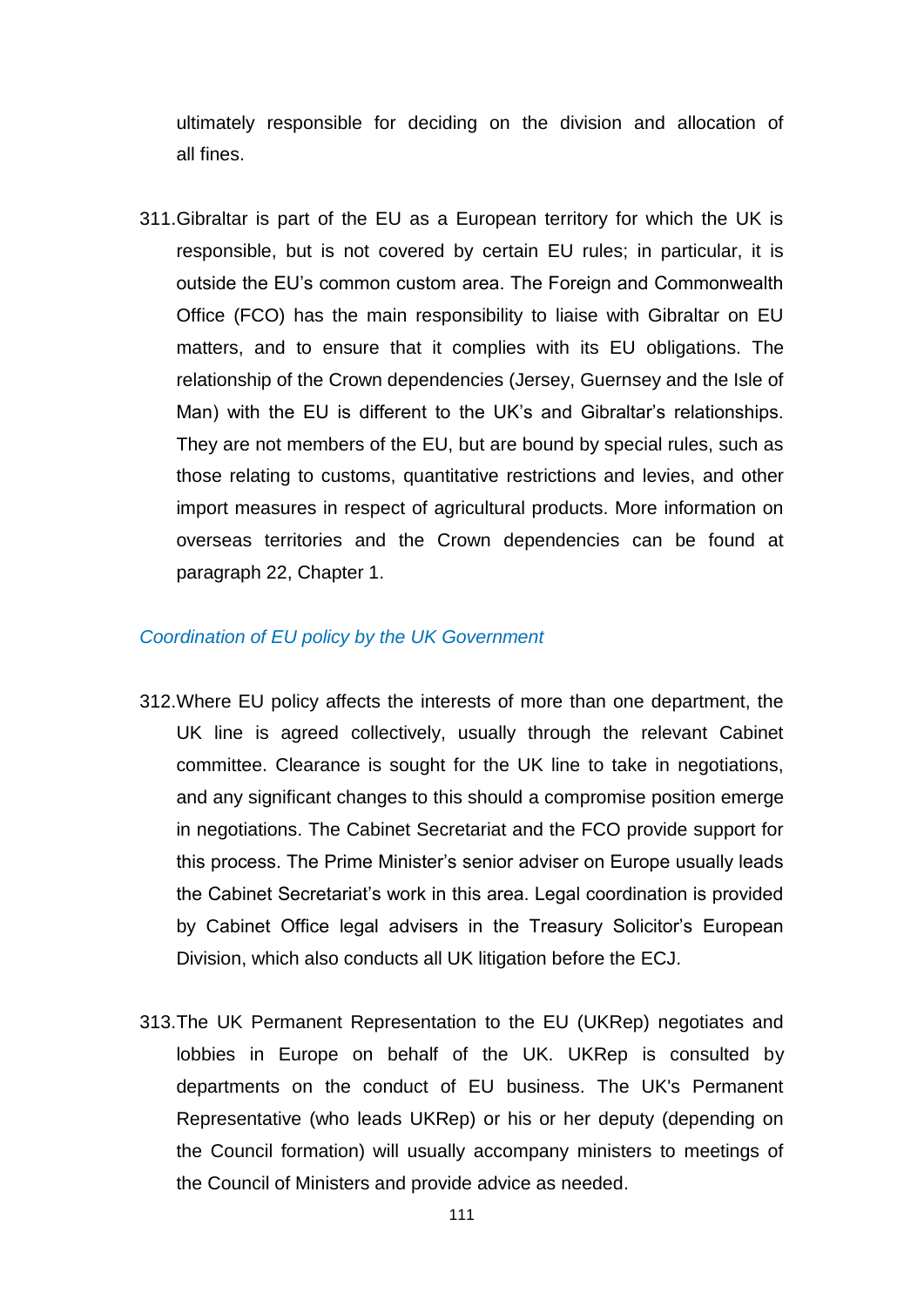#### *Parliamentary scrutiny of EU legislation*

- 314.Parliament is given the opportunity to examine and express views on proposals for EU legislation and any other documents held to fall within the terms of reference of the scrutiny committees of both Houses of Parliament. The cornerstones of the process are Resolutions<sup>56</sup> in each House, which set out the Government"s commitment not to agree to EU legislation before the scrutiny process has been completed, unless there are exceptional reasons for doing so. In these cases, ministers have to account for their actions to Parliament.
- 315.The Cabinet Secretariat is responsible for the maintenance of the Government"s scrutiny procedures and is responsible for deciding, in consultation with departments, which documents should be deposited in Parliament. It is also responsible for monitoring overall government compliance with scrutiny requirements. For every proposal or document submitted for scrutiny, ministers are required to provide written evidence in the form of an explanatory memorandum (EM) which provides information about the document, including the policy implications arising and the Government's attitude towards the proposal.

## *EU policy and devolution*

316.EU policy is reserved, and therefore the Government is responsible for preparing UK policy positions and for negotiations with other member states. On EU matters that affect devolved policy areas, ministers ensure that the Devolved Administrations are appropriately informed of policy developments in the EU, and are consulted as necessary, for example through the Joint Ministerial Committee (Europe). See Chapter 8 for more information.

**<sup>56</sup>** House of Commons Scrutiny Reserve Resolution of 17 November 1998 and House of Lords Scrutiny Reserve Resolution of 6 December 1999.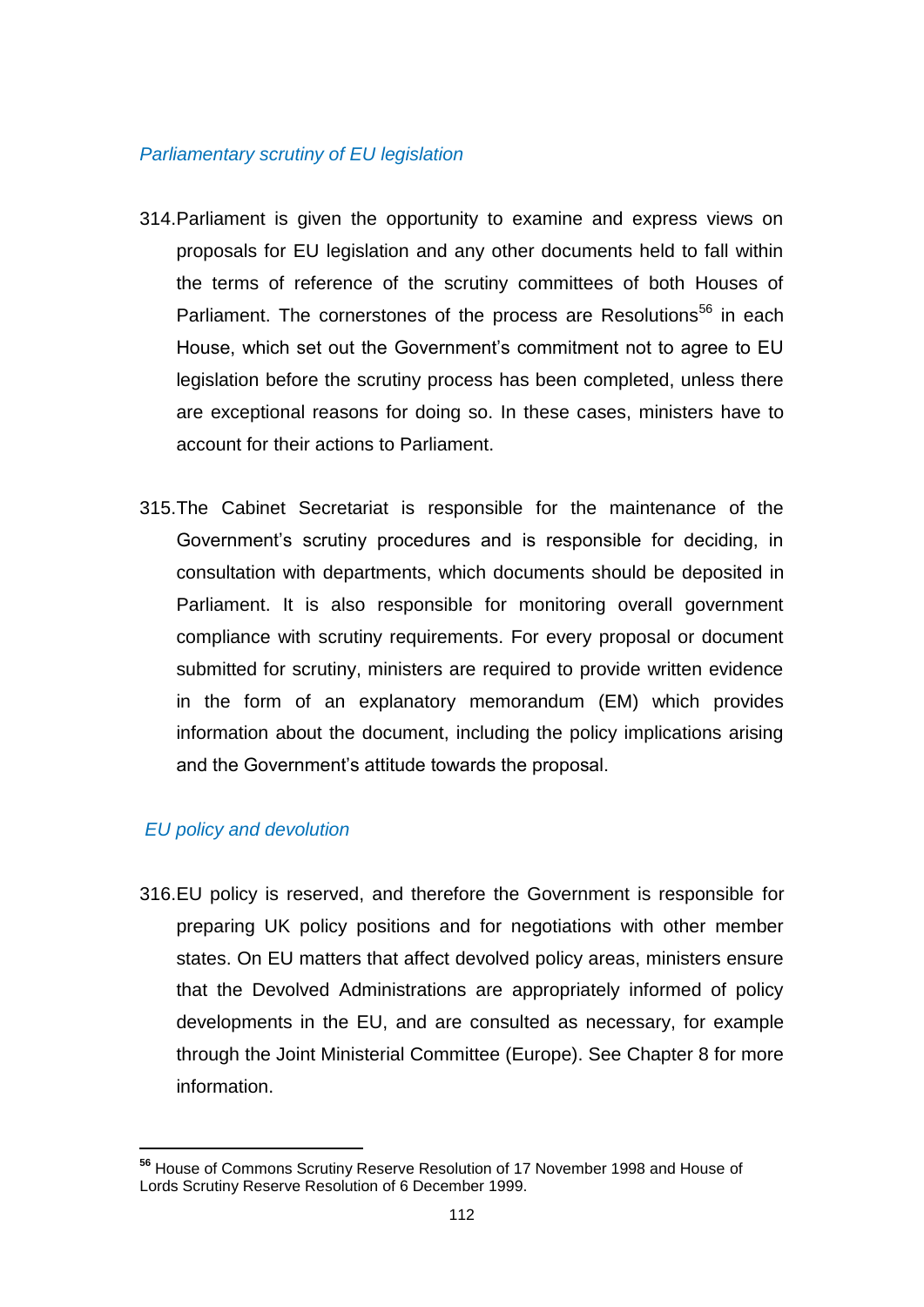317.The composition of the UK delegations to meetings of the Council of Ministers is determined by the lead government minister, although the lead minister is encouraged to allow devolved ministers to attend if at all possible. Where devolved ministers participate in Council meetings, they are required to uphold the confidentiality of discussions and, if the lead minister agrees they may speak, to adhere to the UK line.

#### **The Council of Europe**

- 318.The Council of Europe (CoE) was established as a pan-European international organisation to protect and promote common standards of human rights, democracy and the rule of law in Europe. CoE member states agree and set standards on issues including terrorism, crime, money laundering and trafficking, by negotiating conventions. There are now 47 CoE member states. The CoE"s principal document is the European Convention of Human Rights (ECHR); the European Court of Human Rights is therefore part of the Council of Europe.
- 319.The ECHR is an international treaty under the auspices of the CoE, which came into force in 1953. The current Convention is divided into 59 articles, which set out the substantive rights and freedoms and establish the European Court of Human Rights. A number of further substantive rights are set out in additional protocols, of which the UK has ratified the First, Fifth, Sixth and Thirteenth Protocols (the latter two together completely abolish the death penalty), and the Eighth, Tenth, Eleventh and Fourteenth Protocols (the latter two both amend the control system of the Convention).
- 320.The Human Rights Act 1998 gives further effect in our domestic law to certain rights and freedoms drawn from the ECHR; these are called the Convention rights. In most cases, a person must first bring proceedings under the Human Rights Act before they are allowed to apply to the European Court of Human Rights. More information on the Human Rights Act can be found in Chapter 6: Ministers and the law.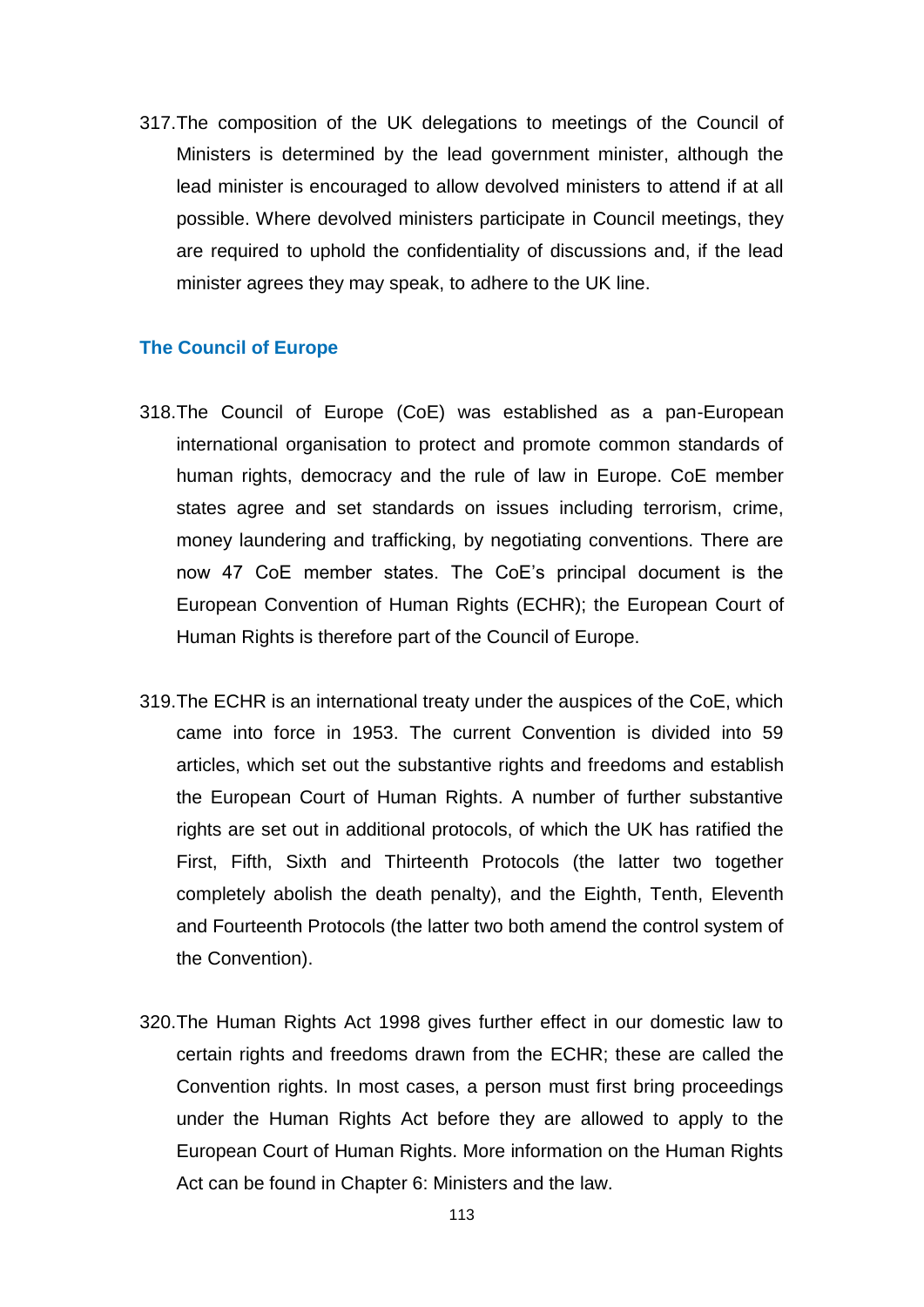#### *The European Court of Human Rights*

- 321.The European Court of Human Rights considers cases alleging breach of the rights and freedoms contained in the ECHR. Any person or nongovernmental organisation can apply to the European Court of Human Rights if they feel their rights have been breached, as long as they have exhausted all options open to them in our domestic courts first. Cases can also be brought by one member state against another, although these are extremely rare. A case in the European Court of Human Rights is a new case against the UK, rather than an appeal from our domestic courts. The European Court of Human Rights should not be confused with the ECJ (see paragraph 307), the highest court of the EU, which considers cases under EU law.
- 322.Article 46 of the ECHR obliges the UK to implement judgments made against it by the European Court of Human Rights. The implementation of a judgment usually involves the responsible minister or ministers taking both individual and general measures. Individual measures are steps required to put the applicant, as far as possible, in the position they would have been in had their rights not been breached; this may include paying just satisfaction (compensation) ordered by the Court. General measures are intended to prevent the breach happening again and to put an end to breaches that still continue; they may include changes to legislation, rules or administrative practice, depending on the terms of the judgment. Both individual and general measures must be completed to the satisfaction of the Committee of Ministers of the Council of Europe, which can take steps against the UK if it decides that a judgment is not being properly implemented.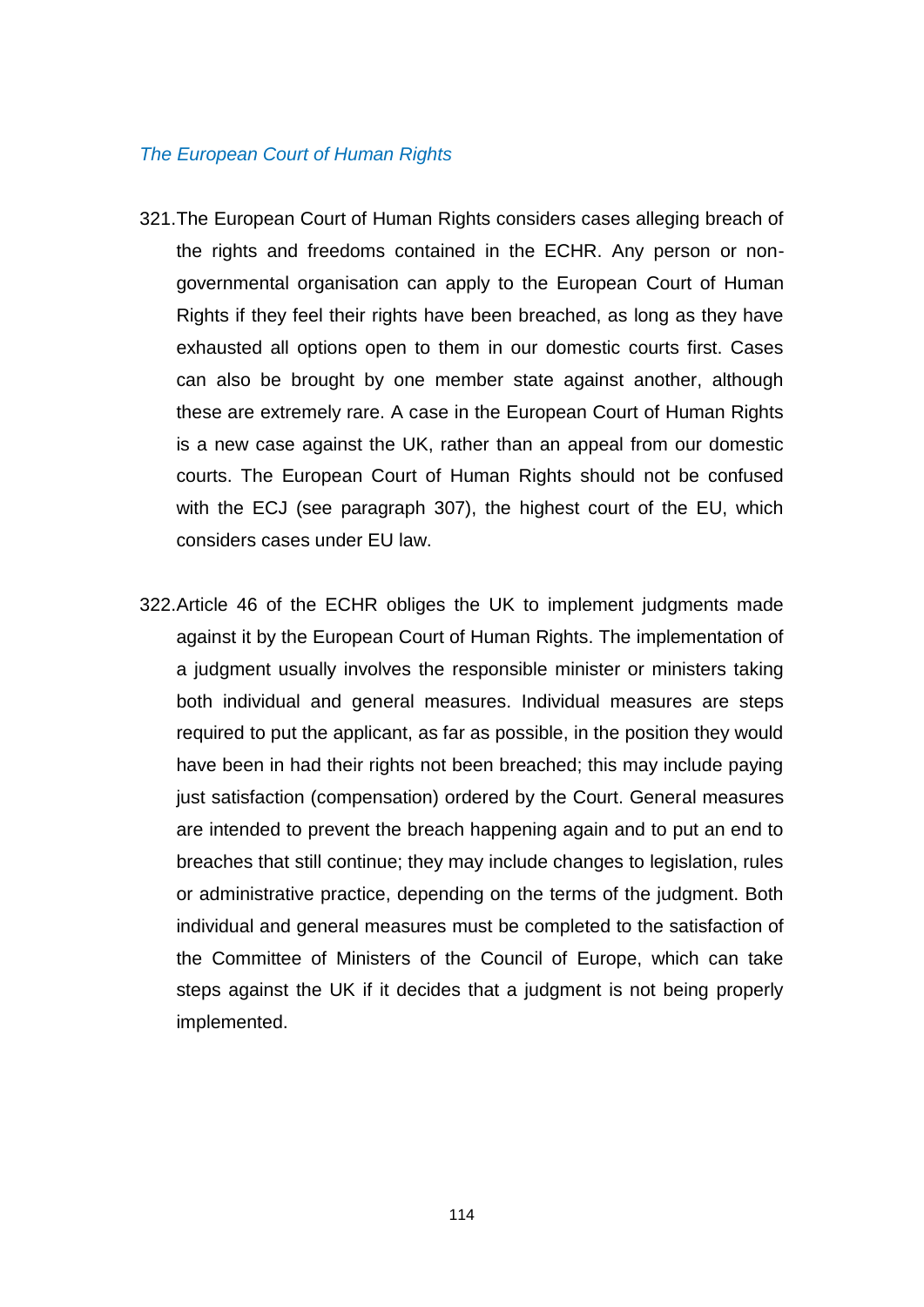#### **NATO**

323.NATO is an intergovernmental security alliance of 28 nations based on the North Atlantic Treaty (also known as the Washington Treaty). Article 5 of the North Atlantic Treaty sets out the agreement on collective defence, based on the indivisibility of allied security. If members of the alliance agree collectively that action is necessary, including the use of armed force, states are obliged to respond, but they maintain the freedom to decide how they will respond. The alliance is headed by the NATO Secretary General.

#### *NATO structures*

- 324.NATO decisions are taken entirely on the basis of consensus; there are no decisions by majority. Decisions taken represent collective agreement by all allies. Nations are able to prevent agreement where a policy does not meet their objectives. The principal policy and decision-making institution is the alliance in the North Atlantic Council (NAC). Subordinate to this senior body are specialised committees also consisting of national officials.
- 325.The NAC has powers of decision, and consists of permanent representatives of all member countries meeting together at least once a week. The Council also meets at higher levels involving foreign ministers, defence ministers or heads of state and government, but it has the same authority and powers of decision-making at all levels. However, substantial policy decisions that set the future direction of the alliance are usually the preserve of ministerial or summit meetings. There is also a NATO Military Committee, which consists of senior military representatives from each country who collectively act as the NAC"s military advisers, along with the Supreme Allied Commander (Europe) and Supreme Allied Command (Transformation).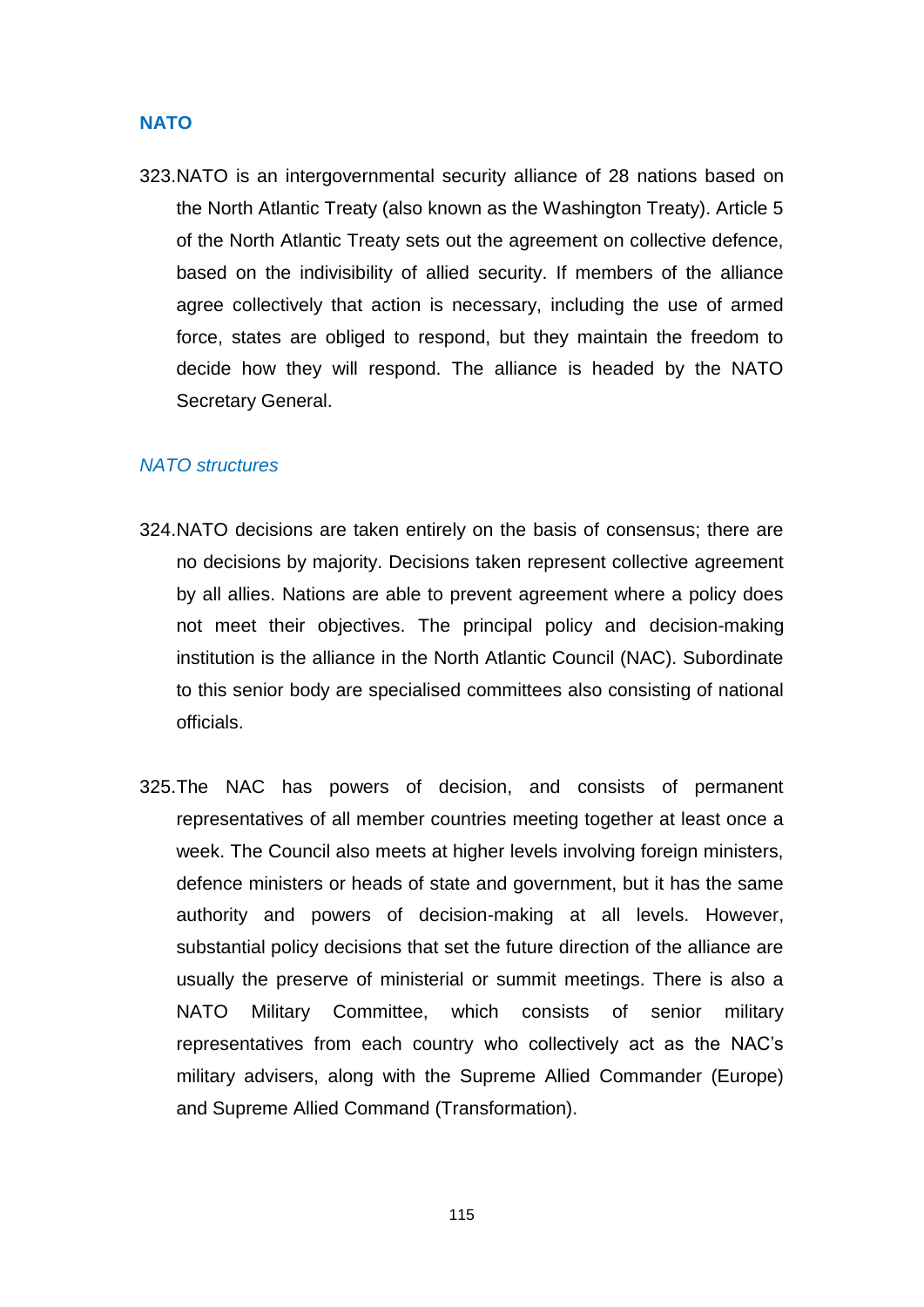#### *UK contribution to NATO*

326.The UK is a founder-member of the alliance. Almost all UK armed forces and capabilities are assigned to NATO in times of crisis. NATO does not generate income of its own, but depends on contributions from allies, both in cash and kind. Contributions differ, and the UK is one of the larger contributors. Contributions to the civil budget are paid by the FCO and contributions to the military budget are paid by the Ministry of Defence. A large number of the NATO civilian and military staff are British. The UK also contributes by loaning personnel with particular expertise to NATO when needed.

#### *NATO's external relations*

327.NATO works with the UN and the EU in supporting peacekeeping and peace support operations worldwide. The genesis of the cooperation with the EU was the Berlin Plus agreement, a comprehensive package of agreements made between NATO and the EU on 16 December 2002. With this agreement the EU was given the ability to use NATO assets in order to act independently in an international crisis, on the condition that NATO itself did not want to act – the so-called 'right of first refusal'. Only if NATO elected not to act would the EU have the option to call on NATO resources.

#### **The United Nations**

328.The UK was one of the 51 founding countries of the UN in 1945. The purposes of the UN are to maintain international peace and security, develop friendly relations among nations, and promote social progress, better living standards and human rights.<sup>57</sup> The key aspects of the UN structure are as follows:

**<sup>57</sup>** The aims of the UN are set out in the UN Charter, which can be found at: www.un.org/en/documents/charter/index.shtml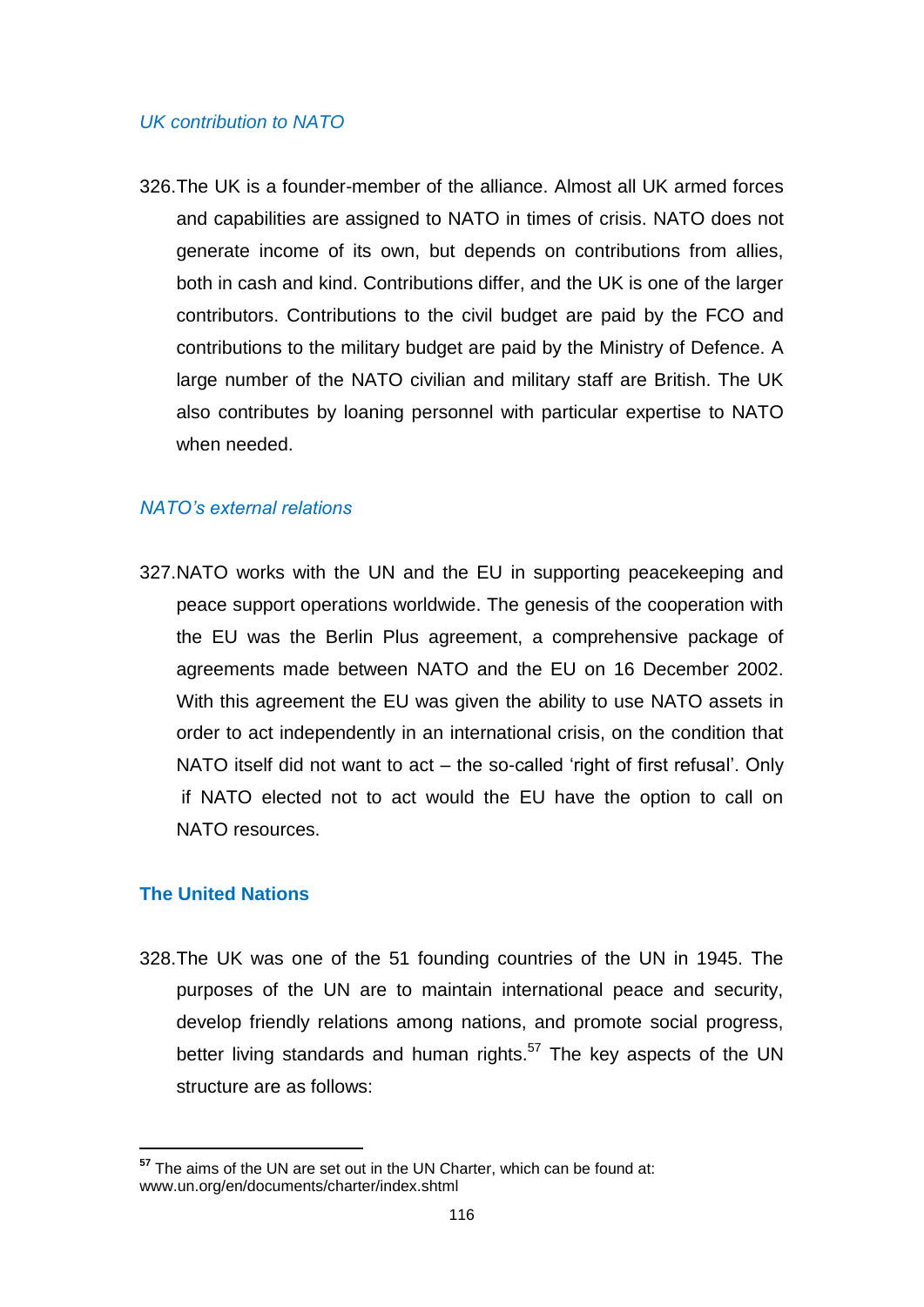- The UN Security Council (UNSC), which has primary responsibility for the maintenance of international peace and security. Uniquely among UN bodies, the Council (through Security Council resolutions) can impose legally binding requirements on members and enforce its decisions. As a permanent member of UNSC, the UK is in a strong position to influence UN decision-making. While the UK is bound to act on legally binding Security Council resolutions, it is under no obligation to deploy troops or other resources to peacekeeping missions. Where necessary, legislation is passed in the UK to give effect to UNSC resolutions.<sup>58</sup>
- The UN General Assembly (UNGA) and the Economic and Social Council (ECOSOC) agree resolutions that are not legally binding on a range of international issues, such as climate change and human rights. In UNGA and ECOSOC the UK generally intervenes through the EU, negotiating a position with EU partners in the first instance.
- The International Court of Justice (ICJ) settles legal disputes between states and gives advisory opinions to the UN and its specialised agencies. Its statute is an integral part of the UN Charter. The UK has accepted the compulsory jurisdiction of the ICJ for the settlement of international disputes in a broad range of categories.
- The Human Rights Council has a mandate to promote universal respect for human rights, and to address situations of violations of human rights, including gross and systematic violations. The

<sup>&</sup>lt;sup>58</sup> For example, The United Nations (International Tribunal) (Former Yugoslavia) Order 1996, which enables the UK to cooperate with the International Tribunal in the investigation and prosecution of crimes relating to the former Yugoslavia, implements UNSC Resolution 827 which "decides that all States shall cooperate fully with the International Tribunal and its organs... and that consequently all States shall take any measures necessary under their domestic law to implement the provisions of the present resolution and the Statute, including the obligation of States to comply with requests for assistance or orders issued by a Trial Chamber."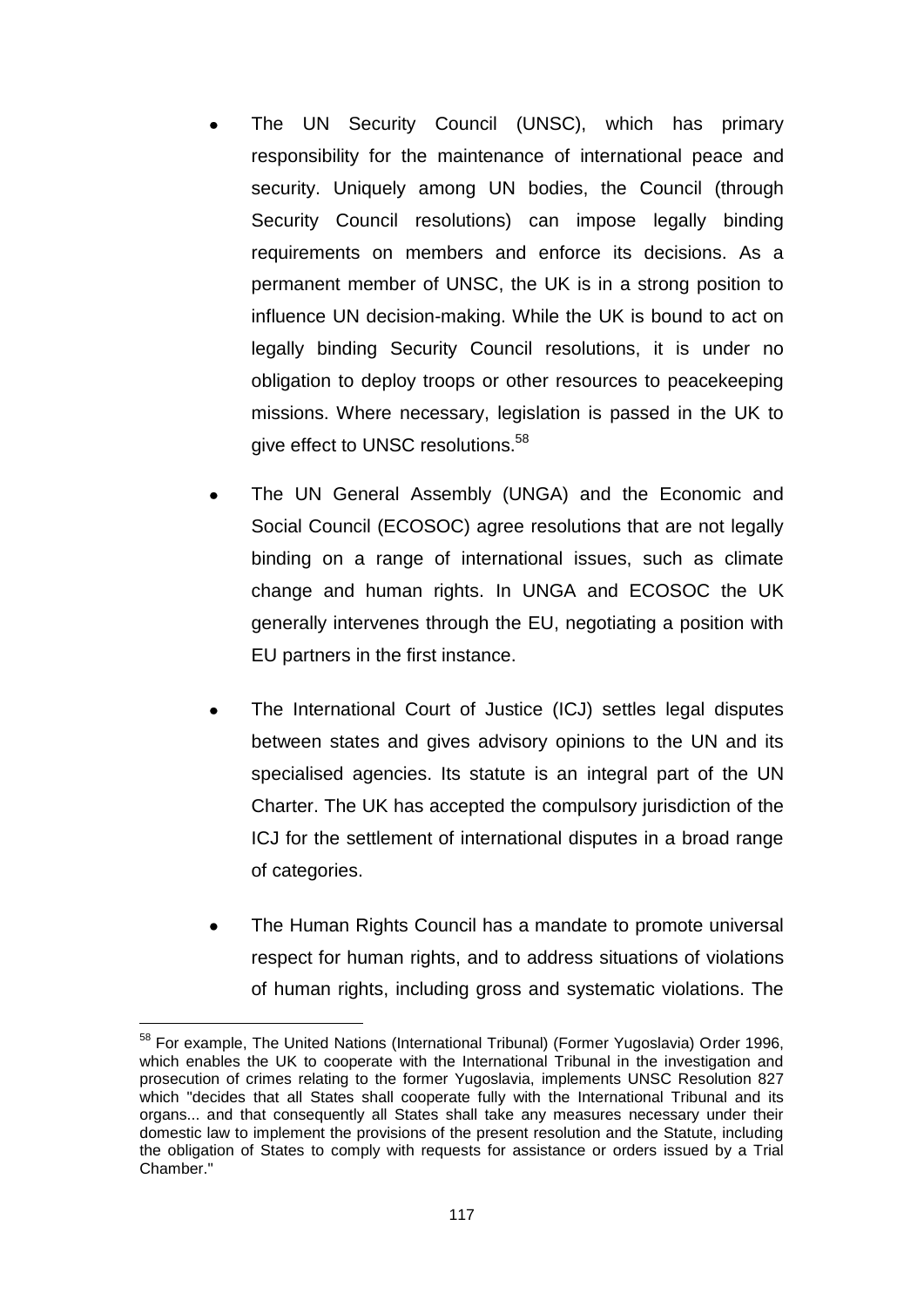main business of the Council is in passing resolutions that mandate activity of the UN, and explain and expand on international human rights standards.

#### **The Commonwealth**

- 329.The Commonwealth was founded in 1949 and has 54 member states drawn from across the globe. Her Majesty the Queen is the Head of the Commonwealth (see Chapter 1: The Sovereign). The main aims of the Commonwealth are: to support member countries to prevent or resolve conflicts, strengthen democratic practices and the rule of law, and achieve greater respect for human rights; and to develop the national capacity of member countries.
- 330.The Commonwealth Heads of Government Meeting (CHOGM) is held every two years to decide on priorities and action for the Commonwealth. Commonwealth heads are aided by the Commonwealth Ministers Action Group (CMAG) of nine rotating foreign ministers, who deal with serious or persistent violations of the 1995 Harare Declaration, which lays down the Commonwealth's fundamental political values. The decisions made by CHOGM and CMAG are not binding and the Commonwealth is instead a global network that works to encourage countries to address issues.

#### **International economic and financial organisations**

#### *The World Trade Organization*

331.The World Trade Organization (WTO) was established in 1995 as the successor to the General Agreement on Tariffs and Trade (1948). The WTO is mainly a negotiating forum for global trade agreements and for settling trade disputes between its members through the Dispute Settlement Mechanism. Where disputes cannot be resolved by consultation, the matter is considered by a panel and any findings are then put to the WTO"s members for endorsement. WTO members are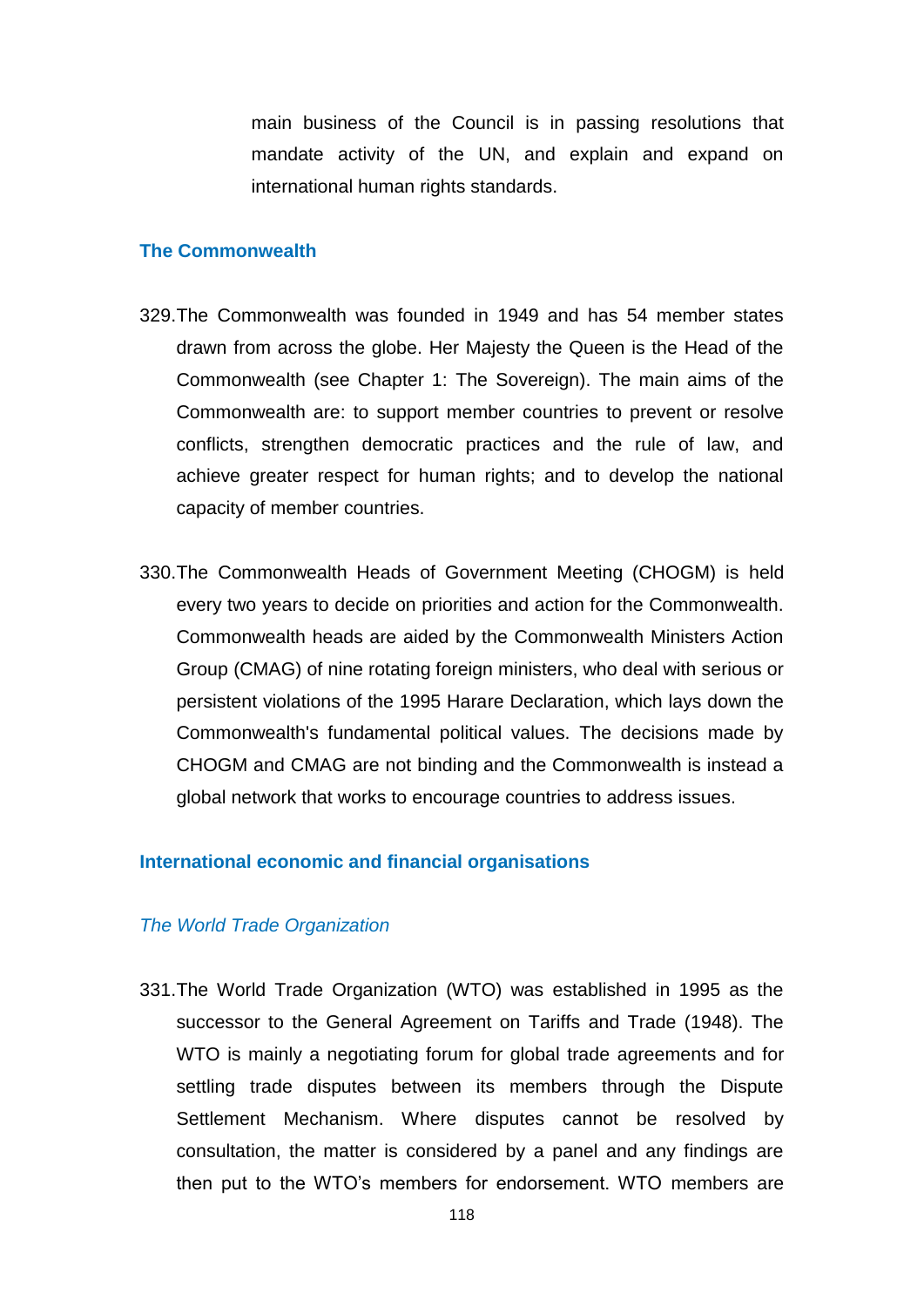expected to implement the panel"s findings quickly, or to offer suitable compensation or a penalty where they continue to breach the findings.

332.The UK Mission in Geneva represents the UK at the WTO. However, given that trade policy is an EU competence, in practice the UK (along with other EU member states) is usually represented by the European Commission on the basis of a mandate from the member states. Decisions at the WTO are normally taken by consensus and major decisions are put to all the members either to ministers (who meet every two years) or ambassadors at the General Council (which meets every two months).

#### *The World Bank and the Regional Development Banks*

- 333.The World Bank is owned by its member countries and functions like a cooperative, where members are the shareholders. The UK is a major shareholder and has a seat on the World Bank Board. The Secretary of State for International Development is the UK"s Governor to the Bank and represents the UK on the Development Committee. This committee is the main ministerial forum for discussing World Bank policies. The UK also has an executive director, based permanently in the UK Delegation (UKDel) in Washington, DC, who sits on the Board of Directors.
- 334. The UK is a member of the Regional Development Banks (RDBs)<sup>59</sup>. The RDBs focus on poverty reduction and lend to governments in their region, mainly for infrastructure development. They also lend smaller amounts to the private sector and provide concessional loans and grants to the poorest countries. The Secretary of State for International Development is the UK"s Governor to each of the RDBs and meets with the presidents of the banks from time to time. The UK is also represented on the board of directors for each bank through an executive director. The UK is also a member of the European Bank for Reconstruction and Development

**<sup>59</sup>** The African Development Bank, Asian Development Bank, Caribbean Development Bank and Inter-American Development Bank.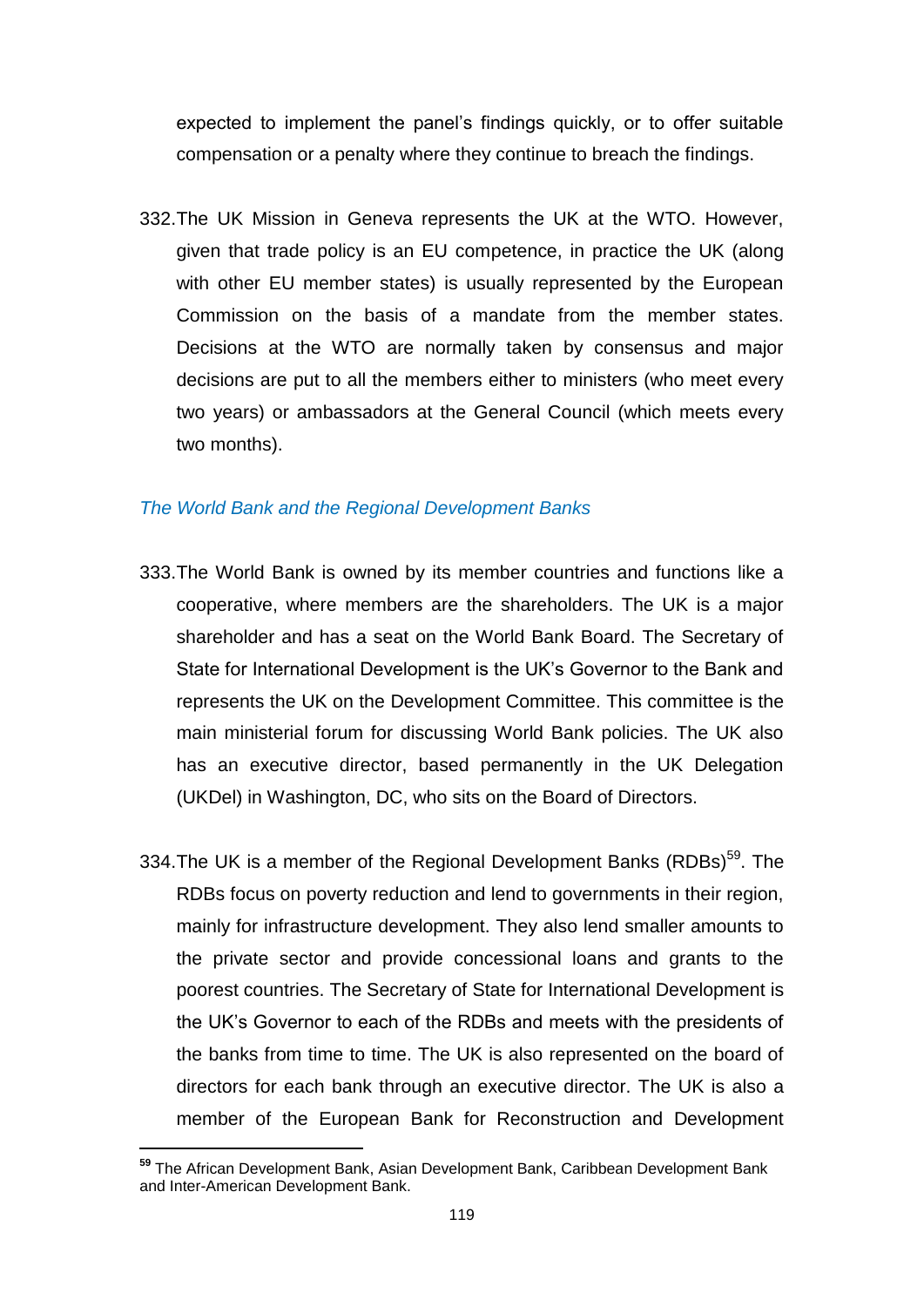(EBRD), which provides finance for banks, industry and businesses where finance cannot be found on similar terms on the open market. The Chancellor of the Exchequer is the UK"s Governor of the EBRD.

#### *The International Monetary Fund*

- 335.The International Monetary Fund (IMF) is an organisation of 187 countries, and has its own Articles of Agreement, governing structure and finances. The IMF's role is to foster global economic growth and financial stability, and to promote international monetary cooperation. Through its surveillance, the IMF tracks the global economy and economies of member countries, issues forecasts and analysis, alerts member countries to potential risks and provides policy advice.
- 336. When a country joins the IMF, it agrees to subject its economic and financial policies to the scrutiny of the international community. Under these arrangements, an IMF staff mission normally visits member countries once a year to exchange views with the government, central bank and non-government stakeholders. The IMF mission then submits a report to the Executive Board for discussion. The Board"s views are subsequently summarised and transmitted to the country's authorities. A summary of both the mission's and the Board's views, as well as the full report itself, are published with the consent of the country concerned.
- 337.The IMF also provides loans to members in economic difficulties. Most countries that access the IMF"s resources usually do so in conjunction with an economic reform programme. The IMF also works with developing nations to help them achieve macroeconomic stability and reduce poverty. The IMF also offers technical assistance to its members, helping them to manage their economic and financial affairs.
- 338.IMF members are allocated a quota based broadly on their relative size in the global economy. The quota determines a country"s voting power, the amount it can be asked to lend to the IMF and the amount it can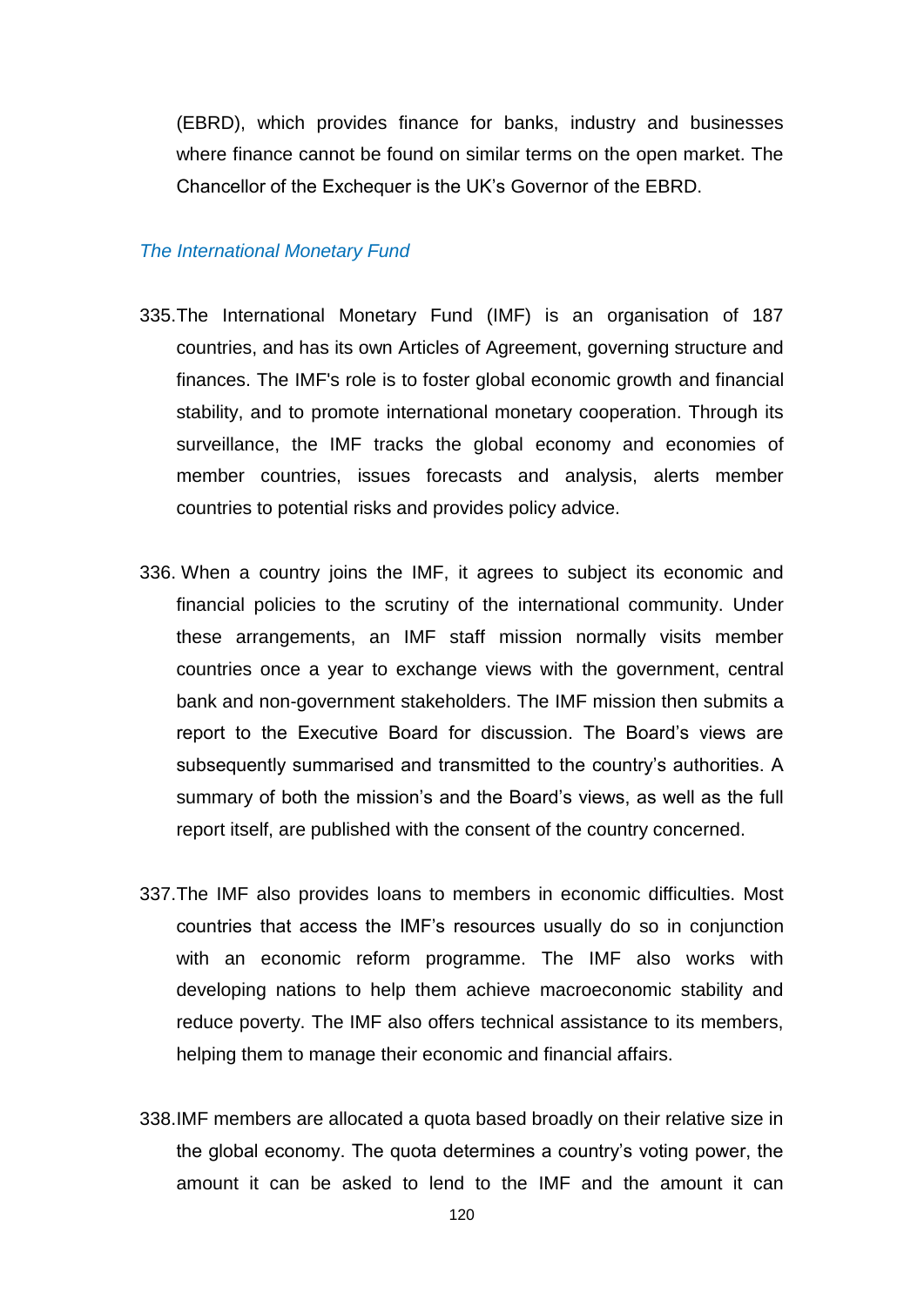borrow. As one of the Fund's largest shareholders, the UK automatically holds one of five appointed seats at the IMF"s Executive Board, which conducts the day-to-day work of the IMF. The UK"s Executive Director is based permanently in the UKDel in Washington, DC. The Chancellor of the Exchequer is the UK"s Governor of the IMF, and also sits on the International Monetary and Financial Committee, which acts as the ministerial steering committee for the IMF.

#### *The Organisation for Economic Co-operation and Development*

- 339.Founded in 1961, the Organisation for Economic Co-operation and Development (OECD) brings together governments committed to democracy and the market economy in order to: support sustainable economic growth; boost employment; raise living standards; maintain financial stability; assist other countries' economic development; and contribute to growth in world trade. There are 32 member countries, and OECD also works in partnership with a number of non-member economies.<sup>60</sup> OECD provides analytical and policy advice on a vast range of economic issues, including forecasts, fiscal policies, investment, anti-corruption and corporate governance, which can help to inform government policy.
- 340.The OECD Council is the supreme decision-making body, although much of the work takes places in technical committees attended by capitalbased experts. The Council meets regularly at the level of permanent representatives, and decisions are taken by consensus. It meets at ministerial level on an annual basis to discuss key issues and strategic priorities. The UK has a permanent delegation (UKDel OECD), staffed and funded by the FCO, which also pays for the UK's annual subscription.

 $60$  Further detail on OECD, membership countries and the organisation's mission statement can be found at: [www.oecd.org/pages/0,3417,en\\_36734052\\_36734103\\_1\\_1\\_1\\_1\\_1,00.html](http://www.oecd.org/pages/0,3417,en_36734052_36734103_1_1_1_1_1,00.html)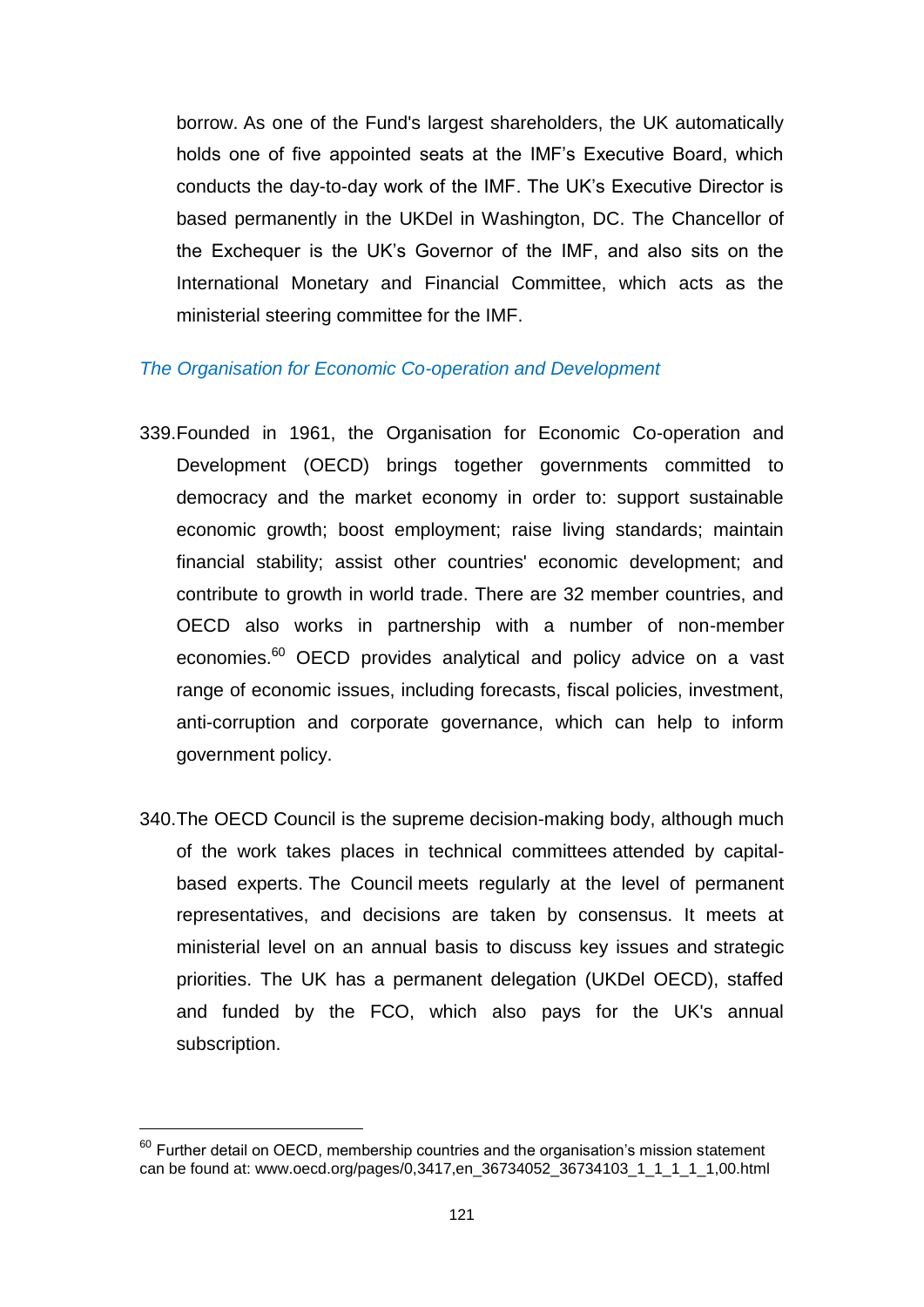#### *The Group of 8 and the Group of 20*

- 341.The Group of 8 (G8) and the Group of 20 (G20) are informal, not treatybased, groups. The current members of G8 are Canada, France, Germany, Italy, Japan, Russia, the UK, and the USA. Traditionally, G8 leaders have met to discuss the major political issues of the day. In recent years these have included global economic issues, development (including the Millennium Development Goals), climate change, energy and environmental issues.
- 342.The presidency of the G8 rotates between the eight countries; the next UK presidency will be in 2013. The EU Commission is represented at meetings, but cannot hold the presidency. The G8 does not have a permanent secretariat or administrative structure. The presidency sets the agenda and hosts all preparatory meetings and the annual leaders" summit.
- 343.The G20 began as a meeting of finance ministers and Central Bank governors in 1999, and includes all G8 countries, plus Argentina, Australia, Brazil, China, India, Indonesia, Mexico, the Republic of Korea, Saudi Arabia, South Africa, Turkey and the EU. G20 is a forum for economic cooperation, meeting to discuss global economic issues such as international monetary systems and regulations, global currency and trade imbalances, and international financial institutions such as the IMF. In 2010, the G20 agenda has expanded to include consideration of climate change and development issues, from an economic perspective. G20 collectively represents about 85% of global GDP.
- 344.The chair rotates between countries. The Managing Director of the IMF, the President of the World Bank and the chairs of the International Monetary and Financial Committee and Development Committee of the IMF and the World Bank participate in G20 meetings on an ex-officio basis.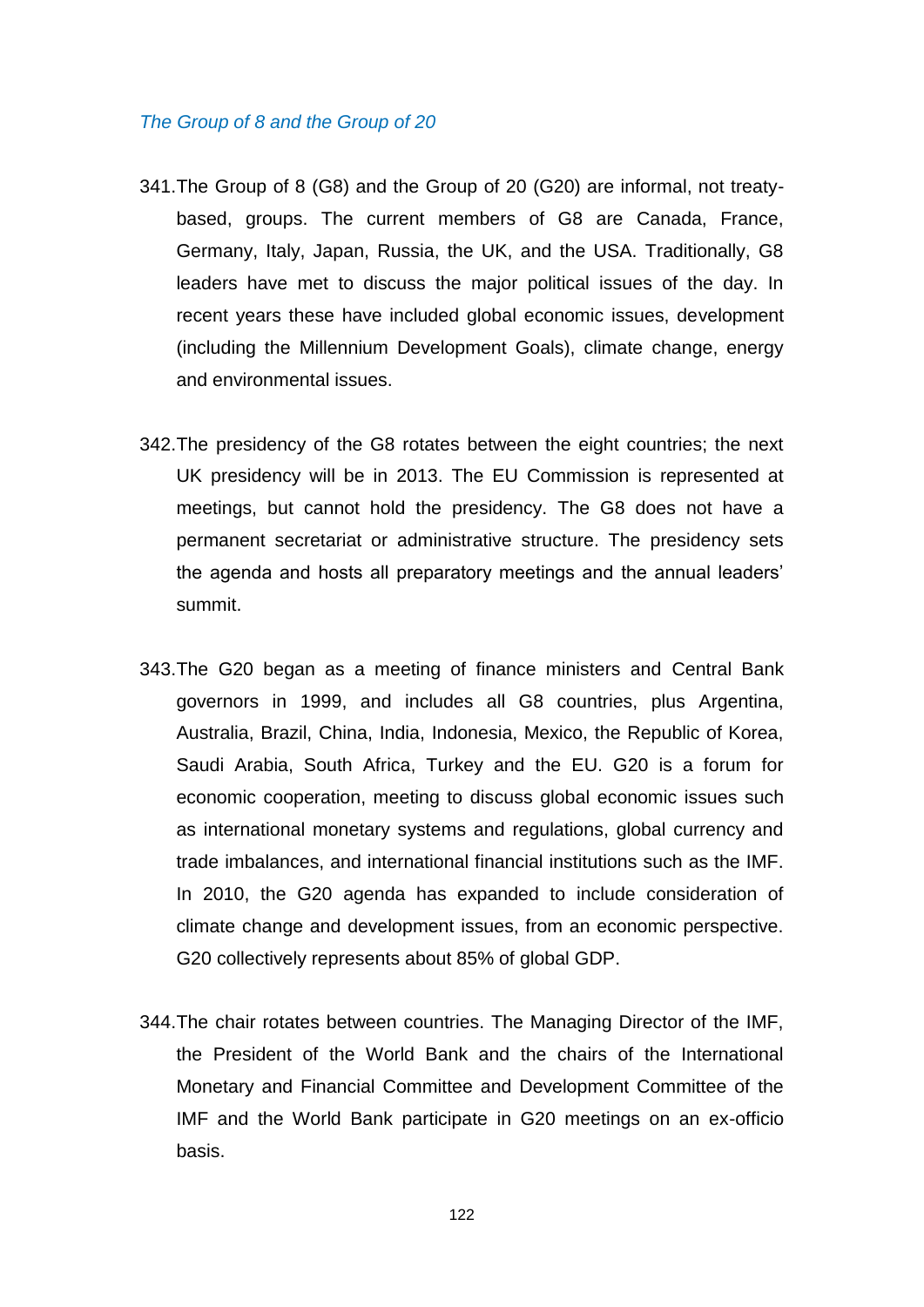# Chapter 10: Government finance and expenditure

**This chapter covers the role of Parliament, particularly the role of the House of Commons, and government in relation to finance and expenditure and the process by which government seeks money from Parliament (the Supply Estimates process). The Government has certain responsibilities to control and account for government expenditure, which are exercised by the Treasury. The Treasury is required to approve finance and public expenditure by other government departments. The Government has established procedures for ensuring efficient and transparent departmental governance and ways to account for government expenditure.**

#### **The role of Parliament**

345.It is for Parliament to approve the taxes levied for government expenditure, although in practice this is controlled by the House of Commons. The House of Commons claims exclusive rights and privileges over the House of Lords in relation to finance matters (see paragraph 187 in Chapter 5: Ministers and Parliament). The Government must ask the House of Commons for the money it needs, and this is done predominantly through the Estimates process (see paragraphs 350–357). Government expenditure must be spent in accordance with the purposes for which the Commons has supplied it. Together with the requirement that taxation can be imposed only with the approval of the Commons, this is one of the foundations of the constitutional power of Parliament.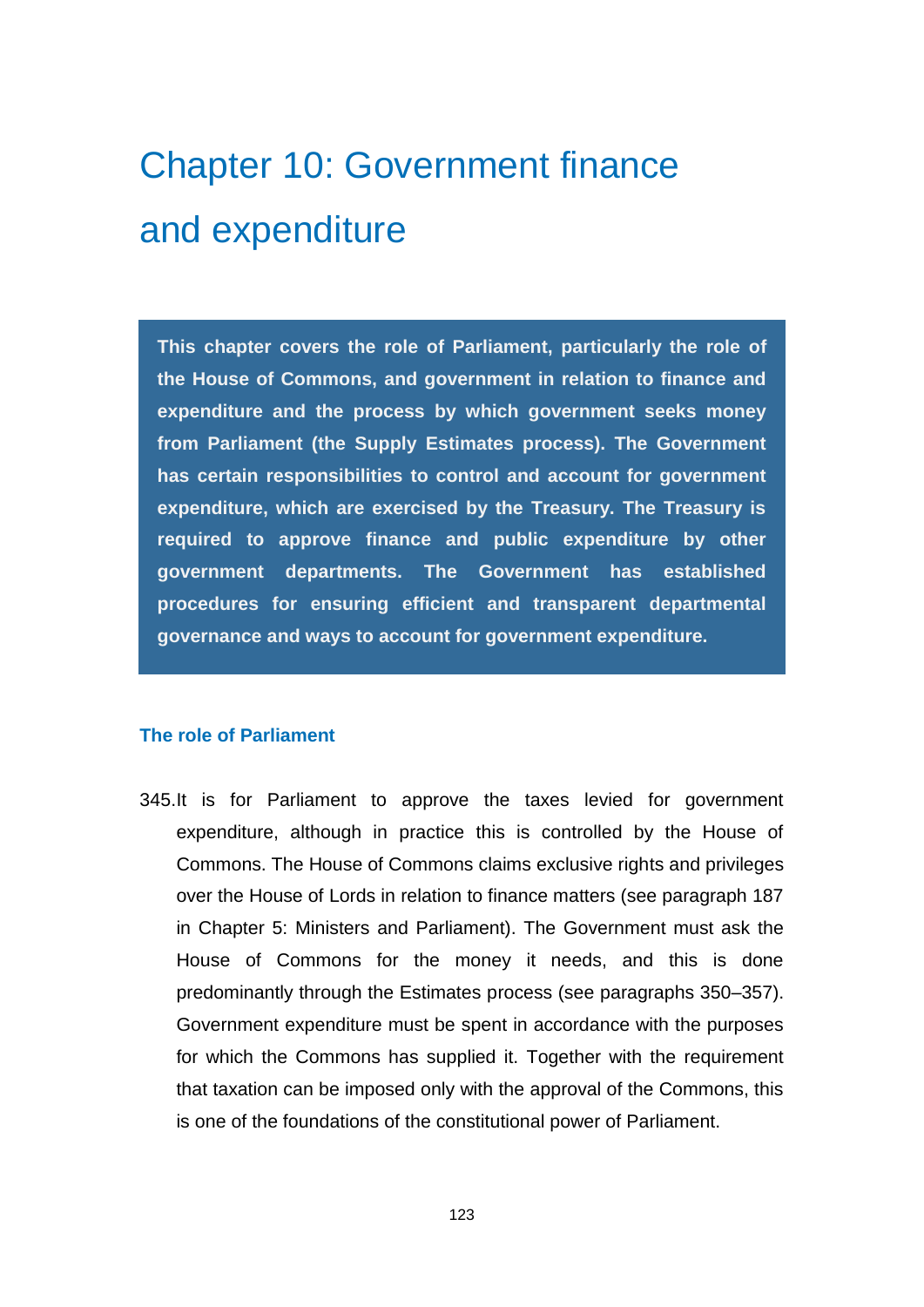346.Parliament, particularly the House of Commons, also has an important role in scrutinising expenditure and holding the Government to account. The House of Commons requires that the Government controls all aspects of finance and public expenditure. The Treasury, of which the Chancellor of the Exchequer is the ministerial head, is also by longstanding convention accountable to Parliament for ensuring the regularity and propriety of public expenditure.

#### **The Budget**

- 347.The Budget is the major financial and economic report made each year by the Chancellor of the Exchequer. The Budget statement usually updates Parliament and the nation on the state of the economy, on the public finances and on progress against the Government's economic objectives. Through the Budget, the Chancellor of the Exchequer can review and propose changes in tax rates, and can make announcements as to how taxpayers' money will be spent in the coming years.
- 348.The Chancellor can deliver the Budget at any time of the year, although in recent years it has taken place in the spring. Traditionally, the Leader of the Opposition, rather than the Shadow Chancellor, replies to the Budget speech. This is usually followed by four days of debate on the Budget Resolutions.
- 349.Budget Resolutions determine the scope of the Finance Bill, which is formally introduced as soon as the Resolutions are passed. The Finance Bill is the legislative vehicle to implement the Budget's tax announcements. The Bill is then subject to the normal legislative process, although when it enters committee stage it is usually split between a public bill committee and a committee of the whole House. Chapter 4 sets out details on collective clearance in relation to the Budget.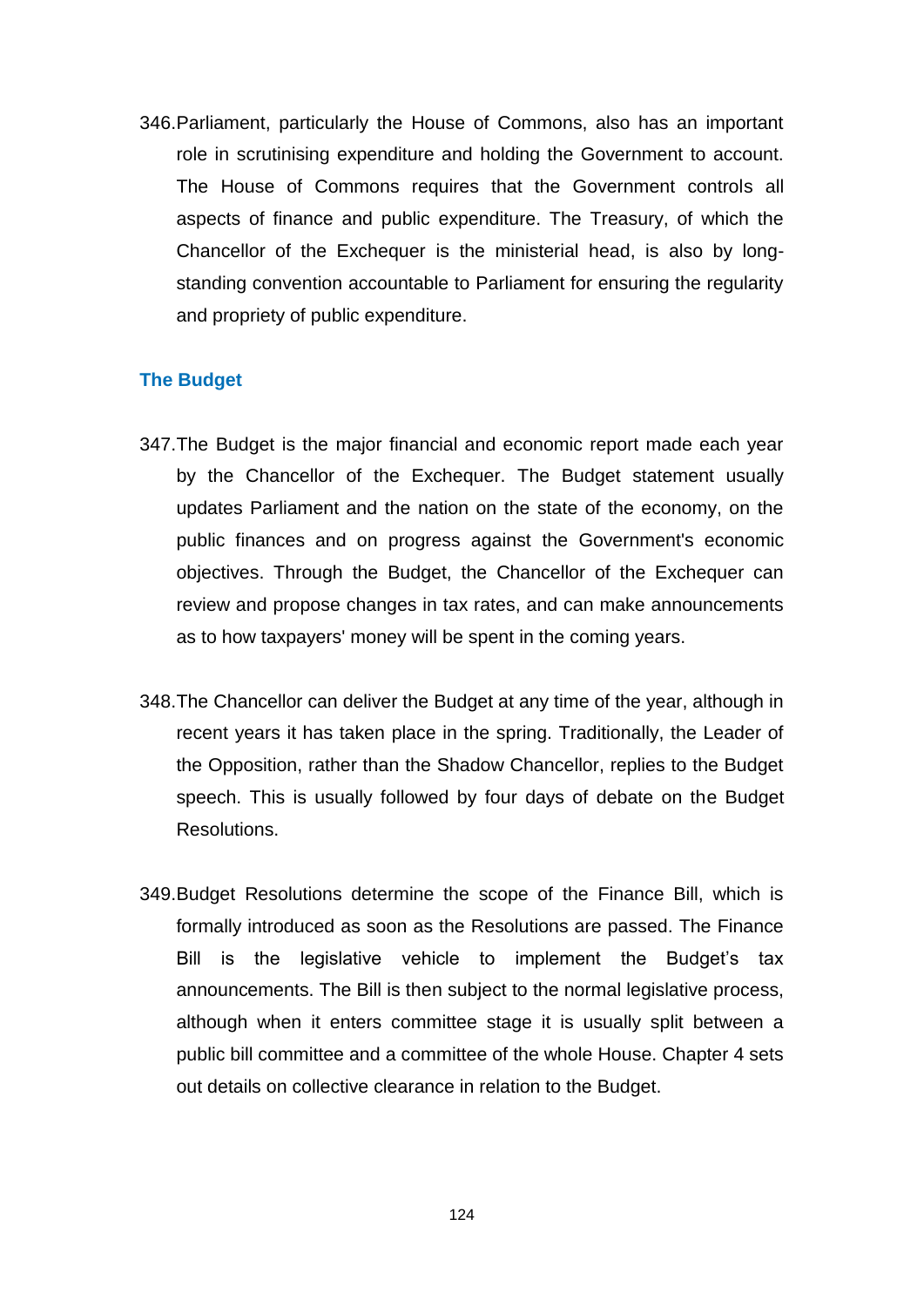#### **Supply Estimates process**

350.Supply Estimates are put before Parliament and take the form of Votes on Account, Main Estimates and Supplementary Estimates. Expenditure for which supply is voted does not cover all government expenditure. Other legislation provides for some financing: Social Security Acts, acts covering local government and what is known as Consolidated Fund Standing Services (CFSS), where Parliament has agreed to fund services from year to year directly from the Consolidated Fund (which is the government's current account, operated by the Treasury) rather than annually through Supply. The Treasury presents the Supply Estimates to Parliament as a House of Commons paper.

#### *Votes on Account*

351.In the November before the beginning of a financial year (an accounting period of 12 consecutive months, which for government departments is determined by Treasury direction), the House agrees to the Vote on Account. The Vote on Account is a form of Supply Estimate, requesting an allocation of money to enable government to continue spending on existing services for the first few months of the upcoming financial year until the main Supply Estimates are approved in July, without which departments would have little or no money on 1 April. The Vote on Account is usually based on about 45% of the current year"s spending for each department.

#### *Main Estimates*

352.The Main Estimates start the supply procedure and are presented by the Treasury on behalf of every government department about five weeks after the Budget.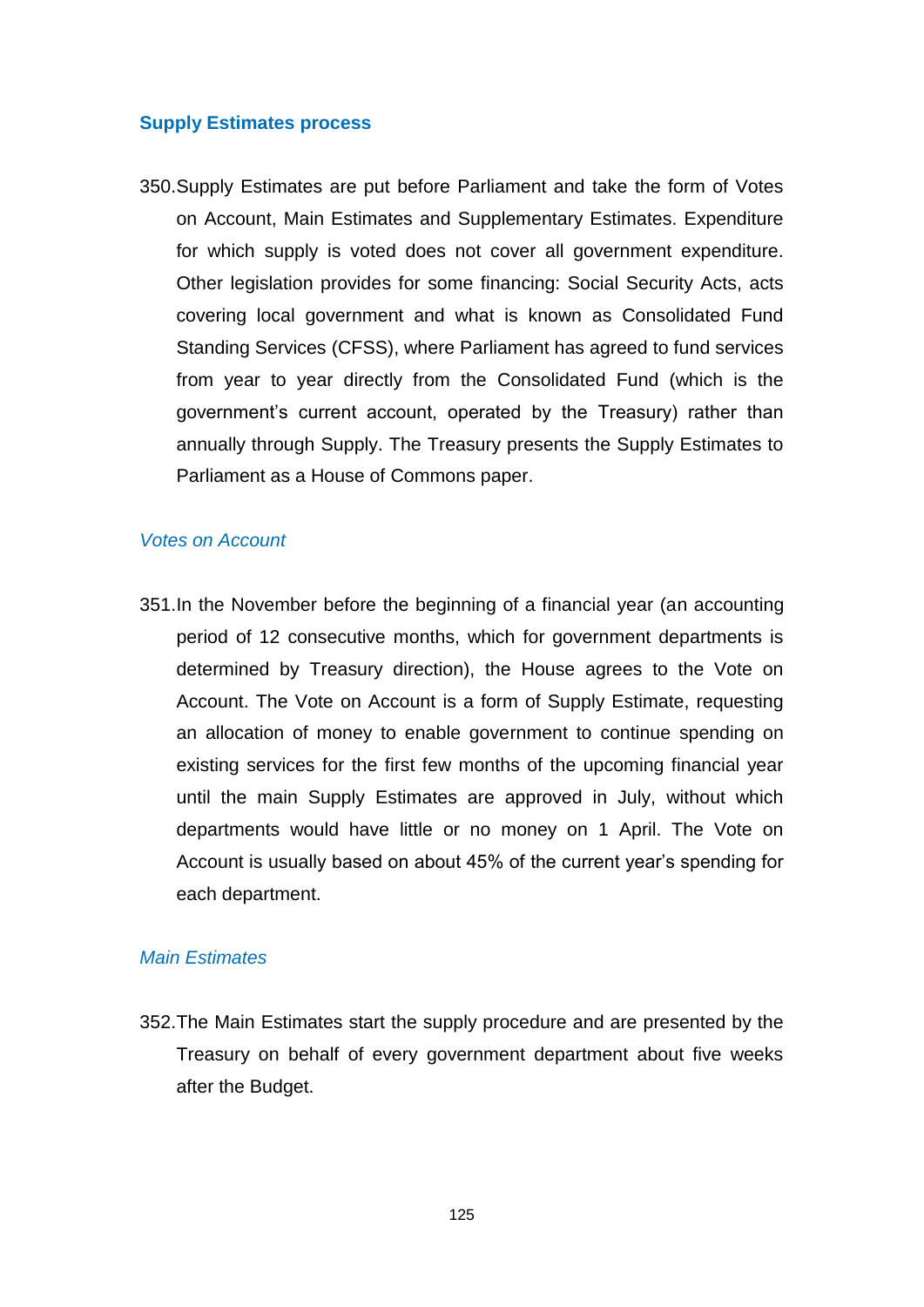#### *Supplementary Estimates*

- 353.Treasury presents Supplementary Estimates on behalf of departments, asking Parliament for approval for any necessary additional expenditure, or for authority to incur expenditure on new services.
- 354.Currently there are three fixed Supplementary Estimates: summer, winter and spring. However, the later presentation of the Budget in the last few years has virtually made summer Supplementary Estimates redundant.

#### *Parliamentary approval*

355.Supply Estimates seek Parliament"s approval for resources and cash for a particular financial year. Following the presentation of the Estimates, the Liaison Committee (see footnote 33 in Chapter 5) selects up to two Estimates to be debated for half a day, and after the debate passes the motions to authorise the spending. When the House approves the Estimates, a bill is brought in to ratify the use of resources and expenditure of cash sums that are covered by the Estimates. Ratifying legislation must also appropriate expenditure to particular departmental and other services.

#### *The Clear Line of Sight (Alignment) project*

356.From April 2011, Supply Estimates will be on a budgetary basis. Parliament will therefore be agreeing to the same budget boundaries as the Treasury uses to control public spending, namely Departmental Expenditure Limits (DELs) and Annually Managed Expenditure (AME). The intention of the project is to make clearer the relationship between accounts, budgets and Estimates. Under Alignment, it is expected that there will only be one Supplementary Estimate opportunity in January/February.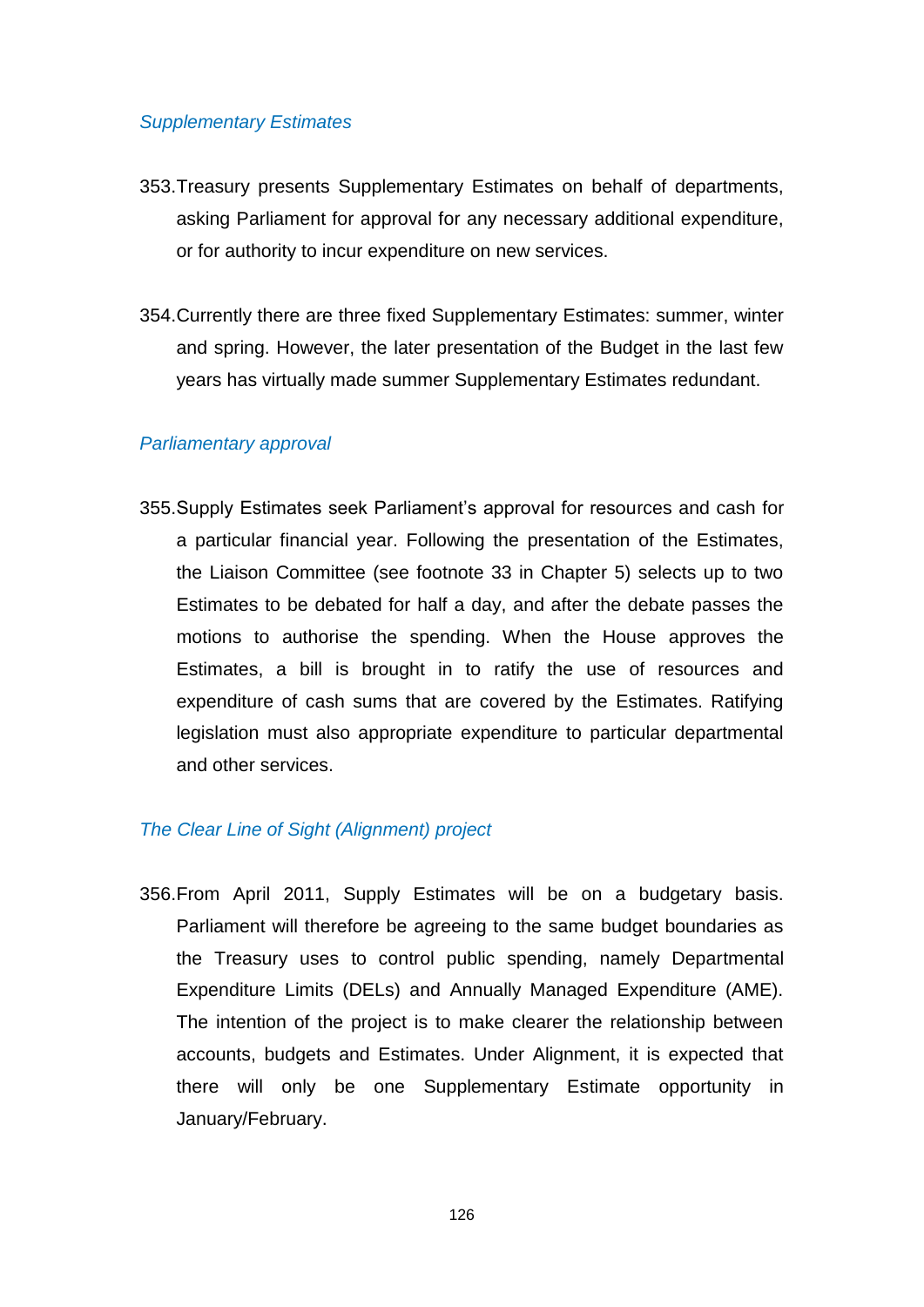357.More information on the Supply Estimates process can be found at: [www.hm-treasury.gov.uk/psr\\_estimates\\_mainindex.htm](file://Client/Local%20Settings/Temp/AppData/Local/Local%20Settings/Temporary%20Internet%20Files/Content.Outlook/O5CBGTBL/www.hm-treasury.gov.uk/psr_estimates_mainindex.htm) [www.hm-treasury.gov.uk/psr\\_estimates\\_supplementary.htm](file://Client/Local%20Settings/Temp/AppData/Local/Local%20Settings/Temporary%20Internet%20Files/Content.Outlook/O5CBGTBL/www.hm-treasury.gov.uk/psr_estimates_supplementary.htm) [www.hm-treasury.gov.uk/d/estimates\\_manual011007.pdf](file://Client/Local%20Settings/Temp/AppData/Local/Local%20Settings/Temporary%20Internet%20Files/Content.Outlook/O5CBGTBL/www.hm-treasury.gov.uk/d/estimates_manual011007.pdf)

#### **Treasury approval of expenditure**

- 358.Treasury consent is required for all government expenditure or resource commitments. However, in practice the Treasury delegates to departments the authority to spend within predefined limits without specific prior approval from the Treasury. These delegated authorities are designed to strike a balance between the Treasury's need to fulfil its responsibilities to Parliament and a department's freedom to manage within its agreed budget limits and Parliamentary provision.
- 359.There are some areas of expenditure that override delegated authority or where the Treasury cannot delegate authority. These include expenditure that would be novel, contentious or repercussive; expenditure that could exceed agreed budget limits and Estimates; commitments to significant spending in future years for which plans have not been set; and items requiring primary legislation. Nor can the Treasury delegate its power of approval where there is a requirement in legislation for Treasury approval.
- 360.Treasury approval is also required for all legislation that contains any provisions with financial and public service manpower implications and subsequently for any changes that are proposed to the agreed financial provisions (for example during the legislation"s passage through Parliament). Legislation may require for specific Treasury consent to the exercise of statutory powers that have a financial dimension. Further information can be found in *Managing Public Money* on the Treasury website: [www.hm-treasury.gov.uk/psr\\_mpm\\_index.htm](file://Client/Local%20Settings/Temp/AppData/Local/Local%20Settings/Temporary%20Internet%20Files/Content.Outlook/O5CBGTBL/www.hm-treasury.gov.uk/psr_mpm_index.htm)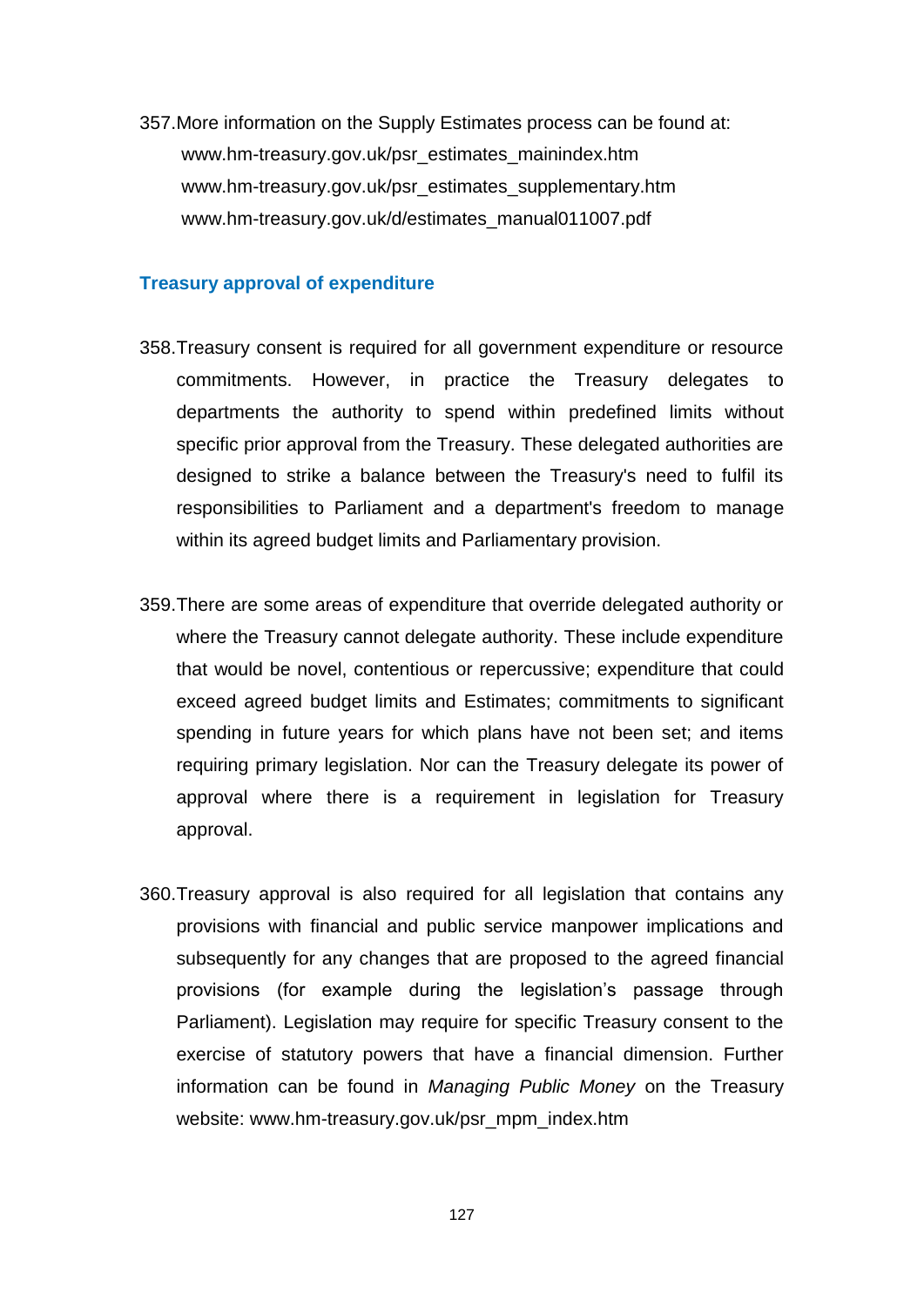#### **Departmental governance arrangements**

361.The *Ministerial Code*, paragraph 3.5, states that:

- secretaries of state should chair their departmental board
- boards should comprise other ministers, senior officials and nonexecutive board members, largely drawn from the commercial private sector and appointed by the Secretary of State in accordance with Cabinet Office guidelines
- the remit of the board should be performance and delivery, and to provide the strategic leadership of the department.
- 362.Boards form the strategic and operational leadership of departments, and lead on performance, capability and delivery, including appropriate oversight of arm"s length bodies. Boards are not responsible for developing policy but may challenge policy on financial management or feasibility grounds.
- 363.Boards will be balanced, with roughly equal numbers of ministers, senior officials (including the accounting officer of the department and the finance director), and senior non-executives from outside government (the majority of whom should be drawn from the commercial private sector, and should have between them experience of managing large organisations).
- 364.Further guidance on governance is available in the Enhanced Departmental Boards Protocol issued by the Minister for the Cabinet Office, available at: www.cabinetoffice.gov.uk/content/enhanced-departmental-boardsprotocol and in *Corporate governance in central government departments: Code of good practice,* available at: [www.hm-treasury.gov.uk/psr\\_governance\\_corporate.htm](file://Client/Local%20Settings/Temp/AppData/Local/Local%20Settings/Temporary%20Internet%20Files/Content.Outlook/O5CBGTBL/www.hm-treasury.gov.uk/psr_governance_corporate.htm)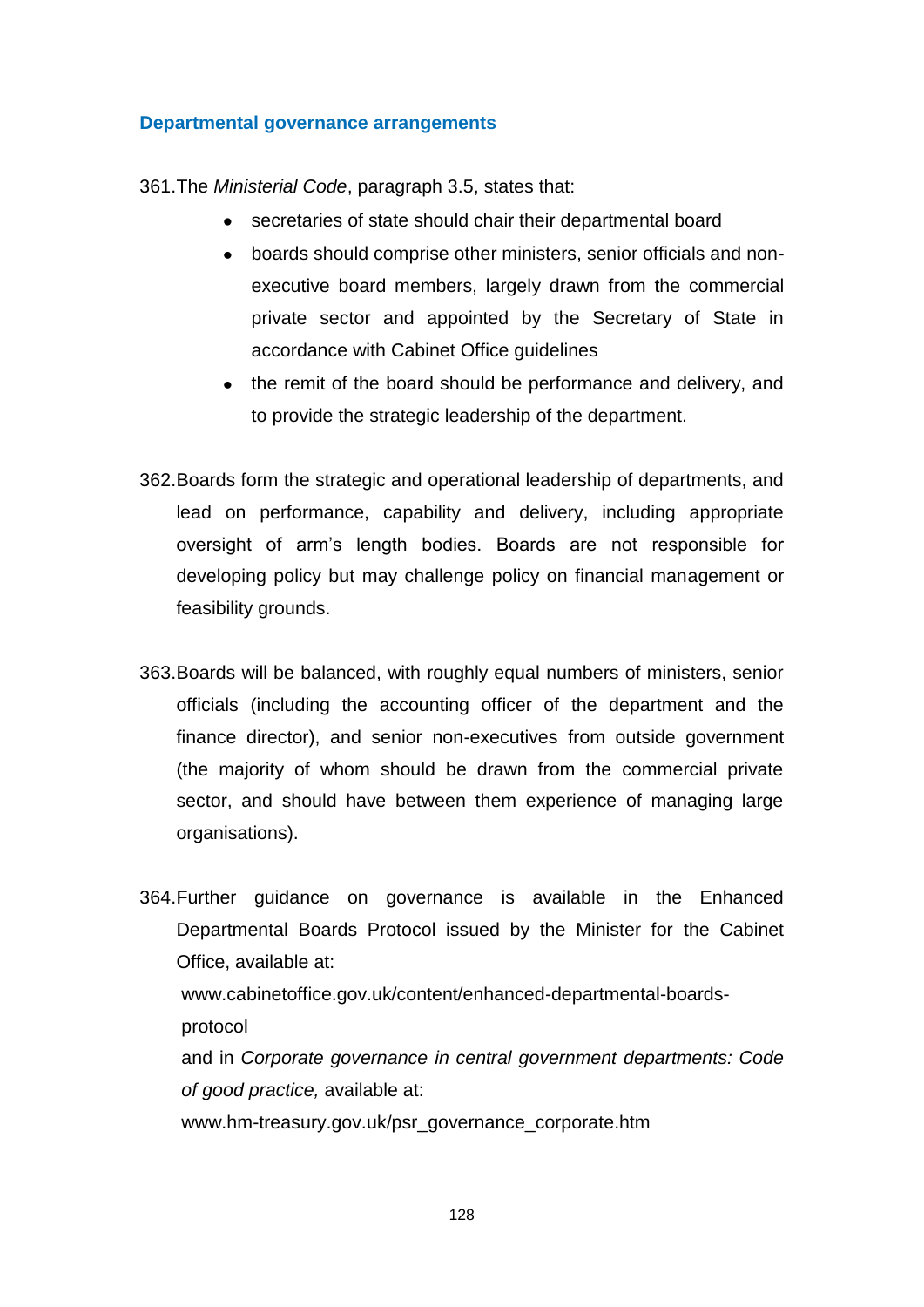#### **The role of the accounting officer**

365.Each organisation in central government must have an accounting officer, who has personal responsibility for the propriety and regularity of spending or the use of resources. The accounting officer is usually the senior official in the organisation, supported by the relevant board. In relation to departments, the accounting officer is usually the permanent secretary. The accounting officer may be called to account in Parliament for the stewardship of the resources within the organisation's control through appearing before the Committee of Public Accounts.<sup>61</sup> They take personal responsibility for the regularity and propriety, value for money judged for the public sector as a whole, risk management and accounting accurately for the financial position of their organisation. Further information can be found in *Managing Public Money* on the Treasury website: [www.hm-treasury.gov.uk/psr\\_mpm\\_index.htm](file://Client/Local%20Settings/Temp/AppData/Local/Local%20Settings/Temporary%20Internet%20Files/Content.Outlook/O5CBGTBL/www.hm-treasury.gov.uk/psr_mpm_index.htm) and in the *Ministerial Code*:

[www.cabinetoffice.gov.uk/resource-library/ministerial-code](http://www.cabinetoffice.gov.uk/resource-library/ministerial-code)

- 366.Where an accounting officer objects to a proposed course of action of a minister on grounds of propriety, regularity or value for money relating to proposed expenditure, they are required to seek a written ministerial direction.
- 367.When a direction is made, it is copied to the Comptroller and Auditor General who will normally draw the matter to the attention of the Committee of Public Accounts. See Chapter 2 for information regarding use and publication of directions during the pre-election period, following an election where there is no overall majority and following a vote of no confidence.

**<sup>61</sup>** The Committee of Public Accounts is appointed by the House of Commons. The main work of the Committee is to examine the reports made by the Comptroller and Auditor General"s value-for-money studies of government departments and other public bodies. The Committee's objective is to draw lessons from past successes and failures that can be applied to future activity by the department examined and others. The Committee does not consider the formulation or merits of policy.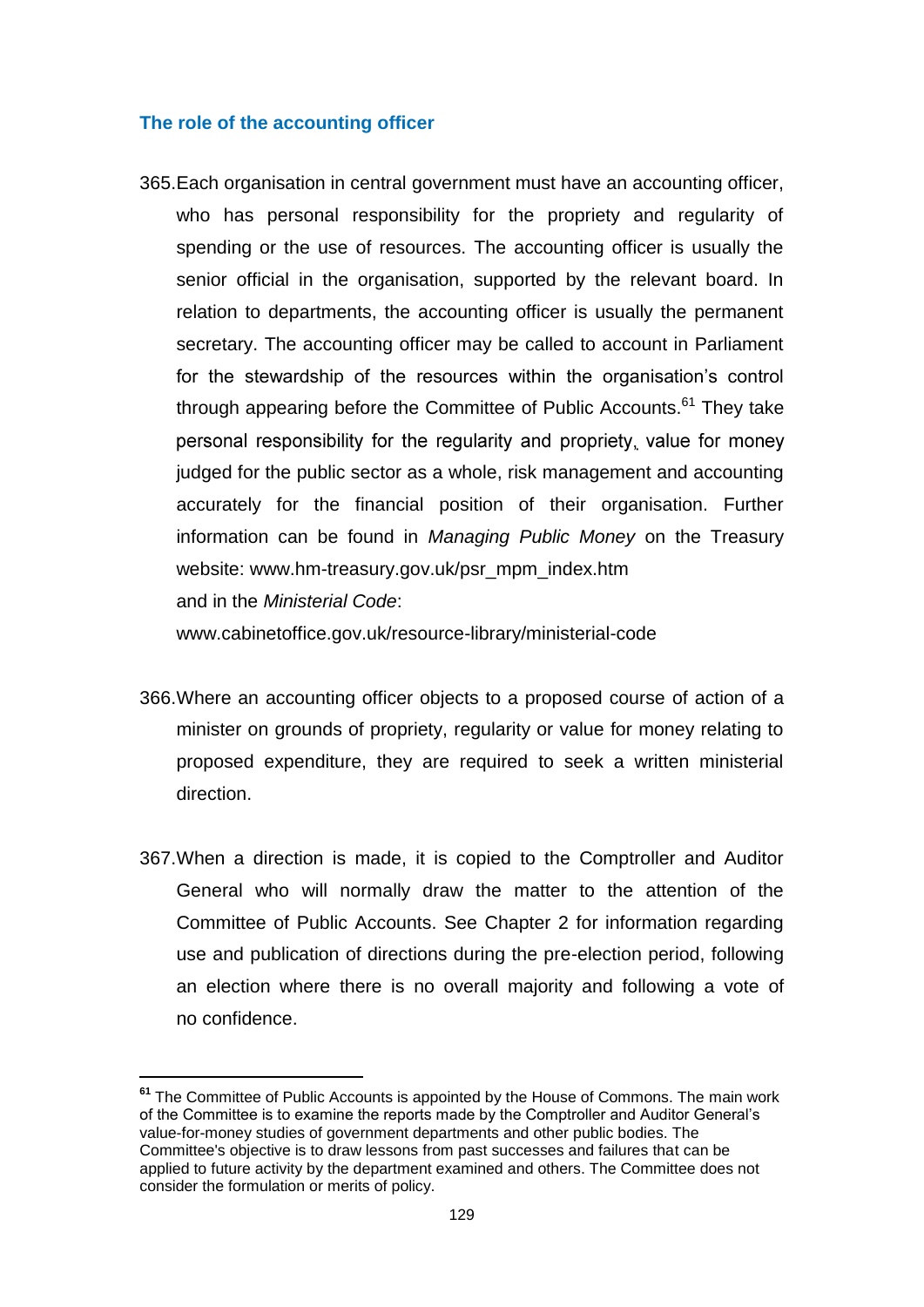#### **Government accounts**

- 368.Central government accounts include those for departments, pension schemes, executive agencies, executive non-departmental public bodies (NDPBs) and trading funds. There are also accounts for each NHS body, for each local government body and for the Devolved Administrations. There are also consolidated accounts for the whole public sector – Whole of Government Accounts (WGA; see paragraphs 373 and 374).
- 369.Under the authority of the Government Resources and Accounts Act 2000, the Treasury issues accounts directions to most entities requiring the preparation of accounts for the relevant year in compliance with the accounting principles and disclosure requirements of the relevant version of the *Government Financial Reporting Manual* (FReM) which is in force for that year (see [www.hm-treasury.gov.uk/frem\\_index.htm\)](http://www.hm-treasury.gov.uk/frem_index.htm). However, for executive NDPBs, the relevant sponsoring department, with the agreement of the Treasury, issues accounts directions.
- 370.The appointed accounting officer signs the accounts prior to their submission to the Comptroller and Auditor General for audit certification, their subsequent laying before Parliament and publication.

#### *Laying of accounts*

- 371.The Treasury lays resource accounts for departments and pension scheme accounts before the House of Commons under the authority of the Government Resources and Accounts Act 2000. Accounts for other reporting entities are laid under arrangements with their sponsoring department.
- 372.The statutory deadline for the submission of signed resource and other accounts to the Comptroller and Auditor General is 30 November each year. Under statute, the Treasury is required to lay the accounts before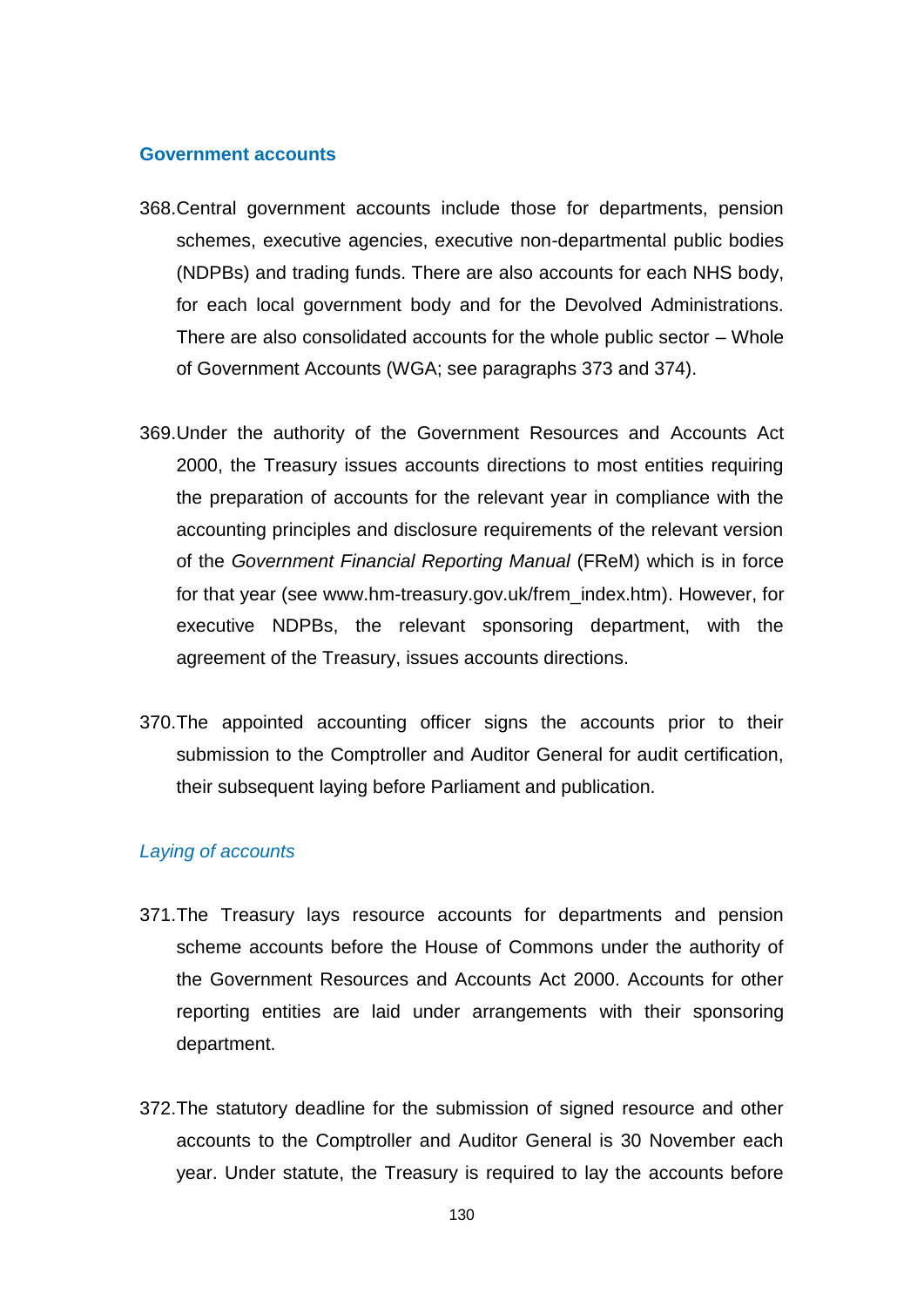Parliament by 31 January of the following year. In practice, a Treasury administrative deadline requires departmental resource and pension scheme accounts to be laid before Parliament before the parliamentary summer recess following the financial year-end on 31 March.

#### *Whole of Government Accounts*

- 373.WGA are full accruals-based accounts<sup>62</sup> covering the public sector, prepared in accordance with the FReM and audited by the National Audit Office. WGA is a consolidation of the accounts of approximately 1,500 bodies from central government, the Devolved Administrations, the health service, local government and public corporations. Under statute, the Treasury is required to lay an account before Parliament no later than 31 December of the following year, although in practice this may be much earlier.
- 374.Further information on WGA is available at: [www.hm-treasury.gov.uk/psr\\_government\\_accounts.htm](http://www.hm-treasury.gov.uk/psr_government_accounts.htm)

## *The Government Financial Reporting Manual and the Financial Reporting Advisory Board*

- 375.The FReM is the technical accounting guide to the preparation of financial statements and complements guidance on the handling of public funds published separately by the relevant authorities.<sup>63</sup> The manual is prepared following consultation with the Financial Reporting Advisory Board (FRAB) and is issued by the relevant authorities.
- 376.The FRAB is an independent body fulfilling the statutory role as the "group of persons who appear to the Treasury to be appropriate to advise

 $62$  Accounts that recognise receipts and payments as they fall due, rather than when they are received or paid.

<sup>&</sup>lt;sup>63</sup> HM Treasury, the Scottish Government, the Northern Ireland Assembly, the Welsh Assembly Government, the Department of Health and the Chartered Institute of Public Finance and Accountancy and the Local Authority (Scotland) Accounts Advisory Committee.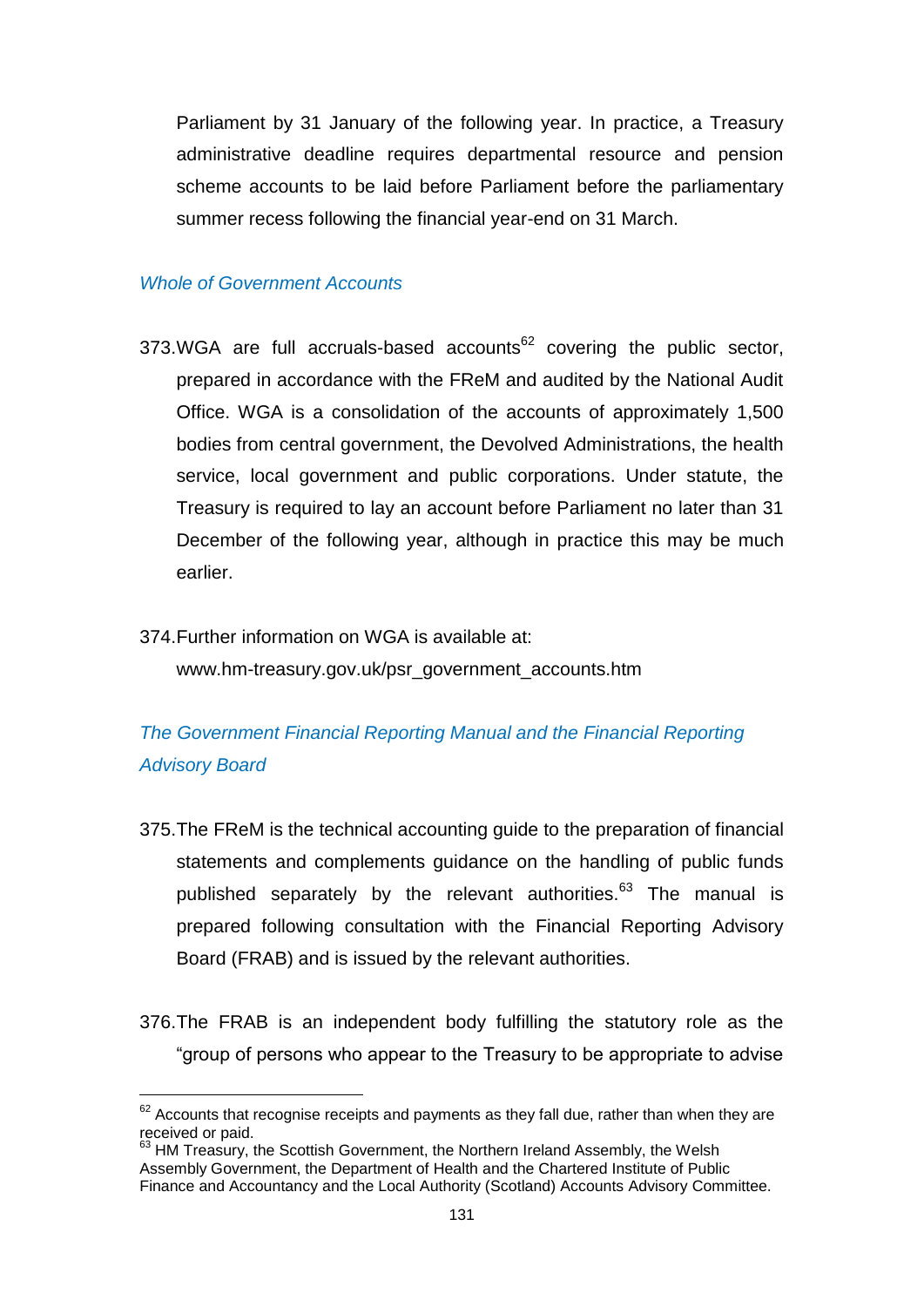on financial reporting principles and standards" for government as required by the Government Resources and Accounts Act 2000.<sup>64</sup>

377.The FRAB acts as an independent element in the process of setting accounting standards for government, and exists to promote the highest possible standards in financial reporting by government. In doing so, the FRAB ensures that any interpretations or adaptations of generally accepted accounting practice in the context of the public sector are justifiable and appropriate. The FRAB also advises the Treasury on the implementation of accounting policies specific to WGA. Further information on the FRAB, including access to its annual reports to Parliament, is available at:

[www.hm-treasury.gov.uk/psr\\_frab\\_index.htm](http://www.hm-treasury.gov.uk/psr_frab_index.htm)

<sup>&</sup>lt;sup>64</sup> Government Resources and Accounts Act 2000, section 24.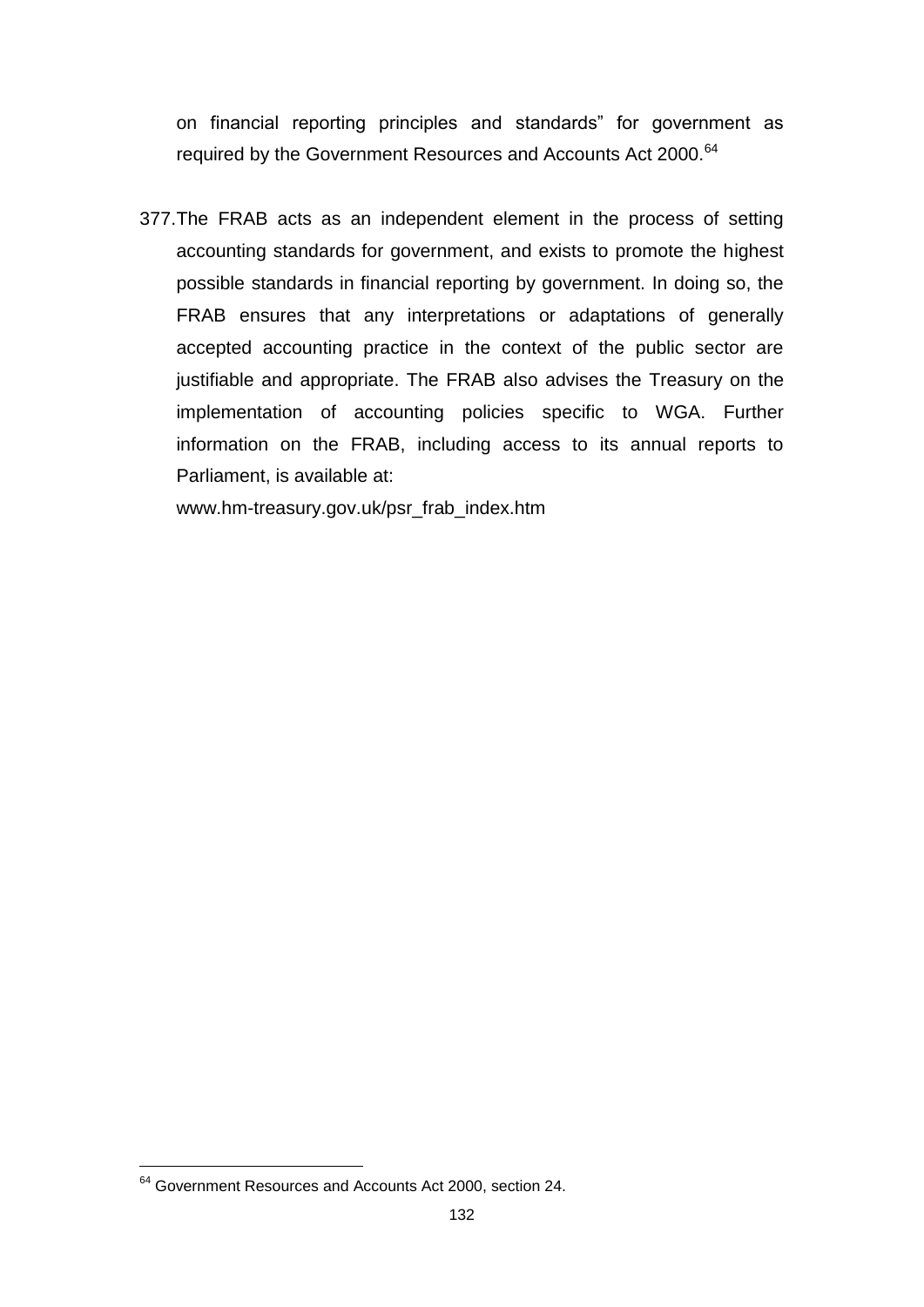## Chapter 11: Official information

**Information is central to government's effective functioning. Proper records need to be kept to ensure clarity and accountability, and in due course to provide a historic record of government. Much government information is available to the public, but some needs to be kept confidential, to protect national security and in the interest of collective responsibility. Well-established rules govern access to information by former ministers and their successors.**

378.Official information is information created and commissioned in the course of official government business. It includes information created or received by ministers in a ministerial capacity. Official information can be in any format, and includes correspondence and memoranda, guidance, emails, datasets and databases, websites, official blogs and wikis, and film and sound recordings.

#### **Ministerial records**

379.It is important that the official record is maintained and that there is a proper separation of official information (public records under the Public Records Act 1958) from personal, party or constituency information. Information received by ministers in an official capacity is the responsibility of ministers and their departments.

#### *The role of ministers' private offices*

380.Private offices have an important role in managing information, and conventions apply to information created by, held in or passing through a private office that relates to the business activities of the department.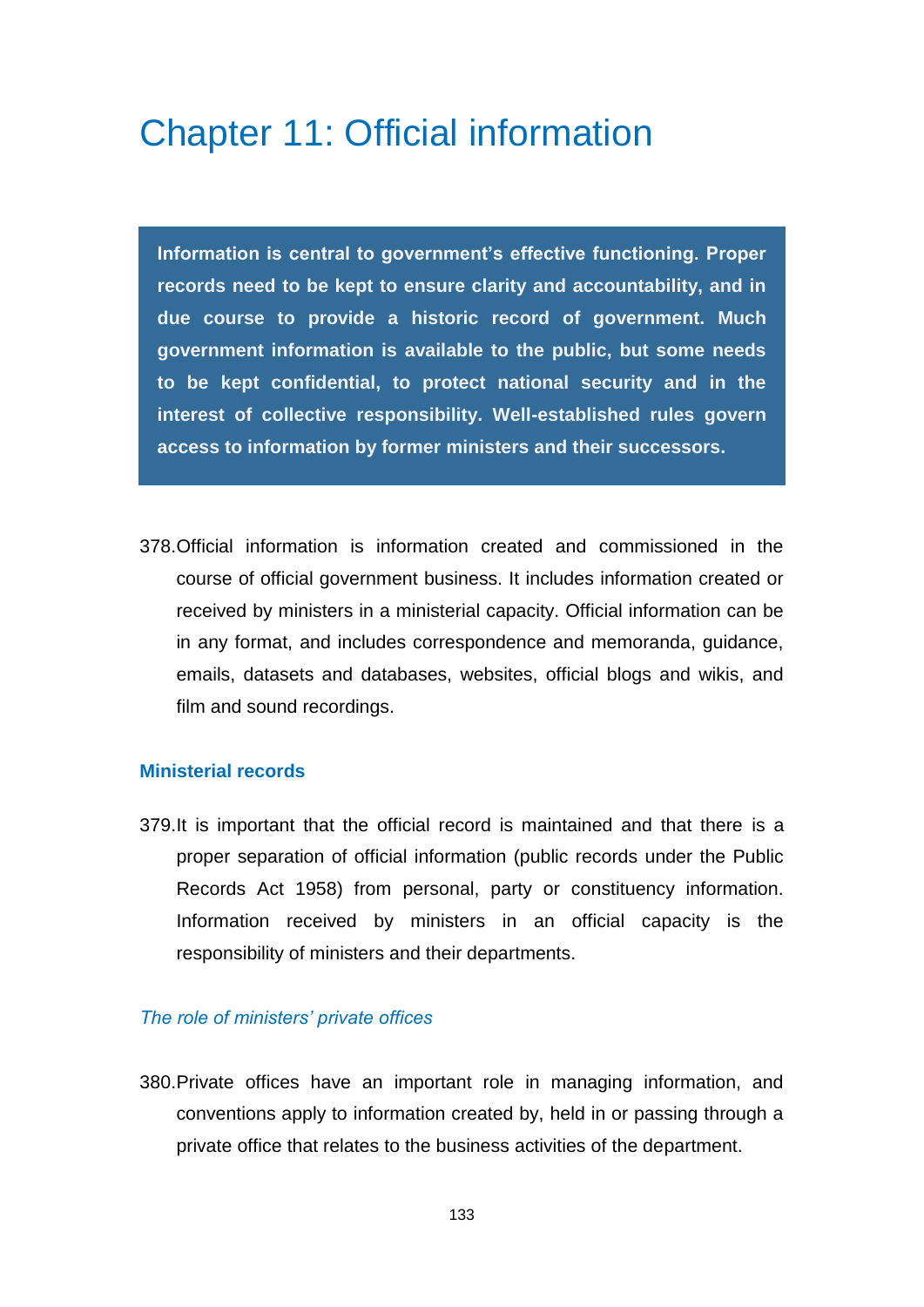- 381.In particular, guidance issued by Cabinet Office and The National Archives<sup>65</sup> emphasises the need for private offices to record ministerial decisions on any correspondence or submissions to ministers, as well as any meetings or telephone conversations where decisions are taken that relate to government business, so that there is a clear audit trail.
- 382.All papers and electronic information relating to a minister"s personal, party or constituency affairs remain the minister's responsibility during their time in office, and once they have left office or moved to another ministerial appointment. Private office staff and special advisers should manage and maintain personal, party and constituency papers and information separately from departmental material and Cabinet and Cabinet committee documents. Data security of constituency material is the responsibility of the minister in their capacity as a Member of Parliament. Responsibility for party information is a matter for the relevant political party to determine.

#### **Maintaining the official record**

383[.The Public Records Act 1958](http://www.nationalarchives.gov.uk/policy/act/default.htm) requires government departments to review official records to identify those of enduring value and transfer them to The National Archives for preservation by the time they are 30 years old.<sup>66</sup> Records required for administrative purposes or for some specific reason may be retained by the department with the approval of the Lord Chancellor.

#### *Cabinet records*

384.The record of the proceedings of Cabinet and its committees is kept by the Cabinet Secretariat. This includes agendas, papers, minutes and

**<sup>65</sup>** [www.nationalarchives.gov.uk/documents/popapersguidance2009.pdf](file://Client/Local%20Settings/Temp/AppData/Local/Local%20Settings/Temporary%20Internet%20Files/Content.Outlook/O5CBGTBL/www.nationalarchives.gov.uk/documents/popapersguidance2009.pdf) 

**<sup>66</sup>** Provisions in the Constitutional Reform and Governance Act 2010, which have yet to be commenced, allow for this period to be reduced to 20 years. The practical implication of such a change remains under consideration.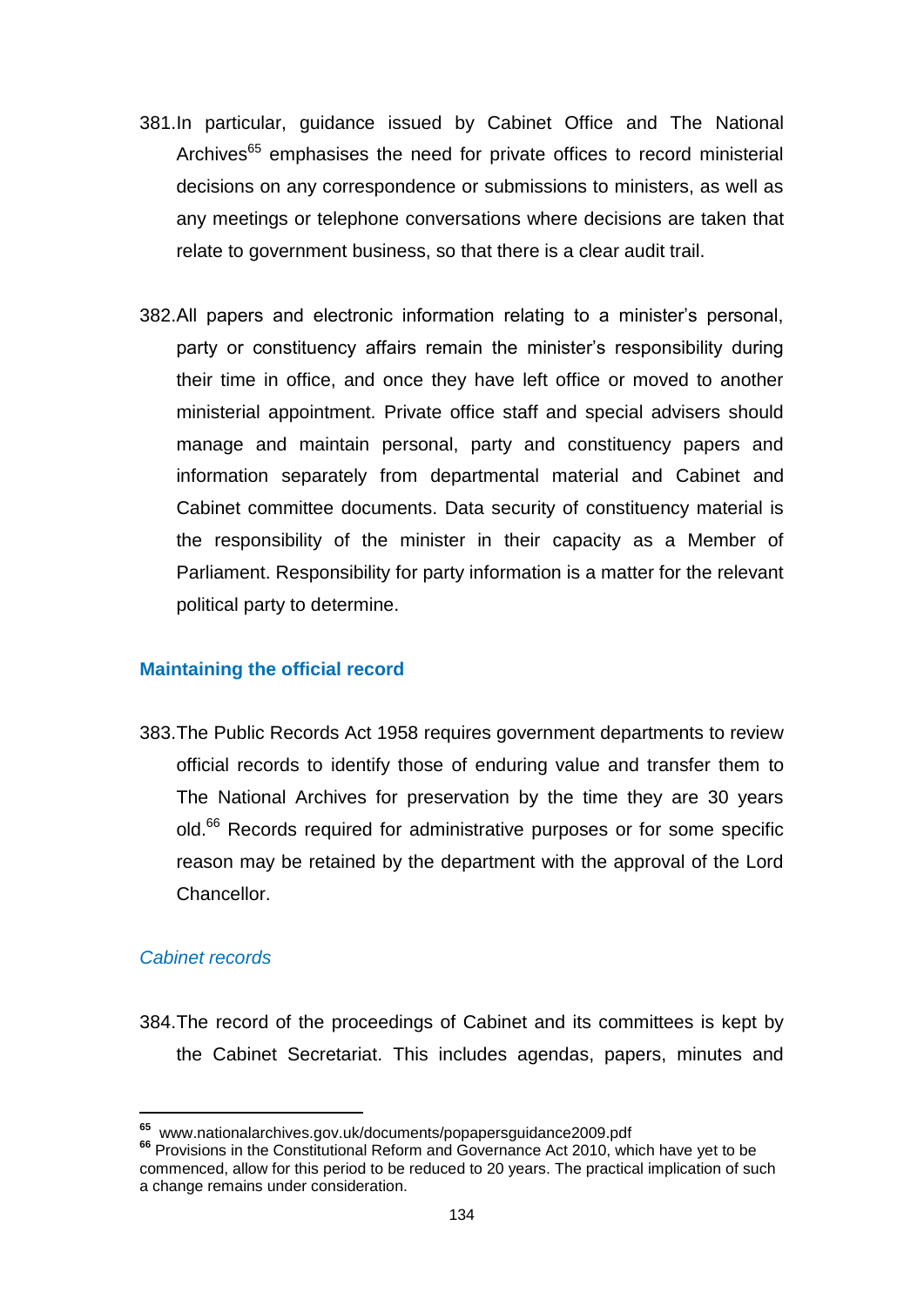correspondence. Departments should not keep Cabinet or committee minutes for longer than four weeks.

#### **Publishing data**

- 385.A large amount of information is already in the public domain; for example, [www.data.gov.uk](http://www.data.gov.uk/) makes over 5,000 datasets, containing nonpersonal data, publicly accessible. $67$  Departments are expected to publish information detailing their purpose, public functions, policies and spending, among other information specific to their role. The Freedom of Information Act 2000 (FOI Act) requires public authorities to have a 'publication scheme' that sets out the information they publish on a regular basis.
- 386.Where the Crown retains copyright, a recipient, under the Open Government Licence (OGL) for public sector information, has an automatic right (free although subject to some conditions) to copy, publish, distribute and adapt the information; they also have the right to exploit the information commercially. Where a non-Crown public authority retains the copyright, recipients do not have an automatic right to re-use it, publish it or adapt it in the same way. An exception would be where the public authority has adopted the OGL. Under the Re-use of Public Sector Information Regulations 2005, an individual can request permission to unlock further information and also seek permission to re-use it. Under these regulations, there is provision for a dissatisfied recipient to request a review and appeal of the public authority"s decision. Under these regulations, there is also provision to charge.
- 387.The Office for National Statistics publishes independent statistical information to improve public understanding of the economy and society.

<sup>&</sup>lt;sup>67</sup> The Coalition Government's Programme for Government commits to ensuring that data published by public bodies is provided in a re-usable format.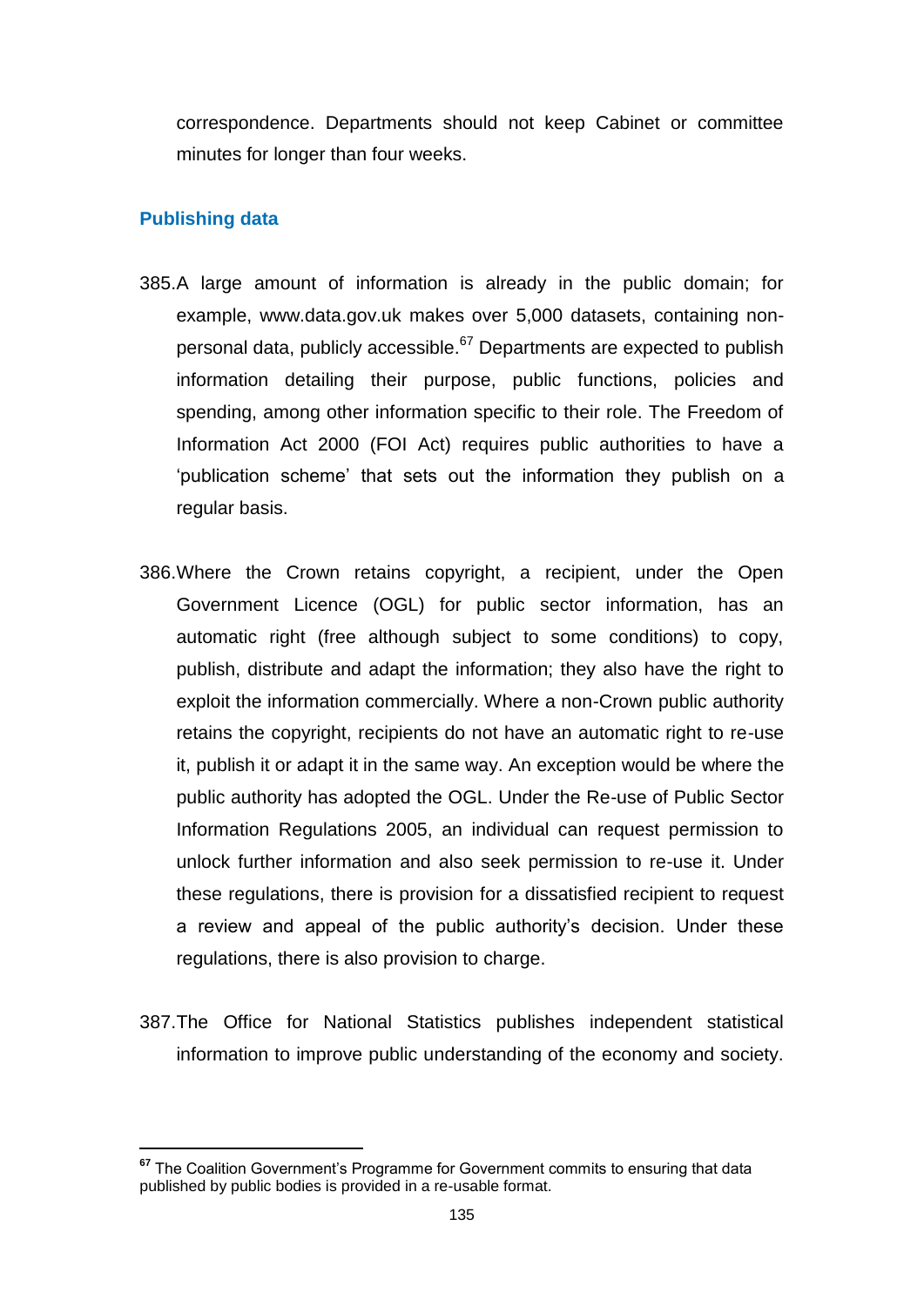Those statistics that are compliant with the UK Statistics Authority"s Code of Practice<sup>68</sup> are designated as national statistics.

### **Access to information**

- 388.The FOI Act and the [Environmental Information Regulations 2004](http://www.opsi.gov.uk/si/si2004/20043391.htm) (EIR) give the public a general right to request access to recorded information held by public authorities, including departments. The public also have the right to make a request under the Data Protection Act 1998 for information about themselves which may be held by a government department.
- 389.Under the FOI Act, a public authority (including a government department) normally has to respond to any request by providing the information requested  $-$  if it is held by the authority  $-$  within 20 working days. However, there are limited exemptions.<sup>69</sup> The most significant of these in relation to ministerial records are if the cost of complying with the request would exceed £600, or if the information relates to national security, defence, international relations, relations within the UK, the economy, law enforcement, the formulation of government policy, communications with the Sovereign, legal professional privilege or commercial interests. In some cases the exemption is absolute; in others a judgement is needed as to whether the public interest in maintaining confidentiality exceeds that of making the information available.
- 390. A minister of the Crown can also conclude, under Section 36 of the FOI Act, that information is exempt from disclosure if it would, or would be likely to:
	- prejudice the maintenance of the convention of collective responsibility of ministers of the Crown, the work of the Executive

<sup>&</sup>lt;sup>68</sup> [www.statisticsauthority.gov.uk/assessment/code-of-practice/index.html](file://Client/Local%20Settings/Temp/AppData/Local/Local%20Settings/Temporary%20Internet%20Files/Content.Outlook/O5CBGTBL/www.statisticsauthority.gov.uk/assessment/code-of-practice/index.html)

<sup>&</sup>lt;sup>69</sup> See part II of the FOI Act.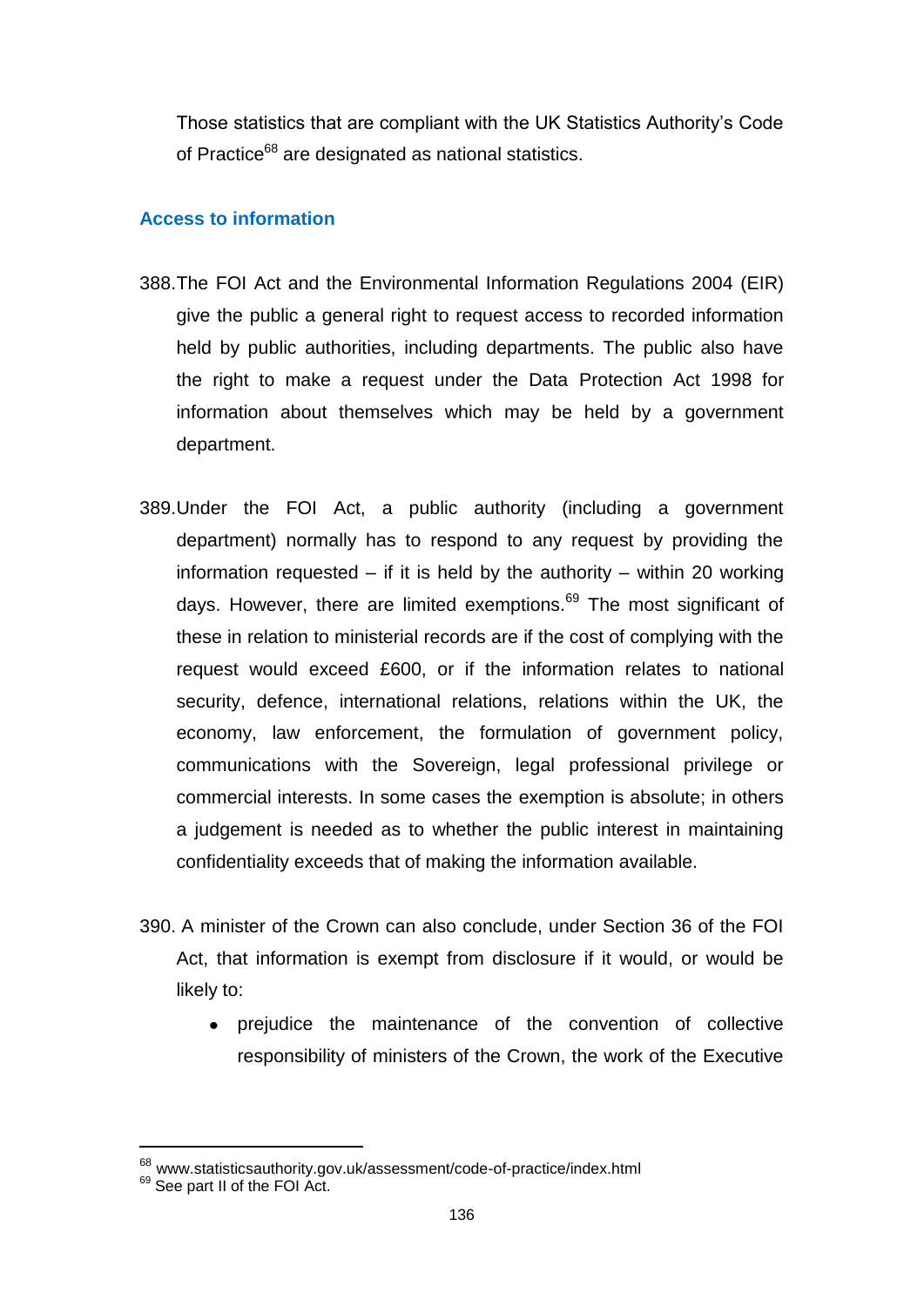Committee of the Northern Ireland Assembly or the work of the Cabinet of the Welsh Assembly Government

- inhibit the free and frank provision of advice or exchange of views, or
- otherwise prejudice the effective conduct of public affairs.
- 391.The FOI Act also provides a Cabinet minister, the Attorney General, the Advocate General for Scotland or the Attorney General for Northern Ireland with the power to issue a certificate that would exempt information from disclosure when the information was supplied by, or relates to, one of the listed security bodies or when it is required for the purposes of safeguarding national security.
- 392.In the case of EIR requests, there are similar (although not identical) statutory exemptions to those under the FOI Act but no cost limit; instead, consideration as to whether complying with a request is "manifestly unreasonable" applies. With requests under the Data Protection Act, a cost limit applies only to requests for personal information within unstructured manual records.
- 393.A requester of information under the FOI Act or the EIR has a right of complaint to the Information Commissioner"s Office (ICO, the independent authority set up to uphold information rights, and to promote openness and data privacy). Either the requester or the public authority can appeal against the Information Commissioner"s decision or assessment to take it to the First-tier Tribunal (General Regulatory Chamber).

#### *Cabinet records*

394.The proceedings of Cabinet and its committees are specifically identified in the FOI Act as falling within the exemption at Section 35. This is a qualified exemption, meaning that the public interest needs to be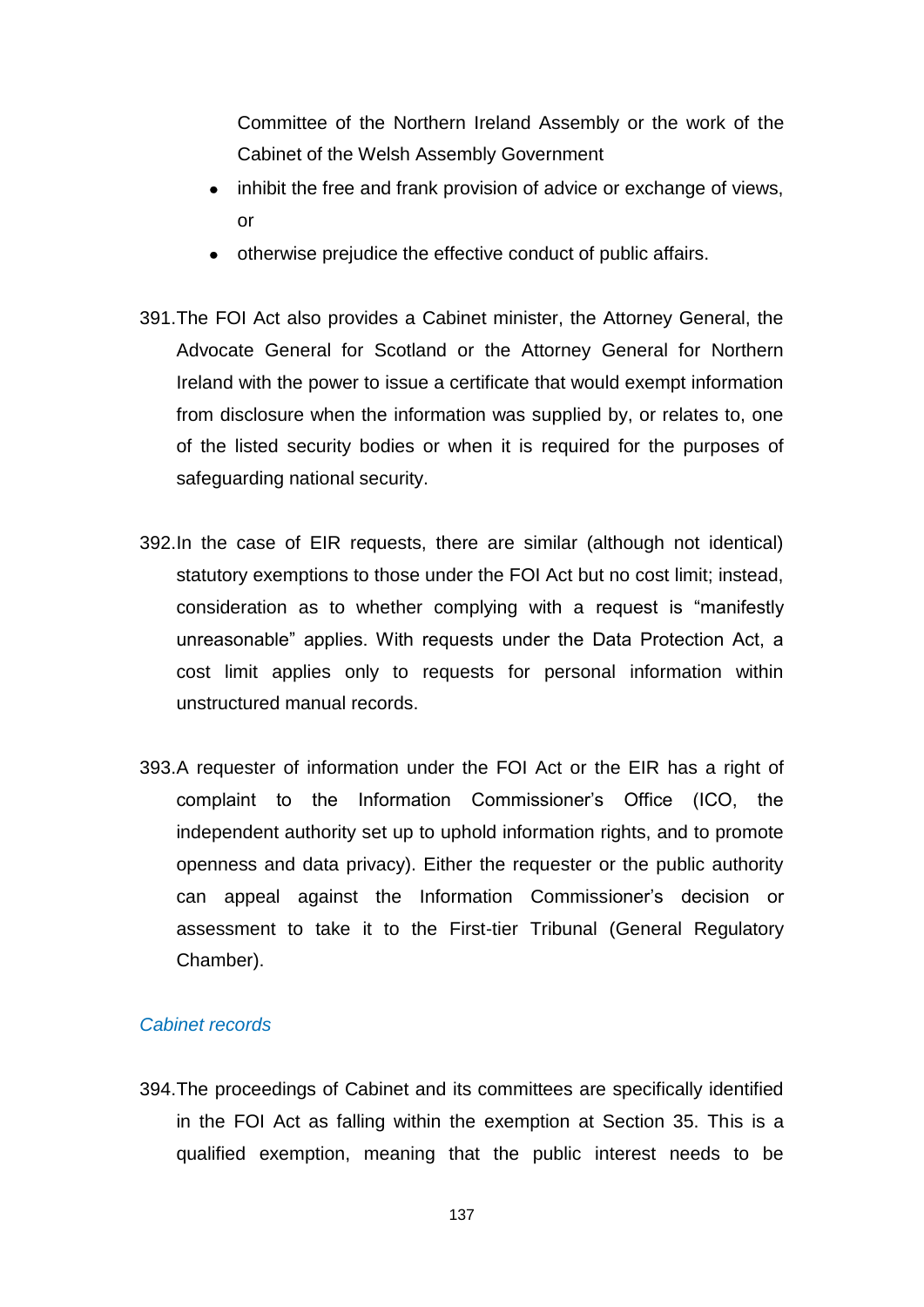considered in each case. As there is always a strong argument in favour of maintaining the privacy of such information, given the public interest in collective responsibility and the maintenance of the ability of ministers to debate and develop policy frankly and freely, the working assumption is that information relating to the proceedings of Cabinet and its committees should remain confidential. However, each case needs to be considered on its merits.

- 395.Under Section 53(2) of the FOI Act, a Cabinet minister or the Attorney General, the Advocate General for Scotland or the Advocate General for Northern Ireland may issue a certificate that has the effect of substituting his or her decision for a decision or enforcement notice of the Information Commissioner or the Information Tribunal. This power is sometimes referred to as the 'ministerial veto'. It has so far been used only twice, both times in relation to Cabinet and committee minutes.
- 396.Any department considering releasing information relating to the proceedings of Cabinet and its committees should consult the Cabinet Secretariat in good time. Collective ministerial agreement is required for any such release.

#### *Official Secrets Act 1989*

397.Under the [Official Secrets Act 1989,](http://www.opsi.gov.uk/acts/acts1989/ukpga_19890006_en_1.htm) it is an offence to disclose official information relating to certain categories, including security and intelligence, defence and international relations. The Official Secrets Act applies to a number of public servants, including government ministers, civil servants, members of the armed forces and the police.

#### *Leaks of information*

398.In the event of an unauthorised disclosure or leak of information, there are established procedures on how to investigate the incident or incidents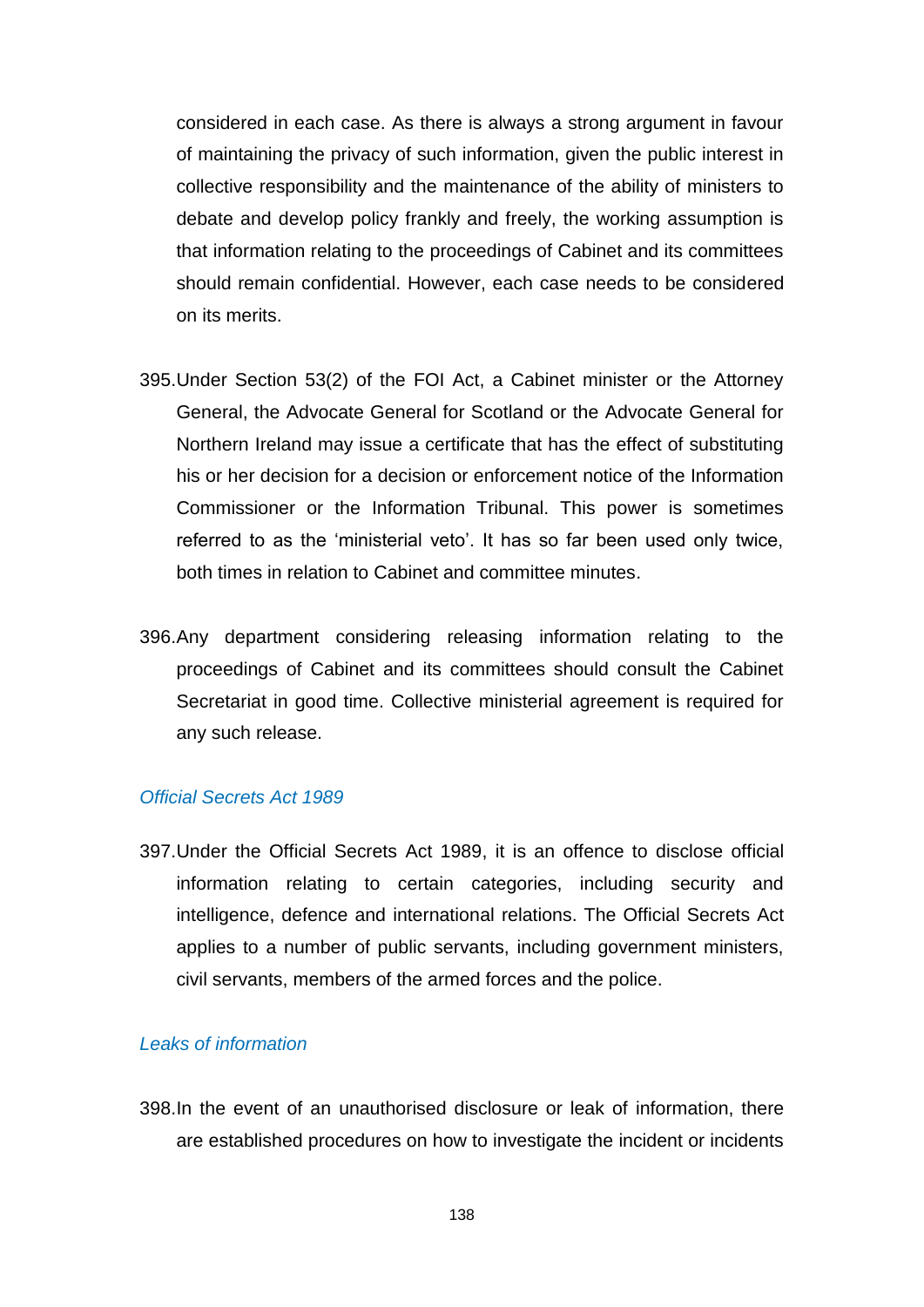and appropriate action to take. The published protocol on leak investigations can be found at:

www.cabinetoffice.gov.uk/content/civil-service-conduct-and-guidance

#### **Access to papers of a previous administration**

- 399.As a general rule, ministers of an incoming administration may not see the papers of a former administration of a different political party<sup>70</sup> that indicate the views of their predecessors, including the advice they received from officials and correspondence with the Devolved Administrations and local government.
- 400.This does, however, need to be balanced against the requirement for continuity. Thus, the Foreign Secretary will often see papers necessary for the continuity of diplomatic relations, and the Law Officers will see advice on matters of law.
- 401.When a decision is required on the application of Sections 36 or 53 of the FOI Act to papers of a previous administration, the Attorney General will act as the qualified person for all government departments.

## **Disclosure and use of official information by the Prime Minister and ministers**

402. If there is no change of government after a general election, ministers who leave office or move to another ministerial appointment are not permitted to take away any Cabinet or Cabinet committee documents. On a change of government, the Cabinet Secretary, on behalf of the outgoing Prime Minister, issues special instructions about the disposal of Cabinet papers of the outgoing administration. Cabinet or Cabinet committee documents of a previous administration may not be shown to a minister of the current administration without the approval of the Cabinet Secretary.

**<sup>70</sup>** The most recent statement of this convention was given in the Prime Minister"s written answer to a parliamentary question on 24 January 1980 (Official Report columns 305–7).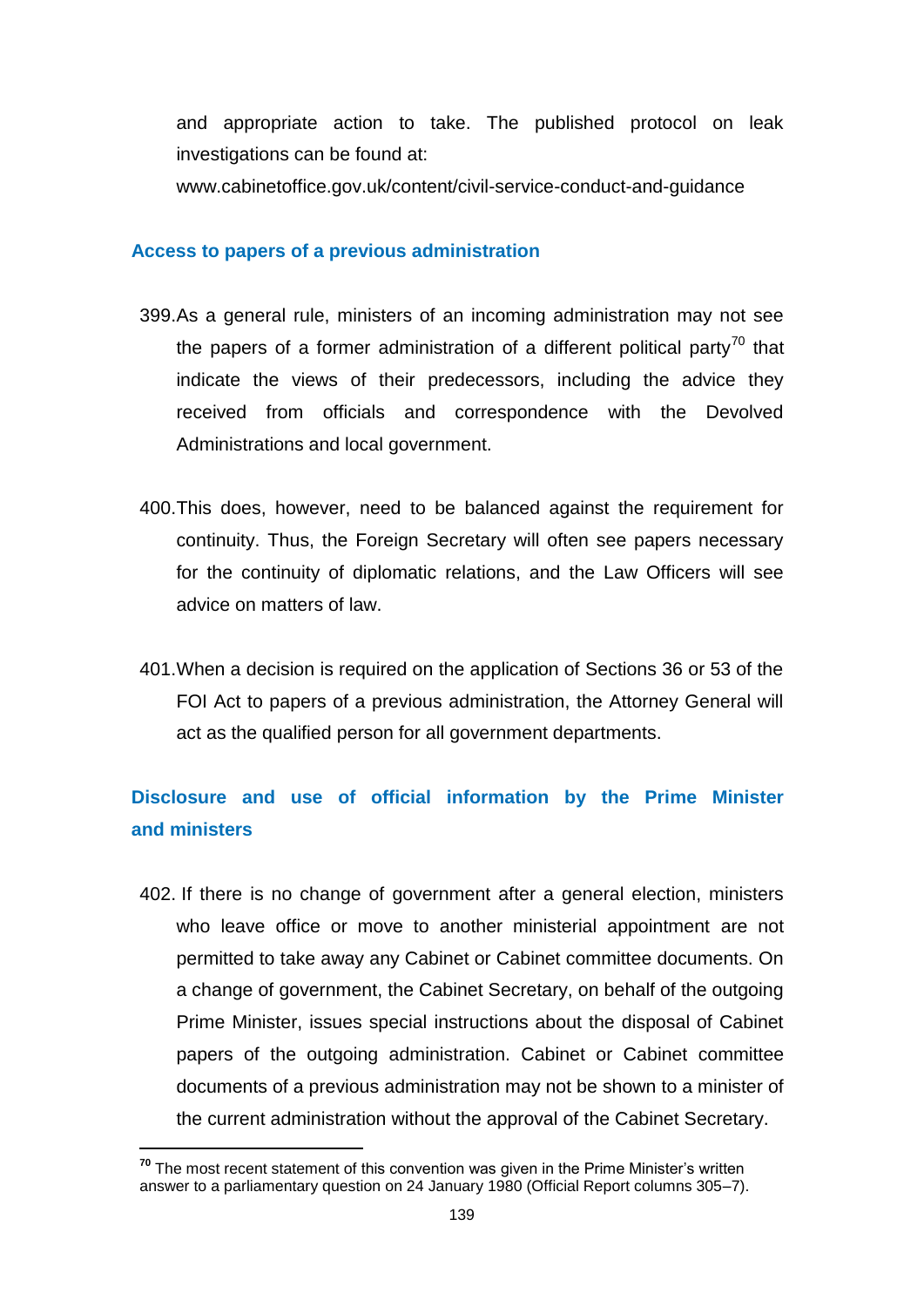- 403.By convention and at the Government"s discretion, former ministers are allowed reasonable access to the papers of the period when they were in office. With the exception of former Prime Ministers, access is limited to former ministers personally. Subject to compliance with the "Radcliffe Rules" (see paragraph 2.9 of the *Ministerial Code*), former ministers may have access to copies of Cabinet or Cabinet committee papers that were issued to them when in office, and access in the relevant department to other official papers that they are known to have handled at the time.
- 404.In the case of former Prime Ministers, access can be extended to those on the former Prime Minister"s staff who would have had access to the material at the time and would therefore have had the relevant security clearance.
- 405.Ministers who leave office or move to another ministerial appointment are not permitted to remove or destroy other papers which are the continuing responsibility of the department (papers that are not personal, party or constituency papers). There are separate arrangements for what papers former Prime Ministers may take away when no longer in office (see below).

#### **Prime Ministers' records – leaving office**

406. When Prime Ministers leave office, it is customary for them to be allowed to take away copies of certain categories of "personal" material, demonstrating important aspects of their time in office. It has also been customary for former Prime Ministers to donate such material to a library or archive centre for research purposes. Documents that contain a mixture of personal and official information do, however, remain part of the government record. Under the existing arrangements this courtesy only applies to material collected during the period of premiership and does not apply to any previous ministerial appointment.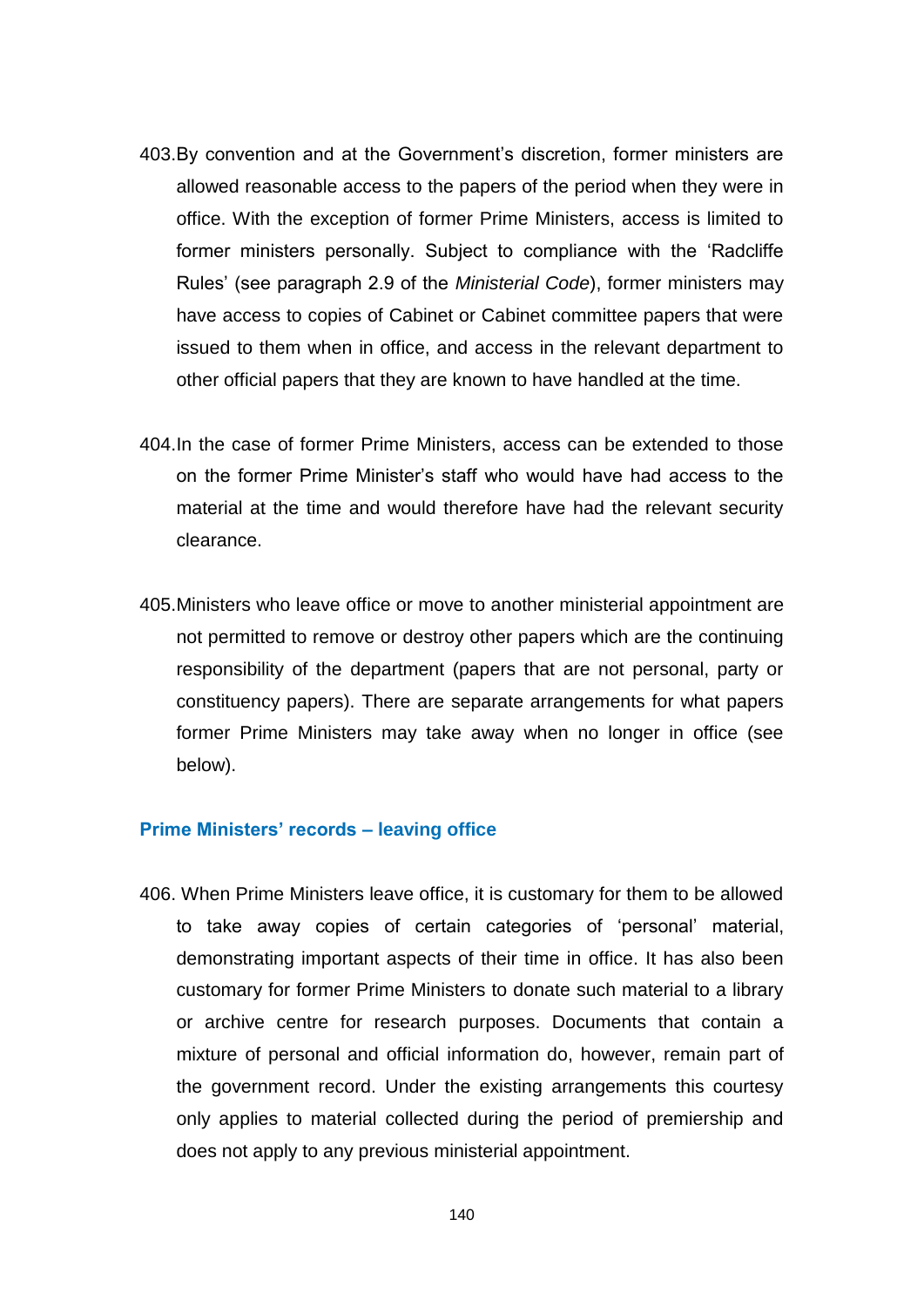### **Memoirs and the Radcliffe rules**

407.There are conventions governing the publication, in whatever medium, by former ministers of memoirs and other works relating to their experience as ministers.

408.In general, former ministers are free to use their ministerial experience for the purpose of giving an account of their own work, provided they:

- $\bullet$ do not reveal anything that contravenes the requirements of national security
- do not make disclosures that would harm the UK"s relations with  $\bullet$ other nations
- refrain from publishing information that would affect the  $\bullet$ confidential relationships between ministers or of ministers with their officials.
- 409.All former ministers (including former Prime Ministers) intending to publish their memoirs are required to submit the manuscript to the Cabinet Secretary, who acts at the request and on behalf of the current Prime Minister. The Cabinet Secretary has two duties in relation to such a manuscript:
	- to have it examined in respect of national security and the  $\bullet$ preservation of international relations and to transmit any objections to the former minister
	- to offer views on the treatment of any confidential relationships  $\bullet$ of ministers with each other and of ministers with officials that are in the manuscript.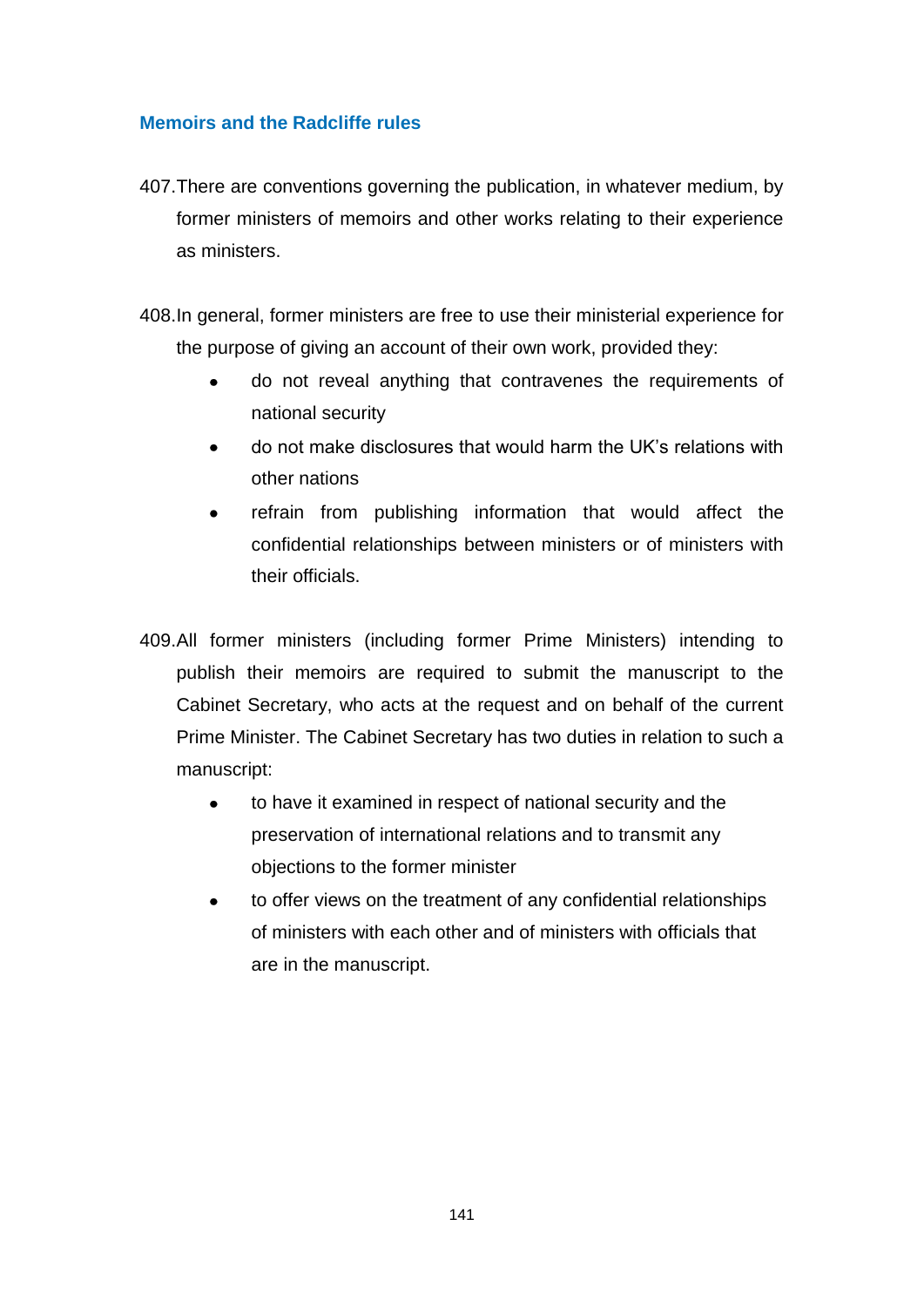## **Annex A: Election timetable**

#### **Election and Government formation – process**

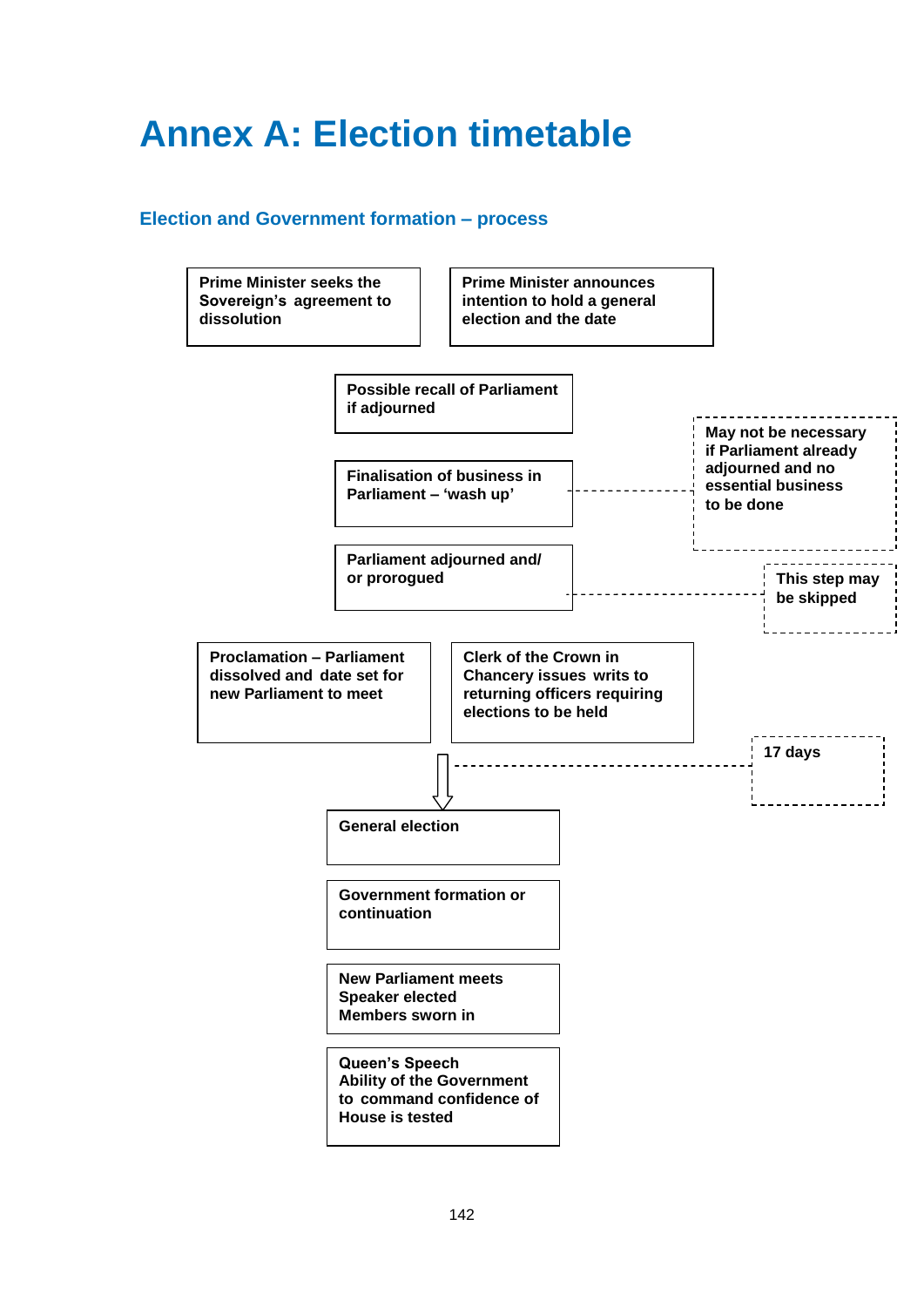## **Election timetable**

| <b>Milestone</b>                          | <b>Days</b> |
|-------------------------------------------|-------------|
| Proclamation - dissolution of old         | Day 0       |
| Parliament/summoning of new               |             |
| Parliament/issue of writ                  |             |
| Receipt of writ                           | Day 1       |
| Last day for publication of notice of     | Day 3       |
| election (4pm)                            |             |
| Last day for delivery of nomination       | Day 6       |
| papers/withdrawals of                     |             |
| candidature/appointment of election       |             |
| agents (4pm)                              |             |
| Statement of persons nominated            |             |
| published at close of time for making     |             |
| objections to nomination papers (5pm on   |             |
| Day 6) or as soon afterwards as any       |             |
| objections are disposed of                |             |
| Last day for requests for a new postal    |             |
| vote or to change or cancel an existing   |             |
| postal vote or changing a proxy           |             |
| appointment to a postal vote (5pm)        |             |
| Last day to apply to register vote        |             |
| Last day for new applications to vote by  | Day 11      |
| proxy (except medical emergencies)        |             |
| Last day for appointment of polling and   | Day 15      |
| counting agents                           |             |
| Polling day (7am-10pm)                    | Day 17      |
| Last day to apply for a replacement for   |             |
| spoilt or lost postal ballot papers (5pm) |             |

**Source:** House of Commons Library briefing, 17 March 2010: [www.parliament.uk/commons/lib/research/briefings/snpc-04454.pdf](http://www.parliament.uk/commons/lib/research/briefings/snpc-04454.pdf)

Periods of time in the timetable above are reckoned in working days and exclude Saturdays, Sundays, Christmas Eve, Christmas Day, Good Friday, bank holidays in any part of the UK and any day appointed for public thanksgiving or mourning.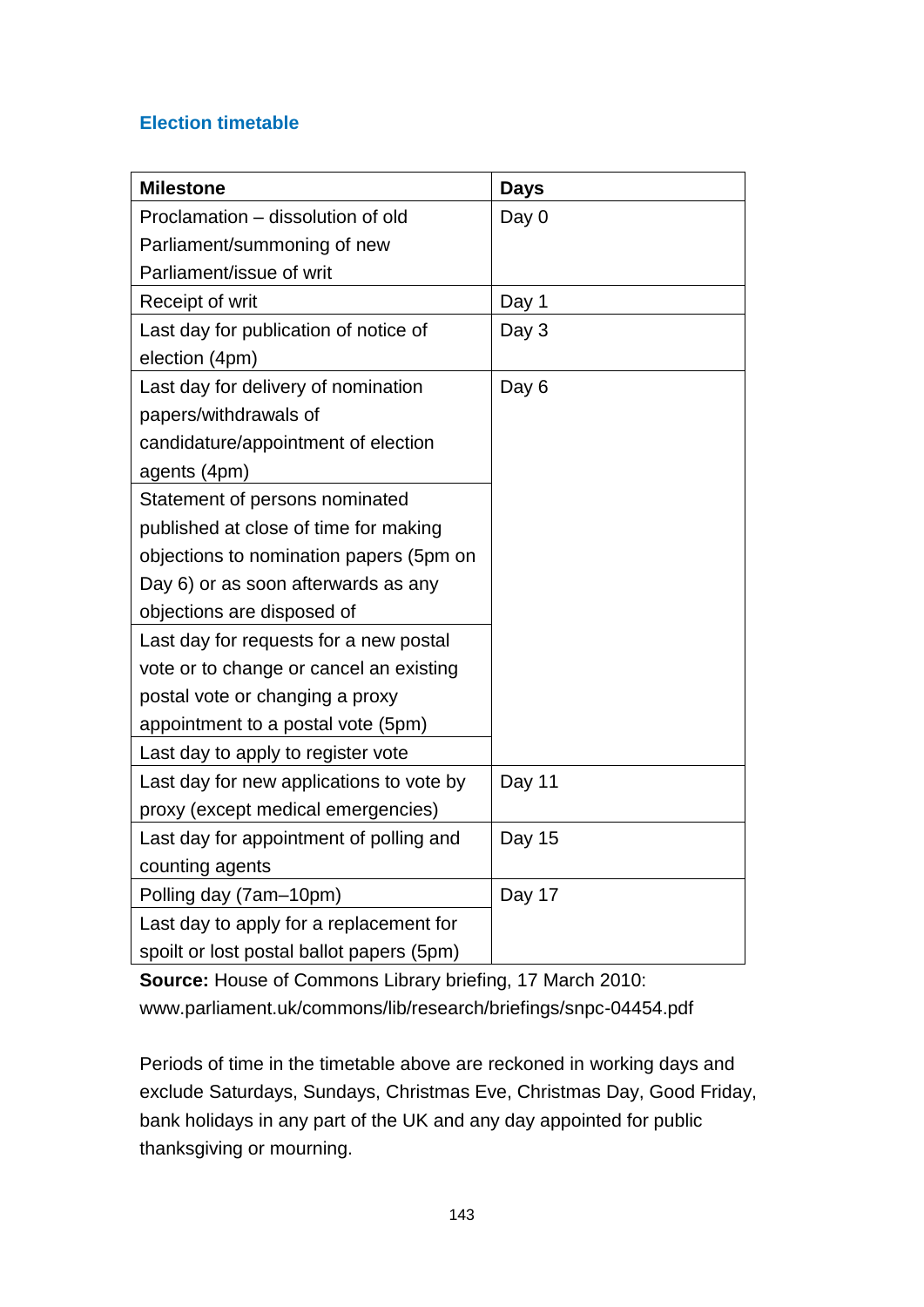## **Annex B: Statutory limits on**

### **ministerial salaries**

|    |                                                                                 | Sub-<br>total | <b>Cumulative</b><br><b>Total</b> |
|----|---------------------------------------------------------------------------------|---------------|-----------------------------------|
| А. | One salary for the Lord Chancellor                                              | 1             | 1                                 |
| В. | Up to 21 first-tier salaries                                                    |               |                                   |
|    | The following ministers are entitled to first-tier<br>salaries:                 |               |                                   |
|    | 1. The Prime Minister, Chancellor of the Exchequer<br>and secretaries of state. |               |                                   |
|    | 2. If in the Cabinet:                                                           |               |                                   |
|    | a. Lord President of the Council                                                |               |                                   |
|    | b. Lord Privy Seal                                                              |               |                                   |
|    | c. _ Chancellor of the Duchy of Lancaster                                       |               |                                   |
|    | d. Paymaster General                                                            |               |                                   |
|    | e. Chief Secretary to the Treasury                                              |               |                                   |
|    | f. _ Parliamentary Secretary to the Treasury<br>(Chief Whip)                    |               |                                   |
|    | g. Minister of State                                                            |               |                                   |
| C. | Up to 50 first-tier and second-tier salaries taken<br>together                  |               |                                   |
|    | The following ministers are entitled to second-tier<br>salaries:                |               |                                   |
|    | 1. If not in the Cabinet:                                                       |               |                                   |
|    | a. Minister of State                                                            |               |                                   |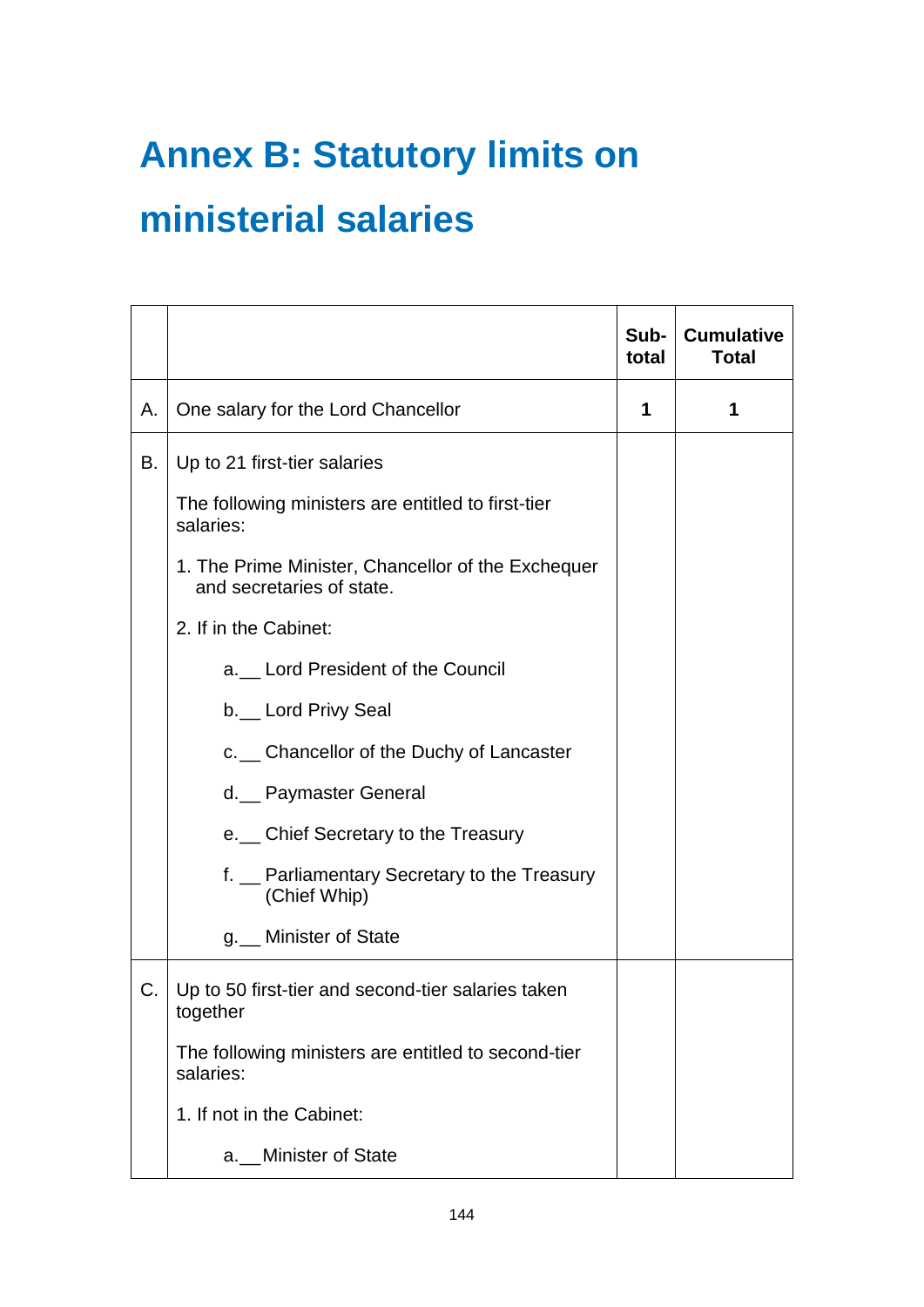|    | b. other office holder mentioned in 2a to f<br>above<br>c. _ minister in charge of a government<br>department and not specified elsewhere |           |     |
|----|-------------------------------------------------------------------------------------------------------------------------------------------|-----------|-----|
|    | 2. Financial Secretary to the Treasury                                                                                                    |           |     |
| D. | Up to 83 first-tier, second-tier and parliamentary<br>secretary salaries taken together                                                   | $83^{71}$ | 84  |
| Е. | Three salaries for the Law Officers                                                                                                       | 3         | 87  |
| F. | Five salaries for the following Household offices:                                                                                        | 5         | 92  |
|    | 1. Treasurer of HM Household (Deputy Chief<br>Whip)                                                                                       |           |     |
|    | 2. Comptroller of HM Household (Commons<br>Whip)                                                                                          |           |     |
|    | 3. Vice-Chamberlain of HM Household<br>(Commons Whip)                                                                                     |           |     |
|    | 4. Captain of the Honourable Corps of<br>Gentlemen- at-Arms (Lords Chief Whip)                                                            |           |     |
|    | 5. Captain of the Queen's Bodyguard of the<br>Yeoman of the Guard (Lords Deputy Chief<br>Whip)                                            |           |     |
| G. | Five salaries for junior lords of the Treasury<br>(Commons Whips)                                                                         | 5         | 97  |
| Н. | Seven salaries for assistant whips (Commons<br>junior whips)                                                                              | 7         | 104 |
| L. | Five salaries for lords or baronesses in waiting<br>(Lords whips)                                                                         | 5         | 109 |

**<sup>71</sup>** The subtotal and cumulative total in line D of the table include the salaries listed in lines B and C.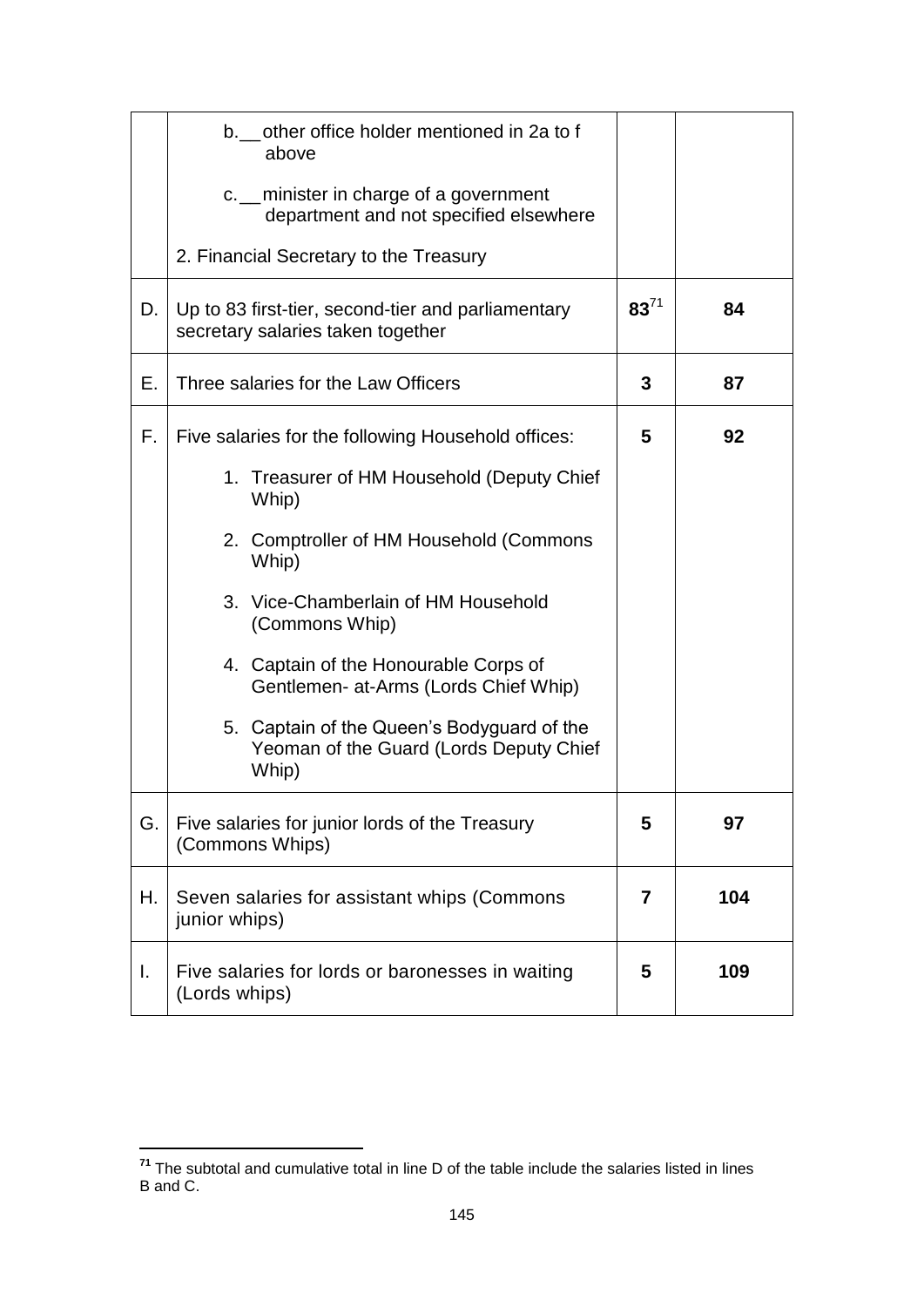# **Annex C: Detail on devolution settlements**

#### **Scotland**

1. Following the referendum in Scotland in 1997, the 1998 settlement established a devolved legislature (the Scottish Parliament) and administration (the Scottish Executive) in Scotland. The Scotland Act 1998 identifies a number of areas that are reserved (Schedule 5 to the Act): the Scottish Parliament is not able to legislate in these areas. All other areas not listed in the Scotland Act are devolved. The Scottish Executive's powers largely follow the legislative competence of the Scottish Parliament, so where an area is devolved the Scottish ministers will also exercise functions in that area. The Act also allows the Scottish Parliament to vary the basic rate of income tax by three pence in the pound, following which funding allocated to the Scottish Government would be amended to reflect the reduced or increased tax yield. This power has not been used to date. The Scotland Bill introduced in the UK Parliament on 30 November 2010 will, if enacted, increase the financial accountability of the Scottish Parliament and revise the boundaries of the devolution settlement.

#### **Northern Ireland**

2. The 1998 Belfast (Good Friday) Agreement and subsequent Northern Ireland Act 1998 continue to form the basis of the constitutional structure in Northern Ireland. The Northern Ireland Assembly is composed of 108 members elected by single transferable vote. On matters of key importance it votes by the special threshold of "cross-community support', which ensures the support of a majority of both communities represented in the Assembly. The Northern Ireland Executive is an inclusive power-sharing Executive chaired by a First and Deputy First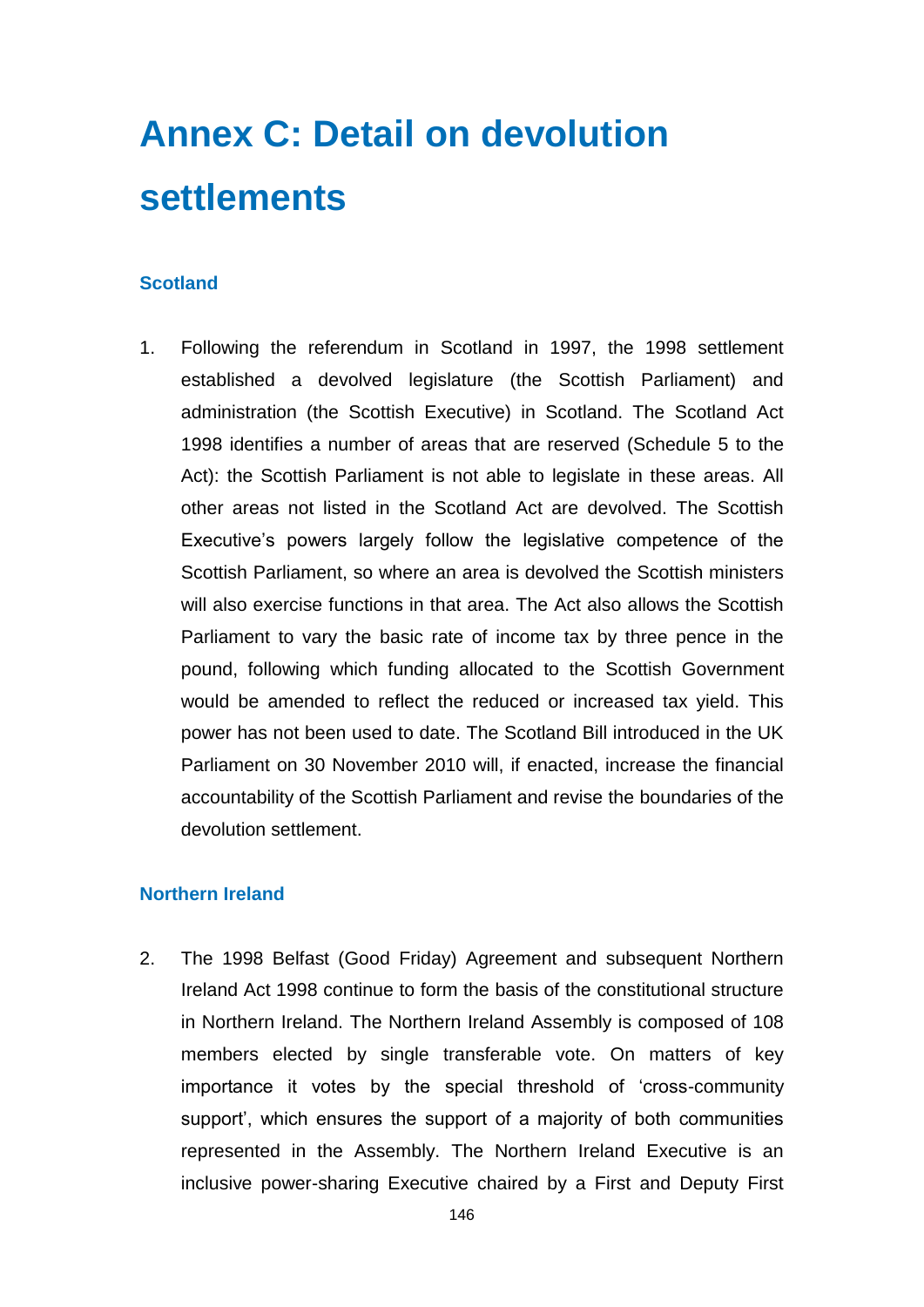Minister who hold office jointly and are required 11 departmental ministers, 10 of whom are selected according to their party strengths in the Assembly by the d"Hondt process.

- 3. The Northern Ireland devolution settlement, provided for in the Northern Ireland Act 1998, apportions subjects into three different categories of legislative competence:
	- **Excepted matters** (listed at Schedule 2 to the 1998 Act) are those that the Assembly cannot legislate on unless the matter is ancillary to a reserved or transferred matter. These matters therefore generally remain for Parliament.
	- **Reserved matters** (Schedule 3 to the 1998 Act) are ones upon  $\bullet$ which the Northern Ireland Assembly can legislate, but only with the consent of the Secretary of State and subject to parliamentary control.
	- **Transferred matters** (anything not listed at Schedules 2 or 3) comprise everything else upon which the Northern Ireland Assembly is free to legislate.
- 4. Ministerial functions in relation to transferred matters in Northern Ireland generally lie with Northern Ireland ministers and departments. These broadly replicate the legislative competence of the Assembly, although the Executive does not have the power to act on reserved matters.

#### **Wales**

5. In Wales, following the 1997 referendum, the Government of Wales Act 1998 established the National Assembly for Wales as a corporate body. The Welsh settlement was revised by the Government of Wales Act 2006. The Act dissolved the corporate body and formally established an executive, the Welsh Assembly Government, which exercises executive functions, and a legislature to pass laws equivalent to Acts of Parliament within its areas of legislative competence. The 2006 Act also created a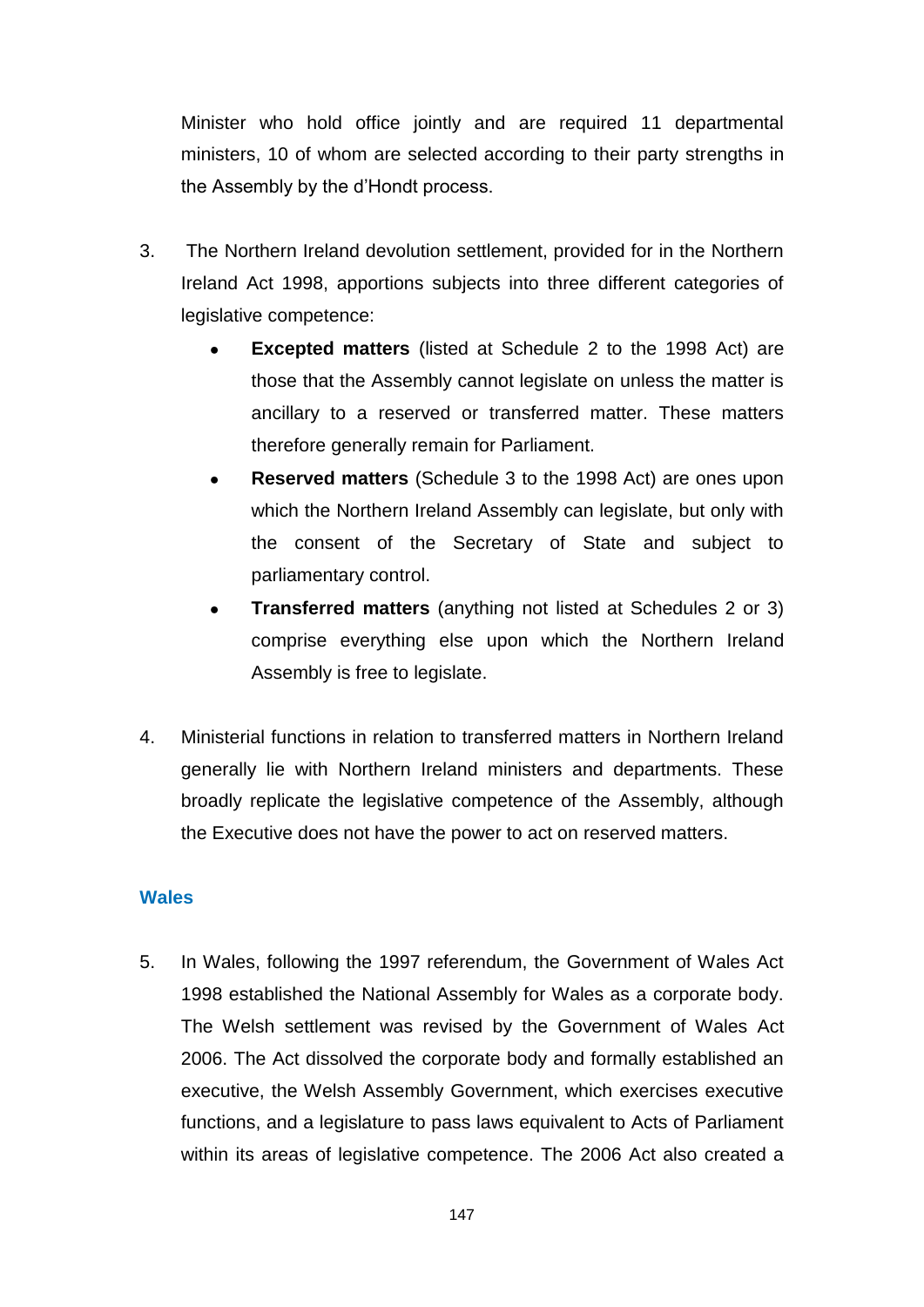mechanism for granting law-making powers on an incremental basis to the National Assembly for Wales, either in Acts of Parliament or Orders in Council conferring legislative competence (Legislative Competence Orders). The mechanism for the National Assembly for Wales to obtain broader primary law-making powers was also set out in the 2006 Act, in the event of a "yes" vote in a referendum. The Government intends to hold a referendum on 3 March 2011. Unlike the Scottish and Northern Ireland settlements, the Welsh settlement operates on a "transfer" model, whereby those areas not specifically transferred under the Act remain the responsibility of the Government and Parliament.